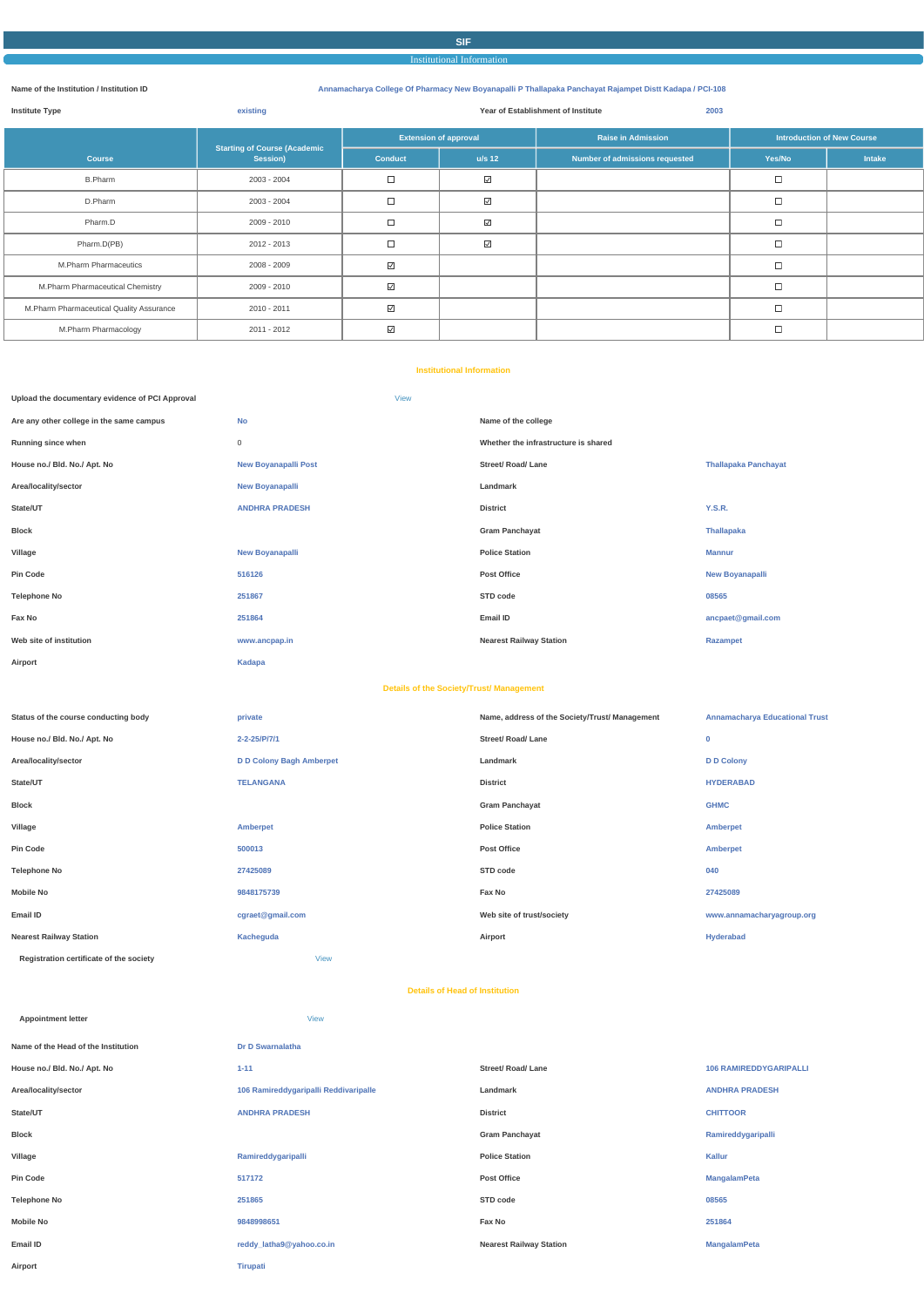#### Current Approval Status

|                |                     |                       | Approval                      |  |                                    |                                     |                                     |  |                                    |                                    |                        |     |                                    |                                    |
|----------------|---------------------|-----------------------|-------------------------------|--|------------------------------------|-------------------------------------|-------------------------------------|--|------------------------------------|------------------------------------|------------------------|-----|------------------------------------|------------------------------------|
|                |                     | <b>Course conduct</b> |                               |  |                                    | Approval u/s 12 in the Ist instance |                                     |  | <b>Extension upto u/s 12</b>       |                                    |                        |     |                                    |                                    |
| <b>Course</b>  | <b>Approval For</b> | Year                  | <b>Academic SessionIntake</b> |  | <b>Actually</b><br><b>Admitted</b> | <b>Sanctioned</b><br><b>Intake</b>  | From - To<br>(Academic Session take |  | <b>Actually</b><br><b>Admitted</b> | <b>Sanctioned</b><br><b>Intake</b> | Academic SessionIntake |     | <b>Actually</b><br><b>Admitted</b> | <b>Sanctioned</b><br><b>Intake</b> |
| <b>B.Pharm</b> | extension           |                       |                               |  |                                    |                                     |                                     |  |                                    |                                    | 2023 - 2024            | 100 | 107                                | 107                                |
| D.Pharm        | extension           |                       |                               |  |                                    |                                     |                                     |  |                                    |                                    | 2023 - 2024            | 60  | <sub>5</sub>                       | 66                                 |
| Pharm.D        | extension           |                       |                               |  |                                    |                                     |                                     |  |                                    |                                    | 2023 - 2024            | 30  | 29                                 | 32                                 |
| Pharm.D(PB)    | extension           |                       |                               |  |                                    |                                     |                                     |  |                                    |                                    | 2023 - 2024            | 10  | $\mathbf 0$                        | 11                                 |

| <b>M Pharm (Specializations)</b>         | <b>Approved Intake</b> |
|------------------------------------------|------------------------|
| M.Pharm Pharmaceutics                    | 15                     |
| M.Pharm Pharmaceutical Chemistry         | 15                     |
| M.Pharm Pharmaceutical Quality Assurance | 15                     |
| M.Pharm Pharmacology                     | 15                     |

**Uploaded Last IR with compliance** [View](https://dgpm.nic.in/institute/getmongoPdfFile.do?renreceiptid=fe8c1a1a-fcfa-4821-99d3-f4df85cb9e93&tablename=lastircompliance)

#### Details of Pharmacy Educations Regulatory Charges for Affiliation Paid

| <b>Name of The Course</b>                                                | Pharmacy Educations Regulatory Charges for Affiliation Paid up to |
|--------------------------------------------------------------------------|-------------------------------------------------------------------|
| <b>B.Pharm</b>                                                           | 2021                                                              |
| D.Pharm                                                                  | 2021                                                              |
| Pharm.D                                                                  | 2021                                                              |
| Pharm.D(PB)                                                              | 2021                                                              |
| M.Pharm Pharmaceutics                                                    | 2021                                                              |
| M.Pharm Pharmaceutical Chemistry                                         | 2021                                                              |
| M.Pharm Pharmaceutical Quality Assurance                                 | 2021                                                              |
| M.Pharm Pharmacology                                                     | 2021                                                              |
| Uploaded Proof of Pharmacy Educations Regulatory Charges for Affiliation | <b>View</b>                                                       |

**paid Pending Service Tax Paid Yes D.D Number 063084 D.D Date 24-12-2021 Amount(Rs.) 120413**

Admission details for the Past Three Years for the courses conducted by the institution

| <b>Name of The Course</b>                             | <b>Sanctioned intake</b> |             |               |               | <b>Remarks</b> |                |  |
|-------------------------------------------------------|--------------------------|-------------|---------------|---------------|----------------|----------------|--|
|                                                       | $2021 - 2022$            | 2020 - 2021 | $2019 - 2020$ | $2021 - 2022$ | $2020 - 2021$  | $2019 - 2020$  |  |
| <b>B.Pharm</b>                                        | 100                      | 100         | 100           | 100           | 100            | 100            |  |
| D.Pharm                                               | 60                       | 60          | 60            | 4             | $\overline{5}$ | 5              |  |
| Pharm.D                                               | 30                       | 30          | $30\,$        | 30            | 30             | 24             |  |
| Pharm.D(PB)                                           | 10                       | 10          | $10$          | 10            | 10             | $\overline{0}$ |  |
| M.Pharm<br>Pharmaceutics                              | 15                       | 15          | 15            | 15            | 15             | $\overline{4}$ |  |
| M.Pharm<br>Pharmaceutical<br>Chemistry                | 15                       | 15          | 15            | 15            | 15             | $\overline{4}$ |  |
| M.Pharm<br>Pharmaceutical<br><b>Quality Assurance</b> | 15                       | 15          | 15            | 15            | 15             | $\mathbf{3}$   |  |
| M.Pharm<br>Pharmacology                               | 15                       | 15          | $15\,$        | $15\,$        | 15             | $\mathbf{3}$   |  |

| <b>Name of The Course</b>                | <b>Examine Authority</b>                                                         | Email                      | <b>Phone Number</b> |
|------------------------------------------|----------------------------------------------------------------------------------|----------------------------|---------------------|
| M.Pharm Pharmaceutical Chemistry         | The Registrar Jawaharlal Nehru Technological University<br>Ananthapur Ananthapur | registrar@jntua.ac.in      | 08554272433         |
| M.Pharm Pharmaceutical Quality Assurance | The Registrar Jawaharlal Nehru Technological University<br>Ananthapur Ananthapur | registrar@jntua.ac.in      | 08554272433         |
| M.Pharm Pharmacology                     | The Registrar Jawaharlal Nehru Technological University<br>Ananthapur Ananthapur | registrar@jntua.ac.in      | 08554272433         |
| Pharm.D                                  | The Registrar Jawaharlal Nehru Technological University<br>Ananthapur Ananthapur | registrar@jntua.ac.in      | 08554272433         |
| Pharm.D(PB)                              | The Registrar Jawaharlal Nehru Technological University<br>Ananthapur Ananthapur | registrar@jntua.ac.in      | 08554272433         |
| <b>M.Pharm Pharmaceutics</b>             | The Registrar Jawaharlal Nehru Technological University<br>Ananthapur Ananthapur | registrar@jntua.ac.in      | 08554272433         |
| D.Pharm                                  | State Board of Technical Education and Training Andrapradesh                     | academic.apsbtet@gmail.com | 7901620507          |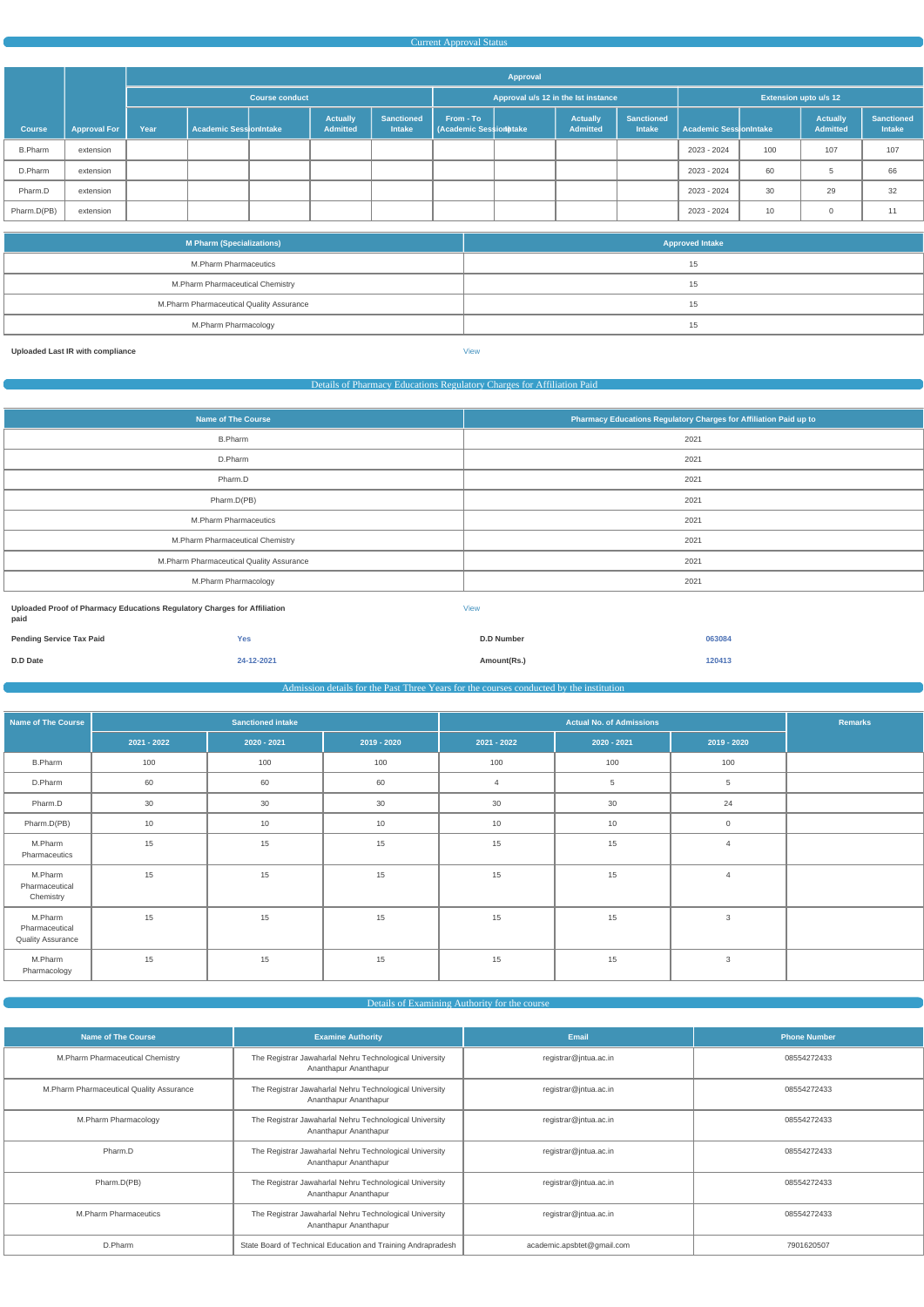|                           |                           | <b>Accreditation Information</b>            |  |
|---------------------------|---------------------------|---------------------------------------------|--|
|                           |                           |                                             |  |
| <b>Accredited by NBA</b>  | ⊙ Yes ○ No                |                                             |  |
|                           | <b>Accreditation From</b> | 01-07-2016                                  |  |
|                           | <b>Accreditation Till</b> | 30-06-2022                                  |  |
|                           |                           | <b>Click to View NBA Approved Document</b>  |  |
| <b>Accredited by NAAC</b> | ⊙ Yes ○ No                |                                             |  |
|                           | <b>Accreditation From</b> | 30-10-2017                                  |  |
|                           | <b>Accreditation Till</b> | 29-10-2022                                  |  |
|                           |                           | <b>Click to View NAAC Approved Document</b> |  |
|                           |                           |                                             |  |

# Infrastructure Details

| <b>YES</b><br><b>Independent Building</b><br>Remarks<br><b>YES</b><br><b>Separate Campus</b><br>Remarks<br><b>NO</b><br><b>Separate Campus</b><br><b>Remarks</b><br><b>YES</b><br>Other Educational Instutions are being run by Trust in<br>Remarks<br>the same campus<br><b>YES</b><br><b>Remarks</b><br>No other courses are run by the trust in the same<br>building<br>2.0 acres District HQ/Corporation/Municipality limit<br><b>YES</b><br><b>Status</b><br><b>FOUR AND A HALF ACRES AVAILABLE</b><br>Land Details to be in name of Trust and Society(Records<br>Remarks<br>Own<br>to be enclosed)<br><b>Trust and Society Document</b><br><b>View</b><br><b>Sale Deed attached</b><br><b>View</b><br><b>Remarks</b><br><b>Approved Building plan attached</b><br><b>View</b><br>Remarks<br>7432<br>3909<br><b>Instructional area Document</b><br><b>View</b><br><b>Administrative area Document</b><br>760<br><b>View</b><br>1074<br><b>Amenities area Document</b><br><b>View</b><br><b>Circulation area Document</b><br>1510<br><b>View</b> |                                                                                                                                   |  |  |
|------------------------------------------------------------------------------------------------------------------------------------------------------------------------------------------------------------------------------------------------------------------------------------------------------------------------------------------------------------------------------------------------------------------------------------------------------------------------------------------------------------------------------------------------------------------------------------------------------------------------------------------------------------------------------------------------------------------------------------------------------------------------------------------------------------------------------------------------------------------------------------------------------------------------------------------------------------------------------------------------------------------------------------------------------|-----------------------------------------------------------------------------------------------------------------------------------|--|--|
|                                                                                                                                                                                                                                                                                                                                                                                                                                                                                                                                                                                                                                                                                                                                                                                                                                                                                                                                                                                                                                                      | <b>Independent Building Status</b>                                                                                                |  |  |
|                                                                                                                                                                                                                                                                                                                                                                                                                                                                                                                                                                                                                                                                                                                                                                                                                                                                                                                                                                                                                                                      | <b>Separate Campus Status</b>                                                                                                     |  |  |
|                                                                                                                                                                                                                                                                                                                                                                                                                                                                                                                                                                                                                                                                                                                                                                                                                                                                                                                                                                                                                                                      | Wing of another college Status                                                                                                    |  |  |
|                                                                                                                                                                                                                                                                                                                                                                                                                                                                                                                                                                                                                                                                                                                                                                                                                                                                                                                                                                                                                                                      | <b>Multi Institutional Campus Status</b>                                                                                          |  |  |
|                                                                                                                                                                                                                                                                                                                                                                                                                                                                                                                                                                                                                                                                                                                                                                                                                                                                                                                                                                                                                                                      | Whether other Educational Institutions/Courses are also<br>being run by the Trust / Institution in the same Building /<br>campus? |  |  |
|                                                                                                                                                                                                                                                                                                                                                                                                                                                                                                                                                                                                                                                                                                                                                                                                                                                                                                                                                                                                                                                      | <b>Availability of Land</b>                                                                                                       |  |  |
|                                                                                                                                                                                                                                                                                                                                                                                                                                                                                                                                                                                                                                                                                                                                                                                                                                                                                                                                                                                                                                                      |                                                                                                                                   |  |  |
|                                                                                                                                                                                                                                                                                                                                                                                                                                                                                                                                                                                                                                                                                                                                                                                                                                                                                                                                                                                                                                                      |                                                                                                                                   |  |  |
|                                                                                                                                                                                                                                                                                                                                                                                                                                                                                                                                                                                                                                                                                                                                                                                                                                                                                                                                                                                                                                                      | <b>Sale Deed Document</b>                                                                                                         |  |  |
|                                                                                                                                                                                                                                                                                                                                                                                                                                                                                                                                                                                                                                                                                                                                                                                                                                                                                                                                                                                                                                                      | <b>Approved Building Plan Document</b>                                                                                            |  |  |
|                                                                                                                                                                                                                                                                                                                                                                                                                                                                                                                                                                                                                                                                                                                                                                                                                                                                                                                                                                                                                                                      | Total Builtup area of the institution                                                                                             |  |  |
|                                                                                                                                                                                                                                                                                                                                                                                                                                                                                                                                                                                                                                                                                                                                                                                                                                                                                                                                                                                                                                                      | <b>Instructional area</b>                                                                                                         |  |  |
|                                                                                                                                                                                                                                                                                                                                                                                                                                                                                                                                                                                                                                                                                                                                                                                                                                                                                                                                                                                                                                                      | Administrative area                                                                                                               |  |  |
|                                                                                                                                                                                                                                                                                                                                                                                                                                                                                                                                                                                                                                                                                                                                                                                                                                                                                                                                                                                                                                                      | Amenities area                                                                                                                    |  |  |
|                                                                                                                                                                                                                                                                                                                                                                                                                                                                                                                                                                                                                                                                                                                                                                                                                                                                                                                                                                                                                                                      | <b>Circulation area</b>                                                                                                           |  |  |

#### Number of Class Rooms

| <b>Name of The Course</b>                 | <b>Required Area</b> | <b>Required No's</b> | <b>Available No's</b> | <b>Available Area in (Sq.mts)</b> |
|-------------------------------------------|----------------------|----------------------|-----------------------|-----------------------------------|
| <b>B.Pharm</b>                            | 75 Sqmts             |                      |                       | 622                               |
| D.Pharm                                   | 75 Sqmts             |                      |                       | 153                               |
| Pharm.D                                   |                      |                      |                       |                                   |
| Pharm.D(PB)                               | 75 Sqmts             |                      |                       | 300                               |
| M.Pharm Pharmaceutics                     | 75 Sq.mts            |                      |                       | 75                                |
| M.Pharm Pharmaceutical Chemistry          | 75 Sq.mts            |                      |                       | 75                                |
| M. Pharm Pharmaceutical Quality Assurance | 75 Sq.mts            |                      |                       | 75                                |
| M.Pharm Pharmacology                      | 75 Sq.mts            |                      |                       | 75                                |

| S.No | <b>Total</b><br>courses<br>run by                 | No. of<br><b>Intake</b> | Dept of<br><b>Pharmaceutics</b> |                        | Dept of<br>Pharmaceutical<br><b>Chemistry</b> |                 | Dept of<br>Pharmacology |                         | Dept of<br>Pharmacognosy             |                | <b>Dept of Pharmacy</b><br><b>Practice</b> |                             | Dept of<br><b>Pharmaceutics</b> |      | Dept of<br><b>Pharmaceutical</b><br><b>Chemistry</b> |              | Dept of<br><b>Pharmacology</b> |          | Dept of<br><b>Pharmacognosy</b>   |             | <b>Dept of Pharmacy</b><br><b>Practice</b> |              | Total |
|------|---------------------------------------------------|-------------------------|---------------------------------|------------------------|-----------------------------------------------|-----------------|-------------------------|-------------------------|--------------------------------------|----------------|--------------------------------------------|-----------------------------|---------------------------------|------|------------------------------------------------------|--------------|--------------------------------|----------|-----------------------------------|-------------|--------------------------------------------|--------------|-------|
|      | the<br>Institution                                |                         | No.Labs<br>Req                  | No.Labs<br><b>Avbl</b> | No.Labs<br>Req                                | No.Labs<br>Avbl | No.Labs<br>Req          | Avbl                    | No.Labs   No.Labs   No.Labs  <br>Req | Avbl           | Req                                        | No.Labs   No.Labs  <br>Avbl | area                            | area | Required Available Required Available<br>area        | area         | <b>Required</b><br>area        | area     | <b>Available Required</b><br>area | area        | Available Required Available<br>area       | area         |       |
|      | B.Pharm                                           | 100                     | 3                               | 3                      | 3                                             |                 | 3                       | $\overline{\mathbf{3}}$ | 2                                    | $\overline{2}$ | 2                                          | $\overline{2}$              | 75                              | 294  | 75                                                   | 328          | 75                             | 315      | 75                                | 218         | 75                                         | 176          | 13    |
|      | D.Pharm                                           | 60                      |                                 |                        |                                               |                 |                         |                         |                                      |                |                                            |                             |                                 |      |                                                      |              |                                |          |                                   |             |                                            |              |       |
|      | Pharm.D                                           | 30                      |                                 |                        |                                               |                 |                         |                         |                                      |                |                                            |                             |                                 |      |                                                      |              |                                |          |                                   |             |                                            |              |       |
| 2    | M.Pharm<br>Pharmacology                           | 15                      | $\mathbf 0$                     | $\mathbf{0}$           | $\overline{0}$                                | $\Omega$        | $\overline{2}$          | $\overline{2}$          | $\mathbf 0$                          | $\bf{0}$       | $\mathbf 0$                                | $\mathbf 0$                 | 75                              | 0    | 75                                                   | $\mathbf{0}$ | 75                             | 185      | 75                                | $\mathbf 0$ | 75                                         | $\mathbf 0$  | 2     |
| 3    | M.Pharm<br>Pharmaceutical<br>Quality<br>Assurande | 15                      |                                 |                        |                                               |                 | $\Omega$                | $\mathbf{0}$            | $\Omega$                             | $\mathbf{0}$   | $\Omega$                                   | $\bf{0}$                    | 75                              | 76   | 75                                                   | 76           | 75                             | $\Omega$ | 75                                | $\Omega$    | 75                                         | $\mathbf{0}$ | 2     |
|      | M.Pharm<br>Pharmaceutical<br>Chemistry            | 15                      | $\mathbf{0}$                    | $\mathbf{0}$           | $\overline{2}$                                | $\overline{2}$  | $\Omega$                | $\mathbf{0}$            | $\overline{0}$                       | $\mathbf 0$    | $\mathbf 0$                                | $\mathbf{0}$                | 75                              | 0    | 75                                                   | 152          | 75                             | $\Omega$ | 75                                | $\Omega$    | 75                                         | $\mathbf{0}$ | 2     |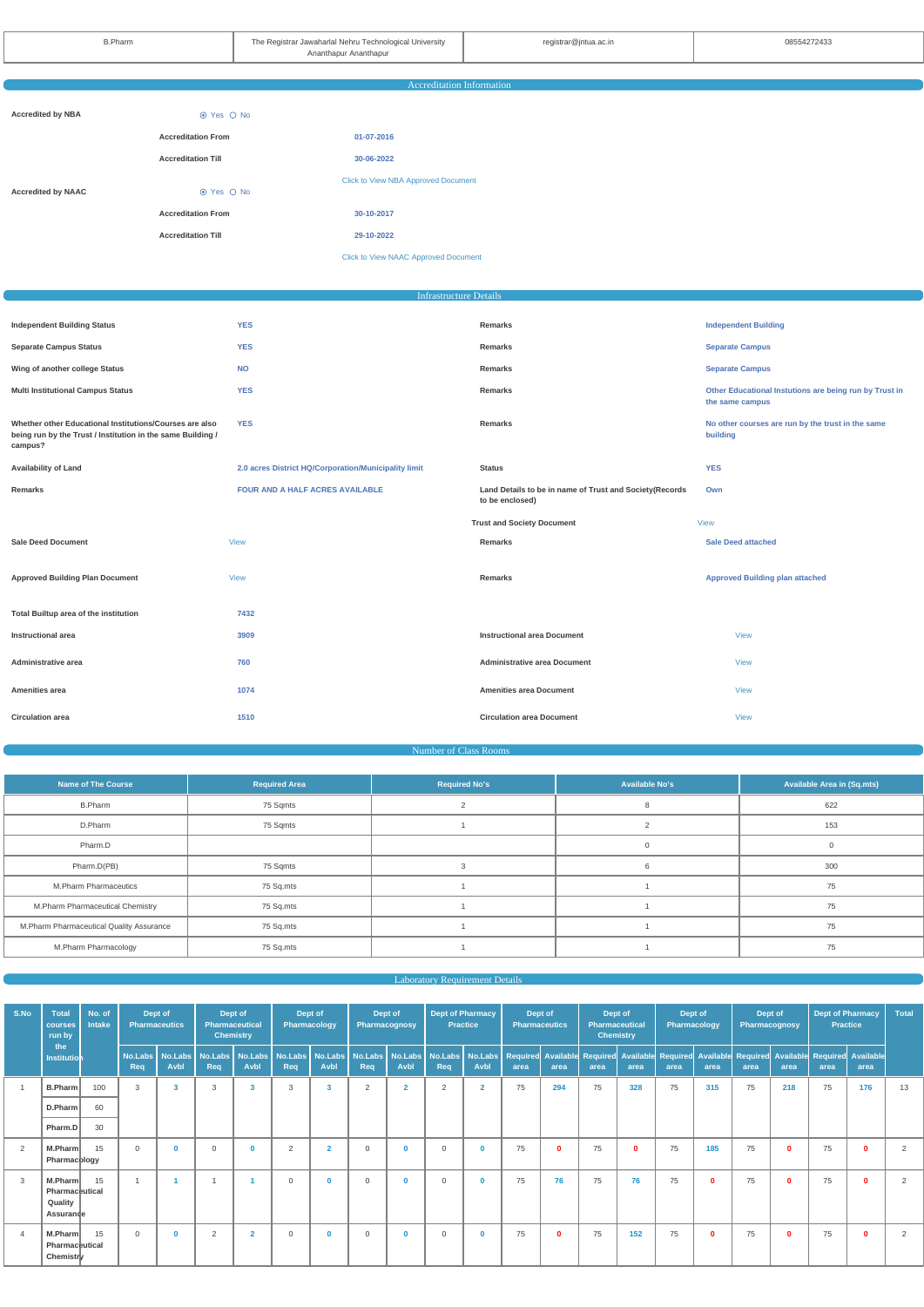| M.Pharm       | $\overline{\phantom{0}}$<br>$\overline{\phantom{a}}$ |  |  |  |  |  | $- -$<br>$\sim$ | <br>$\overline{\phantom{a}}$ | $-$ | $- -$ | $- -$ |  |
|---------------|------------------------------------------------------|--|--|--|--|--|-----------------|------------------------------|-----|-------|-------|--|
| Pharmaceutics |                                                      |  |  |  |  |  |                 |                              |     |       |       |  |

|                                                                                                        |                                                                            | <b>Common Facilities</b> |                              |
|--------------------------------------------------------------------------------------------------------|----------------------------------------------------------------------------|--------------------------|------------------------------|
| <b>InfraStructure Details</b>                                                                          | <b>Requirement As per Norms</b>                                            | <b>Available No's</b>    | <b>Available Area Sqmt's</b> |
| Preparation Room for each lab (One room<br>can be shared by two labs, if it is in between<br>two labs) | 10 sq mts (minimum)                                                        | 8                        | 80                           |
| Area of the Machine Room                                                                               | 80-100 Sq.mts                                                              | $\mathbf{1}$             | 80                           |
| Central Instrumentation Room                                                                           | 80 Sq.mts with A/C                                                         | $\mathbf{1}$             | 80                           |
| Store Room - I                                                                                         | 1 (Area 100 Sq mts)                                                        | $\overline{1}$           | 100                          |
| Store Room - II (For Inflammable chemicals)                                                            | 1 (Area 20 Sq mts)                                                         | $\overline{1}$           | 100                          |
| First aid room                                                                                         | 10 Sq.mts                                                                  | $\overline{1}$           | 10                           |
| Museum                                                                                                 | 50 Sq.mts                                                                  | $\mathbf{1}$             | 50                           |
| Animal house                                                                                           | 80 Sq.mts                                                                  | $\mathbf{1}$             | 80                           |
| Auditorium                                                                                             | 250 to 300 Seating capacities                                              | $\overline{1}$           | 157                          |
| Seminar hall                                                                                           | 100 Seating capacity with AC facility                                      | $\overline{1}$           | 157                          |
| Herbal Garden (Desirable)                                                                              | Adequate Number of Medicinal Plants                                        | 62                       | 1577                         |
| Girl's Common Room (Essential)                                                                         | 60 Sq.mts                                                                  | $\mathbf{1}$             | 60                           |
| Boy's Common Room (Essential)                                                                          | 60 Sq.mts                                                                  | $\mathbf{1}$             | 60                           |
| Toilet Blocks for Boys                                                                                 | 0.8 Sq.mt/student                                                          | 3                        | 73                           |
| <b>Toilet Blocks for Girls</b>                                                                         | 0.8 Sq.mt/student                                                          | 3                        | 79                           |
| Drinking Water facility - Water Cooler<br>(Essential).                                                 |                                                                            | $\overline{1}$           | 10                           |
| Boy's Hostel (Desirable)                                                                               | 9 Sq .mts / Room Single occupancy                                          | $\overline{1}$           | 200                          |
| Gir's Hostel (Desirable)                                                                               | 9 Sq .mts / Room (single occupancy) 20 Sq mts / Room (triple<br>occupancy) | $\overline{1}$           | 200                          |
| Power Backup Provision (Desirable)                                                                     |                                                                            | $\mathbf{3}$             | 10                           |

## Computer And Other Facilities

| <b>Item Name</b>                 | Required                         | Available No. | Available Area (in Sq mts) |
|----------------------------------|----------------------------------|---------------|----------------------------|
| Computer Room for B.Pharm Course | 01 (Area 75 Sq mts)              |               | 85                         |
| Computer (Latest Configuration)  | 1 system for every 10 students   | 131           |                            |
| Printers                         | 1 printer for every 10 computers | 15            |                            |
| Multi Media Projector            | 01                               |               |                            |
| Generator (5KVA)                 |                                  |               | 15                         |

#### Amenities Details

| <b>Amenities (Desirable) Name</b>        | Requirement as per Norms (in area) | Available No. | <b>Available Area (in Sq mts)</b> |
|------------------------------------------|------------------------------------|---------------|-----------------------------------|
| Principal quarters                       | 80 Sq. mts                         | $\Omega$      |                                   |
| Staff quarters                           | 16 x 80 Sq. mts                    | $\mathbf 0$   | $\Omega$                          |
| Canteen                                  | 100 Sq. mts                        |               | 385                               |
| Parking Area for staff and students      |                                    |               | 292                               |
| <b>Bank Extension Counter</b>            |                                    |               | 24                                |
| Co operative Stores                      |                                    |               | 10                                |
| <b>Guest House</b>                       | 80 Sq. mts                         |               | 900                               |
| <b>Transport Facilities for students</b> |                                    |               |                                   |
| Medical Facility (First Aid) Essential   |                                    |               |                                   |

|                            |                                   | <b>LABORATORIES</b>       |                     |
|----------------------------|-----------------------------------|---------------------------|---------------------|
| Gas supply<br>Water supply | <b>YES</b><br><b>YES</b>          | <b>Electricity supply</b> | <b>YES</b>          |
|                            | Name of The Lab                   | No Of Labs                | Area of Lab(Sq.Mts) |
|                            | Chemistry of Natural Products     |                           | 109                 |
|                            | Pharmacognosy                     |                           | 109                 |
|                            | Pharmacology                      |                           | 109                 |
|                            | APHE                              |                           | 109                 |
|                            | <b>Pharmaceutical Analysis</b>    |                           | 109                 |
|                            | <b>Pharmaceutical Analysis</b>    |                           | 76                  |
|                            | Instrumentation Lab               |                           | 80                  |
|                            | <b>Pharmaceutical Analysis</b>    |                           | 76                  |
|                            | Pharma Biochemistry Biotechnology |                           | 109                 |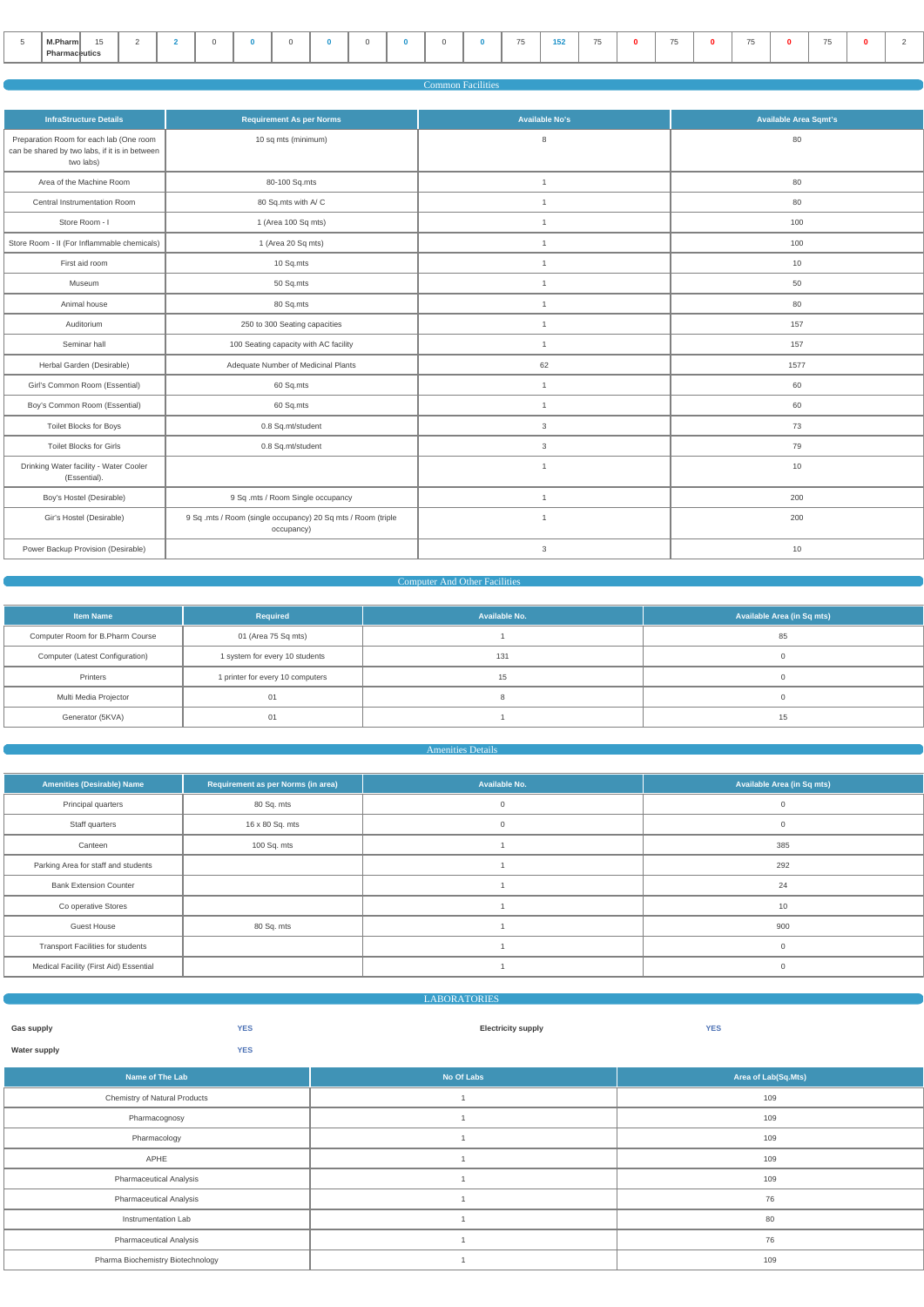| Aseptic                              | $\mathbf{1}$   | 20  |
|--------------------------------------|----------------|-----|
| Research Lab                         | $\mathbf{1}$   | 26  |
| Research Lab                         | $\overline{1}$ | 51  |
| Machine Room                         | $\overline{1}$ | 120 |
| Pharmaceutics                        | $\mathbf{1}$   | 109 |
| Pharmaceutics                        | $\overline{1}$ | 109 |
| <b>Pharmaceutical Chemistry</b>      | $\overline{1}$ | 109 |
| <b>Pharmaceutical Chemistry</b>      | $\mathbf{1}$   | 109 |
| Pharmaco Therapeutics Simulation Lab | $\mathbf{1}$   | 38  |
| Pharmacy Practice Lab                | $\mathbf{1}$   | 38  |
| Pharmacology                         | $\overline{1}$ | 38  |
| Pharmacology                         | $\mathbf{1}$   | 38  |
| Pharmaceutics                        | $\mathbf{1}$   | 38  |
| Pharmaceutics                        | $\mathbf{1}$   | 38  |
| Pharmaceutical Analysis              | $\overline{1}$ | 38  |
| Pharmaceutical Analysis              | $\mathbf{1}$   | 38  |
| <b>Pharmaceutical Chemistry</b>      | $\mathbf{1}$   | 38  |
| <b>Pharmaceutical Chemistry</b>      | $\mathbf{1}$   | 38  |
| Animal House                         | $\overline{1}$ | 76  |
| Computer Center                      | $\overline{1}$ | 85  |
| Computer Center                      | $\mathbf{1}$   | 76  |
|                                      |                |     |

| <b>PHYSICAL INFRASTRUCTURE</b> |  |
|--------------------------------|--|
|--------------------------------|--|

| <b>Own Building</b>     | <b>YES</b>                      | <b>Rented Building</b> | <b>NO</b>  |
|-------------------------|---------------------------------|------------------------|------------|
| No. of Class rooms      | 20                              |                        |            |
|                         | <b>Administration area like</b> |                        |            |
| Museum                  | <b>YES</b>                      | <b>Machine room</b>    | <b>YES</b> |
| <b>Preparation room</b> | <b>YES</b>                      | Store room             | <b>YES</b> |
| Library                 | <b>YES</b>                      | Principal room         | <b>YES</b> |
| Staff room              | <b>YES</b>                      |                        |            |

#### **CURRICULUM**

| <b>Name of The Course</b>                             | <b>Sanctioned Intake</b> | <b>Student:Staff Ration Theory</b> | <b>Student:Staff Ration Practical</b> | <b>Examination Scheme</b> | <b>Date of Commencement</b> | Date of Completion |  |
|-------------------------------------------------------|--------------------------|------------------------------------|---------------------------------------|---------------------------|-----------------------------|--------------------|--|
| M.Pharm<br>Pharmaceutical<br>Chemistry                | 15                       | 15:1                               | 15:1                                  | semester                  | 22-02-2021                  | 17-07-2021         |  |
| M.Pharm<br>Pharmaceutical<br><b>Quality Assurance</b> | 15                       | 15:1                               | 15:1                                  | semester                  | 22-02-2021                  | 17-07-2021         |  |
| M.Pharm<br>Pharmacology                               | 15                       | 15:1                               | 15:1                                  | semester                  | 22-02-2021                  | 17-07-2021         |  |
| Pharm.D                                               | 30                       | 30:1                               | 30:2                                  | annual                    | 22-02-2021                  | 18-08-2021         |  |
| Pharm.D(PB)                                           | 10                       | 10:1                               | 10:1                                  | annual                    | 22-02-2021                  | 21-12-2021         |  |
| M.Pharm<br>Pharmaceutics                              | 15                       | 15:1                               | 15:1                                  | semester                  | 22-02-2021                  | 17-07-2021         |  |
| D.Pharm                                               | 60                       | 60:1                               | 20:1                                  | annual                    | 18-10-2021                  | 31-05-2022         |  |
| <b>B.Pharm</b>                                        | 100                      | 50:1                               | 25:2                                  | semester                  | 15-03-2021                  | 14-07-2021         |  |

(Required ratio - Theory -> 60:1 and Practicals -> 20:1)

(If there are more than 20 students in a batch 2 staff members to be present provided the lab is spacious)

| Whether PCI curriculum is adopted? | <b>Yes</b> |             |  |
|------------------------------------|------------|-------------|--|
| <b>Enclose Calendar of Events</b>  |            | View        |  |
| Enclose Time Table for all courses |            | <b>View</b> |  |

# Whether the prescribed numbers of classes are being conducted as per PCI norms

| Name of the Course | <b>Semester</b> | <b>Name of The Subject</b>         | <b>Theory</b> |    | <b>Practical</b> |    | <b>Tutorials</b>                                                                                                                                 |    |  |
|--------------------|-----------------|------------------------------------|---------------|----|------------------|----|--------------------------------------------------------------------------------------------------------------------------------------------------|----|--|
|                    |                 |                                    |               |    |                  |    | Prescribed No of Hours   No of Hours Conducted   Prescribed No of Hours   No of Hours Conducted   Prescribed No of Hours   No of Hours Conducted |    |  |
| 1 B.Pharm          |                 |                                    |               |    |                  |    |                                                                                                                                                  |    |  |
|                    |                 | Human Anatomy & Physiology         | 45            | 43 | 60               | 20 | 15                                                                                                                                               | 15 |  |
|                    |                 | Pharmaceutical Analysis - I        | 45            | 36 | 60               | 24 | 15                                                                                                                                               | 12 |  |
|                    |                 | Pharmaceutics-I                    | 45            | 45 | 60               | 16 | 15                                                                                                                                               | 15 |  |
|                    |                 | Pharmaceutical Inorganic Chemistry | 45            | 45 | 60               | 16 | 15                                                                                                                                               | 15 |  |
|                    |                 | Communication skills               | 30            | 46 | 30               | 10 |                                                                                                                                                  |    |  |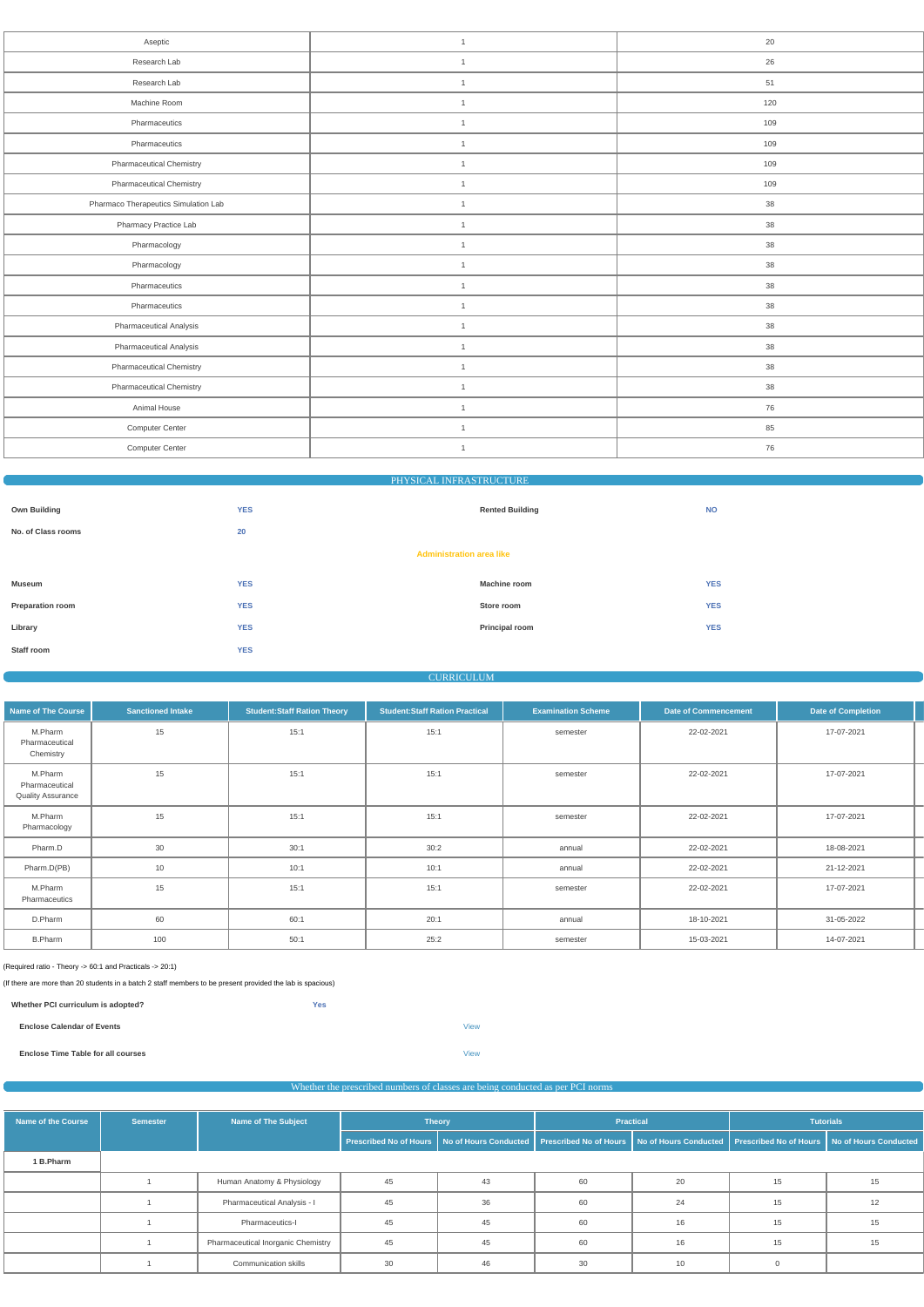|           | $\mathbf{1}$              | Remedial Biology                                  | $30\,$         | 42             | 30                  | 10                  | $\mathsf{O}\xspace$ |    |
|-----------|---------------------------|---------------------------------------------------|----------------|----------------|---------------------|---------------------|---------------------|----|
|           | $\mathbf{1}$              | <b>Remedial Mathematics</b>                       | 30             | 42             | $\overline{0}$      | $\overline{0}$      | $\overline{0}$      |    |
|           | $\overline{2}$            | Human Anatomy and<br>Physiology - II              | 45             | 41             | 60                  | 28                  | 15                  | 14 |
|           | $\overline{2}$            | Pharmaceutical Organic<br>Chemistry - I           | 45             | 45             | 60                  | 40                  | 15                  | 15 |
|           | $\overline{2}$            | Biochemistry                                      | 45             | 49             | 60                  | 32                  | 15                  | 16 |
|           | $\overline{2}$            | Pathophysiology                                   | 45             | 41             | $\overline{0}$      | $\mathsf{O}\xspace$ | 15                  | 14 |
|           | $\overline{c}$            | Computer Applications in<br>Pharmacy              | 45             | 48             | 30                  | 14                  | $\mathsf{O}\xspace$ |    |
| 2 B.Pharm | 2                         | Environmental sciences                            | 45             | 36             | $\overline{0}$      | $\overline{0}$      | $\overline{0}$      |    |
|           | $\ensuremath{\mathsf{3}}$ | Pharmaceutical Organic<br>Chemistry II            | 45             | 70             | 60                  | 44                  | 15                  | 23 |
|           | $\mathbf{3}$              | Physical Pharmaceutics I                          | 45             | 63             | 60                  | 40                  | 15                  | 21 |
|           | $\ensuremath{\mathsf{3}}$ | Pharmaceutical<br>Microbiology                    | 45             | 66             | 60                  | 32                  | 15                  | 22 |
|           | $\ensuremath{\mathsf{3}}$ | Pharmaceutical<br>Engineering                     | 45             | 64             | 60                  | 36                  | 15                  | 21 |
|           | $\overline{4}$            | Pharmaceutical Organic<br>Chemistry - III         | 45             | 37             | $\overline{0}$      | $\mathsf{O}$        | 15                  | 13 |
|           | $\overline{4}$            | Medicinal Chemistry - I                           | 45             | 52             | 60                  | 20                  | 15                  | 18 |
|           | $\overline{4}$            | Physical Pharmaceutics - II                       | 45             | 46             | 60                  | 28                  | 15                  | 15 |
|           | $\overline{4}$            | Pharmacology - I                                  | 45             | 52             | 60                  | 24                  | 15                  | 18 |
|           | $\overline{4}$            | Pharmacognosy and<br>Phytochemistry - I           | 45             | 50             | 60                  | 28                  | 15                  | 17 |
| 3 B.Pharm |                           |                                                   |                |                |                     |                     |                     |    |
|           | 5 <sup>5</sup>            | Medicinal Chemistry - II                          | 45             | 45             | $\overline{0}$      | $\overline{0}$      | 15                  | 15 |
|           | 5                         | Industrial Pharmacy - I                           | 45             | 45             | 60                  | 60                  | 15                  | 15 |
|           | $\,$ 5 $\,$               | Pharmacology - II                                 | 45             | 45             | 60                  | 60                  | 15                  | 15 |
|           | $\overline{5}$            | Pharmacognosy and<br>Phytochemistry - II          | 45             | 45             | 60                  | 60                  | 15                  | 15 |
|           | $\overline{5}$            | Pharmaceutical<br>Jurisprudence                   | 45             | 45             | $\overline{0}$      | $\mathsf{O}\xspace$ | 15                  | 15 |
|           | $\,6\,$                   | Medicinal Chemistry - III                         | 45             | 45             | 60                  | 60                  | 15                  | 15 |
|           | $\,6\,$                   | Pharmacology - III                                | 45             | 45             | 60                  | 60                  | 15                  | 15 |
|           | 6                         | Herbal Drug Technology                            | 45             | 45             | 60                  | 60                  | 15                  | 15 |
|           | $\,6\,$                   | Biopharmaceutics and<br>Pharmacokinetics          | 45             | 45             | $\overline{0}$      | $\overline{0}$      | 15                  | 15 |
|           | 6                         | Pharmaceutical<br>Biotechnology                   | 45             | 45             | $\overline{0}$      | $\overline{0}$      | 15                  | 15 |
|           | $\,6\,$                   | <b>Quality Assurance</b>                          | 45             | 45             | $\overline{0}$      | $\mathsf{O}\xspace$ | 15                  | 15 |
| 4 B.Pharm | $\overline{7}$            | Instrumental Methods of<br>Analysis               | 45             | 45             | 60                  | 60                  | 15                  | 15 |
|           | $\overline{7}$            | Industrial Pharmacy - II                          | 45             | 45             | $\overline{0}$      | $\overline{0}$      | 15                  | 15 |
|           | $\overline{7}$            | <b>Pharmacy Practice</b>                          | 45             | 45             | $\overline{0}$      | $\mathsf{O}\xspace$ | 15                  | 15 |
|           | $\overline{7}$            | Novel Drug Delivery<br>System                     | 45             | 45             | $\overline{0}$      | $\overline{0}$      | 15                  | 15 |
|           | $\overline{7}$            | Practice School                                   | $\overline{0}$ | $\overline{0}$ | 180                 | 180                 | $\mathsf{O}\xspace$ |    |
|           | $\,8\,$                   | <b>Biostatistics and Research</b><br>Methodology  | 45             | 45             | $\overline{0}$      | $\overline{0}$      | 15                  | 15 |
|           | $\,8\,$                   | Social and Preventive<br>Pharmacy                 | 45             | 45             | $\mathsf{O}$        | $\overline{0}$      | 15                  | 15 |
|           | $\,8\,$                   | Pharma Marketing<br>Management                    | 45             | 45             | $\mathsf{O}$        | $\mathsf{O}\xspace$ | $\mathsf{O}\xspace$ |    |
|           | $\,8\,$                   | <b>Pharmaceutical Regulatory</b><br>Science       | 45             | 45             | $\overline{0}$      | $\mathbf 0$         | $\mathsf{O}\xspace$ |    |
|           | $\,8\,$                   | Pharmacovigilance                                 | 45             | 45             | $\overline{0}$      | $\overline{0}$      | $\mathsf{O}\xspace$ |    |
|           | $\,8\,$                   | Quality Control and<br>Standardization of Herbals | $45\,$         | 45             | $\mathsf{O}$        | $\mathsf{O}\xspace$ | $\mathsf{O}\xspace$ |    |
|           | $\,8\,$                   | Computer Aided Drug<br>Design                     | $45\,$         | 45             | $\overline{0}$      | $\mathsf{O}\xspace$ | $\mathsf{O}\xspace$ |    |
|           | $\,8\,$                   | Cell and Molecular Biology                        | 45             | 45             | $\overline{0}$      | $\overline{0}$      | $\mathsf{O}\xspace$ |    |
|           | $\,8\,$                   | Cosmetic Science                                  | 45             | 45             | $\overline{0}$      | $\overline{0}$      | $\overline{0}$      |    |
|           | $\,8\,$                   | Experimental<br>Pharmacology                      | 45             | 45             | $\overline{0}$      | $\mathsf{O}\xspace$ | $\mathsf{O}\xspace$ |    |
|           | $\,8\,$                   | Advanced Instrumentation<br>Techniques            | 45             | 45             | $\mathsf{O}\xspace$ | $\mathsf{O}\xspace$ | $\mathsf{O}\xspace$ |    |
|           | $\,8\,$                   | Dietary Supplements and<br>Nutraceuticals         | 45             | 45             | $\overline{0}$      | $\overline{0}$      | $\mathsf{O}\xspace$ |    |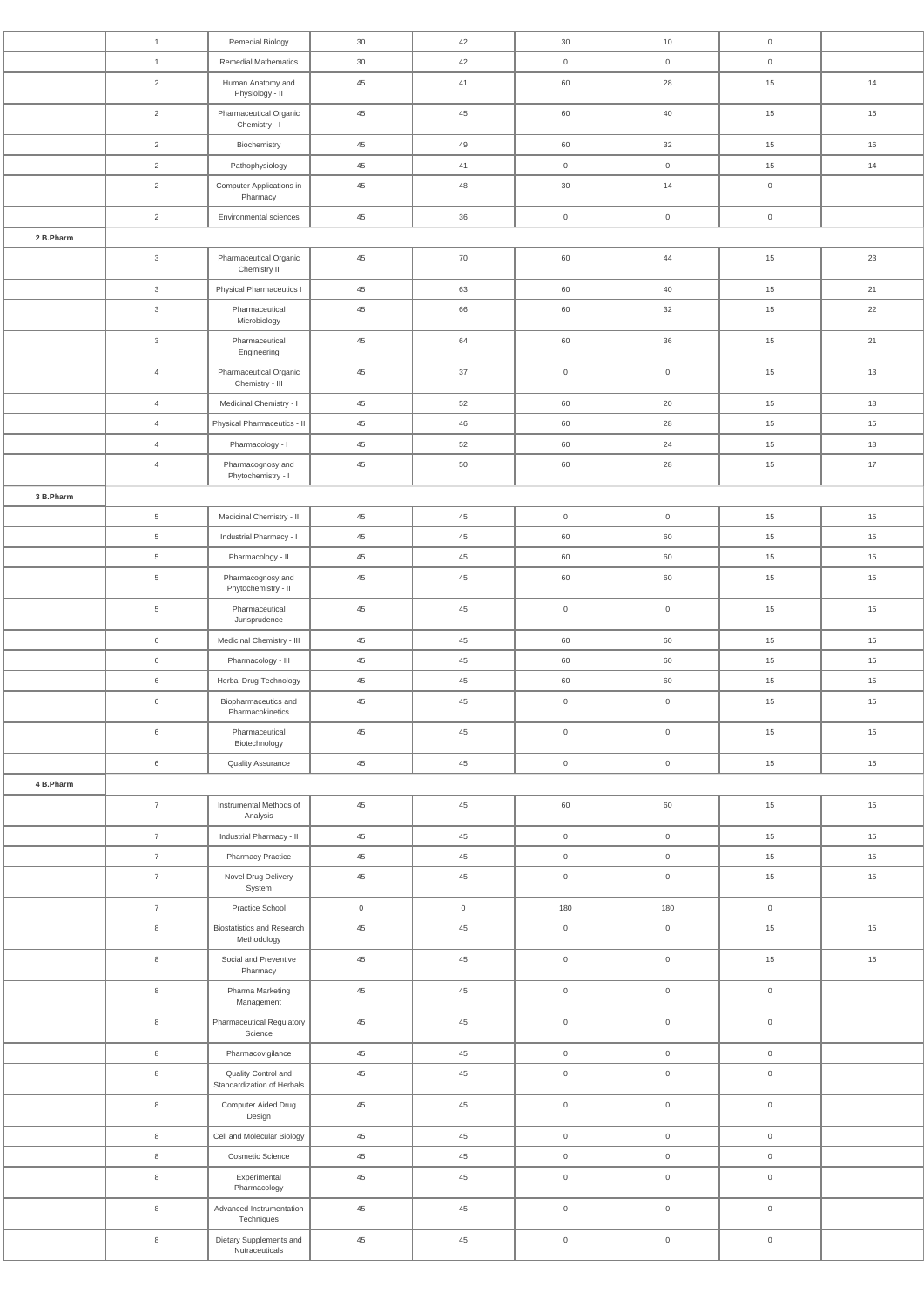|           | 8 | Project Work                                              | $\overline{0}$      | $\overline{0}$      | 180                                        | 180                 | $\mathsf{O}\xspace$ |                     |
|-----------|---|-----------------------------------------------------------|---------------------|---------------------|--------------------------------------------|---------------------|---------------------|---------------------|
| 1 D.Pharm |   |                                                           |                     |                     |                                            |                     |                     |                     |
|           |   | Pharmaceutics-I                                           | 75                  | 109                 | 100                                        | 28                  | $\boldsymbol{0}$    |                     |
|           |   | Pharmaceutical Chemistry-<br>$\mathbf{I}$                 | 75                  | 106                 | 75                                         | 24                  | $\mathsf{O}\xspace$ |                     |
|           |   | Pharmacognosy                                             | 75                  | 115                 | 75                                         | 24                  | $\mathsf{O}\xspace$ |                     |
|           |   | Biochemistry & Clinical<br>Pathology                      | 50                  | 111                 | 75                                         | 27                  | $\mathsf{O}\xspace$ |                     |
|           |   | Human Anatomy &<br>Physiology                             | 75                  | 115                 | 50                                         | 16                  | $\mathsf{O}\xspace$ |                     |
|           |   | Health Education &                                        | 50                  | 82                  | $\overline{0}$                             | $\mathbf 0$         | $\mathsf{O}$        |                     |
|           |   | Community Pharmacy                                        |                     |                     |                                            |                     |                     |                     |
| 2 D.Pharm |   | Pharmaceutics-II                                          | 75                  | 97                  | 100                                        | 32                  | $\mathsf{O}$        |                     |
|           |   | Pharmaceutical Chemistry-<br>$\,$ II                      | 75                  | 123                 | 75                                         | 24                  | $\mathsf{O}\xspace$ |                     |
|           |   | Pharmacology &<br>Toxicology                              | 75                  | 85                  | 50                                         | 20                  | $\mathsf{O}\xspace$ |                     |
|           |   | Pharmaceutical<br>Jurisprudence                           | 50                  | 105                 | $\mathsf{O}$                               | $\mathsf{O}\xspace$ | $\mathsf{O}\xspace$ |                     |
|           |   | Drug Store and Business<br>Management                     | 75                  | 94                  | $\overline{0}$                             | $\mathbf 0$         | $\mathsf{O}\xspace$ |                     |
|           |   | Hospital and Clinical<br>Pharmacy                         | 75                  | 91                  | 50                                         | 18                  | $\mathsf{O}\xspace$ |                     |
| 1 Pharm.D |   |                                                           |                     |                     |                                            |                     |                     |                     |
|           |   | Human Anatomy &                                           | 75                  | 86                  | 75                                         | $30\,$              | 25                  | 29                  |
|           |   | Physiology                                                |                     |                     |                                            |                     |                     |                     |
|           |   | Pharmaceutics<br>Medicinal Biochemistry                   | 50<br>75            | 81<br>87            | 75<br>${\bf 75}$                           | 66<br>63            | 25<br>$25\,$        | 27<br>29            |
|           |   | Pharmaceutical Organic                                    | 75                  | 82                  | 75                                         | 54                  | 25                  | 27                  |
|           |   | Chemistry<br>Pharmaceutical Inorganic                     | 50                  | 77                  | 75                                         | 63                  | 25                  | 38                  |
|           |   | Chemistry                                                 |                     |                     |                                            |                     |                     |                     |
|           |   | <b>Remedial Mathematics</b>                               | 75                  | 82                  | $\overline{0}$                             | $\overline{0}$      | 25                  | 28                  |
| 2 Pharm.D |   | Remedial Biology                                          | 75                  | $\mathsf{O}\xspace$ | 75                                         | $\mathsf{O}\xspace$ | 25                  | $\mathsf{O}\xspace$ |
|           |   | Pathophysiology                                           | 75                  | $104$               | $\mathsf{O}\xspace$                        | $\mathsf{O}\xspace$ | 25                  | 35                  |
|           |   | Pharmaceutical                                            | 75                  | 97                  | 75                                         | 39                  | 25                  | 33                  |
|           |   | Microbiology<br>Pharmacognosy &                           | 75                  | 97                  | 75                                         | 36                  | 25                  | 32                  |
|           |   | Phytopharmaceuticals<br>Pharmacology-I                    | 75                  | 97                  | $\overline{0}$                             | $\overline{0}$      | 25                  | 32                  |
|           |   | Community Pharmacy                                        | 50                  | 73                  | $\overline{0}$                             | $\overline{0}$      | 25                  | 36                  |
|           |   | Pharmacotherapeutics-I                                    | 75                  | 90                  | 75                                         | 33                  | 25                  | 30                  |
| 3 Pharm.D |   |                                                           |                     |                     |                                            |                     |                     |                     |
|           |   | Pharmacology-II                                           | 75                  | 103                 | 75                                         | 36                  | 25                  | 31                  |
|           |   | Pharmaceutical Analysis                                   | 75                  | 100                 | 75                                         | 30 <sup>°</sup>     | 25                  | 34                  |
|           |   | Pharmacotherapeutics-II                                   | 75                  | 90                  | 75                                         | 33                  | 25                  | 30                  |
|           |   | Pharmaceutical<br>Jurisprudence                           | 50                  | 90                  | $\mathsf{O}$                               | $\overline{0}$      | $\mathsf{O}$        |                     |
|           |   | Medicinal Chemistry                                       | 75                  | 92                  | 75                                         | 36                  | 25                  | 31                  |
|           |   | Pharmaceutical<br>Formulations                            | 50                  | 66                  | 75                                         | 18                  | 25                  | 33                  |
| 4 Pharm.D |   |                                                           |                     |                     |                                            |                     |                     |                     |
|           |   | Pharmacotherapeutics-III                                  | 75                  | 74                  | 75                                         | 69                  | 25                  | 25                  |
|           |   | <b>Hospital Pharmacy</b>                                  | 50                  | 78                  | ${\bf 75}$                                 | $39\,$              | $25\,$              | $39\,$              |
|           |   | <b>Clinical Pharmacy</b>                                  | 75                  | 85                  | 75                                         | 39                  | 25                  | 28                  |
|           |   | Biostatistics & Research<br>Methodology                   | 50                  | 56                  | $\mathsf{O}\xspace$                        | $\mathsf{O}\xspace$ | 25                  | 28                  |
|           |   | Biopharmaceutics &<br>Pharmacokinetics                    | 75                  | 65                  | 75                                         | $33\,$              | 25                  | 22                  |
|           |   | <b>Clinical Toxicology</b>                                | 50                  | 67                  | $\mathsf{O}\xspace$                        | $\mathsf{O}\xspace$ | 25                  | 34                  |
| 5 Pharm.D |   |                                                           |                     |                     |                                            |                     |                     |                     |
|           |   | <b>Clinical Research</b><br>Pharmacoepidemiology          | 75<br>75            | 58<br>62            | $\mathsf{O}\xspace$<br>$\mathsf{O}\xspace$ | $\mathsf{O}\xspace$ | 25<br>25            | 20<br>21            |
|           |   | and Pharmacoeconomics<br><b>Clinical Pharmacokinetics</b> | 50                  | 40                  |                                            | $\overline{0}$      | 25                  | $20\,$              |
|           |   | & Pharmacotherapeutic<br>Drug Monitoring                  |                     |                     | $\mathsf{O}\xspace$                        | $\mathsf{O}\xspace$ |                     |                     |
|           |   | Clerkship                                                 | $\mathsf{O}\xspace$ | $\mathsf{O}\xspace$ | $\mathbf 0$                                | $\mathsf{O}\xspace$ | 25                  | 65                  |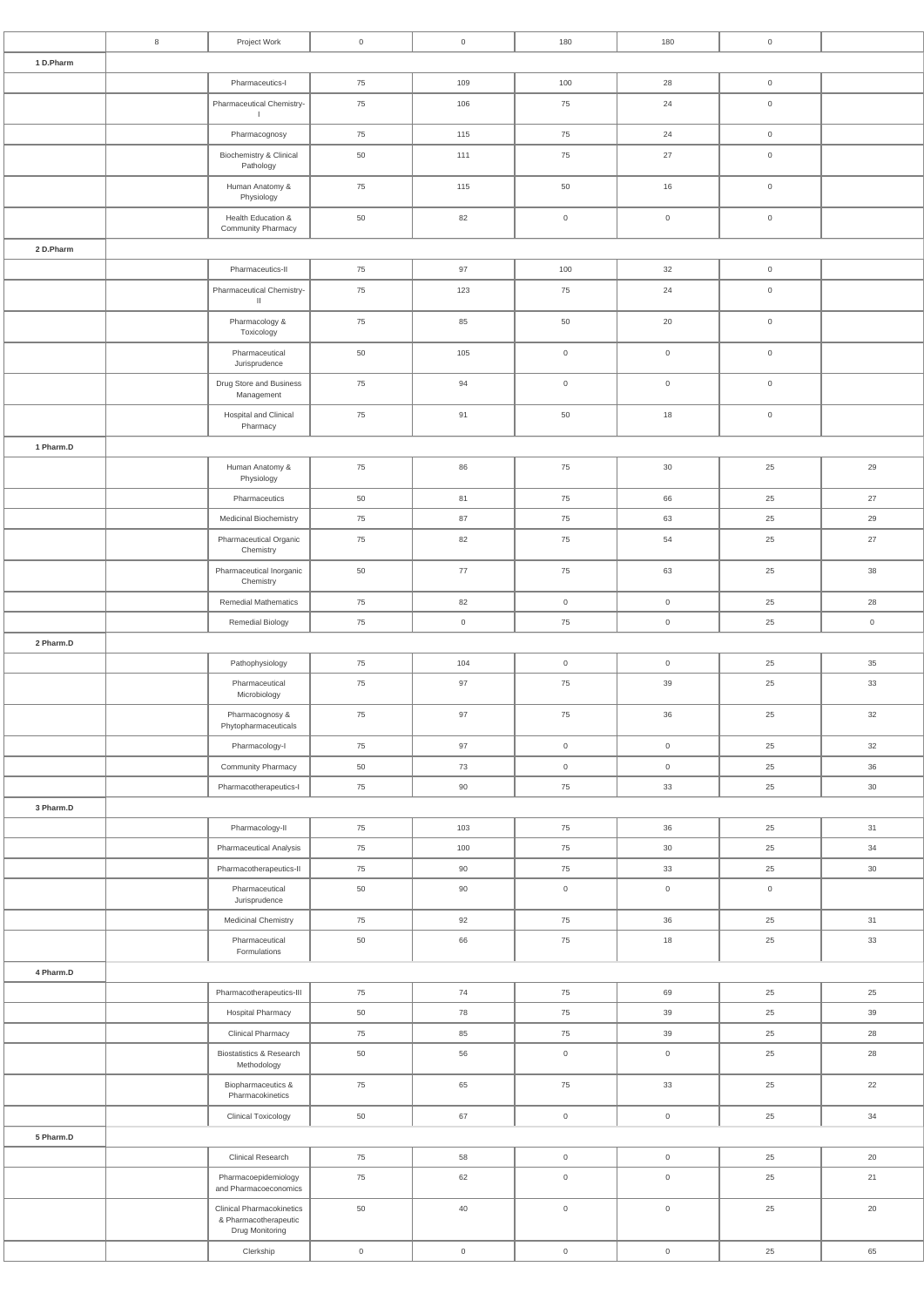|                                          |                | Project work (Six Months)                                  | $\mathsf{O}\xspace$ | $\mathsf{O}\xspace$ | 500            | 500                 | $\mathsf{O}\xspace$ |  |
|------------------------------------------|----------------|------------------------------------------------------------|---------------------|---------------------|----------------|---------------------|---------------------|--|
| 1 M.Pharm<br>Pharmaceutics               |                |                                                            |                     |                     |                |                     |                     |  |
|                                          | $\mathbf{1}$   | Modern Pharmaceutical<br>Analytical Techniques             | 60                  | $74$                | $\mathsf{O}$   | $\mathsf{O}\xspace$ | $\mathsf{O}\xspace$ |  |
|                                          | $\overline{1}$ | Drug Delivery System                                       | 60                  | 61                  | $\overline{0}$ | $\mathsf{O}\xspace$ | $\mathsf{O}$        |  |
|                                          | $\mathbf{1}$   | <b>Modern Pharmaceutics</b>                                | 60                  | 62                  | $\overline{0}$ | $\mathsf{O}\xspace$ | $\mathsf{O}$        |  |
|                                          | $\mathbf{1}$   | Regulatory Affair                                          | 60                  | 64                  | $\overline{0}$ | $\overline{0}$      | $\overline{0}$      |  |
|                                          | $\mathbf{1}$   | Pharmaceutics Practical - I                                | $\overline{0}$      | $\overline{0}$      | 180            | 42                  | $\overline{0}$      |  |
|                                          | $\overline{2}$ | Molecular Pharmaceutics<br>(Nano Tech and Targeted<br>DDS) | 60                  | 63                  | $\overline{0}$ | $\mathsf{O}\xspace$ | $\mathsf{O}\xspace$ |  |
|                                          | $\overline{2}$ | Advanced<br>Biopharmaceutics &<br>Pharmacokinetics         | 60                  | 64                  | $\overline{0}$ | $\mathsf{O}\xspace$ | $\mathsf{O}\xspace$ |  |
|                                          | $\overline{2}$ | Computer Aided Drug<br>Delivery System                     | 60                  | 64                  | $\mathsf{O}$   | $\mathsf{O}\xspace$ | $\mathsf{O}\xspace$ |  |
|                                          | $\overline{2}$ | Cosmetic and<br>Cosmeceuticals                             | 60                  | 63                  | $\overline{0}$ | $\mathsf 0$         | $\mathsf{O}\xspace$ |  |
|                                          | 2              | <b>Pharmaceutics Practical II</b>                          | $\overline{0}$      | $\overline{0}$      | 180            | 108                 | $\overline{0}$      |  |
| 2 M.Pharm<br>Pharmaceutics               |                |                                                            |                     |                     |                |                     |                     |  |
|                                          | $\mathbf{3}$   | Research Methodology<br>and Biostatistics                  | 60                  | 94                  | $\overline{0}$ | $\mathsf{O}\xspace$ | $\mathsf{O}\xspace$ |  |
|                                          | $\mathbf{3}$   | Journal club                                               | $\overline{0}$      | $\overline{0}$      | 15             | 15                  | $\mathsf{O}$        |  |
|                                          | $\mathbf{3}$   | Discussion / Presentation<br>(Proposal Presentation)       | $\mathbf 0$         | $\overline{0}$      | 30             | 30                  | $\mathsf{O}\xspace$ |  |
|                                          | $\mathbf{3}$   | Research Work                                              | $\overline{0}$      | $\overline{0}$      | 420            | 420                 | $\overline{0}$      |  |
|                                          | $\overline{4}$ | Journal club                                               | $\mathsf{O}\xspace$ | $\overline{0}$      | 15             | 15                  | $\mathsf{O}\xspace$ |  |
|                                          | $\overline{4}$ | Research Work                                              | $\mathsf 0$         | $\overline{0}$      | 465            | 465                 | $\mathsf{O}\xspace$ |  |
|                                          | $\overline{4}$ | Discussion / Presentation<br>(Proposal Presentation)       | $\boldsymbol{0}$    | $\overline{0}$      | 30             | $30\,$              | $\mathsf{O}\xspace$ |  |
| 1 M.Pharm<br>Pharmaceutical<br>Chemistry |                |                                                            |                     |                     |                |                     |                     |  |
|                                          | $\mathbf{1}$   | Modern Pharmaceutical<br>Analytical Techniques             | $60\,$              | $\overline{0}$      | $\overline{0}$ | $\mathsf{O}\xspace$ | $\mathsf{O}\xspace$ |  |
|                                          | $\mathbf{1}$   | Advanced Organic<br>Chemistry -I                           | 60                  | $\overline{0}$      | $\overline{0}$ | $\mathsf 0$         | $\mathsf{O}\xspace$ |  |
|                                          | $\mathbf{1}$   | Advanced Medicinal<br>Chemistry                            | 60                  | $\overline{0}$      | $\overline{0}$ | $\mathsf{O}\xspace$ | $\mathsf{O}\xspace$ |  |
|                                          | $\mathbf{1}$   | Chemistry of Natural<br>Products                           | 60                  | $\overline{0}$      | $\overline{0}$ | $\mathsf 0$         | $\mathsf{O}\xspace$ |  |
|                                          | $\mathbf{1}$   | <b>Pharmaceutical Chemsitry</b><br>Practical - I           | $\mathsf{O}\xspace$ | $\overline{0}$      | 180            | $\mathsf 0$         | $\mathsf{O}\xspace$ |  |
|                                          | $\overline{2}$ | Advanced Spectral<br>Analysis                              | 60                  | $\overline{0}$      | $\overline{0}$ | $\mathsf 0$         | $\overline{0}$      |  |
|                                          | $\overline{2}$ | Advanced Organic<br>Chemistry -II                          | 60                  | $\overline{0}$      | $\overline{0}$ | $\mathsf{O}\xspace$ | $\mathsf{O}\xspace$ |  |
|                                          | $\overline{2}$ | Computer Aided Drug<br>Design                              | 60                  | $\overline{0}$      | $\overline{0}$ | $\mathsf 0$         | $\mathsf{O}\xspace$ |  |
|                                          | $\overline{2}$ | <b>Pharmaceutical Process</b><br>Chemistry                 | 60                  | $\overline{0}$      | $\overline{0}$ | $\mathsf{O}\xspace$ | $\mathsf{O}\xspace$ |  |
|                                          | $\overline{2}$ | <b>Pharmaceutical Chemsitry</b><br>Practical - II          | $\mathsf{O}$        | $\overline{0}$      | 180            | $\mathsf 0$         | $\mathsf{O}\xspace$ |  |
| 2 M.Pharm<br>Pharmaceutical<br>Chemistry |                |                                                            |                     |                     |                |                     |                     |  |
|                                          | $\mathbf{3}$   | Modern Pharmaceutical<br>Analytical Techniques             | 60                  | 60                  | $\mathsf{O}$   | $\mathsf{O}\xspace$ | $\mathsf{O}\xspace$ |  |
|                                          | $\mathbf{3}$   | Advanced Organic<br>Chemistry -I                           | 60                  | 58                  | $\overline{0}$ | $\overline{0}$      | $\overline{0}$      |  |
|                                          | $\mathbf{3}$   | Advanced Medicinal<br>Chemistry                            | 60                  | 61                  | $\mathsf{O}$   | $\mathsf{O}\xspace$ | $\mathsf{O}\xspace$ |  |
|                                          | $\mathsf 3$    | Chemistry of Natural<br>Products                           | 60                  | 59                  | $\overline{0}$ | $\mathsf{O}\xspace$ | $\mathsf{O}\xspace$ |  |
|                                          | $\mathbf{3}$   | <b>Pharmaceutical Chemsitry</b><br>Practical - I           | $\mathsf{O}\xspace$ | $\mathsf{O}$        | 180            | 192                 | $\mathsf{O}\xspace$ |  |
|                                          | $\overline{4}$ | Advanced Spectral<br>Analysis                              | 60                  | 60                  | $\overline{0}$ | $\mathsf{O}\xspace$ | $\mathsf{O}\xspace$ |  |
|                                          | $\overline{4}$ | Advanced Organic<br>Chemistry -II                          | 60                  | 61                  | $\mathsf{O}$   | $\mathsf{O}\xspace$ | $\mathsf{O}\xspace$ |  |
|                                          | $\overline{4}$ | Computer Aided Drug<br>Design                              | 60                  | 60                  | $\overline{0}$ | $\mathsf{O}\xspace$ | $\mathsf{O}\xspace$ |  |
|                                          | $\overline{4}$ | <b>Pharmaceutical Process</b><br>Chemistry                 | 60                  | 61                  | $\overline{0}$ | $\mathsf{O}\xspace$ | $\mathsf{O}\xspace$ |  |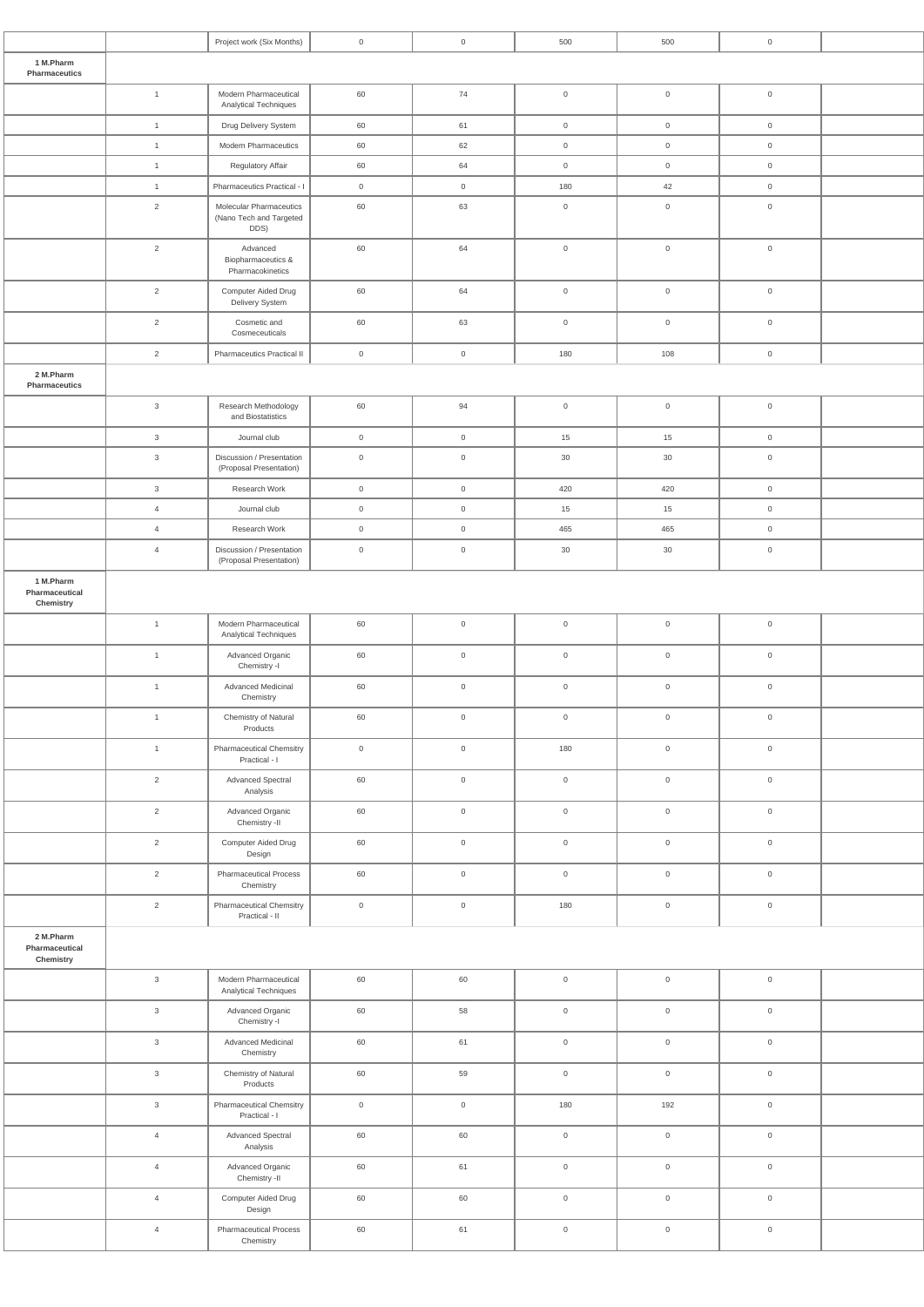|                                                         | $\overline{4}$ | <b>Pharmaceutical Chemsitry</b><br>Practical - II                   | $\mathsf{O}$   | $\overline{0}$      | 180                 | 192                 | $\mathsf{O}$        |  |
|---------------------------------------------------------|----------------|---------------------------------------------------------------------|----------------|---------------------|---------------------|---------------------|---------------------|--|
| 1 M.Pharm<br><b>Pharmaceutical Quality</b><br>Assurance |                |                                                                     |                |                     |                     |                     |                     |  |
|                                                         | $\overline{1}$ | Modern Pharmaceutical<br>Analytical Techniques                      | 60             | $\mathsf{O}\xspace$ | $\mathsf{O}\xspace$ | $\overline{0}$      | $\mathsf{O}\xspace$ |  |
|                                                         | $\mathbf{1}$   | <b>Quality Management</b><br>System                                 | 60             | $\mathsf{O}\xspace$ | $\mathsf{O}\xspace$ | $\overline{0}$      | $\mathsf{O}$        |  |
|                                                         | $\mathbf{1}$   | Quality Control and Quality<br>Assurance                            | 60             | $\overline{0}$      | $\mathsf{O}\xspace$ | $\overline{0}$      | $\mathsf{O}$        |  |
|                                                         | $\mathbf{1}$   | Product Development and<br><b>Technology Transfer</b>               | 60             | $\mathsf{O}\xspace$ | $\mathsf{O}\xspace$ | $\mathsf{O}\xspace$ | $\mathsf{O}$        |  |
|                                                         | $\overline{1}$ | <b>Pharmaceutical Quality</b><br>Assurance Practical - I            | $\overline{0}$ | $\overline{0}$      | 180                 | $\overline{0}$      | $\mathsf{O}$        |  |
|                                                         | $\overline{2}$ | Hazards and Safety<br>Management                                    | 60             | $\overline{0}$      | $\mathsf{O}\xspace$ | $\overline{0}$      | $\mathsf{O}$        |  |
|                                                         | $\overline{2}$ | Pharmaceutical Validation                                           | 60             | $\overline{0}$      | $\mathsf{O}\xspace$ | $\overline{0}$      | $\mathsf{O}$        |  |
|                                                         | 2              | Audits and Regulatory<br>Compliance                                 | 60             | $\overline{0}$      | $\mathsf{O}\xspace$ | $\overline{0}$      | $\overline{0}$      |  |
|                                                         | $\overline{2}$ | Pharmaceutical<br>Manufacturing Technology                          | 60             | $\mathsf{O}\xspace$ | $\mathsf{O}\xspace$ | $\mathsf{O}\xspace$ | $\mathsf{O}$        |  |
|                                                         | $\overline{2}$ | <b>Pharmaceutical Quality</b><br>Assurance Practical - II           | 60             | $\overline{0}$      | $\mathsf{O}\xspace$ | $\mathbf 0$         | $\mathsf{O}$        |  |
| 2 M.Pharm<br><b>Pharmaceutical Quality</b>              |                |                                                                     |                |                     |                     |                     |                     |  |
| Assurance                                               |                |                                                                     |                |                     |                     |                     |                     |  |
|                                                         | $\mathbf{3}$   | Modern Pharmaceutical<br>Analytical Techniques                      | 60             | 64                  | $\mathsf{O}\xspace$ | $\overline{0}$      | $\mathsf{O}$        |  |
|                                                         | $\mathbf{3}$   | <b>Quality Management</b><br>System                                 | 60             | 61                  | $\mathsf{O}\xspace$ | $\mathbf 0$         | $\overline{0}$      |  |
|                                                         | $\mathbf{3}$   | Quality Control and Quality<br>Assurance                            | 60             | 65                  | $\mathsf{O}\xspace$ | $\mathbf 0$         | $\overline{0}$      |  |
|                                                         | $\mathbf{3}$   | Product Development and<br><b>Technology Transfer</b>               | 60             | 70                  | $\mathsf{O}\xspace$ | $\overline{0}$      | $\mathsf{O}$        |  |
|                                                         | $\mathbf{3}$   | <b>Pharmaceutical Quality</b><br>Assurance Practical - I            | $\overline{0}$ | $\mathsf{O}\xspace$ | 180                 | 156                 | $\mathsf{O}$        |  |
|                                                         | $\overline{4}$ | Hazards and Safety<br>Management                                    | 60             | 62                  | $\mathsf{O}\xspace$ | $\overline{0}$      | $\mathsf{O}$        |  |
|                                                         | $\overline{4}$ | Pharmaceutical Validation                                           | 60             | 60                  | $\mathsf 0$         | $\overline{0}$      | $\overline{0}$      |  |
|                                                         | $\overline{4}$ | Audits and Regulatory<br>Compliance                                 | 60             | 64                  | $\mathsf{O}\xspace$ | $\overline{0}$      | $\mathsf{O}$        |  |
|                                                         | $\overline{4}$ | Pharmaceutical<br>Manufacturing Technology                          | 60             | 65                  | $\mathsf{O}\xspace$ | $\overline{0}$      | $\mathsf{O}$        |  |
|                                                         | $\overline{4}$ | <b>Pharmaceutical Quality</b><br>Assurance Practical - II           | 60             | 192                 | $\mathsf{O}\xspace$ | $\mathsf{O}\xspace$ | $\mathsf{O}$        |  |
| 1 M.Pharm<br>Pharmacology                               |                |                                                                     |                |                     |                     |                     |                     |  |
|                                                         | $\overline{1}$ | Modern Pharmaceutical<br><b>Analytical Techniques</b>               | 60             | $74$                | $\mathsf{O}\xspace$ | $\overline{0}$      | $\mathsf{O}\xspace$ |  |
|                                                         | $\overline{1}$ | Advanced Pharmacology-I                                             | 60             | 65                  | $\mathsf{O}\xspace$ | $\overline{0}$      | $\overline{0}$      |  |
|                                                         | $\mathbf{1}$   | Pharmacological and<br><b>Toxicological Screening</b><br>Methods-I  | 60             | 64                  | $\mathsf{O}\xspace$ | $\overline{0}$      | $\mathsf{O}$        |  |
|                                                         | $\mathbf{1}$   | Cellular and Molecular<br>Pharmacology                              | 60             | 62                  | $\mathsf{O}\xspace$ | $\mathsf{O}\xspace$ | $\mathsf{O}$        |  |
|                                                         | $\overline{1}$ | Pharmacology Practical - I                                          | $\overline{0}$ | $\overline{0}$      | 180                 | 72                  | $\overline{0}$      |  |
|                                                         | $\overline{2}$ | Advanced Pharmacology-II                                            | 60             | 70                  | $\mathsf{O}\xspace$ | $\overline{0}$      | $\mathsf{O}\xspace$ |  |
|                                                         | $\overline{2}$ | Pharmacological and<br><b>Toxicological Screening</b><br>Methods-II | 60             | 65                  | $\mathbf 0$         | $\overline{0}$      | $\overline{0}$      |  |
|                                                         | $\overline{2}$ | Principles of Drug<br>Discovery                                     | 60             | 65                  | $\mathsf{O}\xspace$ | $\mathbf 0$         | $\mathsf{O}$        |  |
|                                                         | $\overline{2}$ | Experimental<br>Pharmacology Practical - II                         | 60             | 63                  | $\mathsf{O}\xspace$ | $\mathsf{O}\xspace$ | $\mathsf{O}$        |  |
|                                                         | $\overline{2}$ | Pharmacology Practical - II                                         | 60             | 108                 | $\mathsf{O}\xspace$ | $\mathsf{O}\xspace$ | $\mathsf{O}\xspace$ |  |
| 2 M.Pharm<br>Pharmacology                               |                |                                                                     |                |                     |                     |                     |                     |  |
|                                                         | $\mathbf{3}$   | Modern Pharmaceutical<br>Analytical Techniques                      | 60             | 74                  | $\mathsf{O}\xspace$ | $\mathsf{O}\xspace$ | $\mathsf{O}\xspace$ |  |
|                                                         | $\mathbf{3}$   | Advanced Pharmacology-I                                             | 60             | 65                  | $\mathsf{O}\xspace$ | $\overline{0}$      | $\overline{0}$      |  |
|                                                         | $\mathbf{3}$   | Pharmacological and                                                 | 60             | 64                  | $\mathsf{O}\xspace$ | $\mathsf{O}\xspace$ | $\mathsf{O}\xspace$ |  |
|                                                         |                | <b>Toxicological Screening</b><br>Methods-I                         |                |                     |                     |                     |                     |  |
|                                                         | $\mathbf{3}$   | Cellular and Molecular<br>Pharmacology                              | 60             | 62                  | $\,0\,$             | $\overline{0}$      | $\mathsf{O}\xspace$ |  |
|                                                         | $\mathbf{3}$   | Pharmacology Practical - I                                          | $\overline{0}$ | $\overline{0}$      | 180                 | 72                  | $\overline{0}$      |  |
|                                                         | $\overline{4}$ | Advanced Pharmacology-II                                            | 60             | 70                  | $\mathsf{O}\xspace$ | $\mathsf{O}\xspace$ | $\boldsymbol{0}$    |  |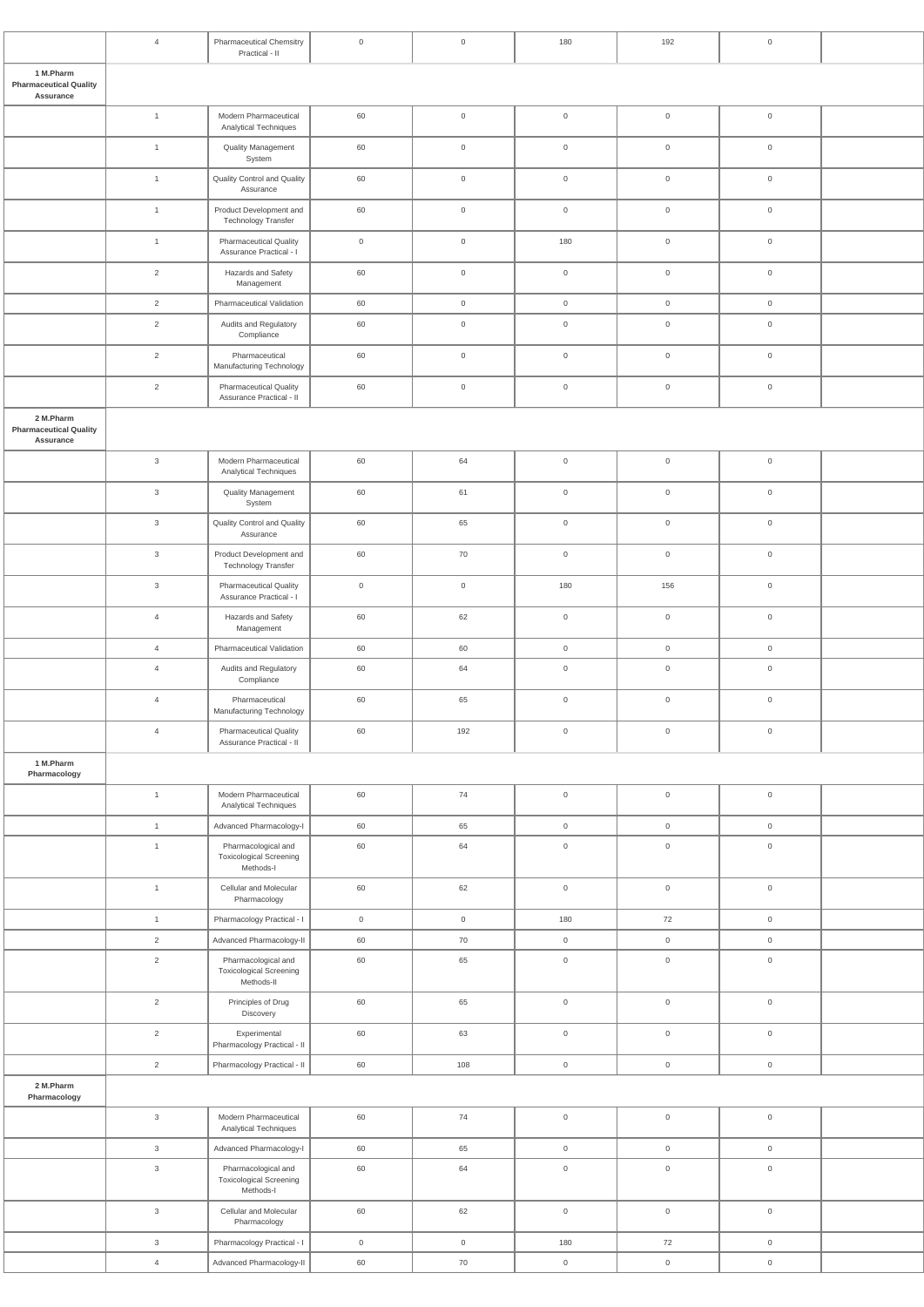|  | Pharmacological and<br><b>Toxicological Screening</b><br>Methods-II | 60 | 65  |  |  |
|--|---------------------------------------------------------------------|----|-----|--|--|
|  | Principles of Drug<br>Discovery                                     | 60 | 65  |  |  |
|  | Experimental<br>Pharmacology Practical - II                         | 60 | 63  |  |  |
|  | Pharmacology Practical - II                                         | 60 | 108 |  |  |
|  |                                                                     |    |     |  |  |

#### **Accepted Faculties**

| S.No            | <b>Full Name</b>                                                 | Email                                            | <b>Department Name</b>      | Qualification                                  | Teaching Experience Date of Joining |            | <b>Designation</b>         | <b>Mobile</b> | Pharmacist<br><b>Registration No.</b> | Validity of<br>Registration | Photo |
|-----------------|------------------------------------------------------------------|--------------------------------------------------|-----------------------------|------------------------------------------------|-------------------------------------|------------|----------------------------|---------------|---------------------------------------|-----------------------------|-------|
| $\overline{1}$  |                                                                  | ADINARAYANA K adiknarayana@gmail.com Dept of     | Pharmaceutics               | BZC, MSC<br>BIOTECHNOLOGY,<br>Ph D             | 18 years 1 mon 36<br>days           | 01-11-2013 | Professor                  | 000000A1      | 31-01-2019                            | 9966007665                  |       |
| 2               | Aggarapu<br>Susmitha                                             | aggarapusuma@gmail.com Dept of                   | Pharmaceutical<br>Chemistry | B.Pharm, M.Pharm<br>Pharmaceutical<br>Analysis | 8 years 2 mons 17<br>days           | 17-10-2013 | <b>Assistant Professor</b> | 90413A1       | 31-12-2018                            | 9441100512                  |       |
| $\mathbf{3}$    | AMBARAPU<br>SREENATH                                             | sreenath0067@gmail.com Dept of                   | Pharmaceutical<br>Chemistry | Pharmaceutical<br><b>Quality Assurance</b>     | B.Pharm, M.Pharm 1 year 1 mon 1 day | 02-12-2020 | Assistant Professor        | 132344        | 31-12-2022                            | 7799899084                  |       |
| $\overline{4}$  | ANUMALAGUNDAM suryaprakashdra@grnail.comDept of<br>SURYA PRAKASH |                                                  | Pharmaceutics               | B.Pharm, M.Pharm<br><b>Regulatory Affairs</b>  | 3 years 3 mons                      | 03-10-2018 | Assistant Professor        | 83685A1       | 31-03-2019                            | 8142142147                  |       |
| $5\phantom{.0}$ | <b>ANUPAM KANTI</b><br><b>BAG</b>                                | BAGANUPAM1986@GMAILD@OMbf                        | Pharmacology                | B.Pharm, M.Pharm<br>Pharmacology               | 9 years 3 mons 21<br>days           | 01-09-2017 | Associate<br>Professor     | A12245        | 31-12-2018                            | 8142835270                  |       |
| 6               | AVULA UDAYA                                                      | avulaudaya123@gmail.com Dept of                  | Pharmacology                | B.Pharm, M.Pharm<br>Pharmacology               | 3 years 2 mons 24<br>days           | 10-10-2018 | Assistant Professor        | 118083        | 31-03-2022                            | 9553407811                  |       |
| $\overline{7}$  |                                                                  | Ayyuru Mani kanta ayyurumani32@gmail.com Dept of | Pharmaceutical<br>Chemistry | <b>B.Pharm</b>                                 | 4 mons 1 day                        | 02-09-2021 | Lecturer                   | 142484A1      | 31-12-2024                            | 6301840863                  |       |



| 8 | Bandi Giriraj             | giriraj.bandim7@gmail.com Dept of | Pharmaceutics | <b>B.Pharm</b> | 1 mon 2 days  | 01-12-2021 | Lecturer | 145565A1 | 31-12-2025 | 7036226825 |  |
|---|---------------------------|-----------------------------------|---------------|----------------|---------------|------------|----------|----------|------------|------------|--|
| 9 | <b>Bandi Sreenivasulu</b> | Shrinivas.bandi9@gmail.comDept of | Pharmaceutics | <b>B.Pharm</b> | 1 mon 11 days | 22-11-2021 | Lecturer | 129227A1 | 31-12-2022 | 9494181462 |  |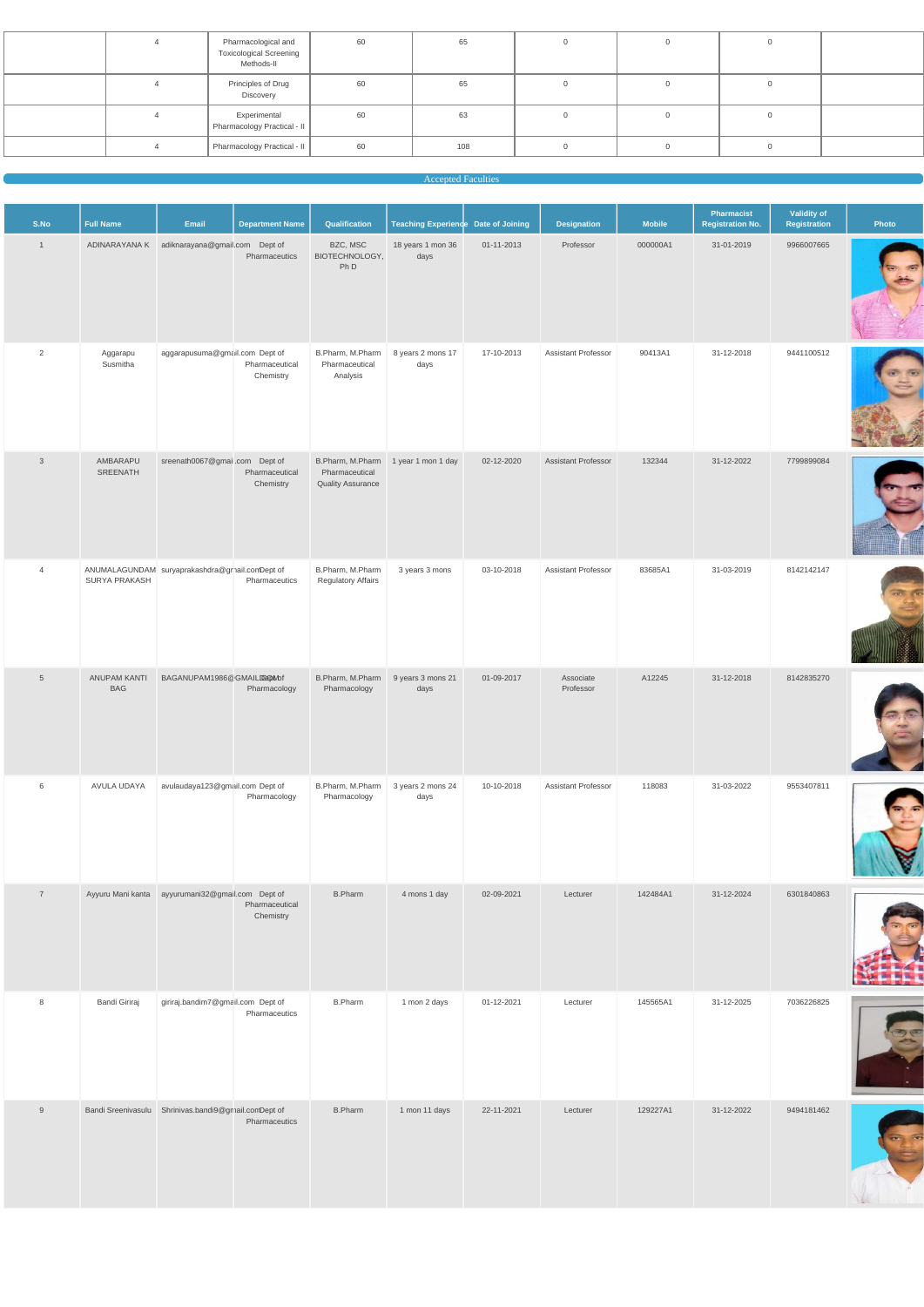| 10 | Bommala Nirmala<br>Devi                    | bommalanirmaladevi47@gmaleptoof         | Pharmacognosy | B.Pharm, D.Pharm,<br>M.Pharm<br>Pharmacognosy                                                           | 10 years 5 mons<br>28 days | 06-07-2011 | Assistant Professor        | 026070A2 | 31-12-2016 | 9603727237 |  |
|----|--------------------------------------------|-----------------------------------------|---------------|---------------------------------------------------------------------------------------------------------|----------------------------|------------|----------------------------|----------|------------|------------|--|
| 11 | Buduru Gowthami                            | gowthu.buduru@gmail.com Dept of         | Pharmaceutics | B.Pharm, M.Pharm<br>Pharmaceutics                                                                       | 7 years 8 mons 10<br>days  | 01-01-2021 | Associate<br>Professor     | 77904A1  | 31-12-2017 | 7799559585 |  |
| 12 | $\mathsf C$ A<br>Nagabhuvaneswara<br>Reddy | nbhuvaneswarareddy@gmaiDephof           | Pharmaceutics | B.Pharm, M.Pharm<br>Pharmaceutics                                                                       | 6 years 22 days            | 12-12-2015 | Assistant Professor        | 91955A1  | 31-12-2019 | 9032299035 |  |
| 13 | Chappidi<br>Suryaprakash<br>Reddy          | suryaprakashreddyc@gmail.compt of       | Pharmaceutics | B.Pharm, Doctor of<br>Philosophy,<br>M.Pharm<br>Pharmaceutics                                           | 16 years 1 mon 8<br>days   | 01-04-2008 | Professor                  | 040075A1 | 31-03-2019 | 9963170820 |  |
| 14 | Chemudugunta<br>Kiran Kumar                | kiranpharmaco@gmail.compt of Pharmacy   | Practice      | B.Pharm, M.Pharm<br><b>Pharmacy Practice</b>                                                            | 3 years 3 mons             | 03-10-2018 | <b>Assistant Professor</b> | 047890A1 | 31-03-2012 | 8939522441 |  |
| 15 | Dornadula Giri<br>Raja Sekhar              | giriraj.pharma@gmail.comept of Pharmacy | Practice      | B.Pharm, Diploma<br>In Pharmacy,<br>Pharm.D(PB)                                                         | 9 years 1 mon 11<br>days   | 22-11-2012 | Associate<br>Professor     | 045646A2 | 31-12-2010 | 9948013281 |  |
| 16 | <b>D S PRIYANKA</b>                        | dspriyanka001@gmail.com Dept of         | Pharmacology  | M.Pharm<br>Pharmacology                                                                                 | 6 years 24 days            | 03-02-2020 | <b>Assistant Professor</b> | 86599    | 31-12-2018 | 9010084204 |  |
| 17 | D Swarnalatha                              | reddy_latha9@yahoo.co.in Dept of        | Pharmacognosy | B.Pharm, M.Pharm<br>Pharmacognosy,<br>Ph D                                                              | 19 years 4 mons<br>57 days | 01-03-2016 | PRINCIPAL                  | 037944A1 | 13-08-2023 | 9985489667 |  |
| 18 | Dwarakanadha<br>Reddy Peram                | dwarakanadha.reddy25@gmDiepbon          | Pharmaceutics | B.Pharm, Doctor of<br>Philosophy in<br>Pharmaceutical<br>Sciences,<br>D.Pharm, M.Pharm<br>Pharmaceutics | 13 years 3 mons<br>55 days | 07-07-2010 | Professor                  | 031734   | 27-11-2020 | 9959937906 |  |

f,

| 19 | <b>GEETHALA</b><br><b>UMADEVI</b> | umareddygeethala@gmail.cdmept of | Pharmaceutical<br>Chemistry | B.Pharm, M.Pharm<br>Pharmaceutical<br><b>Quality Assurance</b> | 1 year 11 mons            | 03-02-2020 | <b>Assistant Professor</b> | 137658A1 | 31-12-2023 | 9606590466 |  |
|----|-----------------------------------|----------------------------------|-----------------------------|----------------------------------------------------------------|---------------------------|------------|----------------------------|----------|------------|------------|--|
| 20 | <b>GIREESH KUMAR</b><br>ERI       | gireeshpharma@gmail.com Dept of  | Pharmaceutical<br>Chemistry | B.Pharm, M.Pharm<br>Pharmaceutical<br><b>Quality Assurance</b> | 11 years 1 mon 58<br>days | 01-04-2016 | Associate<br>Professor     | 062796A1 | 31-12-2014 | 8500000075 |  |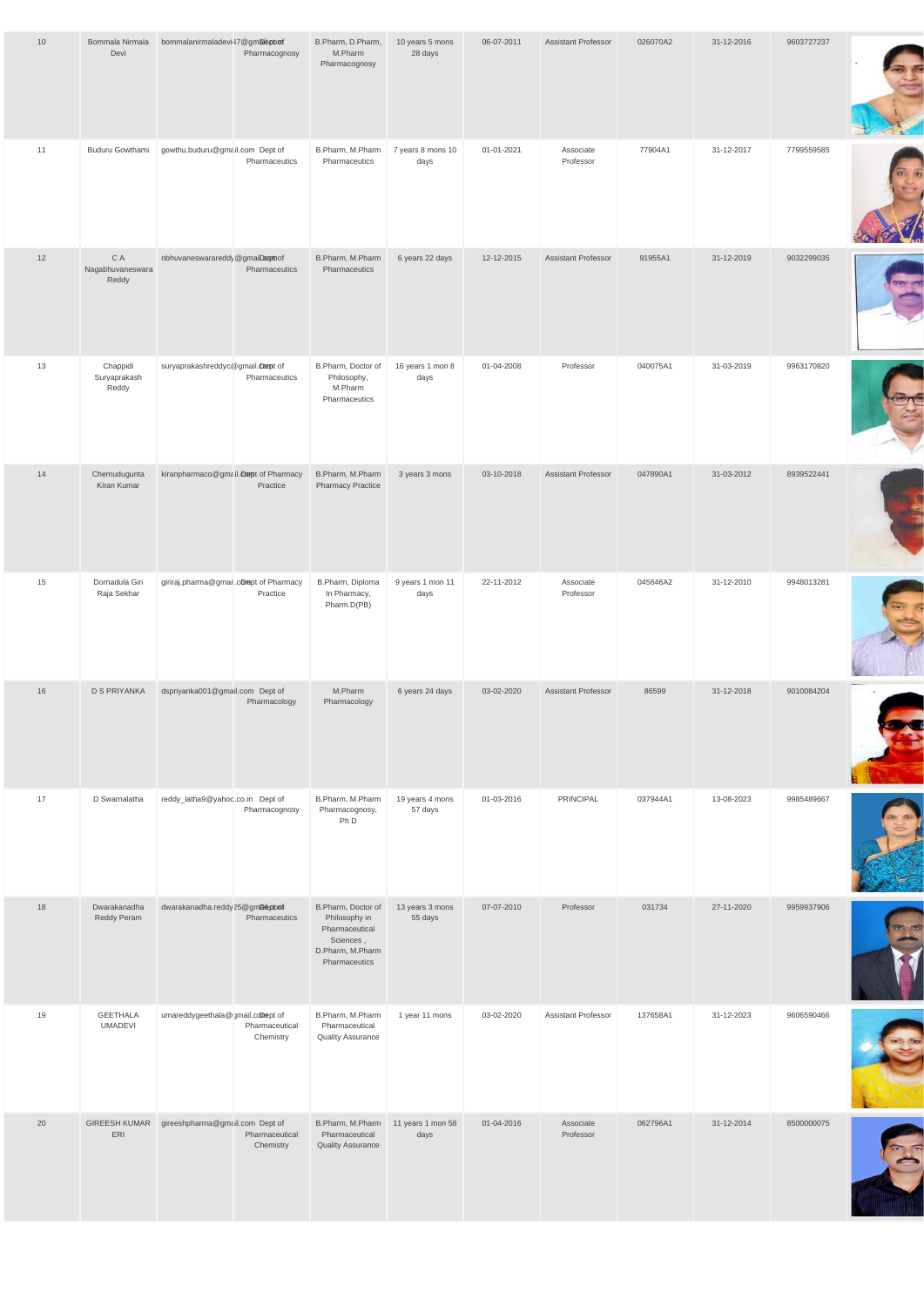| 21 | <b>JYOTSHNA</b><br>TALLAPAKU        | jyothsnacology@gmail.com Dept of      | Pharmacology                           | B.Pharm, D.Pharm,<br>M.Pharm<br>Pharmacology    | 3 years 2 mons 24<br>days  | 10-10-2018 | <b>Assistant Professor</b> | 84944    | 31-03-2019 | 8185075513 |  |
|----|-------------------------------------|---------------------------------------|----------------------------------------|-------------------------------------------------|----------------------------|------------|----------------------------|----------|------------|------------|--|
| 22 | KADAPA<br>HANEEFA                   | honeykdp@gmail.com Dept of Pharmacy   | Practice                               | Pharm.D                                         | 3 years 17 days            | 17-12-2018 | Assistant Professor        | 0000A2   | 04-01-2023 | 8297935507 |  |
| 23 | Kamballi<br>Krupasagar              | krupasagar700@gmail.com Dept of       | Pharmacology                           | B.Pharm, M.Pharm<br>Pharmacology                | 8 mons 18 days             | 15-04-2021 | <b>Assistant Professor</b> | 129216A1 | 31-12-2022 | 9676171604 |  |
| 24 | K NAGALAKSHMI                       | laxmitillu117@gmail.com               | Dept of<br>Pharmaceutical<br>Chemistry | B.Pharm, M.Pharm<br>Pharmaceutical<br>Chemistry | 2 years 10 mons<br>20 days | 11-02-2019 | Assistant Professor        | 74507    | 31-03-2018 | 8897114659 |  |
| 25 | KONDRAYUDU<br>RAJESH                | kondrayudurajesh@gmail.comept of      | Pharmaceutics                          | <b>B.Pharm</b>                                  | 4 years 6 mons 28<br>days  | 05-06-2017 | Lecturer                   | 000000A1 | 31-03-2022 | 7729903437 |  |
| 26 | KOPPALA<br>NIRANJAN<br>KUMAR REDDY  | niranjan94.reddy@grnail.comDept of    | Pharmacology                           | <b>B.Pharm</b>                                  | 2 years 38 days            | 15-12-2020 | Lecturer                   | 0011A1   | 31-12-2025 | 9573631360 |  |
| 27 | KUMMITHI MANI<br><b>SAGAR NAIDU</b> | manisagarnaidupharmacy@gDeail.obm     | Pharmaceutics                          | <b>B.Pharm</b>                                  | 5 years 1 day              | 02-01-2017 | Lecturer                   | 119651A1 | 31-03-2022 | 9866660902 |  |
| 28 | Madapoori venkata<br>sahithi pavan  | mvsahithi2012@gmail.dompt of Pharmacy | Practice                               | Pharm.D                                         | 4 years 7 mons 19<br>days  | 15-12-2021 | Assistant Professor        | 0677     | 31-12-2021 | 9121877049 |  |
| 29 | <b>MADHU</b><br>MEDABALIMI          | creativemadhum@gmail.comDept of       | Pharmaceutical<br>Chemistry            | B.Pharm, M.Pharm<br>Pharmaceutical<br>Analysis  | 22 years 1 mon 54<br>days  | 22-11-2010 | Associate<br>Professor     | 054088A1 | 31-12-2017 | 9985025120 |  |



| 30 | mallelasireesha | mallelasireesha1992@@nepil.com         | Practice                 | Pharm.D, ssc                                  | 5 years 3 mons 44<br>days | 17-10-2017 | <b>Assistant Professor</b> | 1133    | 31-12-2022 | 9100734200 |  |
|----|-----------------|----------------------------------------|--------------------------|-----------------------------------------------|---------------------------|------------|----------------------------|---------|------------|------------|--|
| 31 |                 | Mallikarjuna Rao K happy2msg@gmail.com | Dept of<br>Pharmaceutics | B.Pharm, D.Pharm,<br>M.Pharm<br>Pharmaceutics | 9 years 33 days           | 28-01-2015 | Associate<br>Professor     | 04019A2 | 28-02-2021 | 9908299531 |  |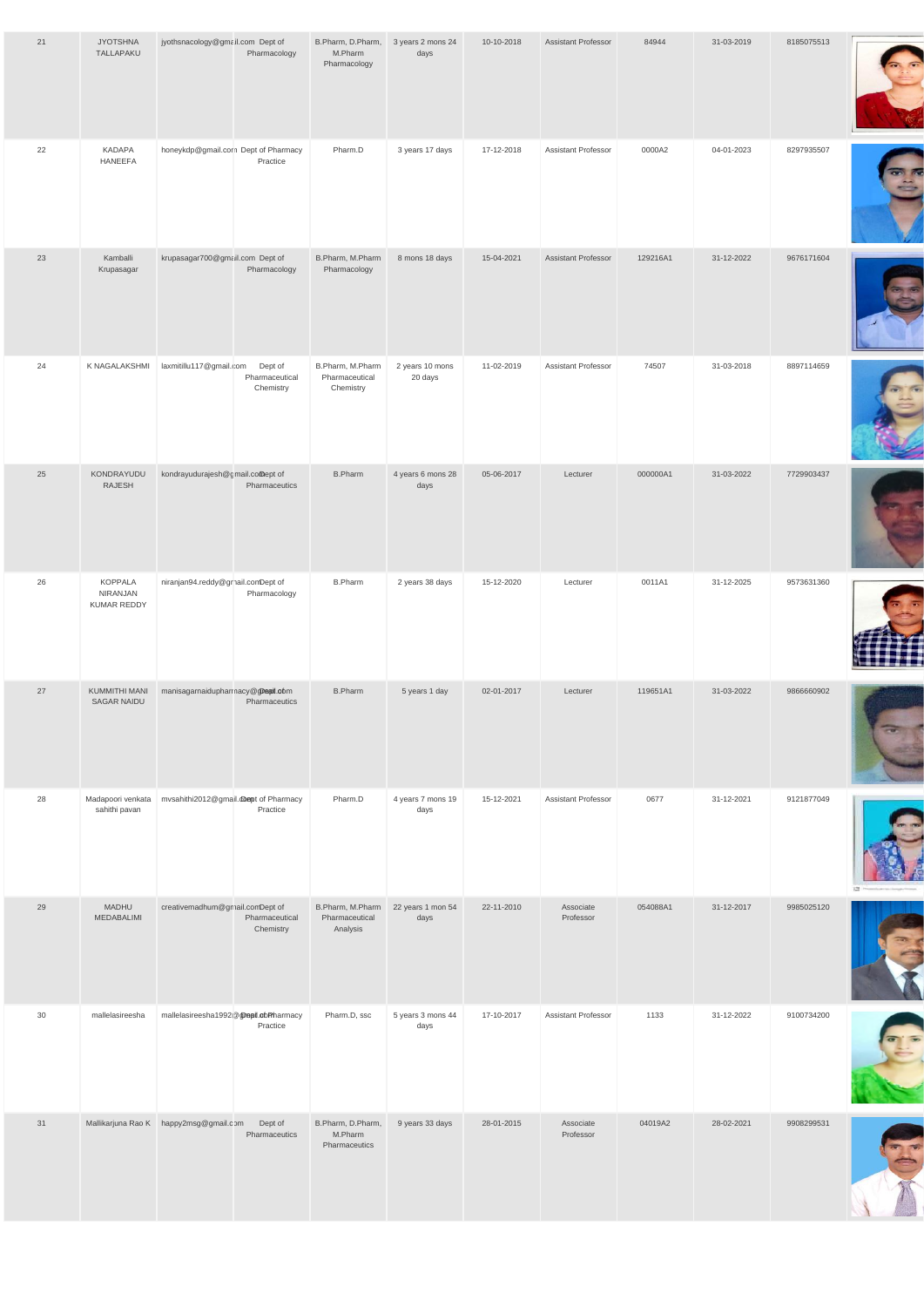| 32 | <b>MAMILLA</b><br>MAHENDRA            | mahendramamilla79@gmail.compt of                     | Pharmaceutical<br>Chemistry | B.Pharm, M.Pharm<br>Pharmaceutical<br><b>Quality Assurance</b>               | 4 years 2 mons 25<br>days  | 09-10-2017 | <b>Assistant Professor</b> | 81201A1  | 31-12-2017 | 9738671233 |  |
|----|---------------------------------------|------------------------------------------------------|-----------------------------|------------------------------------------------------------------------------|----------------------------|------------|----------------------------|----------|------------|------------|--|
| 33 | M Anil                                | madagalamanil2@gmaiDeptrof Pharmacy                  | Practice                    | Pharm.D                                                                      | 17 days                    | 17-12-2021 | <b>Assistant Professor</b> | 1723     | 31-12-2024 | 9052767669 |  |
| 34 | <b>MEEGADA</b><br><b>LAKSHMI DEVI</b> | siri.meegada@gmail.com Dept of                       | Pharmaceutics               | B.Pharm, M.Pharm<br><b>Regulatory Affairs</b>                                | 11 mons 16 days            | 18-01-2021 | <b>Assistant Professor</b> | 1335A1   | 31-12-2025 | 9666296266 |  |
| 35 | MERIGA PRAMOD<br><b>KUMAR</b>         | merigapramodkumar@@reptl.ofoPharmacy                 | Practice                    | Pharm.D                                                                      | 4 years 11 mons<br>11 days | 29-07-2019 | Assistant Professor        | 1364     | 31-12-2022 | 9493384398 |  |
| 36 | Baig                                  | Mohammed Hamza dr.hamzabaig@gmail.comept of Pharmacy | Practice                    | Pharm.D                                                                      | 1 year 4 mons 12<br>days   |            | <b>Assistant Professor</b> |          |            | 7207690554 |  |
| 37 | Mopuri Deepa                          | venkatdeepa19@gmail.com Dept of                      | Pharmaceutical<br>Chemistry | B.Pharm, M.Pharm<br>Pharmaceutical<br>Chemistry, PhD                         | 13 years 9 mons<br>22 days | 30-12-2015 | Professor                  | 063111A1 | 31-12-2019 | 9492516158 |  |
| 38 | <b>MUDDULURI</b><br>SRILAKSHMI        | srilakshmi26.m@gmail.com Dept of                     | Pharmacology                | B.Pharm, M.Pharm<br>Pharmacology                                             | 1 year 1 mon 1 day         | 02-12-2020 | <b>Assistant Professor</b> | 130168A1 | 31-12-2022 | 8008889238 |  |
| 39 | <b>MURAGA</b><br>SIREESHA             | m.sireesha142@gmail.com Dept of                      | Pharmaceutics               | B.Pharm, M.Pharm<br>Pharmaceutics                                            | 3 years 9 mons 1<br>day    | 02-04-2018 | Lecturer                   | A196592  | 31-12-2019 | 8142127881 |  |
| 40 | <b>MURI</b><br>CHAKRAPANI             | chakrimaths75@gmail.com Dept of                      | Pharmaceutics               | <b>BACHELOR OF</b><br>SCIENCE,<br>INTERMEDIATE,<br>MASTER OF<br>SCIENCE, SSC | 7 years 2 mons 24<br>days  | 10-10-2014 | Assistant Professor        | 0000     | 31-01-2019 | 9494687400 |  |

| 41 | NADIGADDA<br>JAKEER HUSSAIN | jakeer.dra@gmail.com             | Dept of<br>Pharmaceutics | B.Pharm, M.Pharm<br><b>Regulatory Affairs</b> | 5 years 42 days | 09-12-2019 | <b>Assistant Professor</b> | 064940A2 | 31-03-2016 | 6300436954 |  |
|----|-----------------------------|----------------------------------|--------------------------|-----------------------------------------------|-----------------|------------|----------------------------|----------|------------|------------|--|
| 42 | NAGIREDDY<br><b>RAGINI</b>  | yaminiragini555@gmai.com Dept of | Pharmacology             | B.Pharm, M.Pharm<br>Pharmacology              | 11 mons 30 days | 04-01-2021 | <b>Assistant Professor</b> | 131485A1 | 31-03-2023 | 8008999218 |  |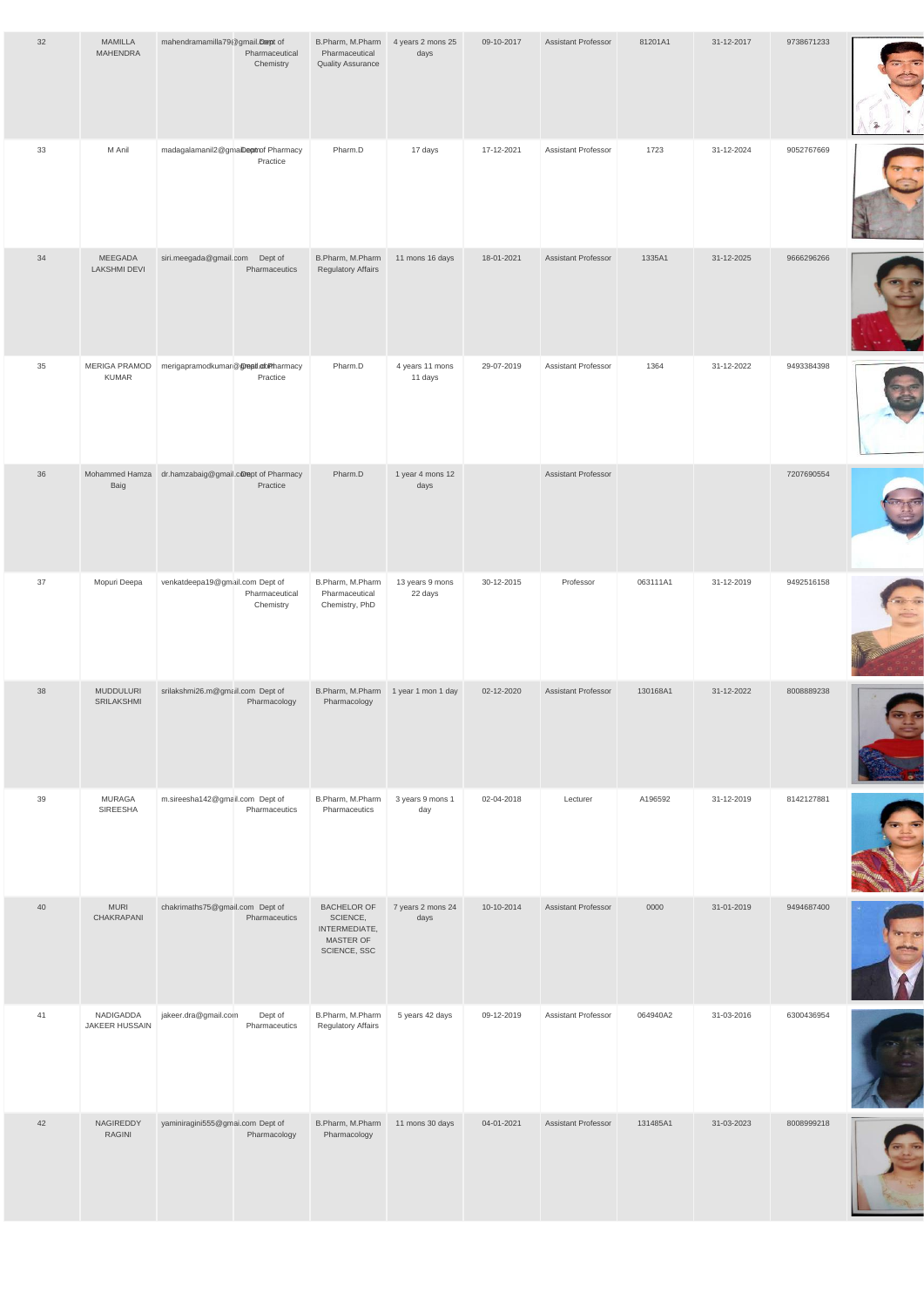| 43 | P Anitha                         | posina.anitha26@gmail.comDept of            | Pharmaceutics               | B.Pharm, M.Pharm<br>Pharmaceutics                              | 24 years 10 mons<br>61 days | 28-01-2017 | Associate<br>Professor     | 055397   | 31-12-2022 | 9908344380 |  |
|----|----------------------------------|---------------------------------------------|-----------------------------|----------------------------------------------------------------|-----------------------------|------------|----------------------------|----------|------------|------------|--|
| 44 | PRADEEP KUMAR<br>${\sf R}$       | pradeepkumar.Repana@gmaleptom               | Pharmacology                | B.Pharm, M.Pharm<br>Pharmacology                               | 10 years 8 mons<br>15 days  | 03-10-2018 | Associate<br>Professor     | 060941A1 | 31-12-2014 | 7702007879 |  |
| 45 | PRAVEEN KUMAR<br><b>MUCHARLA</b> | praveenkumar.mucharla@gnbaiptom             | Pharmaceutics               | B.Pharm, M.Pharm<br>Pharmaceutics                              | 13 years 51 days            | 01-08-2013 | Associate<br>Professor     | 057202A1 | 31-12-2018 | 9959190182 |  |
| 46 | Reddycherla<br>Sriharsha         | ancppasupati@gmail.com Dept of              | Pharmaceutical<br>Chemistry | <b>B.Pharm</b>                                                 | 11 mons 30 days             | 15-12-2021 | Assistant Professor        | 132356   | 31-05-2025 | 9177177134 |  |
| 47 | SANGAM<br>SRAVANA<br>KUMARI      | sangamsravani99@gmalbporof Pharmacy         | Practice                    | Pharm.D                                                        | 4 years 11 mons<br>11 days  | 23-01-2017 | <b>Assistant Professor</b> | 0000A2   | 31-12-2021 | 9550591142 |  |
| 48 | sannisetty ashok                 | ashoksun258@gmail.com Dept of               | Pharmaceutical<br>Chemistry | M.Pharm<br>Pharmaceutical<br>Analysis                          | 4 years 1 mon 2<br>days     | 03-02-2020 | Assistant Professor        | 132328A1 | 31-03-2023 | 9502085004 |  |
| 49 | <b>VANTIMITTA</b>                | SAROVARREDDY sarovar.ancp@gmail.com Dept of | Pharmaceutics               | B.Pharm, M.Pharm<br>Pharmaceutics                              | 11 years 21 days            | 01-02-2015 | Associate<br>Professor     | 55434A1  | 31-12-2022 | 9493035229 |  |
| 50 | shaik rahamathi                  | rahamathishaik041@gmail.comept of           | Pharmacology                | B.Pharm, M.Pharm<br>Pharmacology                               | 1 mon 2 days                | 01-12-2021 | Assistant Professor        | 136951A1 | 31-12-2023 | 7330953306 |  |
| 51 | Sheelam Lakshmi<br>Naveena       | lakshminaveena2021@gmailDept of             | Pharmaceutical<br>Chemistry | B.Pharm, M.Pharm<br>Pharmaceutical<br><b>Quality Assurance</b> | 1 year 1 mon 1 day          | 02-12-2020 | Assistant Professor        | 130169A1 | 31-03-2023 | 9959323676 |  |

| 52 |                           | SIDDAVATAMPRADEEP KHOOS REDDOMail. Compt of Pharmacy | Practice     | Pharm.D                                                   | 4 years 4 mons 45<br>days   | 01-12-2021 | Associate<br>Professor | 50598   | 31-12-2016 | 9494810976 |               |
|----|---------------------------|------------------------------------------------------|--------------|-----------------------------------------------------------|-----------------------------|------------|------------------------|---------|------------|------------|---------------|
| 53 | SIMHAM<br><b>SUDHAKAR</b> | sudhakarsimham@gmail.comDept of                      | Pharmacology | B.Pharm,<br>INTERMEDIATE,<br>M.Pharm<br>Pharmacology, ssc | 10 years 10 mons<br>38 days | 22-11-2017 | Associate<br>Professor | 97543A1 | 31-12-2019 | 9542014305 | $\rightarrow$ |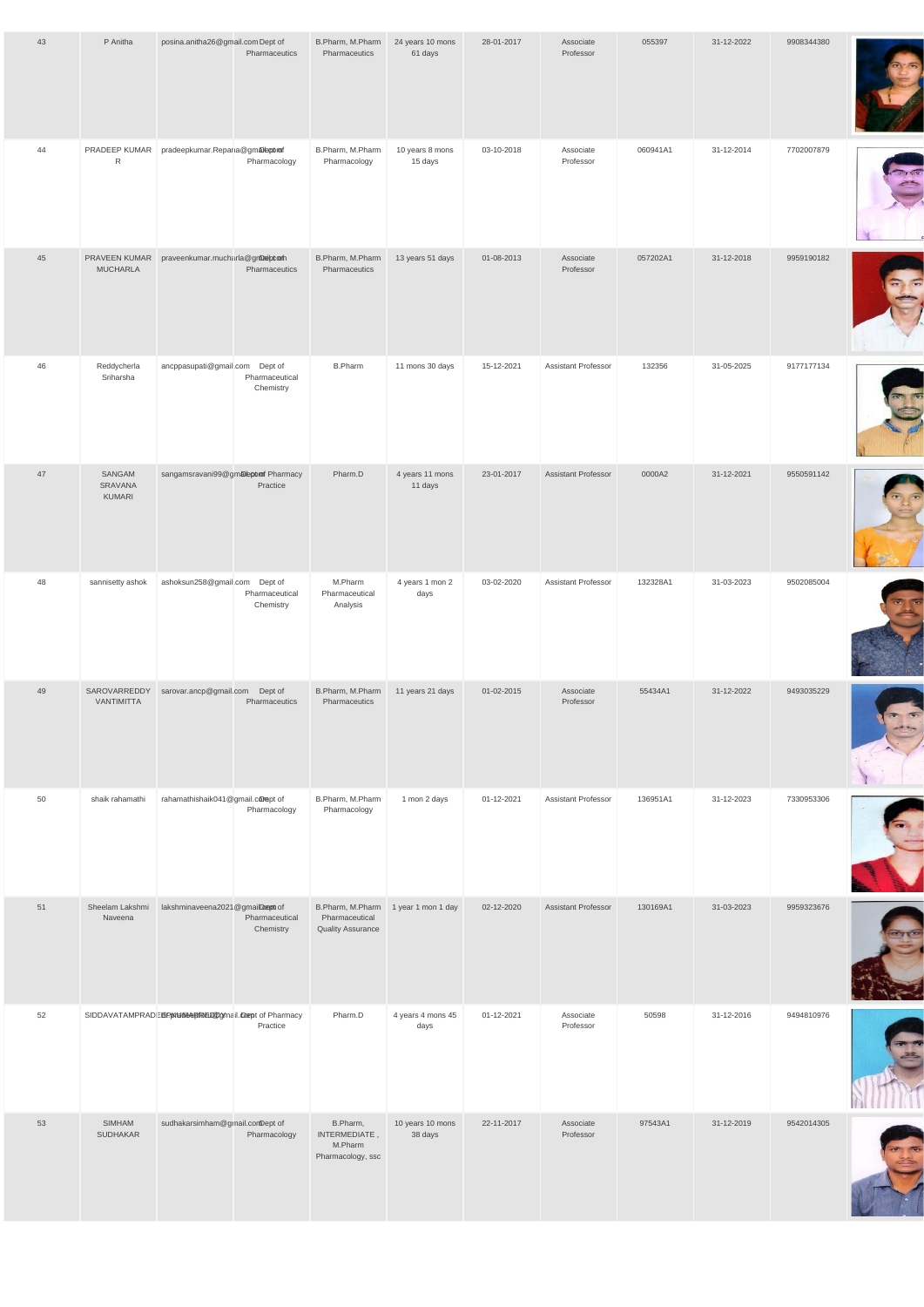| 54 | Siripala Sravana<br>Jyothi          | sravs8890@gmail.com                | Dept of<br>Pharmaceutical<br>Chemistry | B.Pharm, M.Pharm<br>Pharmaceutical<br><b>Quality Assurance</b>  | 2 years 3 mons 2<br>days    | 01-10-2019 | <b>Assistant Professor</b> | 100328A1 | 31-03-2020 | 9182145850 | ψŊ                       |
|----|-------------------------------------|------------------------------------|----------------------------------------|-----------------------------------------------------------------|-----------------------------|------------|----------------------------|----------|------------|------------|--------------------------|
| 55 | S RajaRajeswari                     | rajirajeswari854@gmail.com Dept of | Pharmaceutics                          | Bachelor of<br>Science, Master of<br>Arts English, SSC          | 2 years 5 mons 30<br>days   | 04-07-2019 | Assistant Professor        | 0000     | 13-12-2020 | 9133595776 | $\overline{\phantom{a}}$ |
| 56 | <b>TOGURU RAJA</b><br><b>SEKHAR</b> | rajasekhartoguru23@gmail.cDmept of | Pharmaceutics                          | <b>B.Pharm</b>                                                  | 5 years 7 mons 2<br>days    | 01-06-2016 | Lecturer                   | 055145A1 | 31-03-2018 | 8985862420 |                          |
| 57 | Totamsetty<br>vamsigayatri          | vamsigayatri931@gmail.comDept of   | Pharmaceutical<br>Chemistry            | M.Pharm<br>Pharmaceutical<br>Chemistry                          | 2 years 3 mons 8<br>days    | 25-09-2019 | <b>Assistant Professor</b> | 130178   | 31-12-2022 | 9989399048 |                          |
| 58 | T S Mohamed<br>Saleem               | saleemcology@gmail.com Dept of     | Pharmacology                           | B.Pharm, M.Pharm<br>Pharmacology, Ph<br>$\mathsf D$             | 14 years 27 days            | 02-07-2009 | Professor                  | 13099A1  | 22-04-2021 | 9701978543 |                          |
| 59 | <b>UDATHA</b><br>NARASIMHULU        | narasimha.vision23@gmail.cDmept of | Pharmaceutical<br>Chemistry            | B.Pharm, M.Pharm<br>Pharmaceutical<br>Quality Assurance,<br>SSC | 9 years 9 mons 47<br>days   | 01-01-2021 | Associate<br>Professor     | 81933A1  | 31-03-2018 | 9703099784 |                          |
| 60 | virdala<br>chinnikrishnaiah         | chinnipharmacy@gmail.com Dept of   | Pharmacology                           | B.Pharm, M.Pharm<br>Pharmacology                                | 19 years 7 mons 3<br>days   | 01-09-2014 | Associate<br>Professor     | 051397A1 | 31-12-2021 | 9866356112 | <b>REFERENCE</b>         |
| 61 | YAMMURU<br>PRADEEP KUMAR            | y.pradeepkumar36@gmail.comept of   | Pharmaceutical<br>Chemistry            | B.Pharm, D.Pharm,<br>M.Pharm<br>Pharmaceutical<br>Chemistry     | 18 years 10 mons<br>57 days | 29-01-2017 | Associate<br>Professor     | 051471A2 | 31-12-2012 | 8096590333 |                          |

| S.No | <b>Faculty Name</b> | <b>Department</b>     | <b>Designation</b> | <b>Course</b>  | Academic<br><b>Session</b> | Year           | <b>Subject</b>                | <b>Hours</b><br>per<br>week<br>including<br>tutorials) | (Number<br><b>of</b><br><b>Hours</b><br>per<br>week) | Remarks    |
|------|---------------------|-----------------------|--------------------|----------------|----------------------------|----------------|-------------------------------|--------------------------------------------------------|------------------------------------------------------|------------|
|      | ADINARAYANA K       | Dept of Pharmaceutics | Professor          | <b>B.Pharm</b> | 2020-<br>2021              |                | Biochemistry                  | 8                                                      | 8                                                    | <b>NIL</b> |
|      |                     | Dept of Pharmaceutics | Professor          | Pharm.D        | 2022-<br>2023              |                | <b>Medicinal Biochemistry</b> | $\overline{4}$                                         | $\overline{4}$                                       | <b>NIL</b> |
|      |                     | Dept of Pharmaceutics | Professor          | <b>B.Pharm</b> | $2021 -$<br>2022           |                | Biochemistry                  | 8                                                      | 8                                                    | <b>NIL</b> |
|      |                     | Dept of Pharmaceutics | Professor          | <b>B.Pharm</b> | $2021 -$<br>2022           | $\overline{2}$ | Pharmaceutical Microbiology   | $\overline{4}$                                         | 8                                                    | <b>NIL</b> |
|      |                     | Dept of Pharmaceutics | Professor          | <b>B.Pharm</b> | 2022-<br>2023              | 2              | Pharmaceutical Microbiology   | $\overline{4}$                                         | 8                                                    | <b>NIL</b> |
|      |                     | Dept of Pharmaceutics | Professor          | Pharm.D        | 2019-<br>2020              | $\overline{2}$ | Pharmaceutical Microbiology   | 04                                                     | 04                                                   | Nil        |
|      |                     | Dept of Pharmaceutics | Professor          | Pharm.D        | 2019-<br>2020              |                | <b>Medicinal Biochemistry</b> | 04                                                     | 04                                                   | Nil        |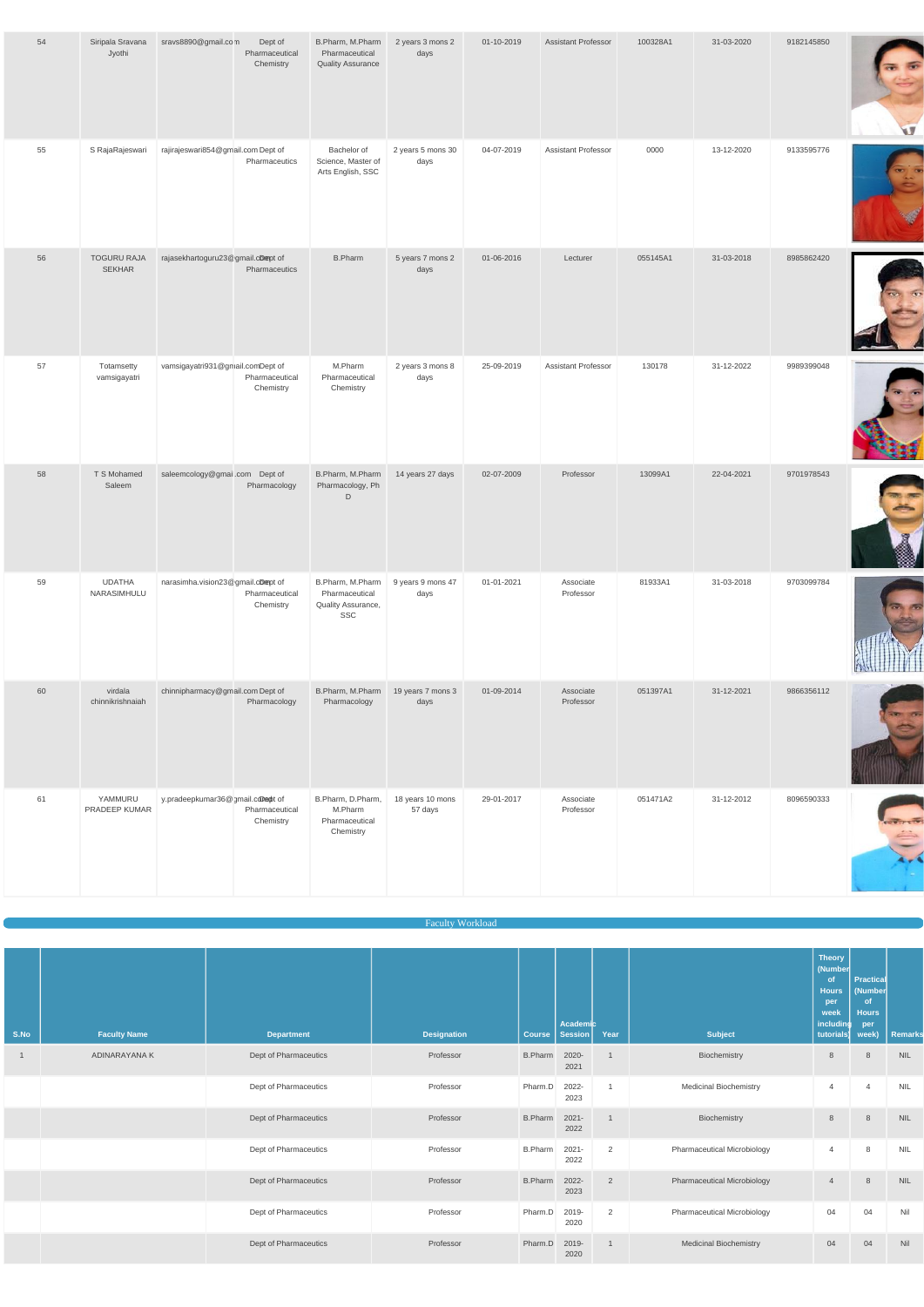|   |                       | Dept of<br>Pharmaceutics               | Professor                  | Pharm.D                                | 2019-2020 | $\overline{2}$ | Pharmaceutical<br>Microbiology                          | $00\,$         | $00\,$              | Nil             |
|---|-----------------------|----------------------------------------|----------------------------|----------------------------------------|-----------|----------------|---------------------------------------------------------|----------------|---------------------|-----------------|
|   |                       | Dept of<br>Pharmaceutics               | Professor                  | <b>B.Pharm</b>                         | 2022-2023 | $\overline{1}$ | Biochemistry                                            | $\overline{4}$ | 8                   | <b>NIL</b>      |
|   |                       | Dept of<br>Pharmaceutics               | Professor                  | <b>B.Pharm</b>                         | 2020-2021 | $\overline{2}$ | Pharmaceutical<br>Microbiology                          | $\overline{4}$ | 8                   | <b>NIL</b>      |
| 2 | Aggarapu Susmitha     | Dept of<br>Pharmaceutical<br>Chemistry | <b>Assistant Professor</b> | <b>B.Pharm</b>                         | 2019-2020 | $\mathbf{1}$   | Pharmaceutical<br>Organic Chemistry - I                 | $\overline{0}$ | 8                   | POC I           |
|   |                       | Dept of<br>Pharmaceutical<br>Chemistry | <b>Assistant Professor</b> | <b>B.Pharm</b>                         | 2020-2021 | 2              | Pharmacology - I                                        | $\overline{0}$ | 8                   | $\overline{0}$  |
|   |                       | Dept of<br>Pharmaceutical<br>Chemistry | Assistant Professor        | <b>B.Pharm</b>                         | 2020-2021 | $\overline{4}$ | Quality Control and<br>Standardization of<br>Herbals    | $\overline{4}$ | $\mathbf 0$         | $\mathbf 0$     |
|   |                       | Dept of<br>Pharmaceutical<br>Chemistry | Assistant Professor        | <b>B.Pharm</b>                         | 2019-2020 | $\mathbf{3}$   | <b>Quality Assurance</b>                                | $\overline{4}$ | $\overline{0}$      | QA              |
|   |                       | Dept of<br>Pharmaceutical<br>Chemistry | <b>Assistant Professor</b> | M.Pharm<br>Pharmaceutical<br>Analysis  | 2019-2020 | $\mathbf{1}$   | Advanced<br>Pharmaceutical<br>Analysis                  | $\overline{4}$ | $\mathbf 0$         | APA             |
|   |                       | Dept of<br>Pharmaceutical<br>Chemistry | <b>Assistant Professor</b> | <b>B.Pharm</b>                         | 2019-2020 | $\overline{4}$ | <b>Instrumental Methods</b><br>of Analysis              | $\overline{4}$ | 8                   | <b>IMA</b>      |
|   |                       | Dept of<br>Pharmaceutical<br>Chemistry | Assistant Professor        | <b>B.Pharm</b>                         | 2019-2020 | $\overline{4}$ | Quality Control and<br>Standardization of<br>Herbals    | 3              | $\mathbf 0$         | QCSH            |
|   |                       | Dept of<br>Pharmaceutical<br>Chemistry | <b>Assistant Professor</b> | <b>B.Pharm</b>                         | 2022-2023 | $\mathbf{1}$   | Pharmaceutical<br>Analysis - I                          | $\overline{4}$ | 8                   | UG              |
|   |                       | Dept of<br>Pharmaceutical<br>Chemistry | Assistant Professor        | Pharm.D                                | 2022-2023 | $\overline{2}$ | Pharmaceutical<br>Microbiology                          | $\overline{4}$ | $\overline{4}$      | PharmD          |
|   |                       | Dept of<br>Pharmaceutical<br>Chemistry | Assistant Professor        | B.Pharm                                | 2022-2023 | 3              | Herbal Drug<br>Technology                               | $\overline{4}$ | 8                   | UG              |
|   |                       | Dept of<br>Pharmaceutical<br>Chemistry | Assistant Professor        | <b>B.Pharm</b>                         | 2021-2022 | 2              | Pharmacology - I                                        | $\overline{0}$ | 8                   | COL             |
|   |                       | Dept of<br>Pharmaceutical<br>Chemistry | <b>Assistant Professor</b> | <b>B.Pharm</b>                         | 2021-2022 | $\overline{4}$ | Quality Control and<br>Standardization of<br>Herbals    | 8              | $\mathsf{O}\xspace$ | QCSH            |
|   |                       | Dept of<br>Pharmaceutical<br>Chemistry | Assistant Professor        | Pharm.D                                | 2021-2022 | $\overline{4}$ | <b>Biostatistics &amp;</b><br>Research<br>Methodology   | $\overline{2}$ | $\mathsf{O}\xspace$ | <b>BSRM</b>     |
|   |                       | Dept of<br>Pharmaceutical<br>Chemistry | Assistant Professor        | <b>B.Pharm</b>                         | 2020-2021 | $\mathbf{1}$   | Pharmaceutical<br>Analysis - I                          | 8              | 8                   | I Sem           |
|   |                       | Dept of<br>Pharmaceutical<br>Chemistry | Assistant Professor        | <b>B.Pharm</b>                         | 2021-2022 | $\mathbf{1}$   | Pharmaceutical<br>Analysis - I                          | 8              | 8                   | PA              |
|   |                       | Dept of<br>Pharmaceutical<br>Chemistry | <b>Assistant Professor</b> | M.Pharm<br>Pharmaceutical<br>Analysis  | 2019-2020 | $\overline{1}$ | Quality Control and<br><b>Quality Assurance</b>         | $\overline{4}$ | $\overline{0}$      | QCQA            |
| 3 | AJJUGUTTU<br>CHANDANA | Dept of<br>Pharmaceutical<br>Chemistry | Assistant Professor        | <b>B.Pharm</b>                         | 2020-2021 | $\overline{2}$ | Pharmaceutical<br>Organic Chemistry -<br>$\mathbf{III}$ | $\overline{4}$ | 8                   | pociiilabtheory |
|   |                       | Dept of<br>Pharmaceutical<br>Chemistry | Assistant Professor        | <b>B.Pharm</b>                         | 2019-2020 | $\mathbf{1}$   | Pharmaceutical<br>Organic Chemistry - I                 | $\overline{4}$ | 12                  | Nil             |
|   |                       | Dept of<br>Pharmaceutical<br>Chemistry | Assistant Professor        | M.Pharm<br>Pharmaceutical<br>Chemistry | 2020-2021 | $\mathbf{1}$   | Advanced Organic<br>Chemistry -II                       | $\overline{4}$ | 6                   | aoctheorynlab   |
|   |                       | Dept of<br>Pharmaceutical<br>Chemistry | <b>Assistant Professor</b> | Pharm.D                                | 2021-2022 | $\mathbf{3}$   | <b>Medicinal Chemistry</b>                              | $\overline{4}$ | $\mathbf{3}$        | <b>NIL</b>      |
|   |                       | Dept of<br>Pharmaceutical<br>Chemistry | Assistant Professor        | Pharm.D                                | 2021-2022 | $\mathbf{1}$   | Pharmaceutical<br><b>Organic Chemistry</b>              | $\overline{4}$ | 3                   | <b>NIL</b>      |
|   |                       | Dept of<br>Pharmaceutical<br>Chemistry | Assistant Professor        | <b>B.Pharm</b>                         | 2021-2022 | $\overline{2}$ | Pharmaceutical<br>Organic Chemistry II                  | $\overline{0}$ | 8                   | <b>NIL</b>      |
|   |                       | Dept of<br>Pharmaceutical<br>Chemistry | <b>Assistant Professor</b> | M.Pharm<br>Pharmaceutical<br>Chemistry | 2020-2021 | $\mathbf{1}$   | <b>Advanced Medicinal</b><br>Chemistry                  | $\overline{4}$ | $\mathbf 0$         | amc             |
|   |                       | Dept of<br>Pharmaceutical<br>Chemistry | <b>Assistant Professor</b> | Pharm.D                                | 2021-2022 | $\mathbf{3}$   | <b>Medicinal Chemistry</b>                              | $\overline{4}$ | $\mathbf{3}$        | <b>NIL</b>      |
|   |                       | Dept of<br>Pharmaceutical<br>Chemistry | Assistant Professor        | Pharm.D                                | 2021-2022 | $\overline{1}$ | Pharmaceutical<br>Organic Chemistry                     | $\overline{4}$ | $\mathbf{3}$        | <b>NIL</b>      |
|   |                       | Dept of<br>Pharmaceutical<br>Chemistry | <b>Assistant Professor</b> | M.Pharm<br>Pharmaceutical<br>Chemistry | 2021-2022 | $\overline{2}$ | Advanced Organic<br>Chemistry -II                       | $\overline{4}$ | 6                   | <b>NIL</b>      |
|   |                       | Dept of<br>Pharmaceutical<br>Chemistry | Assistant Professor        | M.Pharm<br>Pharmaceutical<br>Chemistry | 2020-2021 | $\mathbf{1}$   | Advanced Organic<br>Chemistry -I                        | $\mathsf 0$    | 6                   | aocllab         |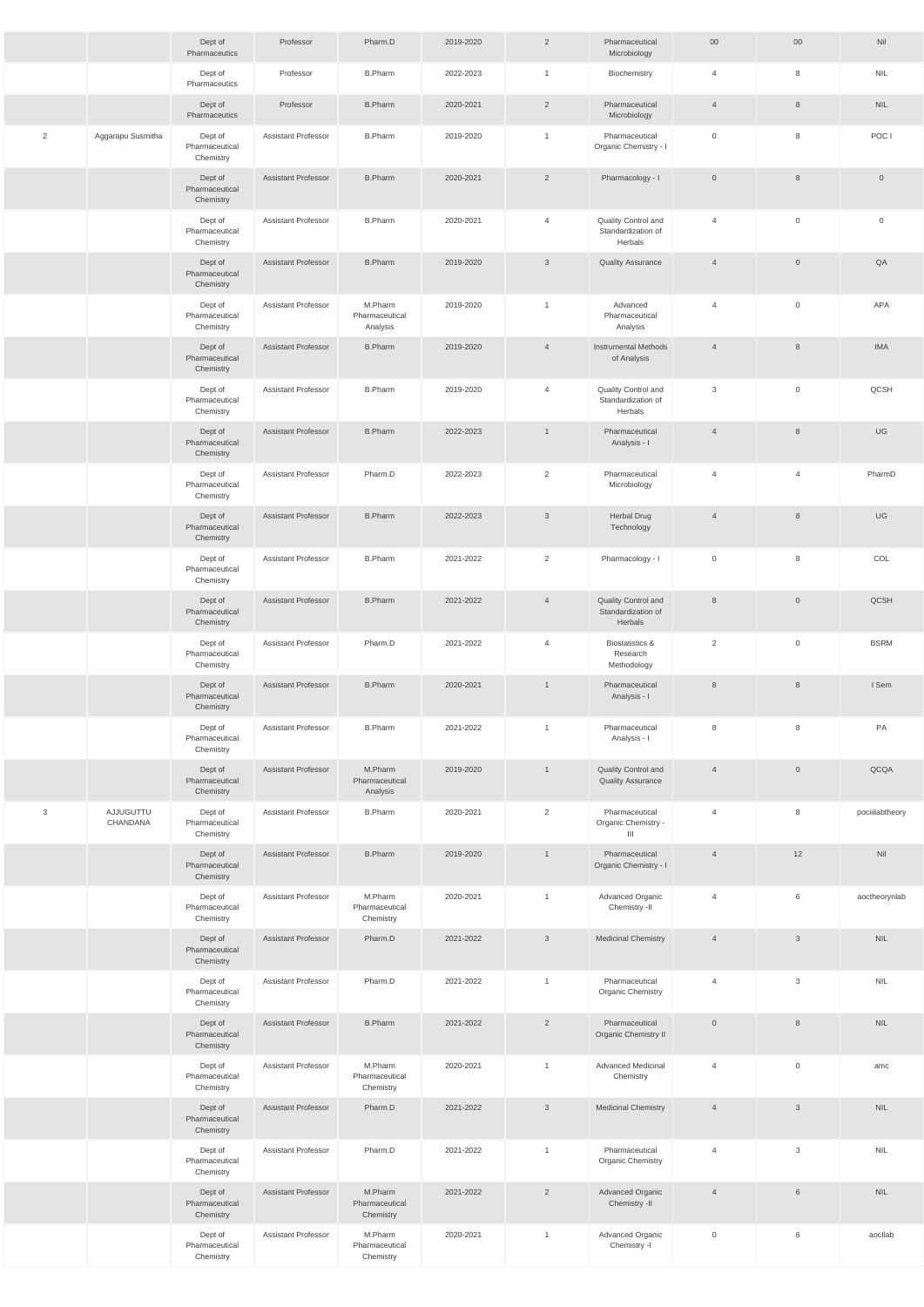|                |                                   | Dept of<br>Pharmaceutical<br>Chemistry | <b>Assistant Professor</b> | <b>B.Pharm</b>                | 2020-2021 | $\overline{2}$ | Pharmaceutical<br>Organic Chemistry II                       | $\overline{0}$ | 8                   | nil                    |
|----------------|-----------------------------------|----------------------------------------|----------------------------|-------------------------------|-----------|----------------|--------------------------------------------------------------|----------------|---------------------|------------------------|
| $\overline{4}$ | AMBARAPU<br>SREENATH              | Dept of<br>Pharmaceutical<br>Chemistry | <b>Assistant Professor</b> | <b>B.Pharm</b>                | 2022-2023 | $\mathbf{1}$   | Pharmaceutical<br>Inorganic Chemistry                        | $\overline{0}$ | 16                  | na                     |
|                |                                   | Dept of<br>Pharmaceutical<br>Chemistry | <b>Assistant Professor</b> | <b>B.Pharm</b>                | 2021-2022 | $\overline{4}$ | Industrial Pharmacy -<br>$\mathbf{I}$                        | $\overline{4}$ | 8                   | <b>NIL</b>             |
|                |                                   | Dept of<br>Pharmaceutical<br>Chemistry | <b>Assistant Professor</b> | Pharm.D                       | 2021-2022 | 2              | Pharmaceutical<br>Microbiology                               | 04             | 03                  | <b>NIL</b>             |
|                |                                   | Dept of<br>Pharmaceutical<br>Chemistry | <b>Assistant Professor</b> | <b>B.Pharm</b>                | 2021-2022 | $\mathbf{3}$   | Medicinal Chemistry -<br>$\mathbf{III}$                      | 04             | 08                  | <b>NIL</b>             |
|                |                                   | Dept of<br>Pharmaceutical<br>Chemistry | <b>Assistant Professor</b> | <b>B.Pharm</b>                | 2022-2023 | $\overline{4}$ | <b>Instrumental Methods</b><br>of Analysis                   | 8              | $\mathbf 0$         | na                     |
|                |                                   | Dept of<br>Pharmaceutical<br>Chemistry | <b>Assistant Professor</b> | <b>B.Pharm</b>                | 2021-2022 | $\overline{4}$ | Computer Aided Drug<br>Design                                | 08             | $00\,$              | nil                    |
|                |                                   | Dept of<br>Pharmaceutical<br>Chemistry | <b>Assistant Professor</b> | <b>B.Pharm</b>                | 2022-2023 | $\mathbf{3}$   | <b>Quality Assurance</b>                                     | $\overline{4}$ | $\mathsf{O}\xspace$ | na                     |
|                |                                   | Dept of<br>Pharmaceutical<br>Chemistry | <b>Assistant Professor</b> | <b>B.Pharm</b>                | 2022-2023 | $\overline{2}$ | Physical<br>Pharmaceutics - II                               | $\overline{0}$ | $\,8\,$             | na                     |
|                |                                   | Dept of<br>Pharmaceutical<br>Chemistry | <b>Assistant Professor</b> | <b>B.Pharm</b>                | 2022-2023 | 3              | Pharmacology - III                                           | $\overline{0}$ | 8                   | na                     |
|                |                                   | Dept of<br>Pharmaceutical<br>Chemistry | <b>Assistant Professor</b> | Pharm.D                       | 2021-2022 | $\overline{2}$ | Pharmaceutical<br>Microbiology                               | $\overline{4}$ | 3                   | <b>NIL</b>             |
| 5              | ANUMALAGUNDAM<br>SURYA PRAKASH    | Dept of<br>Pharmaceutics               | <b>Assistant Professor</b> | <b>B.Pharm</b>                | 2019-2020 | 3              | Pharmacology - III                                           | 0              | 8                   | $\overline{0}$         |
|                |                                   | Dept of<br>Pharmaceutics               | <b>Assistant Professor</b> | <b>B.Pharm</b>                | 2022-2023 | $\overline{1}$ | Pharmaceutics-I                                              | $\overline{4}$ | 8                   | na                     |
|                |                                   | Dept of<br>Pharmaceutics               | <b>Assistant Professor</b> | <b>B.Pharm</b>                | 2020-2021 | $\overline{1}$ | Pharmaceutics-I                                              | 8              | 16                  | $\overline{0}$         |
|                |                                   | Dept of<br>Pharmaceutics               | <b>Assistant Professor</b> | <b>B.Pharm</b>                | 2022-2023 | $\overline{2}$ | Physical<br>Pharmaceutics I                                  | $\overline{4}$ | $8\phantom{1}$      | na                     |
|                |                                   | Dept of<br>Pharmaceutics               | Assistant Professor        | M.Pharm<br>Pharmaceutics      | 2021-2022 | $\overline{1}$ | Advanced<br>Biopharmaceutics &<br>Pharmacokinetics           | 0              | 6                   | <b>NIL</b>             |
|                |                                   | Dept of<br>Pharmaceutics               | <b>Assistant Professor</b> | <b>B.Pharm</b>                | 2020-2021 | $\overline{2}$ | Physical<br>Pharmaceutics - II                               | 8              | 16                  | $\overline{0}$         |
|                |                                   | Dept of<br>Pharmaceutics               | <b>Assistant Professor</b> | <b>B.Pharm</b>                | 2022-2023 | $\overline{1}$ | Biochemistry                                                 | $\overline{0}$ | 8                   | na                     |
|                |                                   | Dept of<br>Pharmaceutics               | <b>Assistant Professor</b> | M.Pharm Regulatory<br>Affairs | 2019-2020 | $\overline{1}$ | <b>Regulatory Affairs</b><br>Practical - II                  | $\overline{0}$ | $6\,$               | $\overline{0}$         |
|                |                                   | Dept of<br>Pharmaceutics               | <b>Assistant Professor</b> | <b>B.Pharm</b>                | 2019-2020 | $\overline{4}$ | Practice School                                              | $\overline{0}$ | 12                  | $\mathsf 0$            |
|                |                                   | Dept of<br>Pharmaceutics               | <b>Assistant Professor</b> | <b>B.Pharm</b>                | 2019-2020 | $\overline{4}$ | <b>Instrumental Methods</b><br>of Analysis                   | $\overline{0}$ | $\,8\,$             | $\overline{0}$         |
|                |                                   | Dept of<br>Pharmaceutics               | <b>Assistant Professor</b> | <b>B.Pharm</b>                | 2019-2020 | $\overline{4}$ | Dietary Supplements<br>and Nutraceuticals                    | 3              | $\mathbf 0$         | $\overline{0}$         |
|                |                                   | Dept of<br>Pharmaceutics               | <b>Assistant Professor</b> | <b>B.Pharm</b>                | 2021-2022 | $\overline{1}$ | Pharmaceutics-I                                              | 8              | 16                  | <b>NIL</b>             |
|                |                                   | Dept of<br>Pharmaceutics               | <b>Assistant Professor</b> | <b>B.Pharm</b>                | 2021-2022 | $\mathbf{1}$   | Pharmaceutical<br>Organic Chemistry - I                      | $\overline{0}$ | 8                   | <b>NIL</b>             |
|                |                                   | Dept of<br>Pharmaceutics               | <b>Assistant Professor</b> | M.Pharm<br>Pharmaceutics      | 2021-2022 | $\overline{1}$ | <b>Computer Aided Drug</b><br>Delivery System                | $\overline{4}$ | $\overline{0}$      | <b>NIL</b>             |
|                |                                   | Dept of<br>Pharmaceutics               | <b>Assistant Professor</b> | <b>B.Pharm</b>                | 2022-2023 | $\mathbf{1}$   | Pharmaceutical<br>Organic Chemistry - I                      | 0              | 8                   | na                     |
| 6              | <b>ANUPAM KANTI</b><br><b>BAG</b> | Dept of<br>Pharmacology                | Associate Professor        | M.Pharm<br>Pharmacology       | 2019-2020 | $\overline{1}$ | Pharmacological and<br>Toxicological<br>Screening Methods-I  | $\overline{4}$ | $\overline{0}$      | Theory                 |
|                |                                   | Dept of<br>Pharmacology                | Associate Professor        | M.Pharm<br>Pharmacology       | 2019-2020 | $\overline{1}$ | Pharmacological and<br>Toxicological<br>Screening Methods-II | $\overline{4}$ | $\mathbf 0$         | theory                 |
|                |                                   | Dept of<br>Pharmacology                | Associate Professor        | Pharm.D                       | 2019-2020 | $\overline{1}$ | Human Anatomy &<br>Physiology                                | $\overline{4}$ | $\overline{4}$      | both THEORY AND<br>LAB |
|                |                                   | Dept of<br>Pharmacology                | Associate Professor        | <b>B.Pharm</b>                | 2019-2020 | $\mathbf{1}$   | Human Anatomy &<br>Physiology                                | $\overline{0}$ | 8                   | Only LAB               |
|                |                                   | Dept of<br>Pharmacology                | Associate Professor        | <b>B.Pharm</b>                | 2019-2020 | $\overline{4}$ | Cell and Molecular<br>Biology                                | $\mathfrak{S}$ | $\mathsf{O}\xspace$ | Theory                 |
| $\overline{7}$ | Arella Madhulatha                 | Dept of<br>Pharmaceutical<br>Chemistry | Assistant Professor        | <b>B.Pharm</b>                | 2022-2023 | $\overline{2}$ | Pharmaceutical<br>Organic Chemistry II                       | $\overline{0}$ | 16                  | <b>NIL</b>             |
|                |                                   | Dept of<br>Pharmaceutical<br>Chemistry | <b>Assistant Professor</b> | <b>B.Pharm</b>                | 2022-2023 | $\mathbf{1}$   | Pharmaceutical<br>Organic Chemistry - I                      | $\overline{4}$ | 8                   | <b>NIL</b>             |
|                |                                   |                                        |                            |                               |           |                |                                                              |                |                     |                        |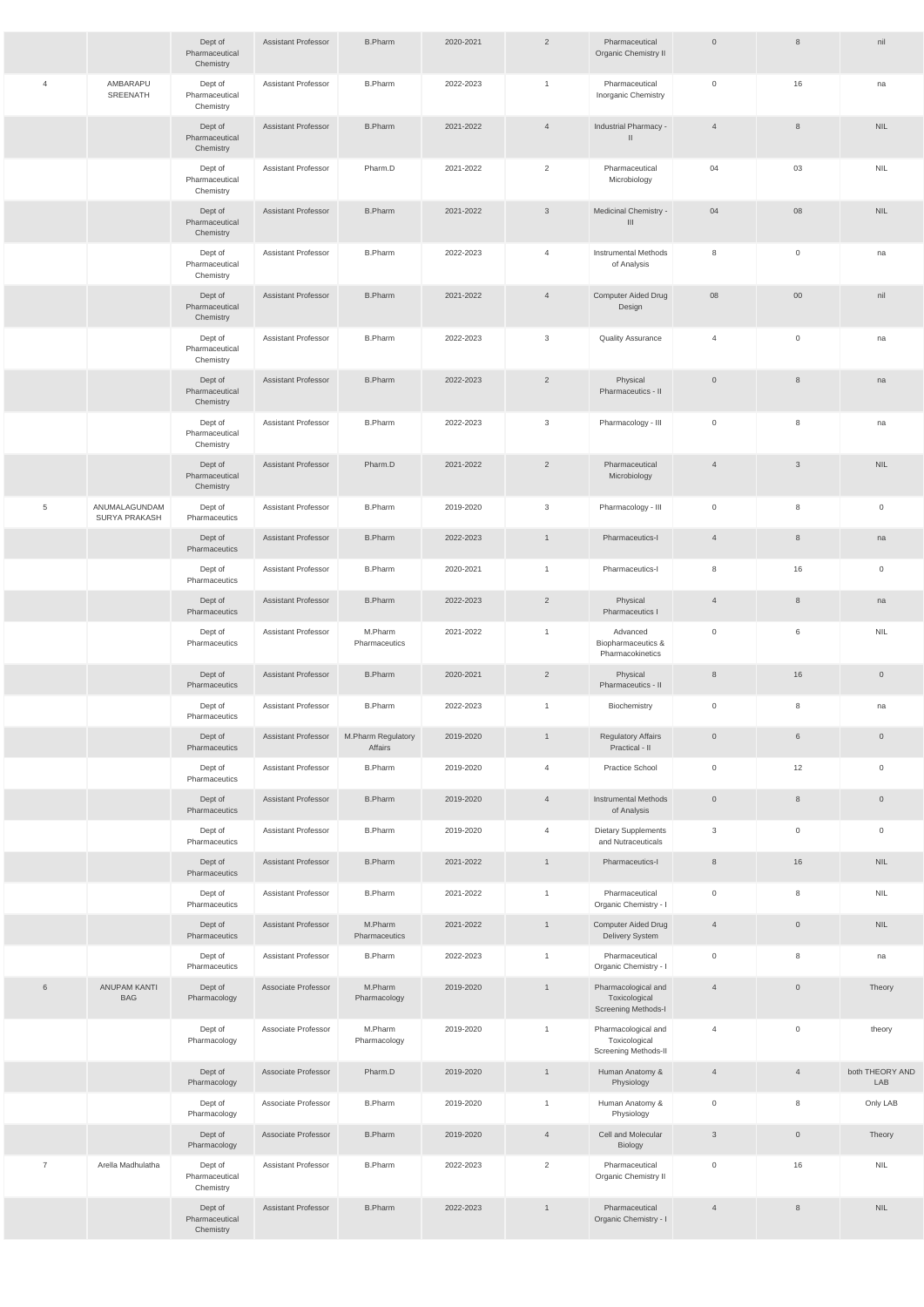|     |                         | Dept of<br>Pharmaceutical<br>Chemistry | <b>Assistant Professor</b> | M.Pharm<br>Pharmaceutical<br>Chemistry | 2022-2023 | $\mathbf{1}$   | <b>Advanced Medicinal</b><br>Chemistry               | $\overline{4}$ | $\overline{0}$  | <b>NIL</b>          |
|-----|-------------------------|----------------------------------------|----------------------------|----------------------------------------|-----------|----------------|------------------------------------------------------|----------------|-----------------|---------------------|
|     |                         | Dept of<br>Pharmaceutical<br>Chemistry | <b>Assistant Professor</b> | <b>B.Pharm</b>                         | 2022-2023 | $\overline{2}$ | Medicinal Chemistry -                                | 4              | 8               | <b>NIL</b>          |
|     |                         | Dept of<br>Pharmaceutical<br>Chemistry | <b>Assistant Professor</b> | <b>B.Pharm</b>                         | 2019-2020 | $\mathbf{1}$   | Pharmaceutical<br>Inorganic Chemistry                | $\overline{4}$ | 16              | <b>PIOC</b>         |
|     |                         | Dept of<br>Pharmaceutical<br>Chemistry | <b>Assistant Professor</b> | <b>B.Pharm</b>                         | 2019-2020 | $\mathbf{1}$   | Pharmaceutical<br>Organic Chemistry - I              | $\overline{4}$ | 8               | POC I               |
|     |                         | Dept of<br>Pharmaceutical<br>Chemistry | <b>Assistant Professor</b> | <b>B.Pharm</b>                         | 2019-2020 | $\overline{2}$ | Medicinal Chemistry -                                | $\overline{4}$ | 8               | MC I                |
| 8   | AVULA UDAYA             | Dept of<br>Pharmacology                | <b>Assistant Professor</b> | <b>B.Pharm</b>                         | 2021-2022 | $\mathbf{3}$   | Pharmacology - III                                   | $\overline{4}$ | 8               | nil                 |
|     |                         | Dept of<br>Pharmacology                | <b>Assistant Professor</b> | <b>B.Pharm</b>                         | 2022-2023 | $\mathbf{3}$   | Pharmacology - III                                   | $\overline{4}$ | 8               | nil                 |
|     |                         | Dept of<br>Pharmacology                | <b>Assistant Professor</b> | <b>B.Pharm</b>                         | 2022-2023 | $\overline{1}$ | Human Anatomy and<br>Physiology - II                 | 0              | $\overline{0}$  | nil                 |
|     |                         | Dept of<br>Pharmacology                | <b>Assistant Professor</b> | Pharm.D                                | 2020-2021 | $\mathbf{3}$   | Pharmacology-II                                      | $00\,$         | 00              | $00\,$              |
|     |                         | Dept of<br>Pharmacology                | <b>Assistant Professor</b> | <b>B.Pharm</b>                         | 2019-2020 | $\mathbf{3}$   | Pharmacology - II                                    | $\overline{0}$ | 8               | $\overline{0}$      |
|     |                         | Dept of<br>Pharmacology                | <b>Assistant Professor</b> | <b>B.Pharm</b>                         | 2020-2021 | $\mathbf{3}$   | Pharmacology - III                                   | $\overline{4}$ | 8               | 00                  |
|     |                         | Dept of<br>Pharmacology                | <b>Assistant Professor</b> | Pharm.D                                | 2020-2021 | 3              | Pharmacology-II                                      | 4              | 3               | $00\,$              |
|     |                         | Dept of<br>Pharmacology                | <b>Assistant Professor</b> | Pharm.D                                | 2019-2020 | $\overline{1}$ | <b>Remedial Biology</b>                              | $\overline{4}$ | $\overline{4}$  | $00\,$              |
|     |                         | Dept of<br>Pharmacology                | <b>Assistant Professor</b> | <b>B.Pharm</b>                         | 2020-2021 | 2              | Pharmaceutical<br>Microbiology                       | $\mathbf 0$    | 8               | No                  |
|     |                         | Dept of<br>Pharmacology                | <b>Assistant Professor</b> | M.Pharm<br>Pharmacology                | 2020-2021 | $\mathbf{1}$   | Modern<br>Pharmaceutical<br>Analytical<br>Techniques | $\overline{0}$ | $6\phantom{.}6$ | $00\,$              |
|     |                         | Dept of<br>Pharmacology                | <b>Assistant Professor</b> | Pharm.D                                | 2019-2020 | $\mathbf{1}$   | Pharmaceutical<br><b>Organic Chemistry</b>           | $\overline{0}$ | $\overline{4}$  | $\overline{0}$      |
|     |                         | Dept of<br>Pharmacology                | <b>Assistant Professor</b> | Pharm.D                                | 2021-2022 | $\mathbf{3}$   | Pharmacology-II                                      | $\overline{4}$ | $\mathbf{3}$    | nil                 |
|     |                         | Dept of<br>Pharmacology                | <b>Assistant Professor</b> | M.Pharm<br>Pharmaceutics               | 2021-2022 | $\mathbf{1}$   | Modern<br>Pharmaceutical<br>Analytical<br>Techniques | $\overline{0}$ | 6               | nil                 |
|     |                         | Dept of<br>Pharmacology                | <b>Assistant Professor</b> | <b>B.Pharm</b>                         | 2020-2021 | $\mathbf{3}$   | Pharmacology - III                                   | $00\,$         | $00\,$          | $00\,$              |
|     |                         | Dept of<br>Pharmacology                | <b>Assistant Professor</b> | <b>B.Pharm</b>                         | 2020-2021 | $\mathbf{3}$   | Pharmacology - III                                   | $00\,$         | $00\,$          | $00\,$              |
|     |                         | Dept of<br>Pharmacology                | <b>Assistant Professor</b> | <b>B.Pharm</b>                         | 2022-2023 | $\mathbf{3}$   | Medicinal Chemistry -<br>$\mathbf{II}$               | $\overline{0}$ | 8               | nil                 |
|     |                         | Dept of<br>Pharmacology                | <b>Assistant Professor</b> | <b>B.Pharm</b>                         | 2021-2022 | 2              | Pharmaceutical<br>Microbiology                       | $\overline{0}$ | 8               | nil                 |
|     |                         | Dept of<br>Pharmacology                | <b>Assistant Professor</b> | Pharm.D                                | 2021-2022 | $\mathbf{3}$   | Pharmacology-II                                      | $\overline{4}$ | $\mathbf{3}$    | nil                 |
|     |                         | Dept of<br>Pharmacology                | <b>Assistant Professor</b> | <b>B.Pharm</b>                         | 2022-2023 | $\mathbf{1}$   | Human Anatomy and<br>Physiology - II                 | $\overline{4}$ | 8               | nil                 |
| $9$ | Ayyuru Mani kanta       | Dept of<br>Pharmaceutical<br>Chemistry | Lecturer                   | D.Pharm                                | 2022-2023 | $\overline{2}$ | Pharmaceutical<br>Chemistry-II                       | $\overline{4}$ | 3 <sup>1</sup>  | $\mathsf{O}\xspace$ |
|     |                         | Dept of<br>Pharmaceutical<br>Chemistry | Lecturer                   | D.Pharm                                | 2022-2023 | $\mathbf{1}$   | Pharmaceutical<br>Chemistry-I                        | $\overline{4}$ | $\mathbf{3}$    | $\overline{0}$      |
| 10  | <b>Bandi Giriraj</b>    | Dept of<br>Pharmaceutics               | Lecturer                   | D.Pharm                                | 2022-2023 | $\overline{2}$ | Pharmaceutics-II                                     | $\overline{4}$ | $\overline{4}$  | $\mathsf{O}\xspace$ |
|     |                         | Dept of<br>Pharmaceutics               | Lecturer                   | D.Pharm                                | 2022-2023 | $\mathbf{1}$   | Pharmaceutics-I                                      | $\overline{4}$ | $\overline{4}$  | $\overline{0}$      |
| 11  | Bandi Sreenivasulu      | Dept of<br>Pharmaceutics               | Lecturer                   | D.Pharm                                | 2022-2023 | $\overline{2}$ | <b>Hospital and Clinical</b><br>Pharmacy             | $\overline{4}$ | 3 <sup>1</sup>  | No                  |
|     |                         | Dept of<br>Pharmaceutics               | Lecturer                   | D.Pharm                                | 2022-2023 | $\overline{2}$ | Hospital and Clinical<br>Pharmacy                    | $\mathbf{3}$   | $\mathbf{3}$    | $\overline{0}$      |
|     |                         | Dept of<br>Pharmaceutics               | Lecturer                   | D.Pharm                                | 2022-2023 | $\overline{1}$ | Biochemistry &<br><b>Clinical Pathology</b>          | $\mathfrak{S}$ | 3 <sup>1</sup>  | $\overline{0}$      |
| 12  | Bommala Nirmala<br>Devi | Dept of<br>Pharmacognosy               | <b>Assistant Professor</b> | <b>B.Pharm</b>                         | 2022-2023 | $\mathbf{3}$   | Pharmacognosy and<br>Phytochemistry - II             | $\overline{0}$ | 16              | $\overline{0}$      |
|     |                         | Dept of<br>Pharmacognosy               | Assistant Professor        | <b>B.Pharm</b>                         | 2019-2020 | $\mathbf{3}$   | Herbal Drug<br>Technology                            | $\overline{4}$ | 8               | <b>HDT</b>          |
|     |                         | Dept of<br>Pharmacognosy               | Assistant Professor        | <b>B.Pharm</b>                         | 2019-2020 | $\mathbf{3}$   | Pharmacognosy and<br>Phytochemistry - II             | $\overline{4}$ | 8               | PCOG II             |
|     |                         | Dept of<br>Pharmacognosy               | Assistant Professor        | Pharm.D                                | 2022-2023 | $\overline{2}$ | Pharmacognosy &<br>Phytopharmaceuticals              | $\overline{4}$ | $\overline{4}$  | $\overline{0}$      |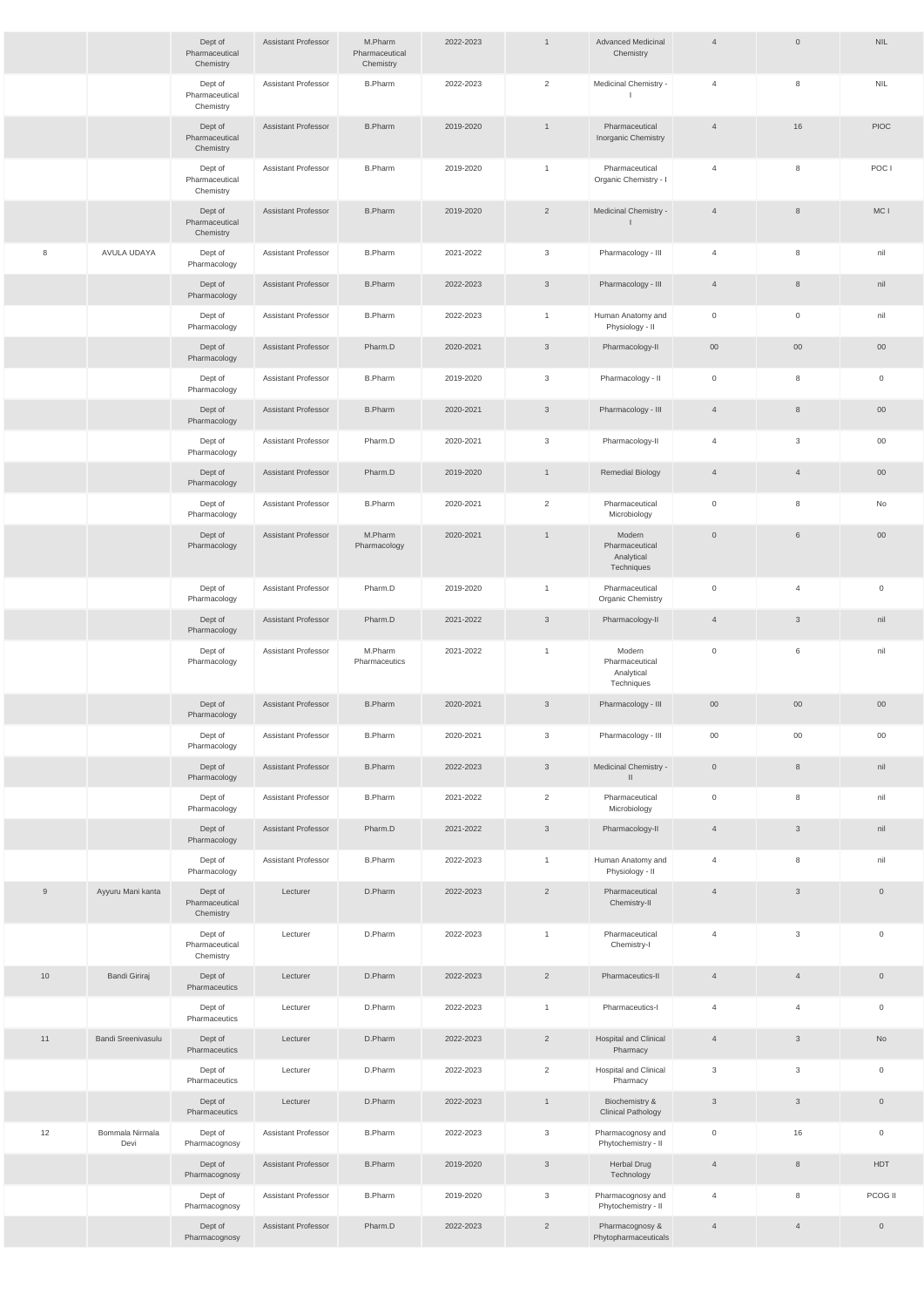|    |                                  | Dept of<br>Pharmacognosy | <b>Assistant Professor</b> | <b>B.Pharm</b>           | 2021-2022 | $\overline{2}$ | Pharmacognosy and<br>Phytochemistry - I               | 08             | 16                  | no                                      |
|----|----------------------------------|--------------------------|----------------------------|--------------------------|-----------|----------------|-------------------------------------------------------|----------------|---------------------|-----------------------------------------|
|    |                                  | Dept of<br>Pharmacognosy | Assistant Professor        | <b>B.Pharm</b>           | 2020-2021 | $\mathbf{3}$   | Pharmacognosy and<br>Phytochemistry - II              | 8              | 8                   | nil                                     |
|    |                                  | Dept of<br>Pharmacognosy | <b>Assistant Professor</b> | <b>B.Pharm</b>           | 2020-2021 | $\overline{2}$ | Pharmacognosy and<br>Phytochemistry - I               | 8              | 16                  | nil                                     |
|    |                                  | Dept of<br>Pharmacognosy | <b>Assistant Professor</b> | <b>B.Pharm</b>           | 2019-2020 | $\overline{2}$ | Pharmacognosy and<br>Phytochemistry - I               | $\overline{4}$ | 6                   | Pharmacognosy and<br>Phytochemistry T P |
|    |                                  | Dept of<br>Pharmacognosy | <b>Assistant Professor</b> | <b>B.Pharm</b>           | 2019-2020 | $\overline{2}$ | Pharmaceutical<br>Microbiology                        | $\overline{0}$ | $\,8\,$             | <b>MICRO</b>                            |
| 13 | Buduru Gowthami                  | Dept of<br>Pharmaceutics | Associate Professor        | M.Pharm<br>Pharmaceutics | 2019-2020 | $\mathbf{1}$   | Cosmetic and<br>Cosmeceuticals                        | $\overline{4}$ | $\mathbf 0$         | COSM                                    |
|    |                                  | Dept of<br>Pharmaceutics | Associate Professor        | <b>B.Pharm</b>           | 2020-2021 | $\mathbf{1}$   | Pharmaceutical<br>Organic Chemistry - I               | $\overline{0}$ | 8                   | poci                                    |
|    |                                  | Dept of<br>Pharmaceutics | Associate Professor        | M.Pharm<br>Pharmaceutics | 2020-2021 | $\overline{1}$ | Pharmaceutics<br>Practical - I                        | $\overline{0}$ | 6                   | PPI                                     |
|    |                                  | Dept of<br>Pharmaceutics | Associate Professor        | M.Pharm<br>Pharmaceutics | 2020-2021 | $\mathbf{1}$   | <b>Computer Aided Drug</b><br><b>Delivery System</b>  | $\overline{4}$ | $\overline{0}$      | CADD                                    |
|    |                                  | Dept of<br>Pharmaceutics | Associate Professor        | M.Pharm<br>Pharmaceutics | 2022-2023 | $\overline{1}$ | Advanced<br>Biopharmaceutics &<br>Pharmacokinetics    | $\overline{4}$ | $\mathbf 0$         | na                                      |
|    |                                  | Dept of<br>Pharmaceutics | Associate Professor        | M.Pharm<br>Pharmaceutics | 2020-2021 | $\overline{1}$ | Pharmaceutics<br><b>Practical II</b>                  | $\overline{0}$ | 6                   | PPII                                    |
|    |                                  | Dept of<br>Pharmaceutics | Associate Professor        | <b>B.Pharm</b>           | 2022-2023 | 2              | Physical<br>Pharmaceutics - II                        | 8              | 8                   | na                                      |
|    |                                  | Dept of<br>Pharmaceutics | Associate Professor        | M.Pharm<br>Pharmaceutics | 2022-2023 | $\overline{1}$ | <b>Regulatory Affair</b>                              | $\overline{4}$ | $\overline{0}$      | na                                      |
|    |                                  | Dept of<br>Pharmaceutics | Associate Professor        | <b>B.Pharm</b>           | 2022-2023 | 2              | Physical<br>Pharmaceutics I                           | 4              | 8                   | na                                      |
|    |                                  | Dept of<br>Pharmaceutics | Associate Professor        | <b>B.Pharm</b>           | 2019-2020 | $\overline{2}$ | Physical<br>Pharmaceutics - II                        | $\overline{4}$ | 6                   | PP II                                   |
|    |                                  | Dept of<br>Pharmaceutics | Associate Professor        | <b>B.Pharm</b>           | 2021-2022 | $\overline{2}$ | Physical<br>Pharmaceutics - II                        | 08             | 16                  | PP II                                   |
|    |                                  | Dept of<br>Pharmaceutics | Associate Professor        | M.Pharm<br>Pharmaceutics | 2021-2022 | $\overline{1}$ | Drug Delivery System                                  | $00\,$         | 06                  | <b>DDS</b>                              |
|    |                                  | Dept of<br>Pharmaceutics | Associate Professor        | <b>B.Pharm</b>           | 2021-2022 | $\overline{4}$ | Industrial Pharmacy -<br>$\mathbf{H}$                 | $00\,$         | 08                  | IPII                                    |
|    |                                  | Dept of<br>Pharmaceutics | Associate Professor        | <b>B.Pharm</b>           | 2019-2020 | $\overline{1}$ | Pharmaceutics-I                                       | $\overline{0}$ | 16                  | <b>CEUI</b>                             |
|    |                                  | Dept of<br>Pharmaceutics | Associate Professor        | M.Pharm<br>Pharmaceutics | 2019-2020 | $\mathbf{1}$   | Modern<br>Pharmaceutics                               | $\overline{4}$ | $\overline{0}$      | M PCEU                                  |
|    |                                  | Dept of<br>Pharmaceutics | Associate Professor        | <b>B.Pharm</b>           | 2020-2021 | $\overline{4}$ | Industrial Pharmacy -<br>$\mathbf{H}$                 | $\overline{0}$ | 8                   | $IP$ $II$                               |
| 14 | C A<br>Nagabhuvaneswara<br>Reddy | Dept of<br>Pharmaceutics | <b>Assistant Professor</b> | <b>B.Pharm</b>           | 2019-2020 | 2              | Pharmaceutical<br>Organic Chemistry II                | $\overline{0}$ | 8                   | POC II                                  |
|    |                                  | Dept of<br>Pharmaceutics | <b>Assistant Professor</b> | <b>B.Pharm</b>           | 2019-2020 | $\mathbf{3}$   | Industrial Pharmacy -                                 | $\overline{4}$ | 8                   | IP                                      |
|    |                                  | Dept of<br>Pharmaceutics | <b>Assistant Professor</b> | <b>B.Pharm</b>           | 2019-2020 | $\overline{2}$ | Physical<br>Pharmaceutics - II                        | 0              | 8                   | PP II                                   |
|    |                                  | Dept of<br>Pharmaceutics | <b>Assistant Professor</b> | <b>B.Pharm</b>           | 2019-2020 | $\overline{4}$ | <b>Biostatistics and</b><br>Research<br>Methodology   | 8              | $\overline{0}$      | <b>BSRM</b>                             |
| 15 | Chappidi<br>Suryaprakash Reddy   | Dept of<br>Pharmaceutics | Professor                  | Pharm.D                  | 2021-2022 | $\overline{4}$ | Biopharmaceutics &<br>Pharmacokinetics                | $\overline{4}$ | 3                   | nil                                     |
|    |                                  | Dept of<br>Pharmaceutics | Professor                  | Pharm.D                  | 2022-2023 | $\overline{4}$ | Biopharmaceutics &<br>Pharmacokinetics                | $\overline{4}$ | $\overline{4}$      | <b>NIL</b>                              |
|    |                                  | Dept of<br>Pharmaceutics | Professor                  | M.Pharm<br>Pharmaceutics | 2019-2020 | $\mathbf{1}$   | Modern<br>Pharmaceutics                               | $\overline{4}$ | $\mathbf 0$         | Theory paper                            |
|    |                                  | Dept of<br>Pharmaceutics | Professor                  | Pharm.D                  | 2021-2022 | $\overline{4}$ | <b>Biostatistics &amp;</b><br>Research<br>Methodology | $\mathbf{3}$   | $\mathsf{O}\xspace$ | nil                                     |
|    |                                  | Dept of<br>Pharmaceutics | Professor                  | Pharm.D                  | 2021-2022 | 4              | <b>Biostatistics &amp;</b><br>Research<br>Methodology | 3              | $\mathbf 0$         | Nil                                     |
|    |                                  | Dept of<br>Pharmaceutics | Professor                  | Pharm.D                  | 2021-2022 | $\overline{4}$ | Biopharmaceutics &<br>Pharmacokinetics                | $\overline{4}$ | $\mathbf{3}$        | Total                                   |
|    |                                  | Dept of<br>Pharmaceutics | Professor                  | Pharm.D                  | 2022-2023 | $\overline{4}$ | Biopharmaceutics &<br>Pharmacokinetics                | $\overline{4}$ | $\overline{4}$      | PharmD PB                               |
|    |                                  | Dept of<br>Pharmaceutics | Professor                  | Pharm.D                  | 2020-2021 | $\overline{4}$ | Biopharmaceutics &<br>Pharmacokinetics                | $\overline{4}$ | $\mathfrak{Z}$      | <b>NA</b>                               |
|    |                                  | Dept of<br>Pharmaceutics | Professor                  | M.Pharm<br>Pharmaceutics | 2019-2020 | $\mathbf{1}$   | Pharmaceutics<br>Practical - I                        | $\overline{0}$ | 6                   | Pharmaceutics<br>related practicals     |
|    |                                  | Dept of<br>Pharmaceutics | Professor                  | <b>B.Pharm</b>           | 2021-2022 | $\overline{1}$ | Pharmaceutics-I                                       | $\overline{0}$ | $8\phantom{1}$      | Practicals                              |
|    |                                  | Dept of<br>Pharmaceutics | Professor                  | <b>B.Pharm</b>           | 2020-2021 | $\overline{1}$ | Pharmaceutics-I                                       | $\overline{0}$ | 8                   | <b>NA</b>                               |
|    |                                  | Dept of<br>Pharmaceutics | Professor                  | Pharm.D                  | 2020-2021 | $\overline{4}$ | <b>Biostatistics &amp;</b><br>Research<br>Methodology | $\mathbf{3}$   | $\overline{0}$      | <b>NA</b>                               |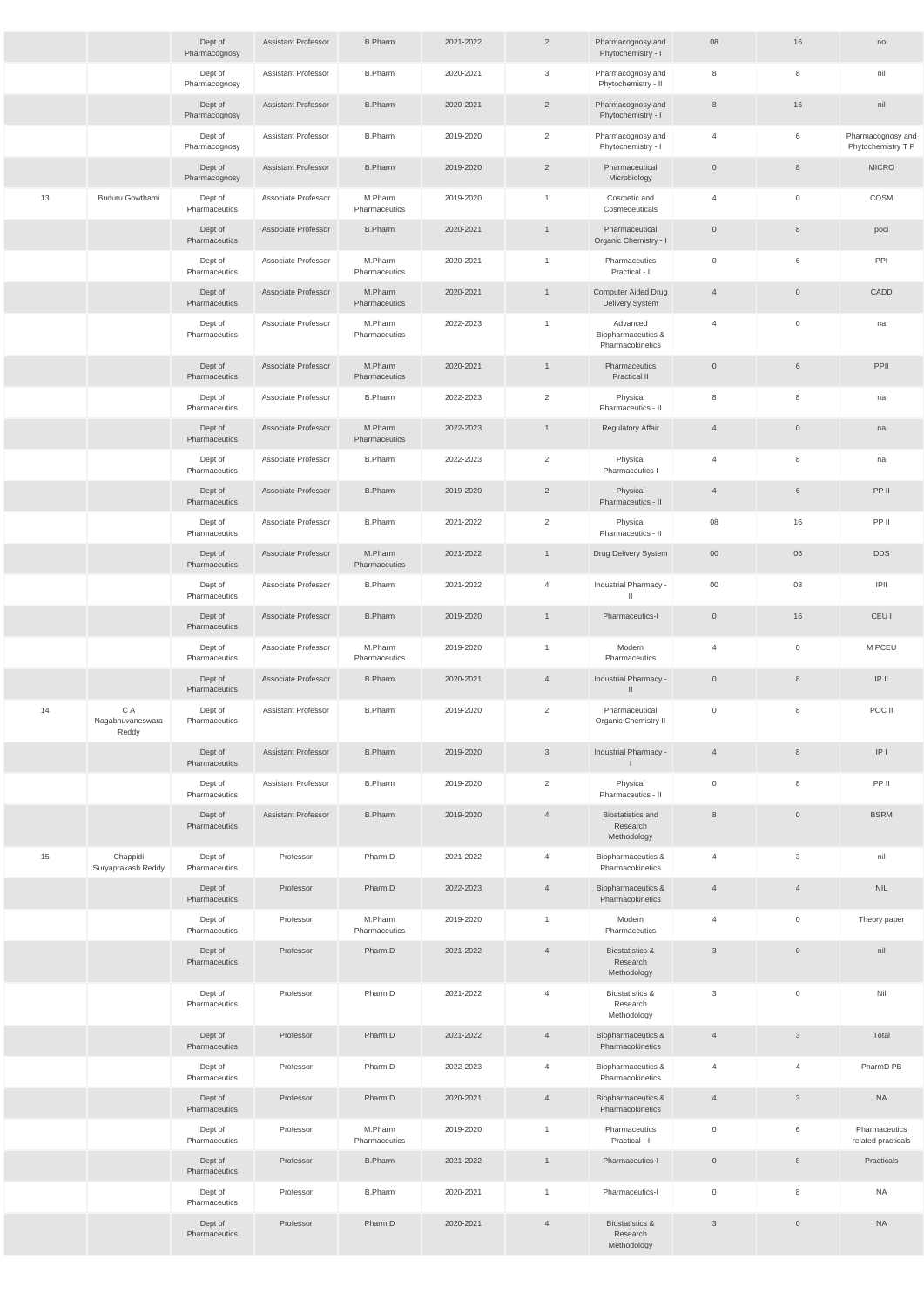| 16 | Chemudugunta Kiran                | Dept of Pharmacy                       | <b>Assistant Professor</b> | Pharm.D                       | 2019-2020 | $5\overline{)}$ | <b>Clinical Research</b>                                                                                                                                                                          | $\mathbf{3}$   | $\overline{0}$   | CR                  |
|----|-----------------------------------|----------------------------------------|----------------------------|-------------------------------|-----------|-----------------|---------------------------------------------------------------------------------------------------------------------------------------------------------------------------------------------------|----------------|------------------|---------------------|
|    | Kumar                             | Practice<br>Dept of Pharmacy           | <b>Assistant Professor</b> | Pharm.D                       | 2019-2020 | 5               | Pharmacoepidemiology                                                                                                                                                                              | 3              | $\overline{0}$   | PEPE                |
|    |                                   | Practice                               |                            |                               |           |                 | and<br>Pharmacoeconomics                                                                                                                                                                          |                |                  |                     |
|    |                                   | Dept of Pharmacy<br>Practice           | <b>Assistant Professor</b> | <b>B.Pharm</b>                | 2019-2020 | $\overline{4}$  | Experimental<br>Pharmacology                                                                                                                                                                      | $\overline{4}$ | $\overline{0}$   | EP                  |
| 17 | Dornadula Giri Raja<br>Sekhar     | Dept of Pharmacy<br>Practice           | Associate Professor        | Pharm.D                       | 2021-2022 | $\overline{4}$  | Pharmacotherapeutics-<br>Ш                                                                                                                                                                        | $\overline{4}$ | 3                | Nil                 |
|    |                                   | Dept of Pharmacy<br>Practice           | Associate Professor        | Pharm.D                       | 2022-2023 | 5               | Pharmacoepidemiology<br>and<br>Pharmacoeconomics                                                                                                                                                  | $\mathbf{3}$   | $\overline{0}$   | Nill                |
|    |                                   | Dept of Pharmacy<br>Practice           | Associate Professor        | Pharm.D                       | 2020-2021 | $\overline{4}$  | Pharmacotherapeutics-<br>Ш                                                                                                                                                                        | $\overline{4}$ | 3                | Nil                 |
|    |                                   | Dept of Pharmacy<br>Practice           | Associate Professor        | Pharm.D                       | 2021-2022 | $\overline{2}$  | Pharmacotherapeutics-<br>$\perp$                                                                                                                                                                  | $\overline{4}$ | $\mathbf{3}$     | Nil                 |
|    |                                   | Dept of Pharmacy<br>Practice           | Associate Professor        | Pharm.D                       | 2020-2021 | $\overline{2}$  | Pharmacotherapeutics-                                                                                                                                                                             | $\overline{4}$ | $\mathbf{3}$     | Nil                 |
|    |                                   | Dept of Pharmacy<br>Practice           | Associate Professor        | Pharm.D                       | 2019-2020 | $\overline{4}$  | Pharmacotherapeutics-<br>III                                                                                                                                                                      | $\overline{4}$ | $\overline{4}$   | Nil                 |
|    |                                   | Dept of Pharmacy<br>Practice           | Associate Professor        | Pharm.D                       | 2022-2023 | $\overline{4}$  | Pharmacotherapeutics-<br>Ш                                                                                                                                                                        | 4              | $\overline{4}$   | Nill                |
| 18 | <b>D S PRIYANKA</b>               | Dept of<br>Pharmacology                | <b>Assistant Professor</b> | <b>B.Pharm</b>                | 2020-2021 | $\mathbf{1}$    | Human Anatomy &<br>Physiology                                                                                                                                                                     | $\overline{4}$ | 6                | No Remarks          |
| 19 | D Swarnalatha                     | Dept of<br>Pharmacognosy               | PRINCIPAL                  | Pharm.D                       | 2019-2020 | $\overline{2}$  | Pharmacognosy &<br>Phytopharmaceuticals                                                                                                                                                           | 4              | $\overline{4}$   | $\overline{0}$      |
| 20 | Dwarakanadha<br>Reddy Peram       | Dept of<br>Pharmaceutics               | Professor                  | M.Pharm Regulatory<br>Affairs | 2019-2020 | $\mathbf{1}$    | <b>Regulatory Aspects</b><br>of Food &<br>Nutraceuticals                                                                                                                                          | $\overline{4}$ | $\overline{0}$   | no                  |
|    |                                   | Dept of<br>Pharmaceutics               | Professor                  | <b>B.Pharm</b>                | 2019-2020 | $\overline{4}$  | Novel Drug Delivery<br>System                                                                                                                                                                     | $\overline{4}$ | $\overline{0}$   | no                  |
|    |                                   | Dept of<br>Pharmaceutics               | Professor                  | Pharm.D                       | 2019-2020 | $\overline{4}$  | Biopharmaceutics &<br>Pharmacokinetics                                                                                                                                                            | $\overline{4}$ | $\overline{4}$   | no                  |
|    |                                   | Dept of<br>Pharmaceutics               | Professor                  | M.Pharm<br>Pharmaceutics      | 2019-2020 | $\mathbf{1}$    | <b>Computer Aided Drug</b><br>Delivery System                                                                                                                                                     | $\overline{4}$ | $\overline{0}$   | no                  |
|    |                                   | Dept of<br>Pharmaceutics               | Professor                  | M.Pharm<br>Pharmaceutics      | 2019-2020 | $\mathbf{1}$    | Molecular<br>Pharmaceutics (Nano<br>Tech and Targeted<br>DDS)                                                                                                                                     | $\overline{0}$ | 6                | no                  |
|    |                                   | Dept of<br>Pharmaceutics               | Professor                  | M.Pharm Regulatory<br>Affairs | 2019-2020 | $\mathbf{1}$    | Regulations and<br><b>Legislation for Drugs</b><br>& Cosmetics, Medical<br>Devices, Biologicals<br>& Herbals, and Food<br>& Nutraceuticals In<br>India and Intellectual<br><b>Property Rights</b> | $\overline{4}$ | $\overline{0}$   | no                  |
|    |                                   | Dept of<br>Pharmaceutics               | Professor                  | M.Pharm<br>Pharmaceutics      | 2021-2022 | $\mathbf{1}$    | Molecular<br>Pharmaceutics (Nano<br>Tech and Targeted<br>DDS)                                                                                                                                     | $\overline{4}$ | 6                | Nil                 |
|    |                                   | Dept of<br>Pharmaceutics               | Professor                  | M.Pharm<br>Pharmaceutics      | 2021-2022 | $\mathbf{1}$    | Drug Delivery System                                                                                                                                                                              | $\overline{4}$ | $\mathbf 0$      | Nil                 |
|    |                                   | Dept of<br>Pharmaceutics               | Professor                  | <b>B.Pharm</b>                | 2021-2022 | $\mathbf{1}$    | Pharmaceutics-I                                                                                                                                                                                   | $\overline{0}$ | 8                | Nil                 |
|    |                                   | Dept of<br>Pharmaceutics               | Professor                  | <b>B.Pharm</b>                | 2020-2021 | $\overline{1}$  | Pharmaceutics-I                                                                                                                                                                                   | 8              | $\mathsf 0$      | $\overline{0}$      |
|    |                                   | Dept of<br>Pharmaceutics               | Professor                  | M.Pharm<br>Pharmaceutics      | 2020-2021 | $\mathbf{1}$    | Molecular<br>Pharmaceutics (Nano<br>Tech and Targeted<br>DDS)                                                                                                                                     | $\overline{4}$ | 6                | $\overline{0}$      |
|    |                                   | Dept of<br>Pharmaceutics               | Professor                  | M.Pharm<br>Pharmaceutics      | 2020-2021 | $\mathbf{1}$    | Drug Delivery System                                                                                                                                                                              | $\overline{4}$ | $\boldsymbol{0}$ | $\mathsf{O}\xspace$ |
|    |                                   | Dept of<br>Pharmaceutics               | Professor                  | M.Pharm<br>Pharmaceutics      | 2022-2023 | $\overline{1}$  | Pharmaceutics<br>Practical II                                                                                                                                                                     | $\overline{0}$ | 12               | nil                 |
|    |                                   | Dept of<br>Pharmaceutics               | Professor                  | M.Pharm<br>Pharmaceutics      | 2022-2023 | $\mathbf{1}$    | Molecular<br>Pharmaceutics (Nano<br>Tech and Targeted<br>DDS)                                                                                                                                     | 4              | $\overline{0}$   | nil                 |
|    |                                   | Dept of<br>Pharmaceutics               | Professor                  | M.Pharm<br>Pharmaceutics      | 2022-2023 | $\mathbf{1}$    | Pharmaceutics<br>Practical - I                                                                                                                                                                    | $\overline{0}$ | 12               | Nil                 |
|    |                                   | Dept of<br>Pharmaceutics               | Professor                  | M.Pharm<br>Pharmaceutics      | 2022-2023 | $\mathbf{1}$    | Drug Delivery System                                                                                                                                                                              | $\overline{4}$ | $\mathsf 0$      | Nil                 |
| 21 | <b>GEETHALA</b><br><b>UMADEVI</b> | Dept of<br>Pharmaceutical<br>Chemistry | <b>Assistant Professor</b> | <b>B.Pharm</b>                | 2021-2022 | $\mathbf{3}$    | Pharmaceutical<br>Jurisprudence                                                                                                                                                                   | $\,8\,$        | $\mathbb O$      | PJ                  |
|    |                                   | Dept of<br>Pharmaceutical<br>Chemistry | <b>Assistant Professor</b> | <b>B.Pharm</b>                | 2022-2023 | $\mathbf{1}$    | Pharmaceutical<br>Organic Chemistry - I                                                                                                                                                           | $\overline{0}$ | 8                | na                  |
|    |                                   | Dept of<br>Pharmaceutical<br>Chemistry | <b>Assistant Professor</b> | <b>B.Pharm</b>                | 2022-2023 | $\mathbf{1}$    | Biochemistry                                                                                                                                                                                      | $\overline{4}$ | 8                | na                  |
|    |                                   | Dept of<br>Pharmaceutical<br>Chemistry | <b>Assistant Professor</b> | <b>B.Pharm</b>                | 2022-2023 | $\mathbf{3}$    | Medicinal Chemistry -<br>$\mathbf{H}$                                                                                                                                                             | $\overline{4}$ | 8                | na                  |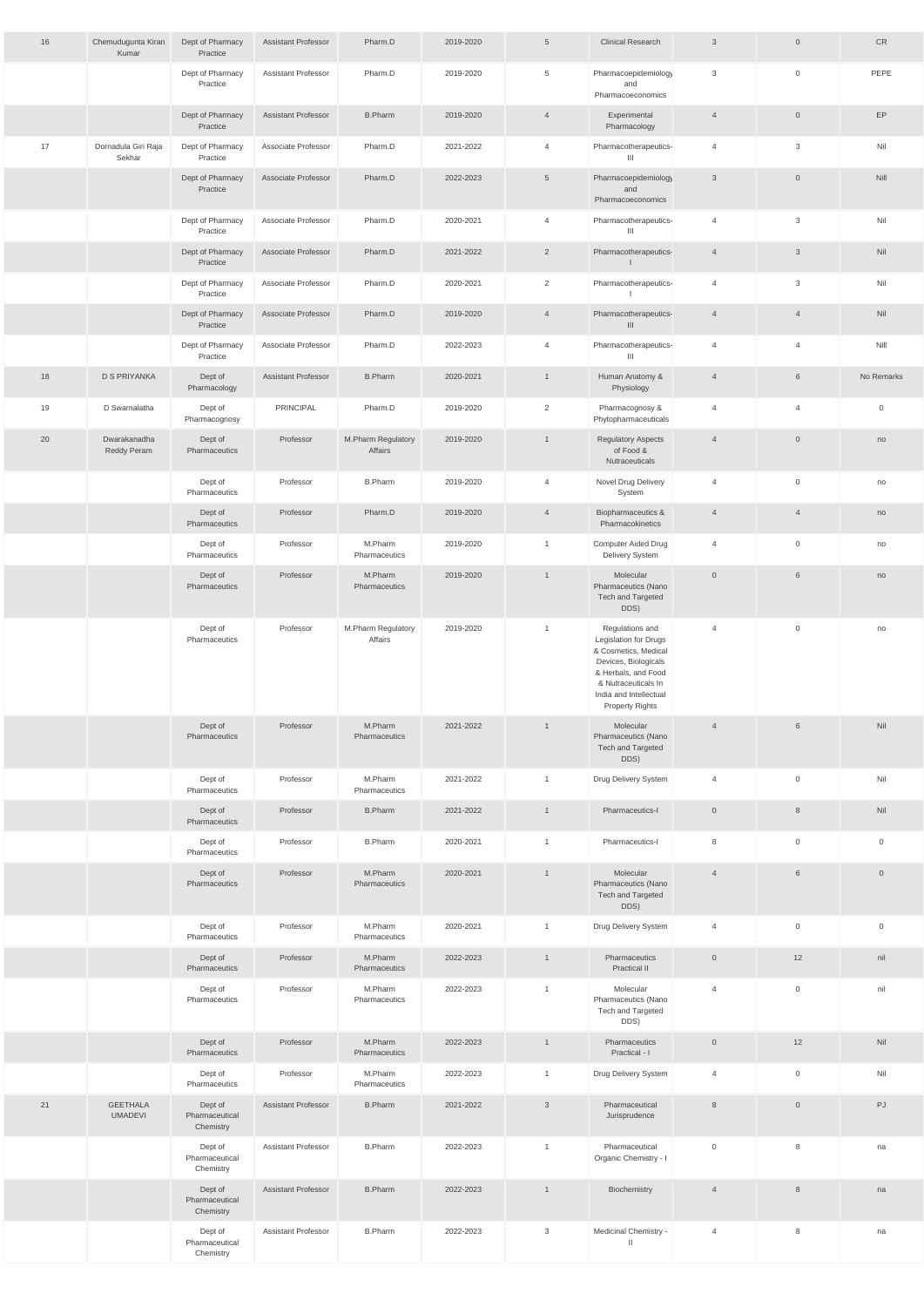|    |                              | Dept of<br>Pharmaceutical<br>Chemistry | <b>Assistant Professor</b> | <b>B.Pharm</b>                                        | 2022-2023 | 2              | Pharmaceutical<br>Organic Chemistry II                   | $\overline{4}$ | 8                   | na                  |
|----|------------------------------|----------------------------------------|----------------------------|-------------------------------------------------------|-----------|----------------|----------------------------------------------------------|----------------|---------------------|---------------------|
|    |                              | Dept of<br>Pharmaceutical<br>Chemistry | <b>Assistant Professor</b> | <b>B.Pharm</b>                                        | 2021-2022 | $\mathbf{1}$   | Biochemistry                                             | $\overline{0}$ | 8                   | <b>BCH</b>          |
|    |                              | Dept of<br>Pharmaceutical<br>Chemistry | <b>Assistant Professor</b> | <b>B.Pharm</b>                                        | 2021-2022 | $\mathbf{3}$   | Pharmaceutical<br>Biotechnology                          | 8              | $\overline{0}$      | PBTECH              |
|    |                              | Dept of<br>Pharmaceutical<br>Chemistry | <b>Assistant Professor</b> | Pharm.D                                               | 2021-2022 | $\overline{1}$ | Medicinal<br>Biochemistry                                | $\overline{4}$ | $\mathbf{3}$        | <b>MBC</b>          |
| 22 | <b>GIREESH KUMAR</b><br>ERI  | Dept of<br>Pharmaceutical<br>Chemistry | Associate Professor        | M.Pharm<br>Pharmaceutical<br><b>Quality Assurance</b> | 2021-2022 |                | Pharmaceutical<br>Validation                             | $\overline{4}$ | 6                   | Nil                 |
|    |                              | Dept of<br>Pharmaceutical<br>Chemistry | Associate Professor        | M.Pharm<br>Pharmaceutical<br><b>Quality Assurance</b> | 2022-2023 | $\mathbf{1}$   | <b>Product Development</b><br>and Technology<br>Transfer | $\overline{4}$ | $\mathsf{O}$        | PG PQA              |
|    |                              | Dept of<br>Pharmaceutical<br>Chemistry | Associate Professor        | Pharm.D                                               | 2019-2020 | $\mathbf{1}$   | Pharmaceutical<br>Inorganic Chemistry                    | $\mathbf{3}$   | $\overline{4}$      | <b>PIOC</b>         |
|    |                              | Dept of<br>Pharmaceutical<br>Chemistry | Associate Professor        | <b>B.Pharm</b>                                        | 2019-2020 | 3              | <b>Quality Assurance</b>                                 | $\overline{4}$ | $\mathbf 0$         | QA                  |
|    |                              | Dept of<br>Pharmaceutical<br>Chemistry | Associate Professor        | <b>B.Pharm</b>                                        | 2022-2023 | $\overline{4}$ | Quality Control and<br>Standardization of<br>Herbals     | $\overline{4}$ | $\mathsf{O}\xspace$ | UG                  |
|    |                              | Dept of<br>Pharmaceutical<br>Chemistry | Associate Professor        | M.Pharm<br>Pharmaceutical<br><b>Quality Assurance</b> | 2022-2023 | $\overline{1}$ | Audits and<br>Regulatory<br>Compliance                   | $\overline{4}$ | $\mathbf 0$         | PG PQA              |
|    |                              | Dept of<br>Pharmaceutical<br>Chemistry | Associate Professor        | M.Pharm<br>Pharmaceutical<br><b>Quality Assurance</b> | 2022-2023 |                | Pharmaceutical<br>Validation                             | $\overline{4}$ | $\overline{0}$      | PG PQA              |
|    |                              | Dept of<br>Pharmaceutical<br>Chemistry | Associate Professor        | M.Pharm<br>Pharmaceutical<br><b>Quality Assurance</b> | 2019-2020 | $\overline{1}$ | Audits and<br>Regulatory<br>Compliance                   | $\overline{4}$ | 0                   | ARC                 |
|    |                              | Dept of<br>Pharmaceutical<br>Chemistry | Associate Professor        | M.Pharm<br>Pharmaceutics                              | 2021-2022 | $\overline{1}$ | Modern<br>Pharmaceutical<br>Analytical<br>Techniques     | $\mathbb O$    | $6\phantom{.}$      | Nil                 |
|    |                              | Dept of<br>Pharmaceutical<br>Chemistry | Associate Professor        | M.Pharm<br>Pharmaceutical<br>Analysis                 | 2019-2020 | $\mathbf{1}$   | <b>Food Analysis</b>                                     | $\overline{4}$ | 6                   | FA                  |
|    |                              | Dept of<br>Pharmaceutical<br>Chemistry | Associate Professor        | M.Pharm<br>Pharmaceutical<br><b>Quality Assurance</b> | 2021-2022 | $\overline{1}$ | Modern<br>Pharmaceutical<br>Analytical<br>Techniques     | $\overline{4}$ | $6\phantom{.}$      | Nil                 |
|    |                              | Dept of<br>Pharmaceutical<br>Chemistry | Associate Professor        | <b>B.Pharm</b>                                        | 2021-2022 | $\overline{2}$ | Pharmacognosy and<br>Phytochemistry - I                  | $\overline{0}$ | 8                   | Nil                 |
|    |                              | Dept of<br>Pharmaceutical<br>Chemistry | Associate Professor        | Pharm.D                                               | 2022-2023 | $\overline{4}$ | <b>Biostatistics &amp;</b><br>Research<br>Methodology    | $\mathbf{3}$   | $\mathsf{O}\xspace$ | <b>BSRM</b>         |
|    |                              | Dept of<br>Pharmaceutical<br>Chemistry | Associate Professor        | M.Pharm<br>Pharmaceutical<br><b>Quality Assurance</b> | 2022-2023 | $\overline{1}$ | <b>Quality Management</b><br>System                      | $\overline{4}$ | $\mathbf 0$         | PG PQA              |
|    |                              | Dept of<br>Pharmaceutical<br>Chemistry | Associate Professor        | <b>B.Pharm</b>                                        | 2020-2021 | $\overline{2}$ | Pharmacognosy and<br>Phytochemistry - I                  | $\mathbb O$    | $8\phantom{.}$      | $\mathsf{O}\xspace$ |
|    |                              | Dept of<br>Pharmaceutical<br>Chemistry | Associate Professor        | M.Pharm<br>Pharmaceutical<br><b>Quality Assurance</b> | 2020-2021 | $\mathbf{1}$   | Pharmaceutical<br>Validation                             | $\overline{4}$ | 6                   | II Sem              |
|    |                              | Dept of<br>Pharmaceutical<br>Chemistry | Associate Professor        | M.Pharm<br>Pharmaceutical<br><b>Quality Assurance</b> | 2020-2021 |                | Modern<br>Pharmaceutical<br>Analytical<br>Techniques     | 8              | 12                  | <b>MPAT</b>         |
| 23 | <b>JYOTSHNA</b><br>TALLAPAKU | Dept of<br>Pharmacology                | <b>Assistant Professor</b> | M.Pharm<br>Pharmacology                               | 2020-2021 | $\overline{1}$ | Advanced<br>Pharmacology-I                               | $\overline{0}$ | 6                   | No                  |
|    |                              | Dept of<br>Pharmacology                | <b>Assistant Professor</b> | Pharm.D                                               | 2020-2021 | $\overline{2}$ | Pharmacology-I                                           | $\overline{4}$ | $\mathbb O$         | No                  |
|    |                              | Dept of<br>Pharmacology                | <b>Assistant Professor</b> | M.Pharm<br>Pharmacology                               | 2020-2021 | $\mathbf{1}$   | Experimental<br>Pharmacology<br>Practical - II           | $\overline{4}$ | $\mathsf 0$         | No                  |
|    |                              | Dept of<br>Pharmacology                | <b>Assistant Professor</b> | <b>B.Pharm</b>                                        | 2020-2021 | $\mathbf{3}$   | Pharmacognosy and<br>Phytochemistry - II                 | $\mathbb O$    | $8\phantom{.}$      | No                  |
|    |                              | Dept of<br>Pharmacology                | Assistant Professor        | Pharm.D                                               | 2020-2021 | $\overline{2}$ | Pharmacology-I                                           | $\overline{4}$ | $\mathsf{O}\xspace$ | No                  |
|    |                              | Dept of<br>Pharmacology                | <b>Assistant Professor</b> | <b>B.Pharm</b>                                        | 2020-2021 | $\mathbf{3}$   | Pharmacology - III                                       | $\overline{4}$ | $\,8\,$             | No                  |
|    |                              | Dept of<br>Pharmacology                | <b>Assistant Professor</b> | <b>B.Pharm</b>                                        | 2019-2020 | $\mathbf{1}$   | Human Anatomy &<br>Physiology                            | $\mathbb O$    | 8                   | No                  |
|    |                              | Dept of<br>Pharmacology                | <b>Assistant Professor</b> | <b>B.Pharm</b>                                        | 2019-2020 | $\overline{1}$ | Human Anatomy and<br>Physiology - II                     | $\overline{4}$ | $8\phantom{.}$      | No                  |
|    |                              | Dept of<br>Pharmacology                | <b>Assistant Professor</b> | <b>B.Pharm</b>                                        | 2019-2020 | $\mathbf{1}$   | Remedial Biology                                         | $\overline{4}$ | $\overline{4}$      | No                  |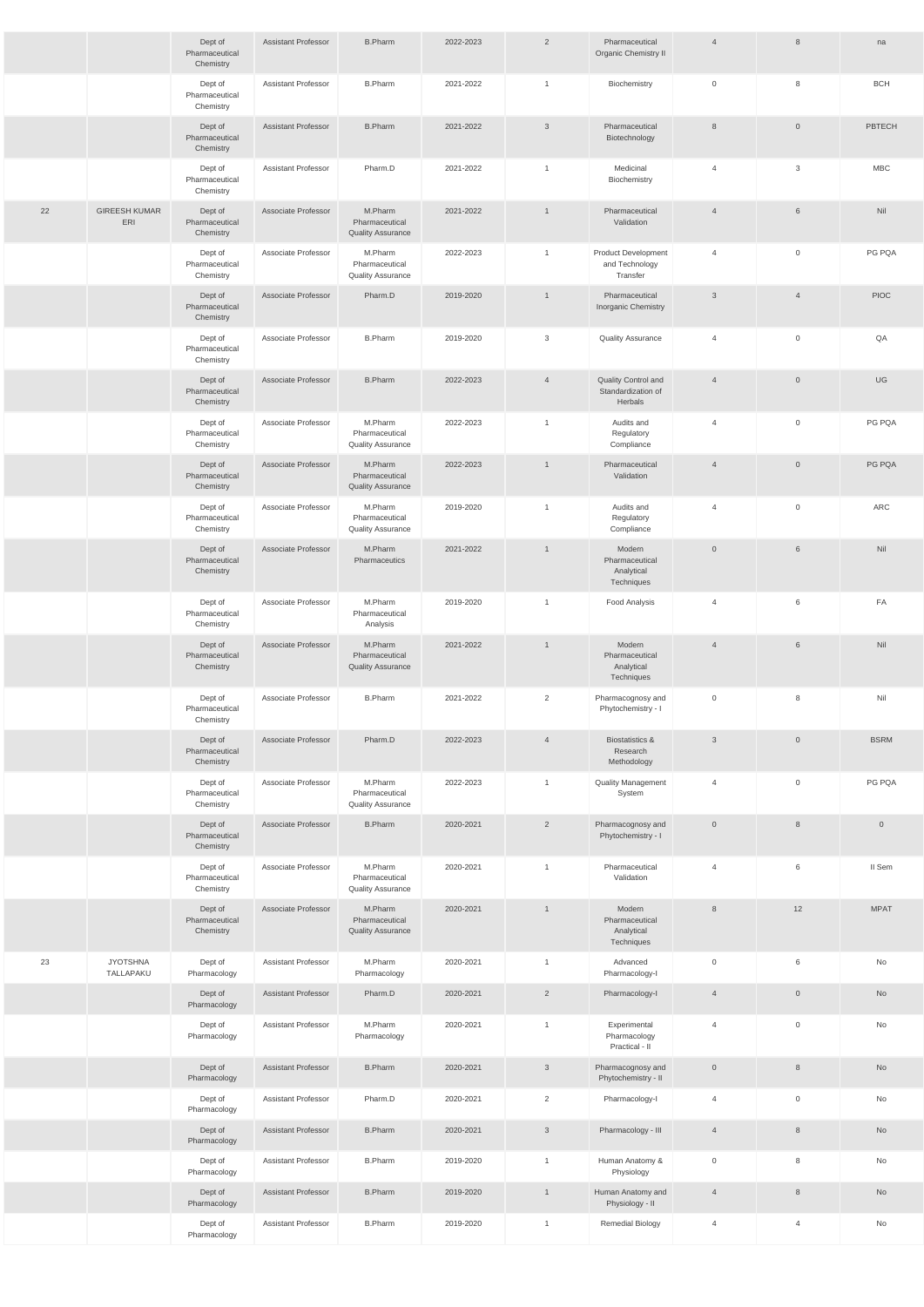|    |                                                  | Dept of<br>Pharmacology                | <b>Assistant Professor</b> | Pharm.D        | 2019-2020 | $\mathbf{3}$    | Pharmacology-II                                 | $\mathsf{O}$   | $\overline{4}$ | No                  |
|----|--------------------------------------------------|----------------------------------------|----------------------------|----------------|-----------|-----------------|-------------------------------------------------|----------------|----------------|---------------------|
|    |                                                  | Dept of<br>Pharmacology                | <b>Assistant Professor</b> | <b>B.Pharm</b> | 2021-2022 | 3               | Pharmacology - III                              | $\overline{4}$ | 8              | <b>NO</b>           |
|    |                                                  | Dept of<br>Pharmacology                | <b>Assistant Professor</b> | Pharm.D        | 2021-2022 | $\overline{2}$  | Pharmacology-I                                  | $\overline{4}$ | $\overline{0}$ | <b>NO</b>           |
| 24 | KADAPA HANEEFA                                   | Dept of Pharmacy<br>Practice           | <b>Assistant Professor</b> | Pharm.D        | 2021-2022 | 5               | <b>Clinical Research</b>                        | $\overline{4}$ | $\overline{0}$ | pharmd pb           |
|    |                                                  | Dept of Pharmacy<br>Practice           | <b>Assistant Professor</b> | <b>B.Pharm</b> | 2022-2023 | $\mathfrak{S}$  | Industrial Pharmacy -<br>$\mathsf{I}$           | $\overline{0}$ | 8              | na                  |
|    |                                                  | Dept of Pharmacy<br>Practice           | Assistant Professor        | <b>B.Pharm</b> | 2019-2020 | $\overline{2}$  | Pharmaceutical<br>Microbiology                  | 4              | 8              | theory lab          |
|    |                                                  | Dept of Pharmacy<br>Practice           | Assistant Professor        | <b>B.Pharm</b> | 2019-2020 | 1               | Biochemistry                                    | $\overline{0}$ | 8              | practical           |
|    |                                                  | Dept of Pharmacy<br>Practice           | <b>Assistant Professor</b> | <b>B.Pharm</b> | 2019-2020 | 3               | Pharmaceutical<br>Biotechnology                 | 4              | $\overline{0}$ | theory              |
|    |                                                  | Dept of Pharmacy<br>Practice           | <b>Assistant Professor</b> | Pharm.D        | 2022-2023 | $5\overline{)}$ | <b>Clinical Research</b>                        | $\mathbf{3}$   | $\overline{0}$ | na                  |
|    |                                                  | Dept of Pharmacy<br>Practice           | Assistant Professor        | <b>B.Pharm</b> | 2022-2023 | $\overline{4}$  | Social and Preventive<br>Pharmacy               | 8              | $\overline{0}$ | na                  |
|    |                                                  | Dept of Pharmacy<br>Practice           | Assistant Professor        | Pharm.D        | 2020-2021 | $5\overline{)}$ | <b>Clinical Research</b>                        | $\overline{4}$ | $\overline{0}$ | theory              |
|    |                                                  | Dept of Pharmacy<br>Practice           | <b>Assistant Professor</b> | Pharm.D        | 2022-2023 | $\overline{4}$  | Pharmacotherapeutics-<br>Ш                      | $\overline{4}$ | $\overline{4}$ | na                  |
|    |                                                  | Dept of Pharmacy<br>Practice           | <b>Assistant Professor</b> | Pharm.D        | 2021-2022 | $\overline{4}$  | Pharmacotherapeutics-<br>III                    | $\overline{4}$ | $\mathbf{3}$   | pharmd pb           |
| 25 | Kamballi Krupasagar                              | Dept of<br>Pharmacology                | Assistant Professor        | <b>B.Pharm</b> | 2022-2023 | 3               | <b>Herbal Drug</b><br>Technology                | $\mathbf 0$    | 8              | <b>SEM</b>          |
|    |                                                  | Dept of<br>Pharmacology                | <b>Assistant Professor</b> | <b>B.Pharm</b> | 2022-2023 | $\mathbf{3}$    | Pharmacology - II                               | $\overline{4}$ | $8\phantom{1}$ | I sem               |
|    |                                                  | Dept of<br>Pharmacology                | <b>Assistant Professor</b> | <b>B.Pharm</b> | 2022-2023 | $\mathbf{1}$    | Human Anatomy and<br>Physiology - II            | 4              | 8              | <b>II SEM</b>       |
|    |                                                  | Dept of<br>Pharmacology                | Assistant Professor        | <b>B.Pharm</b> | 2022-2023 | $\mathbf{3}$    | Industrial Pharmacy -                           | $\overline{0}$ | 8              | I sem               |
| 26 | K NAGALAKSHMI                                    | Dept of<br>Pharmaceutical<br>Chemistry | Assistant Professor        | <b>B.Pharm</b> | 2019-2020 | 3               | Medicinal Chemistry -<br>$\mathbf{H}$           | $\overline{4}$ | 12             | <b>NIL</b>          |
|    |                                                  | Dept of<br>Pharmaceutical<br>Chemistry | <b>Assistant Professor</b> | <b>B.Pharm</b> | 2022-2023 | $\mathfrak{Z}$  | Pharmacognosy and<br>Phytochemistry - II        | $\overline{0}$ | 8              | $\overline{0}$      |
|    |                                                  | Dept of<br>Pharmaceutical<br>Chemistry | Assistant Professor        | <b>B.Pharm</b> | 2022-2023 | $\overline{2}$  | Medicinal Chemistry -                           | $\overline{4}$ | 8              | $\mathsf 0$         |
|    |                                                  | Dept of<br>Pharmaceutical<br>Chemistry | <b>Assistant Professor</b> | <b>B.Pharm</b> | 2022-2023 | $\overline{2}$  | Pharmaceutical<br>Organic Chemistry -<br>III    | $\overline{4}$ | $\overline{0}$ | $\overline{0}$      |
|    |                                                  | Dept of<br>Pharmaceutical<br>Chemistry | Assistant Professor        | <b>B.Pharm</b> | 2022-2023 | $\mathbf{3}$    | Medicinal Chemistry -<br>$\mathbb{I}$           | $\overline{4}$ | 8              | $\overline{0}$      |
|    |                                                  | Dept of<br>Pharmaceutical<br>Chemistry | <b>Assistant Professor</b> | <b>B.Pharm</b> | 2022-2023 | $\mathbf{3}$    | Medicinal Chemistry -<br>$\mathbf{H}$           | $\overline{4}$ | 8              | $\overline{0}$      |
|    |                                                  | Dept of<br>Pharmaceutical<br>Chemistry | <b>Assistant Professor</b> | <b>B.Pharm</b> | 2022-2023 | 3               | Pharmacognosy and<br>Phytochemistry - II        | $\mathbf 0$    | 8              | $\mathsf{O}\xspace$ |
| 27 | KONDRAYUDU<br><b>RAJESH</b>                      | Dept of<br>Pharmaceutics               | Lecturer                   | D.Pharm        | 2019-2020 | $\mathbf{1}$    | Biochemistry &<br><b>Clinical Pathology</b>     | 3              | $\mathbf{3}$   | $\overline{0}$      |
|    |                                                  | Dept of<br>Pharmaceutics               | Lecturer                   | D.Pharm        | 2019-2020 | $\overline{2}$  | Hospital and Clinical<br>Pharmacy               | 3              | $\mathbf{3}$   | $\overline{0}$      |
| 28 | <b>KOPPALA</b><br>NIRANJAN KUMAR<br><b>REDDY</b> | Dept of<br>Pharmacology                | Lecturer                   | D.Pharm        | 2022-2023 | 1               | Human Anatomy &<br>Physiology                   | $\mathbf{3}$   | $\mathbf{3}$   | $\overline{0}$      |
|    |                                                  | Dept of<br>Pharmacology                | Lecturer                   | D.Pharm        | 2022-2023 | $\overline{2}$  | Pharmacology &<br>Toxicology                    | 4              | 3              | $\overline{0}$      |
|    |                                                  | Dept of<br>Pharmacology                | Lecturer                   | D.Pharm        | 2021-2022 | $\mathbf{1}$    | Human Anatomy &<br>Physiology                   | $\mathbf{3}$   | $\mathbf{3}$   | <b>HAP</b>          |
|    |                                                  | Dept of<br>Pharmacology                | Lecturer                   | D.Pharm        | 2021-2022 | $\overline{2}$  | Pharmacology &<br>Toxicology                    | $\overline{4}$ | $\mathbf{3}$   | PT                  |
| 29 | KUMMITHI MANI<br><b>SAGAR NAIDU</b>              | Dept of<br>Pharmaceutics               | Lecturer                   | D.Pharm        | 2021-2022 | $\mathbf{1}$    | Pharmacognosy                                   | $\mathbf{3}$   | $\mathbf{3}$   | nil                 |
|    |                                                  | Dept of<br>Pharmaceutics               | Lecturer                   | D.Pharm        | 2022-2023 | $\mathbf{1}$    | Pharmacognosy                                   | 3              | $\mathbf{3}$   | $\mathbf 0$         |
|    |                                                  | Dept of<br>Pharmaceutics               | Lecturer                   | D.Pharm        | 2019-2020 | 1               | Pharmaceutics-I                                 | $\overline{4}$ | $\mathbf{3}$   | $\mathsf{O}$        |
|    |                                                  | Dept of<br>Pharmaceutics               | Lecturer                   | D.Pharm        | 2022-2023 | $\overline{2}$  | Drug Store and<br><b>Business</b><br>Management | 3              | $\mathbf 0$    | $\,0\,$             |
|    |                                                  | Dept of<br>Pharmaceutics               | Lecturer                   | D.Pharm        | 2021-2022 | $\overline{2}$  | Drug Store and<br><b>Business</b><br>Management | $\mathbf{3}$   | $\overline{0}$ | nil                 |
| 30 | Madapoori venkata<br>sahithi pavan               | Dept of Pharmacy<br>Practice           | Assistant Professor        | Pharm.D        | 2022-2023 | $\overline{4}$  | <b>Clinical Pharmacy</b>                        | 04             | 04             | Nill                |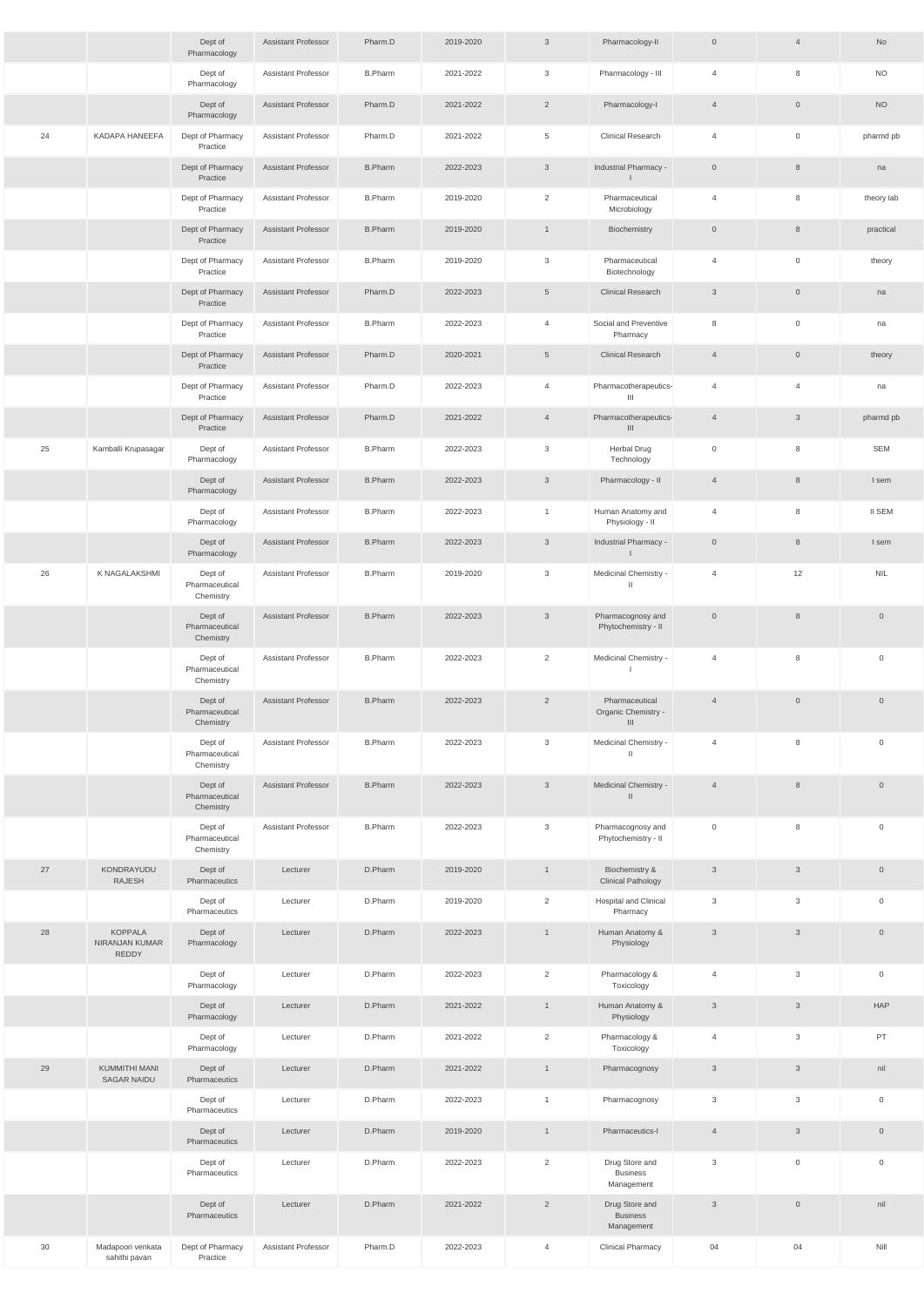|    |                     | Dept of Pharmacy<br>Practice           | <b>Assistant Professor</b> | Pharm.D                                               | 2022-2023 | $5\phantom{.0}$ | Clinical<br>Pharmacokinetics &<br>Pharmacotherapeutic<br>Drug Monitoring | 03             | $00\,$         | Nill                                                 |
|----|---------------------|----------------------------------------|----------------------------|-------------------------------------------------------|-----------|-----------------|--------------------------------------------------------------------------|----------------|----------------|------------------------------------------------------|
|    |                     | Dept of Pharmacy<br>Practice           | <b>Assistant Professor</b> | <b>B.Pharm</b>                                        | 2022-2023 | $\overline{4}$  | Pharmacovigilance                                                        | 04             | $00\,$         | Nill                                                 |
|    |                     | Dept of Pharmacy<br>Practice           | <b>Assistant Professor</b> | <b>B.Pharm</b>                                        | 2022-2023 | $\overline{4}$  | <b>Instrumental Methods</b><br>of Analysis                               | 00             | 08             | Nill                                                 |
| 31 | MADHU<br>MEDABALIMI | Dept of<br>Pharmaceutical<br>Chemistry | Associate Professor        | M.Pharm<br>Pharmaceutical<br><b>Quality Assurance</b> | 2019-2020 | $\overline{2}$  | Pharmaceutical<br>Validation                                             | $\overline{4}$ | 6              | nil                                                  |
|    |                     | Dept of<br>Pharmaceutical<br>Chemistry | Associate Professor        | M.Pharm<br>Pharmaceutical<br>Chemistry                | 2020-2021 | $\mathbf{1}$    | Modern<br>Pharmaceutical<br>Analytical<br>Techniques                     | $\overline{4}$ | 6              | Nil                                                  |
|    |                     | Dept of<br>Pharmaceutical<br>Chemistry | Associate Professor        | M.Pharm<br>Pharmaceutical<br><b>Quality Assurance</b> | 2022-2023 | $\mathbf{1}$    | Modern<br>Pharmaceutical<br>Analytical<br>Techniques                     | 4              | $\overline{0}$ | Nil                                                  |
|    |                     | Dept of<br>Pharmaceutical<br>Chemistry | Associate Professor        | Pharm.D                                               | 2022-2023 | $\mathbf{1}$    | Pharmaceutical<br>Inorganic Chemistry                                    | $\mathsf 3$    | $\overline{4}$ | Nil                                                  |
|    |                     | Dept of<br>Pharmaceutical<br>Chemistry | Associate Professor        | M.Pharm<br>Pharmaceutical<br><b>Quality Assurance</b> | 2022-2023 | $\overline{2}$  | Hazards and Safety<br>Management                                         | 4              | 6              | Nil                                                  |
|    |                     | Dept of<br>Pharmaceutical<br>Chemistry | Associate Professor        | <b>B.Pharm</b>                                        | 2019-2020 | $\mathbf{1}$    | Pharmaceutical<br>Analysis - I                                           | $\overline{0}$ | 8              | nil                                                  |
|    |                     | Dept of<br>Pharmaceutical<br>Chemistry | Associate Professor        | M.Pharm<br>Pharmaceutical<br><b>Quality Assurance</b> | 2019-2020 | $\mathbf{1}$    | Quality Control and<br><b>Quality Assurance</b>                          | 4              | 6              | nil                                                  |
|    |                     | Dept of<br>Pharmaceutical<br>Chemistry | Associate Professor        | <b>B.Pharm</b>                                        | 2020-2021 | $\overline{2}$  | Pharmacognosy and<br>Phytochemistry - I                                  | $\overline{0}$ | $\overline{0}$ | typographical mistake<br>please ignore this<br>field |
|    |                     | Dept of<br>Pharmaceutical<br>Chemistry | Associate Professor        | M.Pharm<br>Pharmaceutical<br>Analysis                 | 2019-2020 | 2               | Advanced<br><b>Instrumental Analysis</b>                                 | $\overline{4}$ | $\overline{0}$ | nil                                                  |
|    |                     | Dept of<br>Pharmaceutical<br>Chemistry | Associate Professor        | M.Pharm<br>Pharmaceutical<br>Analysis                 | 2019-2020 | $\overline{2}$  | Pharmaceutical<br>Analysis Practical - I                                 | $\overline{0}$ | $6\,$          | nil                                                  |
|    |                     | Dept of<br>Pharmaceutical<br>Chemistry | Associate Professor        | M.Pharm<br>Pharmaceutical<br><b>Quality Assurance</b> | 2021-2022 | $\mathbf{1}$    | Modern<br>Pharmaceutical<br>Analytical<br>Techniques                     | $\overline{0}$ | 6              | Nil                                                  |
|    |                     | Dept of<br>Pharmaceutical<br>Chemistry | Associate Professor        | <b>B.Pharm</b>                                        | 2021-2022 | $\overline{2}$  | Pharmacognosy and<br>Phytochemistry - I                                  | $\overline{0}$ | 8              | Nil                                                  |
|    |                     | Dept of<br>Pharmaceutical<br>Chemistry | Associate Professor        | Pharm.D                                               | 2021-2022 | $\overline{2}$  | Pharmacognosy &<br>Phytopharmaceuticals                                  | $\overline{4}$ | 3              | Nil                                                  |
|    |                     | Dept of<br>Pharmaceutical<br>Chemistry | Associate Professor        | M.Pharm<br>Pharmaceutical<br><b>Quality Assurance</b> | 2020-2021 | $\mathbf{1}$    | Audits and<br>Regulatory<br>Compliance                                   | $\overline{4}$ | 6              | Nil                                                  |
|    |                     | Dept of<br>Pharmaceutical<br>Chemistry | Associate Professor        | <b>B.Pharm</b>                                        | 2020-2021 | $\overline{2}$  | Pharmacognosy and<br>Phytochemistry - II                                 | $\mathbf 0$    | 8              | Nil                                                  |
|    |                     | Dept of<br>Pharmaceutical<br>Chemistry | Associate Professor        | M.Pharm<br>Pharmaceutics                              | 2020-2021 | $\mathbf{1}$    | Modern<br>Pharmaceutical<br>Analytical<br>Techniques                     | $\overline{4}$ | $\,6\,$        | Nil                                                  |
| 32 | mallelasireesha     | Dept of Pharmacy<br>Practice           | Assistant Professor        | <b>B.Pharm</b>                                        | 2019-2020 | $\overline{4}$  | <b>Pharmacy Practice</b>                                                 | 8              | $\mathbf 0$    | $\mathbf 0$                                          |
|    |                     | Dept of Pharmacy<br>Practice           | <b>Assistant Professor</b> | Pharm.D                                               | 2019-2020 | $\mathbf{3}$    | Pharmacotherapeutics-<br>$\mathbf{I}$                                    | $\overline{4}$ | $\overline{4}$ | $\mathsf{O}$                                         |
|    |                     | Dept of Pharmacy<br>Practice           | <b>Assistant Professor</b> | Pharm.D                                               | 2021-2022 | $\overline{4}$  | <b>Clinical Toxicology</b>                                               | 3              | $\mathbf 0$    | nil                                                  |
|    |                     | Dept of Pharmacy<br>Practice           | <b>Assistant Professor</b> | Pharm.D                                               | 2020-2021 | $\overline{4}$  | <b>Clinical Toxicology</b>                                               | $\mathbf{3}$   | $\mathbb O$    | Nil                                                  |
|    |                     | Dept of Pharmacy<br>Practice           | <b>Assistant Professor</b> | Pharm.D                                               | 2021-2022 | 3               | Pharmacotherapeutics-<br>$\Box$                                          | 4              | 3              | nil                                                  |
|    |                     | Dept of Pharmacy<br>Practice           | <b>Assistant Professor</b> | Pharm.D                                               | 2020-2021 | $\mathfrak{Z}$  | Pharmacotherapeutics-<br>$\mathbf{H}$                                    | $\overline{4}$ | $\mathbf{3}$   | Nil                                                  |
|    |                     | Dept of Pharmacy<br>Practice           | Assistant Professor        | Pharm.D                                               | 2019-2020 | $\overline{2}$  | Pharmacognosy &<br>Phytopharmaceuticals                                  | $\overline{0}$ | $\overline{4}$ | $\mathsf{O}\xspace$                                  |
| 33 | Mallikarjuna Rao K  | Dept of<br>Pharmaceutics               | Associate Professor        | M.Pharm Regulatory<br>Affairs                         | 2019-2020 | $\overline{2}$  | Documentation and<br><b>Regulatory Writing</b>                           | $\mathbf{3}$   | $00\,$         | Nil                                                  |
|    |                     | Dept of<br>Pharmaceutics               | Associate Professor        | <b>B.Pharm</b>                                        | 2019-2020 | $\mathbf{3}$    | Biopharmaceutics<br>and<br>Pharmacokinetics                              | $\overline{4}$ | $00\,$         | Nil                                                  |
|    |                     | Dept of<br>Pharmaceutics               | Associate Professor        | Pharm.D                                               | 2019-2020 | $\mathbf{3}$    | Pharmaceutical<br>Formulations                                           | $\mathbf{3}$   | $\overline{4}$ | Nil                                                  |
|    |                     | Dept of<br>Pharmaceutics               | Associate Professor        | M.Pharm Regulatory<br>Affairs                         | 2019-2020 | $\mathbf{1}$    | Documentation and<br><b>Regulatory Writing</b>                           | 3              | $00\,$         | Nil                                                  |
|    |                     | Dept of<br>Pharmaceutics               | Associate Professor        | <b>B.Pharm</b>                                        | 2019-2020 | $\overline{4}$  | Industrial Pharmacy -<br>$\mathbb{I}$                                    | $\overline{4}$ | $00\,$         | nil                                                  |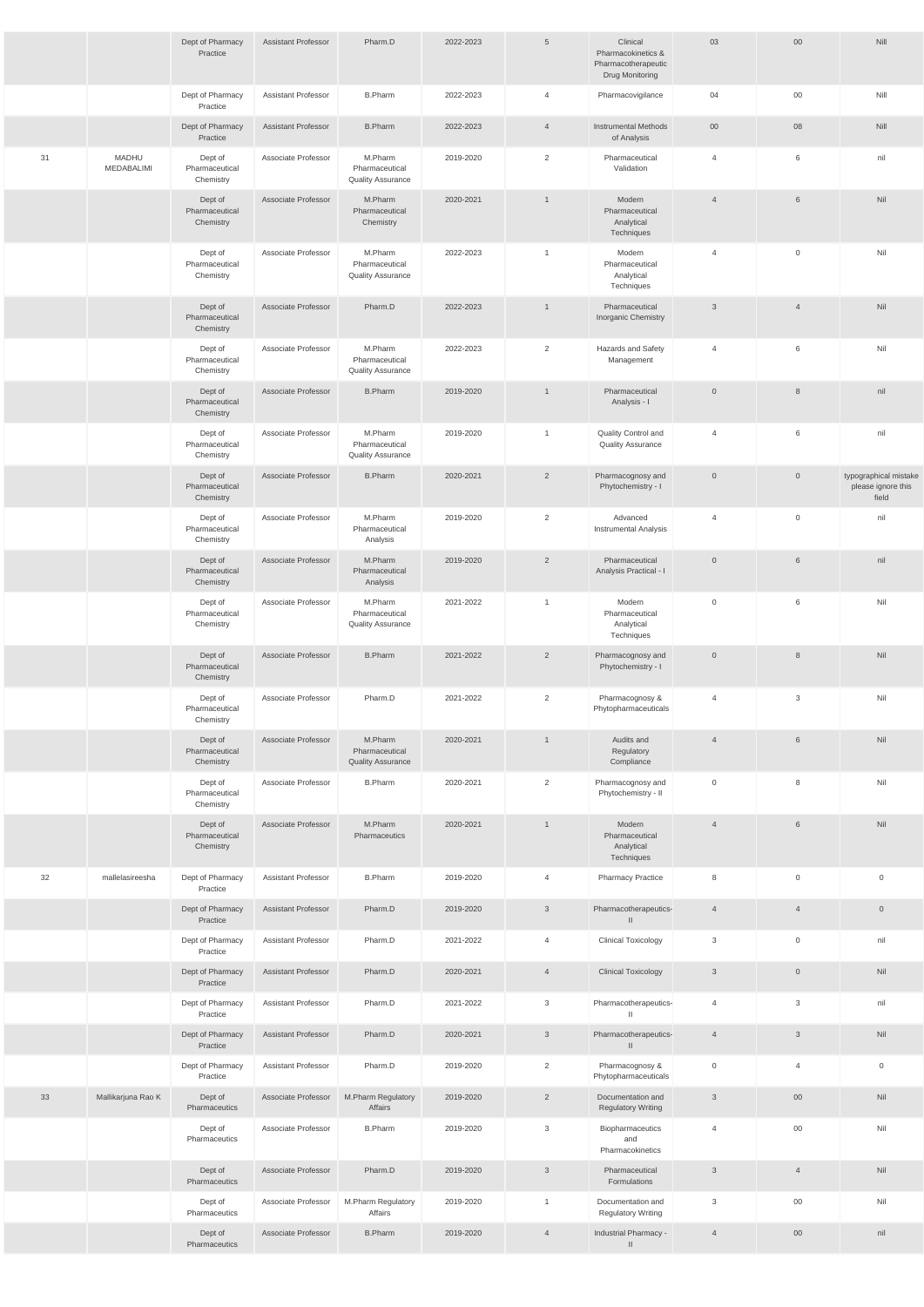| 34 | <b>MAMILLA</b><br><b>MAHENDRA</b>    | Dept of<br>Pharmaceutical<br>Chemistry | Assistant Professor | Pharm.D                                | 2019-2020 | $\mathbf{1}$    | Pharmaceutical<br>Inorganic Chemistry                   | $\overline{0}$ | $\overline{4}$      | practical                     |
|----|--------------------------------------|----------------------------------------|---------------------|----------------------------------------|-----------|-----------------|---------------------------------------------------------|----------------|---------------------|-------------------------------|
|    |                                      | Dept of<br>Pharmaceutical<br>Chemistry | Assistant Professor | Pharm.D                                | 2019-2020 | $\mathbf{3}$    | Pharmaceutical<br>Analysis                              | $\overline{0}$ | $\overline{4}$      | Practical                     |
|    |                                      | Dept of<br>Pharmaceutical<br>Chemistry | Assistant Professor | <b>B.Pharm</b>                         | 2019-2020 | $\mathbf{1}$    | Pharmaceutical<br>Analysis - I                          | 8              | 8                   | theory and practical          |
|    |                                      | Dept of<br>Pharmaceutical<br>Chemistry | Assistant Professor | <b>B.Pharm</b>                         | 2019-2020 | 2               | Pharmaceutical<br>Organic Chemistry -<br>Ш              | $\overline{0}$ | 16                  | practical                     |
| 35 | M Anil                               | Dept of Pharmacy<br>Practice           | Assistant Professor | <b>B.Pharm</b>                         | 2022-2023 | $\overline{4}$  | <b>Pharmacy Practice</b>                                | 8              | $\overline{0}$      | nil                           |
|    |                                      | Dept of Pharmacy<br>Practice           | Assistant Professor | Pharm.D                                | 2022-2023 | $\overline{4}$  | <b>Hospital Pharmacy</b>                                | 3              | $\overline{4}$      | nil                           |
|    |                                      | Dept of Pharmacy<br>Practice           | Assistant Professor | Pharm.D                                | 2022-2023 | $5\phantom{.0}$ | <b>Clinical Research</b>                                | $\overline{4}$ | $\overline{0}$      | nil                           |
| 36 | MEEGADA LAKSHMI<br><b>DEVI</b>       | Dept of<br>Pharmaceutics               | Assistant Professor | <b>B.Pharm</b>                         | 2022-2023 | $\mathbf{3}$    | Pharmaceutical<br>Biotechnology                         | 8              | $\mathbf 0$         | na                            |
|    |                                      | Dept of<br>Pharmaceutics               | Assistant Professor | Pharm.D                                | 2021-2022 | $\overline{4}$  | <b>Hospital Pharmacy</b>                                | $\mathbf{3}$   | $\mathfrak{S}$      | PB                            |
|    |                                      | Dept of<br>Pharmaceutics               | Assistant Professor | <b>B.Pharm</b>                         | 2022-2023 | $\mathbf{3}$    | Industrial Pharmacy -                                   | $\overline{4}$ | 8                   | na                            |
|    |                                      | Dept of<br>Pharmaceutics               | Assistant Professor | Pharm.D                                | 2021-2022 | $\overline{4}$  | Biopharmaceutics &<br>Pharmacokinetics                  | $\overline{4}$ | $\mathfrak{S}$      | PB                            |
|    |                                      | Dept of<br>Pharmaceutics               | Assistant Professor | <b>B.Pharm</b>                         | 2022-2023 | $\overline{4}$  | Industrial Pharmacy -<br>$\mathbf{H}$                   | $\overline{4}$ | 8                   | na                            |
| 37 | <b>MERIGA PRAMOD</b><br><b>KUMAR</b> | Dept of Pharmacy<br>Practice           | Assistant Professor | Pharm.D                                | 2022-2023 | $5\phantom{.0}$ | Pharmacoepidemiology<br>and<br>Pharmacoeconomics        | $\mathbf{3}$   | $\overline{0}$      | <b>NIL</b>                    |
|    |                                      | Dept of Pharmacy<br>Practice           | Assistant Professor | Pharm.D                                | 2021-2022 | 5               | Pharmacoepidemiology<br>and<br>Pharmacoeconomics        | $\overline{4}$ | $\overline{0}$      | <b>NIL</b>                    |
|    |                                      | Dept of Pharmacy<br>Practice           | Assistant Professor | Pharm.D                                | 2019-2020 | $\overline{4}$  | <b>Clinical Toxicology</b>                              | $\mathbf{3}$   | $\overline{0}$      | <b>NIL</b>                    |
|    |                                      | Dept of Pharmacy<br>Practice           | Assistant Professor | Pharm.D                                | 2019-2020 | 2               | Pharmacotherapeutics-                                   | $\overline{4}$ | 3                   | nil                           |
|    |                                      | Dept of Pharmacy<br>Practice           | Assistant Professor | <b>B.Pharm</b>                         | 2021-2022 | $\overline{1}$  | Human Anatomy &<br>Physiology                           | 8              | 8                   | NIL.                          |
|    |                                      | Dept of Pharmacy<br>Practice           | Assistant Professor | <b>B.Pharm</b>                         | 2021-2022 | $\mathbf{1}$    | Human Anatomy and<br>Physiology - II                    | 8              | 8                   | <b>NIL</b>                    |
|    |                                      | Dept of Pharmacy<br>Practice           | Assistant Professor | Pharm.D                                | 2020-2021 | $5\phantom{.0}$ | Pharmacoepidemiology<br>and<br>Pharmacoeconomics        | $\overline{4}$ | $\overline{0}$      | NIL.                          |
|    |                                      | Dept of Pharmacy<br>Practice           | Assistant Professor | Pharm.D                                | 2022-2023 | 2               | Pharmacotherapeutics-                                   | $\overline{4}$ | $\overline{4}$      | <b>NIL</b>                    |
|    |                                      | Dept of Pharmacy<br>Practice           | Assistant Professor | Pharm.D                                | 2022-2023 | $\overline{4}$  | <b>Clinical Toxicology</b>                              | $\mathbf{3}$   | $\overline{0}$      | <b>NIL</b>                    |
| 38 | Mohammed Hamza<br>Baig               | Dept of Pharmacy<br>Practice           | Assistant Professor | Pharm.D                                | 2020-2021 | 2               | Pharmacotherapeutics-                                   | $\overline{4}$ | $\mathbf 0$         | Only theory is dealt<br>by me |
|    |                                      | Dept of Pharmacy<br>Practice           | Assistant Professor | Pharm.D                                | 2022-2023 | $\mathbf{3}$    | Pharmaceutical<br>Formulations                          | $\mathbf{3}$   | $\overline{4}$      | Theory and practical          |
| 39 | Mopuri Deepa                         | Dept of<br>Pharmaceutical<br>Chemistry | Professor           | <b>B.Pharm</b>                         | 2021-2022 | $\mathbf{3}$    | Medicinal Chemistry -<br>Ш                              | 4              | 8                   | nil                           |
|    |                                      | Dept of<br>Pharmaceutical<br>Chemistry | Professor           | M.Pharm<br>Pharmaceutical<br>Chemistry | 2021-2022 | $\mathbf{1}$    | Chemistry of Natural<br>Products                        | $\overline{4}$ | $\overline{0}$      | nil                           |
|    |                                      | Dept of<br>Pharmaceutical<br>Chemistry | Professor           | <b>B.Pharm</b>                         | 2021-2022 | 3               | Medicinal Chemistry -<br>Ш                              | $\overline{4}$ | 8                   | no                            |
|    |                                      | Dept of<br>Pharmaceutical<br>Chemistry | Professor           | M.Pharm<br>Pharmaceutical<br>Chemistry | 2021-2022 | $\mathbf{1}$    | Computer Aided Drug<br>Design                           | $\overline{4}$ | $\overline{0}$      | CADD                          |
|    |                                      | Dept of<br>Pharmaceutical<br>Chemistry | Professor           | M.Pharm<br>Pharmaceutical<br>Chemistry | 2022-2023 | $\mathbf{1}$    | Chemistry of Natural<br>Products                        | 4              | 0                   | nil                           |
|    |                                      | Dept of<br>Pharmaceutical<br>Chemistry | Professor           | M.Pharm<br>Pharmaceutical<br>Chemistry | 2022-2023 | $\mathbf{1}$    | Computer Aided Drug<br>Design                           | $\overline{0}$ | $6\overline{6}$     | nil                           |
|    |                                      | Dept of<br>Pharmaceutical<br>Chemistry | Professor           | M.Pharm<br>Pharmaceutical<br>Chemistry | 2022-2023 | $\overline{1}$  | Computer Aided Drug<br>Design                           | $\overline{4}$ | $\mathsf{O}$        | nil                           |
|    |                                      | Dept of<br>Pharmaceutical<br>Chemistry | Professor           | M.Pharm<br>Pharmaceutical<br>Chemistry | 2022-2023 | $\mathbf{1}$    | Advanced Spectral<br>Analysis                           | $\overline{4}$ | $\overline{0}$      | theory                        |
|    |                                      | Dept of<br>Pharmaceutical<br>Chemistry | Professor           | <b>B.Pharm</b>                         | 2022-2023 | 2               | Pharmaceutical<br>Organic Chemistry -<br>$\mathbf{III}$ | $\overline{4}$ | $\mathsf{O}\xspace$ | theory                        |
|    |                                      | Dept of<br>Pharmaceutical<br>Chemistry | Professor           | M.Pharm<br>Pharmaceutical<br>Chemistry | 2019-2020 | $\overline{1}$  | Pharmaceutical<br>Chemsitry Practical -<br>$\parallel$  | $\overline{0}$ | $6\overline{6}$     | PCP III LAB                   |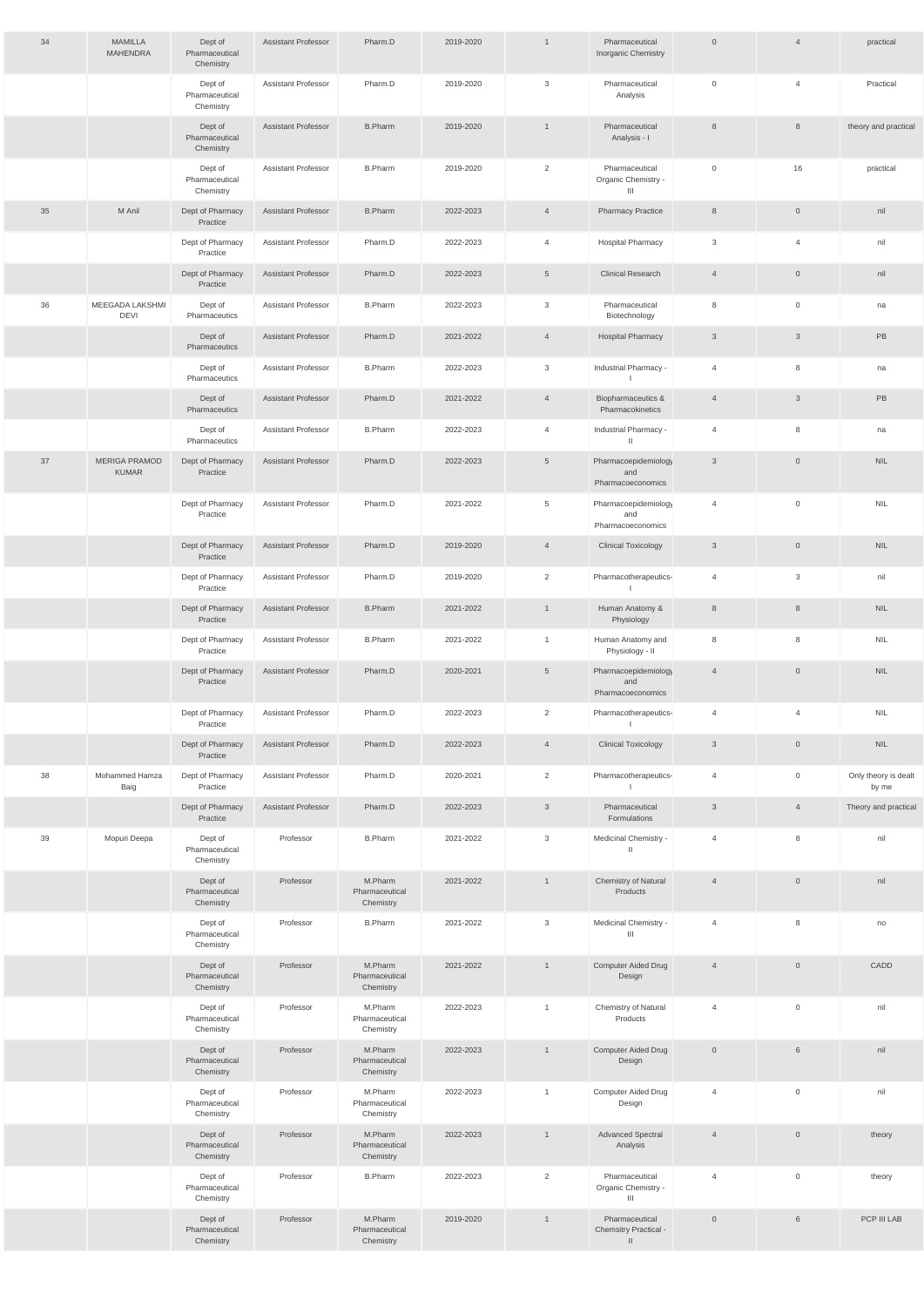|    |                                | Dept of<br>Pharmaceutical<br>Chemistry | Professor                  | M.Pharm<br>Pharmaceutical<br>Chemistry | 2019-2020 | $\overline{1}$ | Computer Aided Drug<br>Design                           | $\overline{4}$ | $\overline{0}$      | CADD                 |
|----|--------------------------------|----------------------------------------|----------------------------|----------------------------------------|-----------|----------------|---------------------------------------------------------|----------------|---------------------|----------------------|
|    |                                | Dept of<br>Pharmaceutical<br>Chemistry | Professor                  | <b>B.Pharm</b>                         | 2019-2020 | $\overline{1}$ | Pharmaceutical<br>Inorganic Chemistry                   | $\overline{4}$ | 8                   | PIOC I               |
|    |                                | Dept of<br>Pharmaceutical<br>Chemistry | Professor                  | Pharm.D                                | 2019-2020 | $\overline{1}$ | Pharmaceutical<br><b>Organic Chemistry</b>              | $\overline{0}$ | $\overline{4}$      | POC                  |
|    |                                | Dept of<br>Pharmaceutical<br>Chemistry | Professor                  | M.Pharm<br>Pharmaceutical<br>Chemistry | 2019-2020 | $\overline{1}$ | <b>Advanced Spectral</b><br>Analysis                    | $\overline{4}$ | $\mathbf{0}$        | ASA                  |
|    |                                | Dept of<br>Pharmaceutical<br>Chemistry | Professor                  | <b>B.Pharm</b>                         | 2020-2021 | $\mathbf{3}$   | Medicinal Chemistry -<br>$\mathbf{III}$                 | 8              | 16                  | mciii                |
|    |                                | Dept of<br>Pharmaceutical<br>Chemistry | Professor                  | <b>B.Pharm</b>                         | 2020-2021 | $\mathbf{3}$   | Medicinal Chemistry -<br>$\mathbf{H}$                   | $\overline{4}$ | 8                   | mc                   |
|    |                                | Dept of<br>Pharmaceutical<br>Chemistry | Professor                  | M.Pharm<br>Pharmaceutical<br>Chemistry | 2022-2023 | $\overline{1}$ | Pharmaceutical<br>Chemsitry Practical -<br>$\mathbf{L}$ | $\overline{0}$ | 12                  | nil                  |
| 40 | <b>MUDDULURI</b><br>SRILAKSHMI | Dept of<br>Pharmacology                | <b>Assistant Professor</b> | <b>B.Pharm</b>                         | 2021-2022 | $\overline{2}$ | Pharmacology - I                                        | 08             | 16                  | theory and practical |
|    |                                | Dept of<br>Pharmacology                | <b>Assistant Professor</b> | <b>B.Pharm</b>                         | 2022-2023 | $\overline{2}$ | Pharmacology - I                                        | 8              | 16                  | na                   |
|    |                                | Dept of<br>Pharmacology                | <b>Assistant Professor</b> | <b>B.Pharm</b>                         | 2022-2023 | $\overline{4}$ | Practice School                                         | $\mathbf 0$    | 12                  | na                   |
|    |                                | Dept of<br>Pharmacology                | <b>Assistant Professor</b> | <b>B.Pharm</b>                         | 2022-2023 | $\overline{1}$ | <b>Remedial Biology</b>                                 | $\overline{4}$ | 8                   | na                   |
|    |                                | Dept of<br>Pharmacology                | <b>Assistant Professor</b> | <b>B.Pharm</b>                         | 2021-2022 | 3              | Pharmacology - II                                       | 08             | 08                  | theory and practical |
|    |                                | Dept of<br>Pharmacology                | <b>Assistant Professor</b> | <b>B.Pharm</b>                         | 2021-2022 | $\overline{2}$ | Pharmaceutical<br>Microbiology                          | $\overline{0}$ | 08                  | practical            |
| 41 | <b>MURAGA</b><br>SIREESHA      | Dept of<br>Pharmaceutics               | Lecturer                   | M.Pharm<br>Pharmaceutics               | 2021-2022 | $\overline{1}$ | Modern<br>Pharmaceutics                                 | 4              | $\mathbf 0$         | nil                  |
|    |                                | Dept of<br>Pharmaceutics               | Lecturer                   | <b>B.Pharm</b>                         | 2021-2022 | $\overline{2}$ | Pharmaceutical<br>Microbiology                          | $\overline{4}$ | $\,8\,$             | nil                  |
|    |                                | Dept of<br>Pharmaceutics               | Lecturer                   | <b>B.Pharm</b>                         | 2019-2020 | $\overline{2}$ | Pharmaceutical<br>Engineering                           | 4              | 6                   | <b>NIL</b>           |
|    |                                | Dept of<br>Pharmaceutics               | Lecturer                   | <b>B.Pharm</b>                         | 2019-2020 | $\overline{1}$ | Pathophysiology                                         | $\overline{0}$ | $\mathsf{O}\xspace$ | <b>NIL</b>           |
|    |                                | Dept of<br>Pharmaceutics               | Lecturer                   | <b>B.Pharm</b>                         | 2022-2023 | $\overline{4}$ | Novel Drug Delivery<br>System                           | 4              | $\overline{0}$      | nil                  |
|    |                                | Dept of<br>Pharmaceutics               | Lecturer                   | <b>B.Pharm</b>                         | 2022-2023 | $\mathbf{1}$   | Pharmaceutics-I                                         | $\overline{4}$ | $\,8\,$             | nil                  |
|    |                                | Dept of<br>Pharmaceutics               | Lecturer                   | <b>B.Pharm</b>                         | 2022-2023 | $\overline{1}$ | Biochemistry                                            | $\mathbf 0$    | 8                   | nil                  |
|    |                                | Dept of<br>Pharmaceutics               | Lecturer                   | <b>B.Pharm</b>                         | 2022-2023 | $\overline{4}$ | <b>Dietary Supplements</b><br>and Nutraceuticals        | $\overline{4}$ | $\overline{0}$      | nil                  |
| 42 | MURI CHAKRAPANI                | Dept of<br>Pharmaceutics               | <b>Assistant Professor</b> | <b>B.Pharm</b>                         | 2022-2023 | $\overline{4}$ | <b>Biostatistics and</b><br>Research<br>Methodology     | 8              | $\mathbf 0$         | <b>NA</b>            |
|    |                                | Dept of<br>Pharmaceutics               | <b>Assistant Professor</b> | <b>B.Pharm</b>                         | 2021-2022 | $\overline{1}$ | Remedial<br>Mathematics                                 | $\overline{4}$ | $\overline{0}$      | <b>RM</b>            |
|    |                                | Dept of<br>Pharmaceutics               | <b>Assistant Professor</b> | <b>B.Pharm</b>                         | 2021-2022 | $\overline{4}$ | Practice School                                         | 12             | $\overline{0}$      | PS                   |
|    |                                | Dept of<br>Pharmaceutics               | <b>Assistant Professor</b> | Pharm.D                                | 2021-2022 | $\overline{1}$ | Remedial<br>Mathematics                                 | $\overline{4}$ | $\overline{0}$      | <b>RM</b>            |
|    |                                | Dept of<br>Pharmaceutics               | <b>Assistant Professor</b> | Pharm.D                                | 2021-2022 | $\overline{4}$ | <b>Biostatistics &amp;</b><br>Research<br>Methodology   | 2              | $\overline{0}$      | PB                   |
|    |                                | Dept of<br>Pharmaceutics               | <b>Assistant Professor</b> | <b>B.Pharm</b>                         | 2021-2022 | $\overline{4}$ | <b>Biostatistics and</b><br>Research<br>Methodology     | 8              | $\overline{0}$      | <b>BRM</b>           |
|    |                                | Dept of<br>Pharmaceutics               | <b>Assistant Professor</b> | <b>B.Pharm</b>                         | 2020-2021 | $\overline{4}$ | <b>Biostatistics and</b><br>Research<br>Methodology     | 8              | $\overline{0}$      | nil                  |
|    |                                | Dept of<br>Pharmaceutics               | <b>Assistant Professor</b> | Pharm.D                                | 2020-2021 | $\overline{1}$ | Remedial<br>Mathematics                                 | $\overline{4}$ | $\overline{0}$      | nil                  |
|    |                                | Dept of<br>Pharmaceutics               | <b>Assistant Professor</b> | <b>B.Pharm</b>                         | 2020-2021 | $\mathbf{1}$   | Remedial<br>Mathematics                                 | 4              | $\overline{0}$      | nil                  |
|    |                                | Dept of<br>Pharmaceutics               | <b>Assistant Professor</b> | Pharm.D                                | 2022-2023 | $\overline{4}$ | <b>Biostatistics &amp;</b><br>Research<br>Methodology   | $\overline{4}$ | $\overline{0}$      | PB                   |
|    |                                | Dept of<br>Pharmaceutics               | <b>Assistant Professor</b> | Pharm.D                                | 2019-2020 | $\overline{4}$ | <b>Biostatistics &amp;</b><br>Research<br>Methodology   | $\mathbf{1}$   | $\mathbf 0$         | <b>BRM</b>           |
|    |                                | Dept of<br>Pharmaceutics               | <b>Assistant Professor</b> | Pharm.D                                | 2019-2020 | $\overline{1}$ | Remedial<br>Mathematics                                 | $\mathbf{3}$   | $\mathsf{O}\xspace$ | <b>RM</b>            |
|    |                                | Dept of<br>Pharmaceutics               | <b>Assistant Professor</b> | <b>B.Pharm</b>                         | 2019-2020 | $\mathbf{1}$   | Remedial<br>Mathematics                                 | 4              | $\mathbf 0$         | <b>RM</b>            |
|    |                                | Dept of<br>Pharmaceutics               | <b>Assistant Professor</b> | Pharm.D                                | 2022-2023 | $\overline{1}$ | Remedial<br>Mathematics                                 | $\overline{4}$ | $\overline{0}$      | <b>NA</b>            |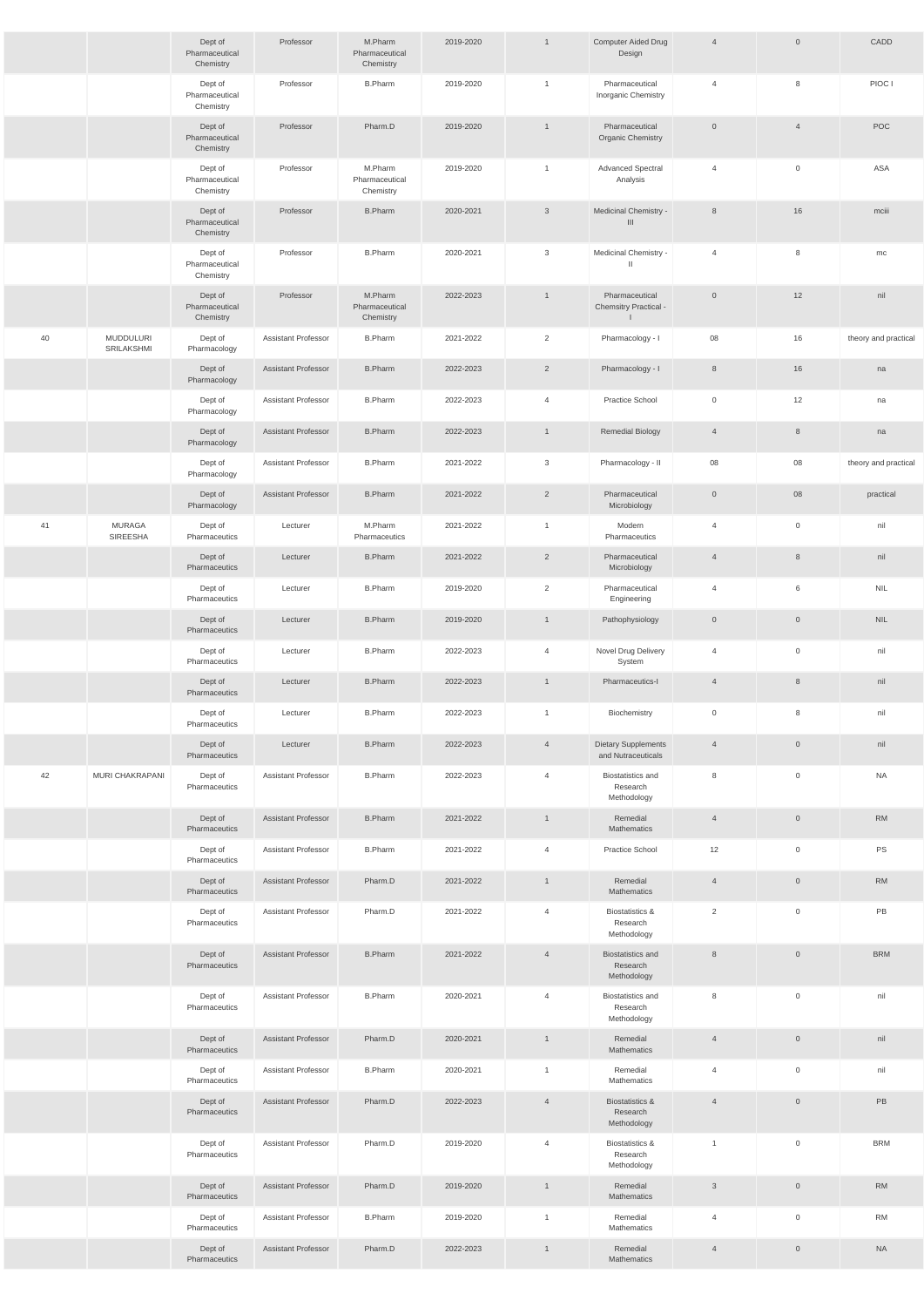|    |                             | Dept of<br>Pharmaceutics | <b>Assistant Professor</b> | <b>B.Pharm</b>                        | 2022-2023 | $\mathbf{1}$   | Remedial<br>Mathematics                         | $6\phantom{.}6$ | $\mathsf{O}$        | <b>NA</b>           |
|----|-----------------------------|--------------------------|----------------------------|---------------------------------------|-----------|----------------|-------------------------------------------------|-----------------|---------------------|---------------------|
| 43 | NADIGADDA<br>JAKEER HUSSAIN | Dept of<br>Pharmaceutics | <b>Assistant Professor</b> | <b>B.Pharm</b>                        | 2021-2022 | $\overline{2}$ | Physical<br>Pharmaceutics - II                  | $\overline{0}$  | 8                   | <b>NIL</b>          |
|    |                             | Dept of<br>Pharmaceutics | <b>Assistant Professor</b> | Pharm.D                               | 2021-2022 | $\overline{2}$ | Community<br>Pharmacy                           | $\mathbf{3}$    | $\mathsf{O}$        | <b>NIL</b>          |
|    |                             | Dept of<br>Pharmaceutics | Assistant Professor        | <b>B.Pharm</b>                        | 2021-2022 | $\overline{4}$ | Industrial Pharmacy -<br>$\mathbf{H}$           | $\overline{0}$  | 8                   | <b>NIL</b>          |
|    |                             | Dept of<br>Pharmaceutics | <b>Assistant Professor</b> | <b>B.Pharm</b>                        | 2021-2022 | $\overline{2}$ | Physical<br>Pharmaceutics I                     | $\overline{0}$  | $\,8\,$             | <b>NIL</b>          |
|    |                             | Dept of<br>Pharmaceutics | <b>Assistant Professor</b> | <b>B.Pharm</b>                        | 2022-2023 | 3              | Industrial Pharmacy -<br>$\perp$                | 4               | 8                   | na                  |
|    |                             | Dept of<br>Pharmaceutics | <b>Assistant Professor</b> | Pharm.D                               | 2020-2021 | $\mathbf{3}$   | Pharmaceutical<br>Jurisprudence                 | $\overline{2}$  | $\overline{0}$      | Nill                |
|    |                             | Dept of<br>Pharmaceutics | Assistant Professor        | Pharm.D                               | 2021-2022 | 3              | Pharmaceutical<br>Jurisprudence                 | $\overline{2}$  | $\mathsf{O}\xspace$ | <b>NIL</b>          |
|    |                             | Dept of<br>Pharmaceutics | <b>Assistant Professor</b> | <b>B.Pharm</b>                        | 2020-2021 | $\overline{4}$ | Industrial Pharmacy -<br>$\mathbf{II}$          | $\overline{0}$  | $\,8\,$             | $\mathsf{O}\xspace$ |
|    |                             | Dept of<br>Pharmaceutics | <b>Assistant Professor</b> | Pharm.D                               | 2020-2021 | $\overline{2}$ | Community<br>Pharmacy                           | 3               | $\mathsf{O}\xspace$ | Nill                |
|    |                             | Dept of<br>Pharmaceutics | <b>Assistant Professor</b> | <b>B.Pharm</b>                        | 2020-2021 | $\overline{2}$ | Medicinal Chemistry -<br>$\mathbf{L}$           | $\overline{0}$  | $\,8\,$             | Nill                |
|    |                             | Dept of<br>Pharmaceutics | Assistant Professor        | <b>B.Pharm</b>                        | 2021-2022 | $\overline{2}$ | Medicinal Chemistry -                           | $\overline{0}$  | 8                   | <b>NIL</b>          |
|    |                             | Dept of<br>Pharmaceutics | <b>Assistant Professor</b> | <b>B.Pharm</b>                        | 2022-2023 | $\overline{2}$ | Physical<br>Pharmaceutics - II                  | $\overline{0}$  | $8\phantom{1}$      | na                  |
|    |                             | Dept of<br>Pharmaceutics | <b>Assistant Professor</b> | <b>B.Pharm</b>                        | 2019-2020 | 2              | Physical<br>Pharmaceutics I                     | 4               | 9                   | Nil                 |
|    |                             | Dept of<br>Pharmaceutics | <b>Assistant Professor</b> | <b>B.Pharm</b>                        | 2022-2023 | $\overline{2}$ | Medicinal Chemistry -<br>$\mathbf{I}$           | $\overline{0}$  | $8\phantom{1}$      | na                  |
|    |                             | Dept of<br>Pharmaceutics | <b>Assistant Professor</b> | <b>B.Pharm</b>                        | 2022-2023 | $\mathbf{1}$   | Pharmaceutics-I                                 | $\mathbf 0$     | 8                   | na                  |
| 44 | NAGIREDDY RAGINI            | Dept of<br>Pharmacology  | <b>Assistant Professor</b> | <b>B.Pharm</b>                        | 2021-2022 | $\overline{2}$ | Physical<br>Pharmaceutics I                     | $\overline{0}$  | $\,8\,$             | nil                 |
|    |                             | Dept of<br>Pharmacology  | <b>Assistant Professor</b> | <b>B.Pharm</b>                        | 2022-2023 | 3              | Medicinal Chemistry -<br>$\mathbf{III}$         | $\mathbb O$     | 8                   | na                  |
|    |                             | Dept of<br>Pharmacology  | <b>Assistant Professor</b> | Pharm.D                               | 2021-2022 | $\overline{4}$ | <b>Clinical Pharmacy</b>                        | $\overline{4}$  | $\mathbf{3}$        | nil                 |
|    |                             | Dept of<br>Pharmacology  | <b>Assistant Professor</b> | M.Pharm<br>Pharmaceutical<br>Analysis | 2021-2022 | $\mathbf{1}$   | Quality Control and<br><b>Quality Assurance</b> | $\overline{4}$  | $\mathsf 0$         | nil                 |
|    |                             | Dept of<br>Pharmacology  | <b>Assistant Professor</b> | <b>B.Pharm</b>                        | 2022-2023 | $\overline{4}$ | Cell and Molecular<br>Biology                   | $\overline{4}$  | $\mathbb O$         | na                  |
|    |                             | Dept of<br>Pharmacology  | <b>Assistant Professor</b> | <b>B.Pharm</b>                        | 2022-2023 | $\overline{4}$ | Pharmacology - II                               | $\overline{0}$  | 8                   | na                  |
|    |                             | Dept of<br>Pharmacology  | <b>Assistant Professor</b> | <b>B.Pharm</b>                        | 2022-2023 | $\mathbf{1}$   | Human Anatomy &<br>Physiology                   | $\overline{0}$  | 16                  | na                  |
|    |                             | Dept of<br>Pharmacology  | <b>Assistant Professor</b> | <b>B.Pharm</b>                        | 2022-2023 | $\overline{4}$ | Pharma Marketing<br>Management                  | $\overline{4}$  | $\overline{0}$      | na                  |
| 45 | P Anitha                    | Dept of<br>Pharmaceutics | Associate Professor        | <b>B.Pharm</b>                        | 2022-2023 | $\overline{4}$ | <b>Cosmetic Science</b>                         | $\overline{4}$  | $\overline{0}$      | nil                 |
|    |                             | Dept of<br>Pharmaceutics | Associate Professor        | <b>B.Pharm</b>                        | 2022-2023 | $\overline{2}$ | Pharmaceutical<br>Engineering                   | $\overline{4}$  | 8                   | Nil                 |
|    |                             | Dept of<br>Pharmaceutics | Associate Professor        | <b>B.Pharm</b>                        | 2020-2021 | $\overline{4}$ | Novel Drug Delivery<br>System                   | 8               | $\overline{0}$      | <b>NIL</b>          |
|    |                             | Dept of<br>Pharmaceutics | Associate Professor        | <b>B.Pharm</b>                        | 2021-2022 | 3              | Biopharmaceutics<br>and<br>Pharmacokinetics     | 8               | $\mathbb O$         | <b>NIL</b>          |
|    |                             | Dept of<br>Pharmaceutics | Associate Professor        | <b>B.Pharm</b>                        | 2021-2022 | $\mathbf{1}$   | Human Anatomy and<br>Physiology - II            | $\,8\,$         | $\mathsf{O}$        | <b>NIL</b>          |
|    |                             | Dept of<br>Pharmaceutics | Associate Professor        | <b>B.Pharm</b>                        | 2022-2023 | $\overline{2}$ | Physical<br>Pharmaceutics I                     | $\overline{0}$  | 8                   | Nil                 |
|    |                             | Dept of<br>Pharmaceutics | Associate Professor        | <b>B.Pharm</b>                        | 2020-2021 | 3              | Industrial Pharmacy -<br>$\mathbf{L}$           | $\overline{0}$  | 8                   | <b>NIL</b>          |
|    |                             | Dept of<br>Pharmaceutics | Associate Professor        | <b>B.Pharm</b>                        | 2019-2020 | $\overline{2}$ | Physical<br>Pharmaceutics - II                  | $\overline{4}$  | 8                   | nil                 |
|    |                             | Dept of<br>Pharmaceutics | Associate Professor        | <b>B.Pharm</b>                        | 2020-2021 | $\mathfrak{Z}$ | Biopharmaceutics<br>and<br>Pharmacokinetics     | 8               | $\mathsf{O}\xspace$ | <b>NIL</b>          |
|    |                             | Dept of<br>Pharmaceutics | Associate Professor        | <b>B.Pharm</b>                        | 2022-2023 | 3              | Biopharmaceutics<br>and<br>Pharmacokinetics     | 8               | $\mathsf 0$         | Nil                 |
|    |                             | Dept of<br>Pharmaceutics | Associate Professor        | <b>B.Pharm</b>                        | 2020-2021 | $\mathbf{1}$   | Human Anatomy and<br>Physiology - II            | $\mathsf{O}$    | $\,8\,$             | <b>NIL</b>          |
|    |                             | Dept of<br>Pharmaceutics | Associate Professor        | <b>B.Pharm</b>                        | 2021-2022 | 3              | Industrial Pharmacy -                           | $\overline{4}$  | $\mathsf{O}\xspace$ | <b>NIL</b>          |
|    |                             | Dept of<br>Pharmaceutics | Associate Professor        | <b>B.Pharm</b>                        | 2021-2022 | $\overline{4}$ | Novel Drug Delivery<br>System                   | 8               | $\mathsf{O}$        | <b>NIL</b>          |
|    |                             | Dept of<br>Pharmaceutics | Associate Professor        | Pharm.D                               | 2019-2020 | $\mathbf{1}$   | Pharmaceutics                                   | $\mathbf{3}$    | $\overline{4}$      | nil                 |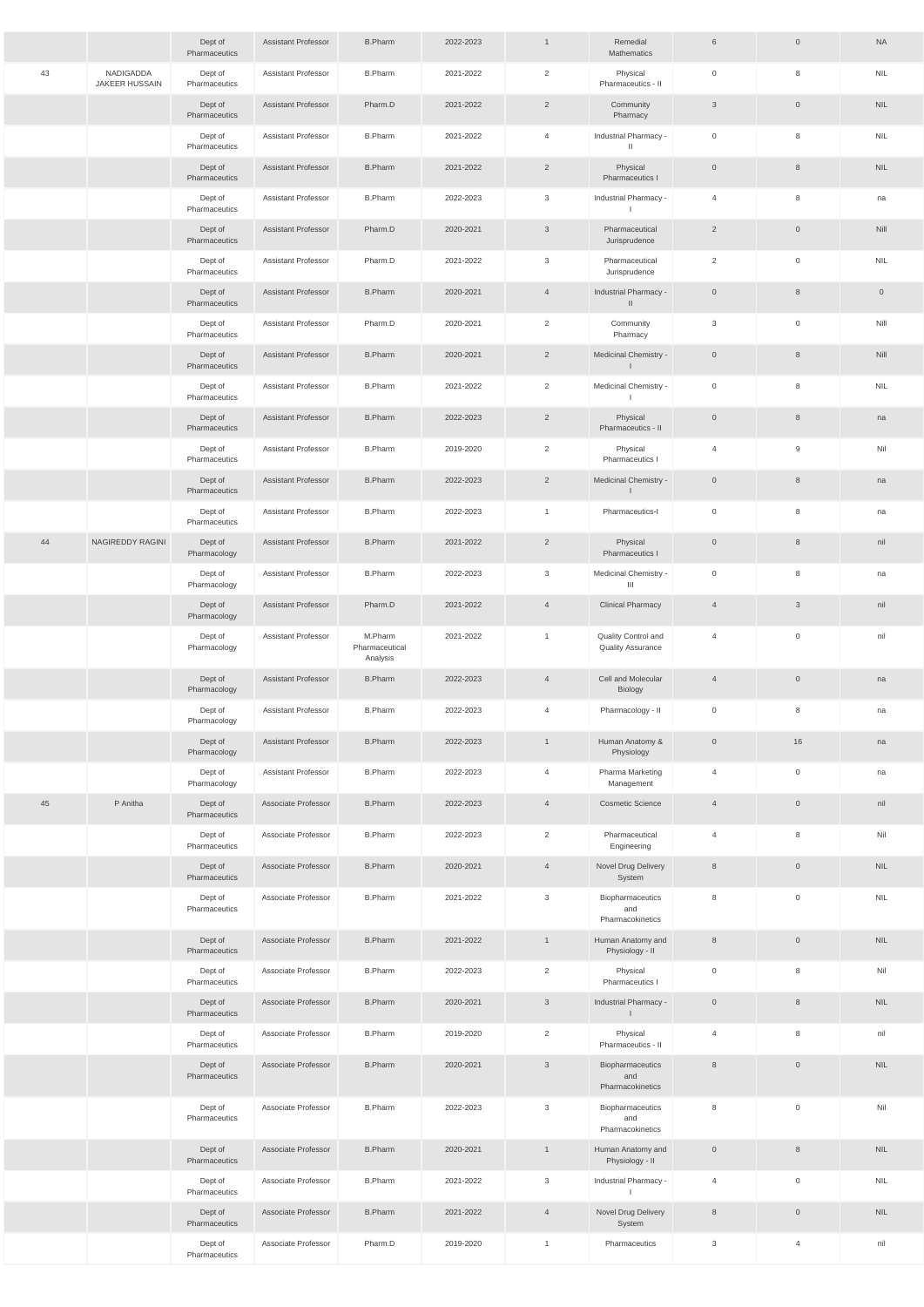|    |                                  | Dept of<br>Pharmaceutics               | Associate Professor | <b>B.Pharm</b>                                        | 2019-2020 | $\overline{2}$ | Pharmaceutical<br>Engineering                                       | $\overline{4}$ | 8              | nil                        |
|----|----------------------------------|----------------------------------------|---------------------|-------------------------------------------------------|-----------|----------------|---------------------------------------------------------------------|----------------|----------------|----------------------------|
| 46 | PRADEEP KUMAR R                  | Dept of<br>Pharmacology                | Associate Professor | Pharm.D                                               | 2020-2021 | 2              | Pathophysiology                                                     | $\overline{4}$ | $\mathbf 0$    | pathophysiology            |
|    |                                  | Dept of<br>Pharmacology                | Associate Professor | M.Pharm<br>Pharmacology                               | 2022-2023 | $\mathbf{1}$   | Principles of Drug<br>Discovery                                     | $\overline{4}$ | $\overline{0}$ | na                         |
|    |                                  | Dept of<br>Pharmacology                | Associate Professor | <b>B.Pharm</b>                                        | 2021-2022 | $\mathbf{1}$   | Pharmaceutical<br>Analysis - I                                      | $\overline{0}$ | 8              | Nil                        |
|    |                                  | Dept of<br>Pharmacology                | Associate Professor | Pharm.D                                               | 2021-2022 | $\overline{4}$ | <b>Hospital Pharmacy</b>                                            | $\overline{4}$ | 3              | Nil                        |
|    |                                  | Dept of<br>Pharmacology                | Associate Professor | <b>B.Pharm</b>                                        | 2020-2021 | 3              | <b>Herbal Drug</b><br>Technology                                    | $\overline{0}$ | 8              | herbal drugs               |
|    |                                  | Dept of<br>Pharmacology                | Associate Professor | Pharm.D                                               | 2021-2022 | $\overline{2}$ | Pathophysiology                                                     | $\overline{4}$ | $\overline{0}$ | Nil                        |
|    |                                  | Dept of<br>Pharmacology                | Associate Professor | <b>B.Pharm</b>                                        | 2019-2020 | $\mathbf{3}$   | Pharmacology - III                                                  | $\overline{4}$ | 8              | THEORY AND<br>PRACTICAL    |
|    |                                  | Dept of<br>Pharmacology                | Associate Professor | Pharm.D                                               | 2019-2020 | $\mathbf{3}$   | Pharmacology-II                                                     | $\overline{4}$ | $\overline{4}$ | THEORY AND<br>PRACTICAL    |
|    |                                  | Dept of<br>Pharmacology                | Associate Professor | <b>B.Pharm</b>                                        | 2021-2022 | 3              | Herbal Drug<br>Technology                                           | $\overline{0}$ | 8              | Nil                        |
|    |                                  | Dept of<br>Pharmacology                | Associate Professor | Pharm.D                                               | 2020-2021 | $\overline{4}$ | <b>Hospital Pharmacy</b>                                            | $\overline{0}$ | $\mathbf{3}$   | hospital pharmacy          |
|    |                                  | Dept of<br>Pharmacology                | Associate Professor | Pharm.D                                               | 2020-2021 | $\overline{4}$ | <b>Hospital Pharmacy</b>                                            | $\overline{4}$ | $\overline{0}$ | hospital pharamacy         |
|    |                                  | Dept of<br>Pharmacology                | Associate Professor | M.Pharm<br>Pharmacology                               | 2022-2023 | $\mathbf{1}$   | Pharmacological and<br>Toxicological<br><b>Screening Methods-II</b> | $\overline{4}$ | $\mathbf{0}$   | na                         |
|    |                                  | Dept of<br>Pharmacology                | Associate Professor | Pharm.D                                               | 2022-2023 | 3              | Pharmacology-II                                                     | 4              | $\overline{4}$ | na                         |
|    |                                  | Dept of<br>Pharmacology                | Associate Professor | <b>B.Pharm</b>                                        | 2020-2021 | $\mathbf{1}$   | Pharmaceutical<br>Analysis - I                                      | $\overline{0}$ | 8              | pharmaceutical<br>analysis |
|    |                                  | Dept of<br>Pharmacology                | Associate Professor | Pharm.D                                               | 2022-2023 | $\overline{2}$ | Pharmacology-I                                                      | 4              | $\overline{0}$ | na                         |
| 47 | Prasanthi Chengalva              | Dept of<br>Pharmaceutical<br>Chemistry | Associate Professor | M.Pharm<br>Pharmaceutical<br><b>Quality Assurance</b> | 2021-2022 | $\mathbf{1}$   | Quality Control and<br><b>Quality Assurance</b>                     | $\overline{4}$ | 6              | nil                        |
|    |                                  | Dept of<br>Pharmaceutical<br>Chemistry | Associate Professor | M.Pharm<br>Pharmaceutical<br><b>Quality Assurance</b> | 2020-2021 | $\mathbf{1}$   | Pharmaceutical<br><b>Quality Assurance</b><br>Practical - I         | $\mathbb O$    | 6              | nil                        |
|    |                                  | Dept of<br>Pharmaceutical<br>Chemistry | Associate Professor | M.Pharm<br>Pharmaceutical<br><b>Quality Assurance</b> | 2021-2022 | $\mathbf{1}$   | Modern<br>Pharmaceutical<br>Analytical<br>Techniques                | $\overline{0}$ | $6\phantom{.}$ | nil                        |
|    |                                  | Dept of<br>Pharmaceutical<br>Chemistry | Associate Professor | <b>B.Pharm</b>                                        | 2020-2021 | 3              | Medicinal Chemistry -<br>Ш                                          | $\overline{0}$ | 6              | nil                        |
|    |                                  | Dept of<br>Pharmaceutical<br>Chemistry | Associate Professor | M.Pharm<br>Pharmaceutical<br><b>Quality Assurance</b> | 2020-2021 | $\mathbf{1}$   | Pharmaceutical<br><b>Quality Assurance</b><br>Practical - II        | $\overline{0}$ | 6              | nil                        |
|    |                                  | Dept of<br>Pharmaceutical<br>Chemistry | Associate Professor | M.Pharm<br>Pharmaceutical<br><b>Quality Assurance</b> | 2020-2021 | $\overline{1}$ | Hazards and Safety<br>Management                                    | 4              | $\overline{0}$ | nil                        |
|    |                                  | Dept of<br>Pharmaceutical<br>Chemistry | Associate Professor | M.Pharm<br>Pharmaceutical<br><b>Quality Assurance</b> | 2020-2021 | $\mathbf{1}$   | Modern<br>Pharmaceutical<br>Analytical<br>Techniques                | $\overline{0}$ | 6              | nil                        |
|    |                                  | Dept of<br>Pharmaceutical<br>Chemistry | Associate Professor | <b>B.Pharm</b>                                        | 2019-2020 | 3              | <b>Quality Assurance</b>                                            | 9              | 9              | <b>NIL</b>                 |
|    |                                  | Dept of<br>Pharmaceutical<br>Chemistry | Associate Professor | M.Pharm<br>Pharmaceutical<br>Analysis                 | 2019-2020 | $\mathbf{1}$   | Quality Control and<br><b>Quality Assurance</b>                     | $\mathbf{3}$   | 6              | nil                        |
|    |                                  | Dept of<br>Pharmaceutical<br>Chemistry | Associate Professor | M.Pharm<br>Pharmaceutical<br><b>Quality Assurance</b> | 2020-2021 | $\mathbf{1}$   | Quality Control and<br><b>Quality Assurance</b>                     | 4              | $\overline{0}$ | nil                        |
| 48 | PRAVEEN KUMAR<br><b>MUCHARLA</b> | Dept of<br>Pharmaceutics               | Associate Professor | <b>B.Pharm</b>                                        | 2022-2023 | $\mathbf{1}$   | Pharmaceutics-I                                                     | $\overline{0}$ | 8              | <b>NIL</b>                 |
|    |                                  | Dept of<br>Pharmaceutics               | Associate Professor | M.Pharm<br>Pharmaceutics                              | 2022-2023 | $\overline{1}$ | Cosmetic and<br>Cosmeceuticals                                      | 4              | $\mathbf 0$    | <b>NIL</b>                 |
|    |                                  | Dept of<br>Pharmaceutics               | Associate Professor | M.Pharm<br>Pharmaceutics                              | 2020-2021 | $\overline{1}$ | Advanced<br>Biopharmaceutics &<br>Pharmacokinetics                  | $\overline{4}$ | $6\phantom{.}$ | NIL.                       |
|    |                                  | Dept of<br>Pharmaceutics               | Associate Professor | M.Pharm<br>Pharmaceutics                              | 2021-2022 | $\mathbf{1}$   | Modern<br>Pharmaceutics                                             | $\overline{4}$ | $\overline{0}$ | <b>NIL</b>                 |
|    |                                  | Dept of<br><b>Pharmaceutics</b>        | Associate Professor | M.Pharm<br>Pharmaceutics                              | 2021-2022 | $\mathbf{1}$   | Modern<br>Pharmaceutical<br>Analytical<br>Techniques                | $\overline{0}$ | 6              | NIL.                       |
|    |                                  | Dept of<br>Pharmaceutics               | Associate Professor | M.Pharm<br>Pharmaceutics                              | 2022-2023 | $\mathbf{1}$   | Computer Aided Drug<br>Delivery System                              | 4              | $\overline{0}$ | <b>NIL</b>                 |
|    |                                  | Dept of<br>Pharmaceutics               | Associate Professor | <b>B.Pharm</b>                                        | 2022-2023 | $\overline{2}$ | Physical<br>Pharmaceutics - II                                      | $\overline{0}$ | 8              | NIL.                       |
|    |                                  | Dept of<br>Pharmaceutics               | Associate Professor | <b>B.Pharm</b>                                        | 2019-2020 | $\overline{2}$ | Pharmaceutical<br>Engineering                                       | 4              | 8              | Nil                        |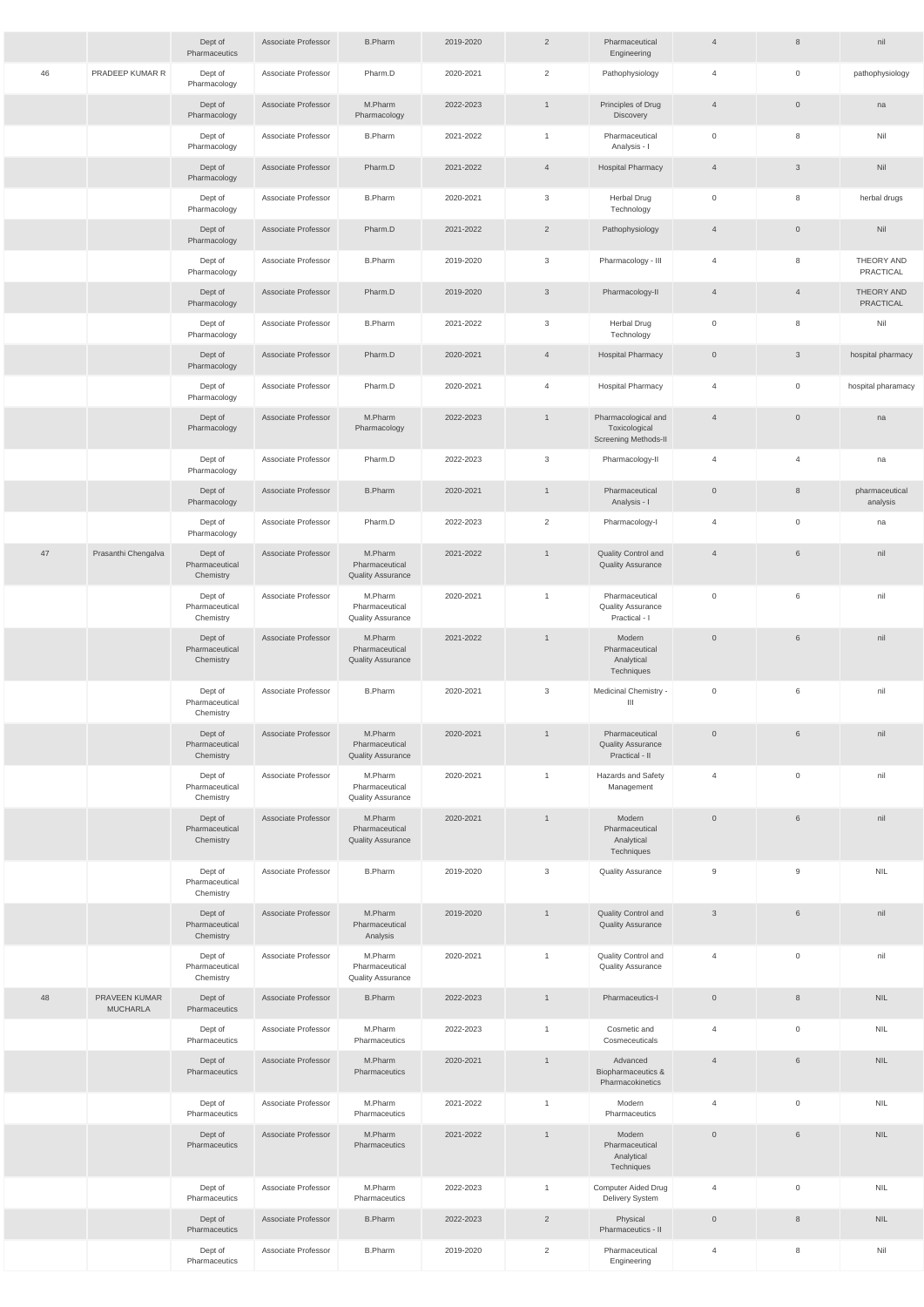|    |                                        | Dept of<br>Pharmaceutics               | Associate Professor        | <b>B.Pharm</b>                | 2021-2022 | $\mathbf{1}$   | Biochemistry                                         | $\mathsf{O}$        | 8                   | <b>NIL</b>     |
|----|----------------------------------------|----------------------------------------|----------------------------|-------------------------------|-----------|----------------|------------------------------------------------------|---------------------|---------------------|----------------|
|    |                                        | Dept of<br>Pharmaceutics               | Associate Professor        | M.Pharm<br>Pharmaceutics      | 2021-2022 | $\mathbf{1}$   | Advanced<br>Biopharmaceutics &<br>Pharmacokinetics   | $\overline{4}$      | 6                   | <b>NIL</b>     |
|    |                                        | Dept of<br>Pharmaceutics               | Associate Professor        | M.Pharm Regulatory<br>Affairs | 2019-2020 | $\mathbf{1}$   | Documentation and<br><b>Regulatory Writing</b>       | $\overline{2}$      | $\overline{0}$      | Nil            |
|    |                                        | Dept of<br>Pharmaceutics               | Associate Professor        | M.Pharm<br>Pharmaceutics      | 2020-2021 | $\mathbf{1}$   | Modern<br>Pharmaceutical<br>Analytical<br>Techniques | $\mathsf 0$         | 6                   | <b>NIL</b>     |
|    |                                        | Dept of<br>Pharmaceutics               | Associate Professor        | M.Pharm Regulatory<br>Affairs | 2019-2020 | $\mathbf{1}$   | <b>Regulatory Aspects</b><br>of Drugs & Cosmetics    | $\overline{2}$      | $\overline{0}$      | Nil            |
|    |                                        | Dept of<br>Pharmaceutics               | Associate Professor        | <b>B.Pharm</b>                | 2019-2020 | 3              | Biopharmaceutics<br>and<br>Pharmacokinetics          | $\overline{4}$      | $\overline{0}$      | Nil            |
|    |                                        | Dept of<br>Pharmaceutics               | Associate Professor        | <b>B.Pharm</b>                | 2019-2020 | $\mathfrak{Z}$ | <b>Herbal Drug</b><br>Technology                     | $\mathsf{O}$        | 8                   | Nil            |
|    |                                        | Dept of<br>Pharmaceutics               | Associate Professor        | M.Pharm<br>Pharmaceutics      | 2020-2021 | $\mathbf{1}$   | Modern<br>Pharmaceutics                              | $\overline{4}$      | $\overline{0}$      | <b>NIL</b>     |
|    |                                        | Dept of<br>Pharmaceutics               | Associate Professor        | <b>B.Pharm</b>                | 2020-2021 | $\overline{2}$ | Pharmaceutical<br>Engineering                        | $\mathsf{O}$        | 8                   | <b>NIL</b>     |
|    |                                        | Dept of<br>Pharmaceutics               | Associate Professor        | <b>B.Pharm</b>                | 2020-2021 | $\mathbf{1}$   | Biochemistry                                         | $\mathsf{O}\xspace$ | 8                   | <b>NIL</b>     |
|    |                                        | Dept of<br>Pharmaceutics               | Associate Professor        | <b>B.Pharm</b>                | 2021-2022 | $\overline{2}$ | Pharmaceutical<br>Engineering                        | $\mathsf{O}$        | 8                   | <b>NIL</b>     |
|    |                                        | Dept of<br>Pharmaceutics               | Associate Professor        | M.Pharm<br>Pharmaceutics      | 2022-2023 | $\mathbf{1}$   | Modern<br>Pharmaceutics                              | $\overline{4}$      | $\overline{0}$      | <b>NIL</b>     |
| 49 | Reddycherla<br>Sriharsha               | Dept of<br>Pharmaceutical<br>Chemistry | <b>Assistant Professor</b> | D.Pharm                       | 2021-2022 | $\overline{2}$ | Pharmaceutics-II                                     | $\overline{4}$      | $\overline{4}$      | No             |
|    |                                        | Dept of<br>Pharmaceutical<br>Chemistry | <b>Assistant Professor</b> | D.Pharm                       | 2021-2022 | $\mathbf{1}$   | Pharmaceutics-I                                      | $\overline{4}$      | $\overline{4}$      | No             |
|    |                                        | Dept of<br>Pharmaceutical<br>Chemistry | <b>Assistant Professor</b> | D.Pharm                       | 2021-2022 | $\overline{2}$ | Pharmaceutics-II                                     | $\overline{3}$      | $\mathbf{3}$        | No             |
|    |                                        | Dept of<br>Pharmaceutical<br>Chemistry | <b>Assistant Professor</b> | D.Pharm                       | 2021-2022 | $\mathbf{1}$   | Pharmaceutics-I                                      | 3                   | $\mathbf{3}$        | No             |
|    |                                        | Dept of<br>Pharmaceutical<br>Chemistry | <b>Assistant Professor</b> | <b>B.Pharm</b>                | 2022-2023 | $\overline{2}$ | Pharmaceutical<br>Microbiology                       | $\overline{0}$      | 8                   | <b>NIL</b>     |
|    |                                        | Dept of<br>Pharmaceutical<br>Chemistry | <b>Assistant Professor</b> | <b>B.Pharm</b>                | 2022-2023 | $\overline{2}$ | Pharmacology - I                                     | $\mathsf{O}\xspace$ | 8                   | Nil            |
|    |                                        | Dept of<br>Pharmaceutical<br>Chemistry | <b>Assistant Professor</b> | <b>B.Pharm</b>                | 2022-2023 | $\mathbf{3}$   | Pharmaceutical<br>Jurisprudence                      | $\overline{4}$      | $\overline{0}$      | <b>NIL</b>     |
|    |                                        | Dept of<br>Pharmaceutical<br>Chemistry | <b>Assistant Professor</b> | <b>B.Pharm</b>                | 2022-2023 | 3              | <b>Quality Assurance</b>                             | 4                   | $\overline{0}$      | <b>NIL</b>     |
|    |                                        | Dept of<br>Pharmaceutical<br>Chemistry | <b>Assistant Professor</b> | D.Pharm                       | 2021-2022 | $\mathbf{1}$   | Pharmaceutics-I                                      | $\overline{4}$      | $\overline{4}$      | No             |
|    |                                        | Dept of<br>Pharmaceutical<br>Chemistry | <b>Assistant Professor</b> | D.Pharm                       | 2021-2022 | $\mathbf{1}$   | Pharmaceutics-I                                      | 3                   | $\mathbf{3}$        | No             |
|    |                                        | Dept of<br>Pharmaceutical<br>Chemistry | <b>Assistant Professor</b> | <b>B.Pharm</b>                | 2022-2023 | $\mathbf{3}$   | Pharmacology - III                                   | $\overline{0}$      | 8                   | <b>NIL</b>     |
| 50 | <b>SANGAM SRAVANA</b><br><b>KUMARI</b> | Dept of Pharmacy<br>Practice           | <b>Assistant Professor</b> | Pharm.D                       | 2019-2020 | $\overline{2}$ | Pathophysiology                                      | $\overline{4}$      | $\overline{0}$      | theory         |
|    |                                        | Dept of Pharmacy<br>Practice           | <b>Assistant Professor</b> | <b>B.Pharm</b>                | 2020-2021 | $\mathbf{1}$   | <b>Remedial Biology</b>                              | $\overline{4}$      | $\overline{4}$      | first semister |
|    |                                        | Dept of Pharmacy<br>Practice           | <b>Assistant Professor</b> | Pharm.D                       | 2020-2021 | 1              | <b>Remedial Biology</b>                              | $\overline{4}$      | $\overline{4}$      | satisfied      |
|    |                                        | Dept of Pharmacy<br>Practice           | <b>Assistant Professor</b> | <b>B.Pharm</b>                | 2020-2021 | $\overline{4}$ | Cell and Molecular<br>Biology                        | $\overline{4}$      | $\mathsf{O}\xspace$ | satisfied      |
|    |                                        | Dept of Pharmacy<br>Practice           | <b>Assistant Professor</b> | <b>B.Pharm</b>                | 2021-2022 | $\mathbf{1}$   | <b>Remedial Biology</b>                              | $\overline{4}$      | $\overline{4}$      | nil            |
|    |                                        | Dept of Pharmacy<br>Practice           | Assistant Professor        | Pharm.D                       | 2021-2022 | 1              | <b>Remedial Biology</b>                              | $\overline{4}$      | $\overline{4}$      | nil            |
|    |                                        | Dept of Pharmacy<br>Practice           | Assistant Professor        | Pharm.D                       | 2022-2023 | $\mathbf{1}$   | Human Anatomy &<br>Physiology                        | $\overline{4}$      | $\overline{4}$      | nil            |
|    |                                        | Dept of Pharmacy<br>Practice           | <b>Assistant Professor</b> | <b>B.Pharm</b>                | 2022-2023 | $\overline{4}$ | Practice School                                      | $\mathsf{O}\xspace$ | 12                  | nil            |
|    |                                        | Dept of Pharmacy<br>Practice           | <b>Assistant Professor</b> | <b>B.Pharm</b>                | 2022-2023 | $\overline{2}$ | Medicinal Chemistry -                                | $\mathsf 0$         | 8                   | nil            |
| 51 | sannisetty ashok                       | Dept of<br>Pharmaceutical<br>Chemistry | <b>Assistant Professor</b> | <b>B.Pharm</b>                | 2021-2022 | $\mathbf{3}$   | Pharmacology - III                                   | $\mathsf{O}$        | $8\phantom{1}$      | PCOL           |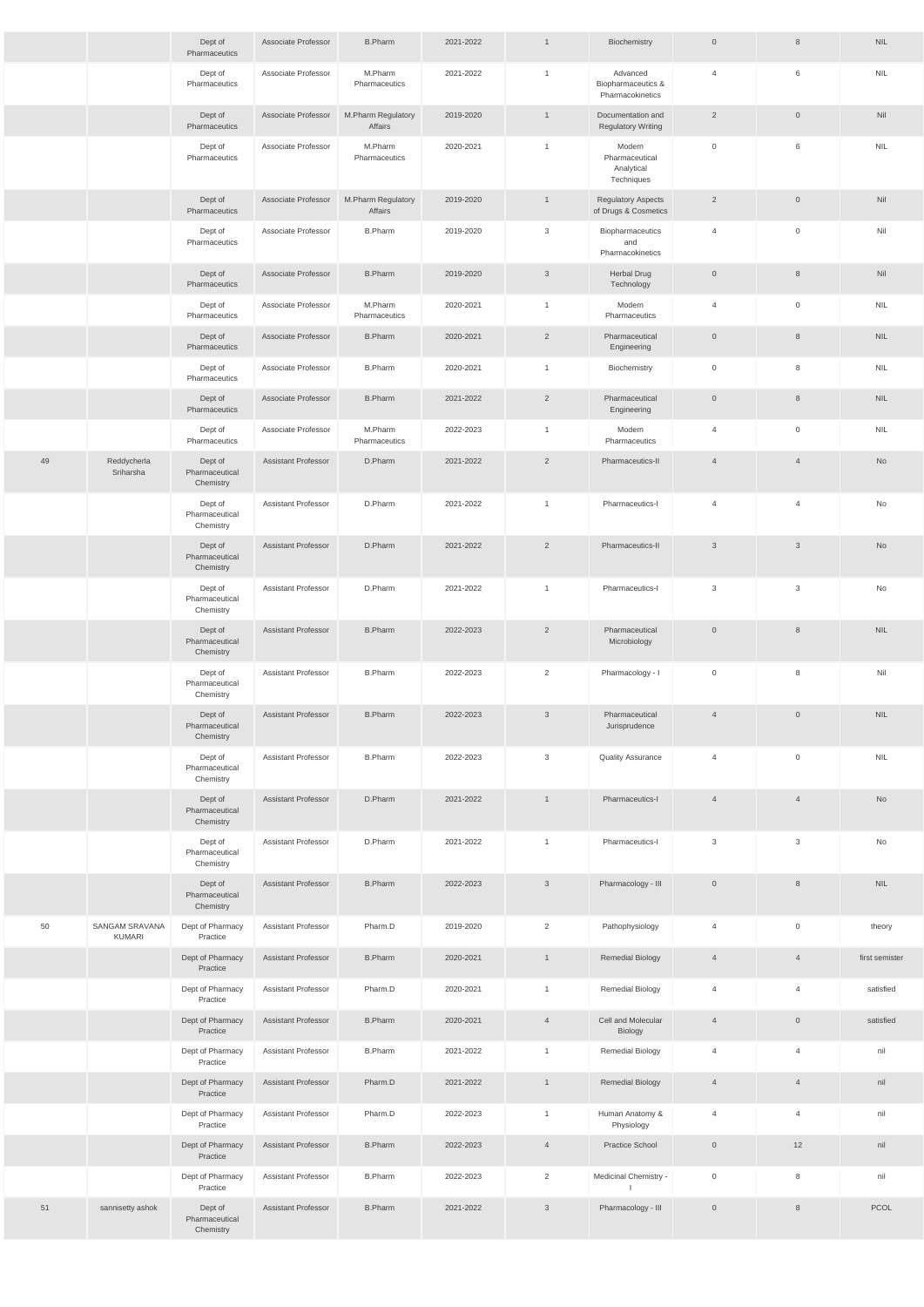|    |                            | Dept of<br>Pharmaceutical<br>Chemistry | <b>Assistant Professor</b> | M.Pharm<br>Pharmacognosy | 2020-2021 | $\mathbf{1}$   | Industrial<br>Pharmacognostical<br>Technology                        | $\overline{4}$ | $8\phantom{1}$      | A          |
|----|----------------------------|----------------------------------------|----------------------------|--------------------------|-----------|----------------|----------------------------------------------------------------------|----------------|---------------------|------------|
|    |                            | Dept of<br>Pharmaceutical<br>Chemistry | <b>Assistant Professor</b> | <b>B.Pharm</b>           | 2021-2022 | $\mathbf{1}$   | Pharmaceutical<br>Inorganic Chemistry                                | 8              | 16                  | PIOC       |
|    |                            | Dept of<br>Pharmaceutical<br>Chemistry | <b>Assistant Professor</b> | <b>B.Pharm</b>           | 2021-2022 | $\overline{4}$ | Advanced<br>Instrumentation<br>Techniques                            | $\,8\,$        | $\mathbf 0$         | AIT        |
| 52 | SAROVARREDDY<br>VANTIMITTA | Dept of<br>Pharmaceutics               | Associate Professor        | <b>B.Pharm</b>           | 2019-2020 | $\overline{2}$ | Physical<br>Pharmaceutics I                                          | $\overline{4}$ | 8                   | nil        |
|    |                            | Dept of<br>Pharmaceutics               | Associate Professor        | <b>B.Pharm</b>           | 2019-2020 | $\overline{2}$ | Physical<br>Pharmaceutics I                                          | $\overline{4}$ | $8\phantom{1}$      | Nil        |
|    |                            | Dept of<br>Pharmaceutics               | Associate Professor        | Pharm.D                  | 2019-2020 | $\overline{4}$ | <b>Biostatistics &amp;</b><br>Research<br>Methodology                | 2              | $\mathbf 0$         | Nil        |
|    |                            | Dept of<br>Pharmaceutics               | Associate Professor        | M.Pharm<br>Pharmaceutics | 2020-2021 | $\mathbf{1}$   | <b>Regulatory Affair</b>                                             | $\overline{4}$ | $\overline{0}$      | <b>NA</b>  |
|    |                            | Dept of<br>Pharmaceutics               | Associate Professor        | M.Pharm<br>Pharmaceutics | 2020-2021 | $\mathbf{1}$   | Drug Delivery System                                                 | $\mathsf 0$    | 6                   | <b>NA</b>  |
|    |                            | Dept of<br>Pharmaceutics               | Associate Professor        | <b>B.Pharm</b>           | 2022-2023 | $\overline{2}$ | Physical<br>Pharmaceutics I                                          | $\overline{0}$ | 8                   | na         |
|    |                            | Dept of<br>Pharmaceutics               | Associate Professor        | <b>B.Pharm</b>           | 2022-2023 | $\mathbf{1}$   | Human Anatomy and<br>Physiology - II                                 | $\mathsf 0$    | 8                   | nil        |
|    |                            | Dept of<br>Pharmaceutics               | Associate Professor        | Pharm.D                  | 2022-2023 | $\mathbf{1}$   | Pharmaceutics                                                        | $\mathbf{3}$   | $\overline{4}$      | nil        |
|    |                            | Dept of<br>Pharmaceutics               | Associate Professor        | Pharm.D                  | 2022-2023 | 3              | Pharmaceutical<br>Jurisprudence                                      | 3              | $\mathbf 0$         | nil        |
|    |                            | Dept of<br>Pharmaceutics               | Associate Professor        | Pharm.D                  | 2019-2020 | $\overline{4}$ | <b>Biostatistics &amp;</b><br>Research<br>Methodology                | $\overline{2}$ | $\overline{0}$      | nil        |
|    |                            | Dept of<br>Pharmaceutics               | Associate Professor        | <b>B.Pharm</b>           | 2020-2021 | 3              | Industrial Pharmacy -                                                | $\mathbf 0$    | 8                   | <b>NA</b>  |
|    |                            | Dept of<br>Pharmaceutics               | Associate Professor        | M.Pharm<br>Pharmaceutics | 2020-2021 | $\mathbf{1}$   | Cosmetic and<br>Cosmeceuticals                                       | $\overline{4}$ | $\overline{0}$      | <b>NA</b>  |
|    |                            | Dept of<br>Pharmaceutics               | Associate Professor        | M.Pharm<br>Pharmaceutics | 2020-2021 | $\overline{1}$ | Molecular<br>Pharmaceutics (Nano<br>Tech and Targeted<br>DDS)        | $\mathsf 0$    | 6                   | <b>NA</b>  |
|    |                            | Dept of<br>Pharmaceutics               | Associate Professor        | M.Pharm<br>Pharmaceutics | 2021-2022 | $\mathbf{1}$   | <b>Regulatory Affair</b>                                             | $\overline{4}$ | $\mathsf{O}\xspace$ | Nil        |
|    |                            | Dept of<br>Pharmaceutics               | Associate Professor        | M.Pharm<br>Pharmaceutics | 2021-2022 | $\mathbf{1}$   | Drug Delivery System                                                 | $\mathsf 0$    | 6                   | Nil        |
|    |                            | Dept of<br>Pharmaceutics               | Associate Professor        | M.Pharm<br>Pharmaceutics | 2021-2022 | $\mathbf{1}$   | Drug Delivery System                                                 | $\mathbb O$    | 6                   | Nil        |
|    |                            | Dept of<br>Pharmaceutics               | Associate Professor        | M.Pharm<br>Pharmaceutics | 2021-2022 | $\mathbf{1}$   | Molecular<br>Pharmaceutics (Nano<br><b>Tech and Targeted</b><br>DDS) | 00             | 06                  | <b>NIL</b> |
|    |                            | Dept of<br>Pharmaceutics               | Associate Professor        | M.Pharm<br>Pharmaceutics | 2021-2022 | $\mathbf{1}$   | Cosmetic and<br>Cosmeceuticals                                       | 04             | $00\,$              | <b>NIL</b> |
|    |                            | Dept of<br>Pharmaceutics               | Associate Professor        | <b>B.Pharm</b>           | 2021-2022 | $\mathbf{1}$   | Human Anatomy and<br>Physiology - II                                 | $00\,$         | 08                  | <b>NIL</b> |
|    |                            | Dept of<br>Pharmaceutics               | Associate Professor        | M.Pharm<br>Pharmaceutics | 2021-2022 | $\mathbf{1}$   | Drug Delivery System                                                 | $00\,$         | 06                  | <b>NIL</b> |
|    |                            | Dept of<br>Pharmaceutics               | Associate Professor        | M.Pharm<br>Pharmaceutics | 2021-2022 | $\mathbf{1}$   | Regulatory Affair                                                    | 04             | $00\,$              | <b>NIL</b> |
|    |                            | Dept of<br>Pharmaceutics               | Associate Professor        | <b>B.Pharm</b>           | 2021-2022 | $\mathbf{3}$   | Industrial Pharmacy -<br>$\perp$                                     | $00\,$         | 08                  | Nil        |
|    |                            | Dept of<br>Pharmaceutics               | Associate Professor        | <b>B.Pharm</b>           | 2020-2021 | $\mathbf{1}$   | Human Anatomy &<br>Physiology                                        | $\mathbf 0$    | 8                   | <b>NA</b>  |
| 53 | shaik rahamathi            | Dept of<br>Pharmacology                | <b>Assistant Professor</b> | <b>B.Pharm</b>           | 2022-2023 | $\mathbf{3}$   | <b>Herbal Drug</b><br>Technology                                     | $\overline{0}$ | 8                   | Nil        |
|    |                            | Dept of<br>Pharmacology                | <b>Assistant Professor</b> | <b>B.Pharm</b>           | 2022-2023 | $\mathbf{1}$   | Pathophysiology                                                      | $\overline{4}$ | $\mathbf 0$         | Nil        |
|    |                            | Dept of<br>Pharmacology                | <b>Assistant Professor</b> | <b>B.Pharm</b>           | 2022-2023 | $\mathbf{1}$   | Human Anatomy &<br>Physiology                                        | $\overline{4}$ | $8\phantom{1}$      | nil        |
|    |                            | Dept of<br>Pharmacology                | <b>Assistant Professor</b> | <b>B.Pharm</b>           | 2022-2023 | $\overline{4}$ | <b>Instrumental Methods</b><br>of Analysis                           | $\mathbb O$    | 8                   | Nil        |
| 54 | Sheelam Lakshmi<br>Naveena | Dept of<br>Pharmaceutical<br>Chemistry | Assistant Professor        | <b>B.Pharm</b>           | 2022-2023 | $\overline{4}$ | Pharmaceutical<br><b>Regulatory Science</b>                          | $\overline{4}$ | $\overline{0}$      | nil        |
|    |                            | Dept of<br>Pharmaceutical<br>Chemistry | <b>Assistant Professor</b> | <b>B.Pharm</b>           | 2021-2022 | $\mathbf{1}$   | Environmental<br>sciences                                            | 6              | $\mathsf{O}\xspace$ | nil        |
|    |                            | Dept of<br>Pharmaceutical<br>Chemistry | <b>Assistant Professor</b> | <b>B.Pharm</b>           | 2021-2022 | $\overline{2}$ | Pharmaceutical<br>Engineering                                        | $\,8\,$        | 16                  | nil        |
|    |                            | Dept of<br>Pharmaceutical<br>Chemistry | Assistant Professor        | <b>B.Pharm</b>           | 2022-2023 | $\mathbf{3}$   | Pharmacognosy and<br>Phytochemistry - II                             | $\overline{4}$ | 8                   | na         |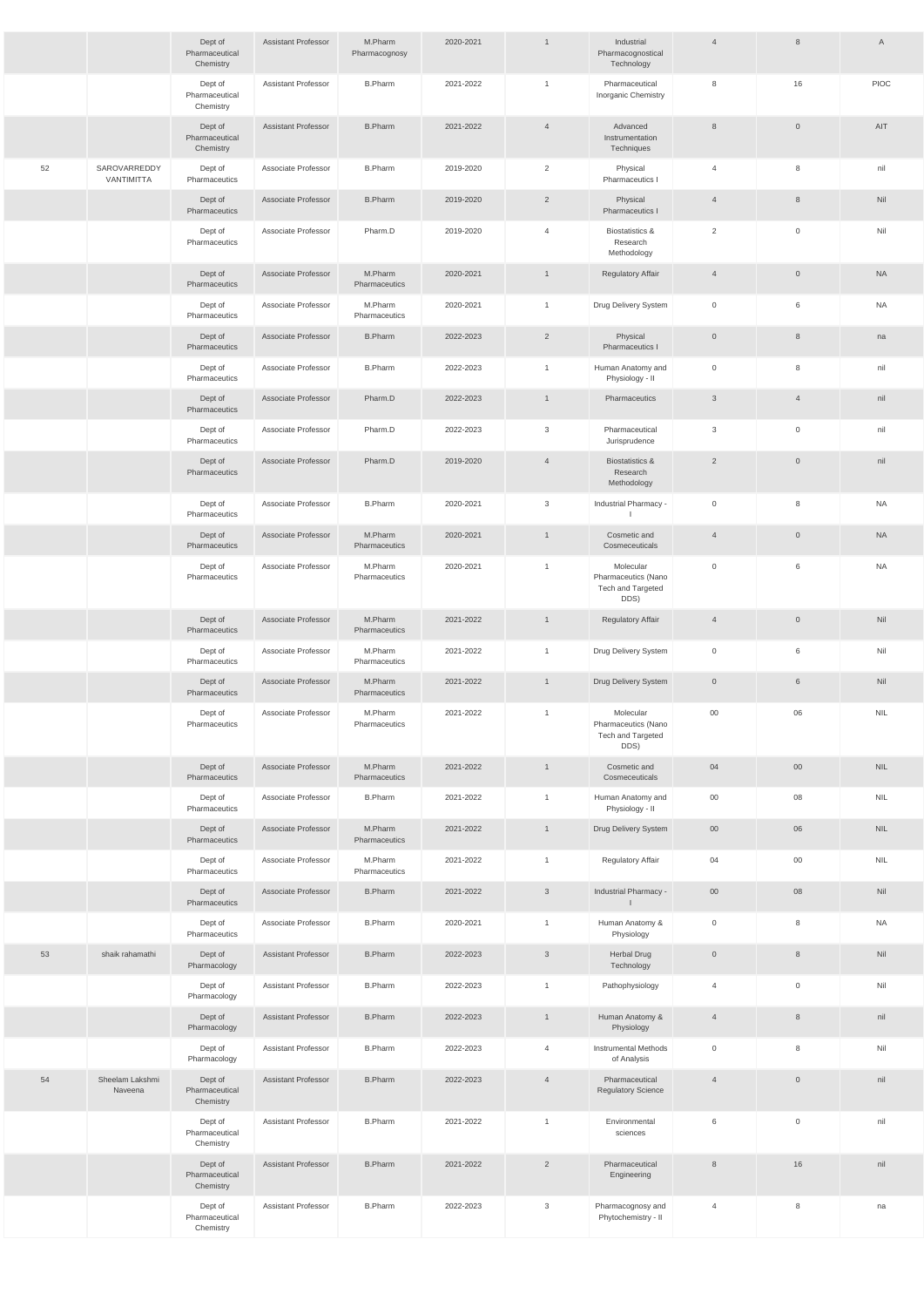|    |                                  | Dept of<br>Pharmaceutical<br>Chemistry | <b>Assistant Professor</b> | <b>B.Pharm</b>                | 2022-2023 | $\mathbf{1}$    | Pharmaceutical<br>Analysis - I                              | $\overline{0}$ | 8                   | na                                        |
|----|----------------------------------|----------------------------------------|----------------------------|-------------------------------|-----------|-----------------|-------------------------------------------------------------|----------------|---------------------|-------------------------------------------|
|    |                                  | Dept of<br>Pharmaceutical<br>Chemistry | <b>Assistant Professor</b> | <b>B.Pharm</b>                | 2022-2023 | $\overline{1}$  | Environmental<br>sciences                                   | 6              | $\mathbf 0$         | na                                        |
|    |                                  | Dept of<br>Pharmaceutical<br>Chemistry | <b>Assistant Professor</b> | <b>B.Pharm</b>                | 2021-2022 | $\overline{4}$  | Pharmaceutical<br><b>Regulatory Science</b>                 | 8              | $\mathbf{0}$        | nil                                       |
|    |                                  | Dept of<br>Pharmaceutical<br>Chemistry | <b>Assistant Professor</b> | <b>B.Pharm</b>                | 2022-2023 | 2               | Pharmacognosy and<br>Phytochemistry - I                     | $\overline{0}$ | 8                   | na                                        |
| 55 | SIDDAVATAMPRADEEPKDEMARTHEDDYACY | Practice                               | Associate Professor        | Pharm.D                       | 2019-2020 | $\mathbf{1}$    | Human Anatomy &<br>Physiology                               | $\overline{4}$ | 3                   | <b>NA</b>                                 |
|    |                                  | Dept of Pharmacy<br>Practice           | Associate Professor        | Pharm.D                       | 2019-2020 | $\overline{4}$  | <b>Clinical Pharmacy</b>                                    | 3              | $\mathbf 0$         | <b>NA</b>                                 |
|    |                                  | Dept of Pharmacy<br>Practice           | Associate Professor        | Pharm.D                       | 2019-2020 | $\mathbf{3}$    | Pharmacotherapeutics-<br>$\mathbf{H}$                       | $\overline{4}$ | $\mathfrak{Z}$      | <b>NA</b>                                 |
| 56 | SIMHAM<br><b>SUDHAKAR</b>        | Dept of<br>Pharmacology                | Associate Professor        | <b>B.Pharm</b>                | 2021-2022 | $\overline{1}$  | Computer<br>Applications in<br>Pharmacy                     | $\mathbf 0$    | $\overline{4}$      | Practical Lab                             |
|    |                                  | Dept of<br>Pharmacology                | Associate Professor        | M.Pharm Regulatory<br>Affairs | 2019-2020 | $\overline{1}$  | <b>Clinical Research</b><br>Regulations                     | $\overline{4}$ | $\mathbf 0$         | clinical Research<br>regulation           |
|    |                                  | Dept of<br>Pharmacology                | Associate Professor        | <b>B.Pharm</b>                | 2019-2020 | $\mathbf{1}$    | Human Anatomy &<br>Physiology                               | $\overline{4}$ | 8                   | <b>HAP</b>                                |
|    |                                  | Dept of<br>Pharmacology                | Associate Professor        | <b>B.Pharm</b>                | 2022-2023 | $\overline{1}$  | Human Anatomy &<br>Physiology                               | $\overline{4}$ | $8\phantom{1}$      | 12 hours per week                         |
|    |                                  | Dept of<br>Pharmacology                | Associate Professor        | <b>B.Pharm</b>                | 2022-2023 | 3               | Medicinal Chemistry -<br>$\mathbf{H}$                       | $\mathbf 0$    | 8                   | 08 hours per week                         |
|    |                                  | Dept of<br>Pharmacology                | Associate Professor        | <b>B.Pharm</b>                | 2022-2023 | $\mathbf{3}$    | Medicinal Chemistry -<br>$\mathbf{III}$                     | $\overline{0}$ | $8\phantom{1}$      | 08 hours per week                         |
|    |                                  | Dept of<br>Pharmacology                | Associate Professor        | M.Pharm<br>Pharmacology       | 2022-2023 | $\mathbf{1}$    | Pharmacological and<br>Toxicological<br>Screening Methods-I | 4              | $\mathbf 0$         | <b>NA</b>                                 |
|    |                                  | Dept of<br>Pharmacology                | Associate Professor        | <b>B.Pharm</b>                | 2022-2023 | $\overline{4}$  | Experimental<br>Pharmacology                                | $\overline{4}$ | $\overline{0}$      | <b>NA</b>                                 |
|    |                                  | Dept of<br>Pharmacology                | Associate Professor        | Pharm.D                       | 2020-2021 | $5\overline{)}$ | <b>Clinical Research</b>                                    | $\overline{4}$ | $\mathsf{O}\xspace$ | nil                                       |
|    |                                  | Dept of<br>Pharmacology                | Associate Professor        | Pharm.D                       | 2021-2022 | $5\overline{)}$ | <b>Clinical Research</b>                                    | $\overline{4}$ | $00\,$              | Theory                                    |
|    |                                  | Dept of<br>Pharmacology                | Associate Professor        | Pharm.D                       | 2021-2022 | $\mathbf{1}$    | Human Anatomy &<br>Physiology                               | $\overline{4}$ | 3                   | <b>HAP</b>                                |
|    |                                  | Dept of<br>Pharmacology                | Associate Professor        | M.Pharm<br>Pharmacology       | 2019-2020 | $\mathbf{1}$    | Principles of Drug<br>Discovery                             | $\overline{4}$ | $\overline{0}$      | clinical Reseach and<br>Pharmacovigilance |
|    |                                  | Dept of<br>Pharmacology                | Associate Professor        | <b>B.Pharm</b>                | 2019-2020 | $\overline{2}$  | Pharmacology - I                                            | $\overline{4}$ | 8                   | Col I                                     |
|    |                                  | Dept of<br>Pharmacology                | Associate Professor        | Pharm.D                       | 2020-2021 | $\mathbf{1}$    | Human Anatomy &<br>Physiology                               | $\overline{4}$ | $\mathbf{3}$        | nil                                       |
|    |                                  | Dept of<br>Pharmacology                | Associate Professor        | <b>B.Pharm</b>                | 2020-2021 | $\mathbf{1}$    | Computer<br>Applications in<br>Pharmacy                     | $\overline{0}$ | $\overline{4}$      | nil                                       |
|    |                                  | Dept of<br>Pharmacology                | Associate Professor        | Pharm.D                       | 2021-2022 | $5\overline{)}$ | <b>Clinical Research</b>                                    | $\overline{4}$ | $\mathsf{O}\xspace$ | Theory                                    |
|    |                                  | Dept of<br>Pharmacology                | Associate Professor        | Pharm.D                       | 2021-2022 | $\mathbf{1}$    | Human Anatomy &<br>Physiology                               | $\overline{4}$ | 3                   | <b>HAP</b>                                |
|    |                                  | Dept of<br>Pharmacology                | Associate Professor        | <b>B.Pharm</b>                | 2020-2021 | $\mathbf{3}$    | Pharmacology - II                                           | $\overline{0}$ | $8\phantom{1}$      | nil                                       |
|    |                                  | Dept of<br>Pharmacology                | Associate Professor        | M.Pharm<br>Pharmacology       | 2019-2020 | $\mathbf{1}$    | Pharmacology<br>Practical - II                              | $\overline{0}$ | 6                   | Pharmacology<br>Practicals II             |
|    |                                  | Dept of<br>Pharmacology                | Associate Professor        | <b>B.Pharm</b>                | 2021-2022 | $\mathbf{3}$    | Pharmacology - II                                           | $\overline{0}$ | 08                  | <b>Practical Lab</b>                      |
| 57 | Siripala Sravana<br>Jyothi       | Dept of<br>Pharmaceutical<br>Chemistry | <b>Assistant Professor</b> | <b>B.Pharm</b>                | 2020-2021 | $\overline{4}$  | Industrial Pharmacy -<br>$\mathbb{I}$                       | $\overline{4}$ | 8                   | Nill                                      |
|    |                                  | Dept of<br>Pharmaceutical<br>Chemistry | <b>Assistant Professor</b> | Pharm.D                       | 2021-2022 | $\overline{1}$  | Pharmaceutical<br>Inorganic Chemistry                       | $\mathbf{3}$   | $\mathbf{3}$        | nil                                       |
|    |                                  | Dept of<br>Pharmaceutical<br>Chemistry | <b>Assistant Professor</b> | <b>B.Pharm</b>                | 2021-2022 | $\mathbf{3}$    | Pharmacology - III                                          | $\overline{0}$ | 8                   | nil                                       |
|    |                                  | Dept of<br>Pharmaceutical<br>Chemistry | <b>Assistant Professor</b> | <b>B.Pharm</b>                | 2022-2023 | $\mathbf{1}$    | Pharmaceutical<br>Inorganic Chemistry                       | 8              | 16                  | na                                        |
|    |                                  | Dept of<br>Pharmaceutical<br>Chemistry | <b>Assistant Professor</b> | <b>B.Pharm</b>                | 2022-2023 | 3               | <b>Herbal Drug</b><br>Technology                            | $\overline{4}$ | 8                   | na                                        |
|    |                                  | Dept of<br>Pharmaceutical<br>Chemistry | <b>Assistant Professor</b> | <b>B.Pharm</b>                | 2020-2021 | $\mathbf{3}$    | Pharmacology - III                                          | $\overline{0}$ | 8                   | Nill                                      |
|    |                                  | Dept of<br>Pharmaceutical<br>Chemistry | <b>Assistant Professor</b> | <b>B.Pharm</b>                | 2020-2021 | $\overline{4}$  | Dietary Supplements<br>and Nutraceuticals                   | $\overline{4}$ | $\mathbf 0$         | Nill                                      |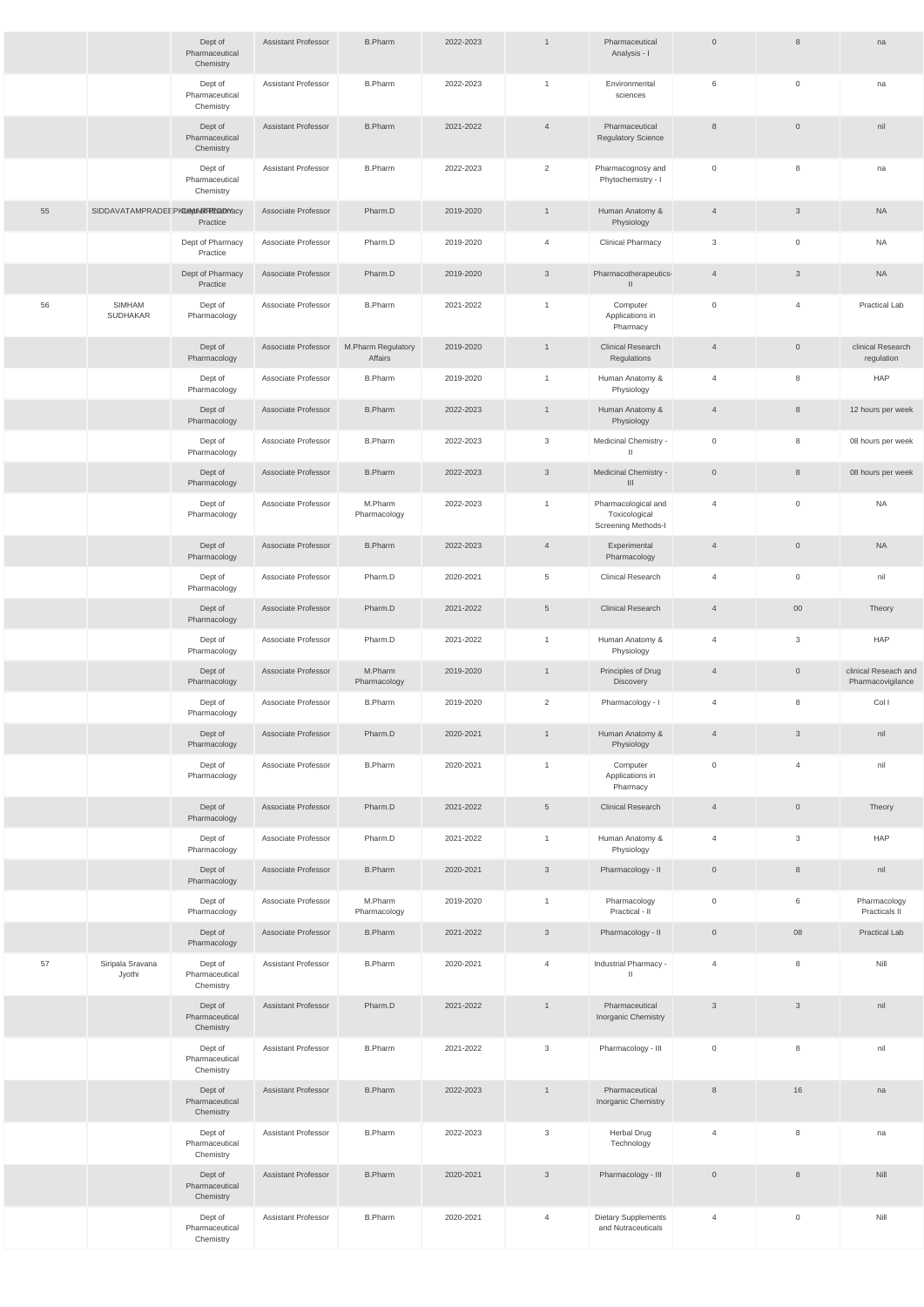|    |                                     | Dept of<br>Pharmaceutical<br>Chemistry | Assistant Professor        | <b>B.Pharm</b>          | 2022-2023 | $\overline{2}$ | Pharmacology - I                                        | $\overline{0}$      | 8                   | na                          |
|----|-------------------------------------|----------------------------------------|----------------------------|-------------------------|-----------|----------------|---------------------------------------------------------|---------------------|---------------------|-----------------------------|
|    |                                     | Dept of<br>Pharmaceutical<br>Chemistry | Assistant Professor        | Pharm.D                 | 2020-2021 | $\mathbf{1}$   | Pharmaceutical<br>Inorganic Chemistry                   | $\mathbf{3}$        | 3                   | Nill                        |
|    |                                     | Dept of<br>Pharmaceutical<br>Chemistry | <b>Assistant Professor</b> | <b>B.Pharm</b>          | 2021-2022 | $\overline{4}$ | <b>Dietary Supplements</b><br>and Nutraceuticals        | 8                   | $\overline{0}$      | nil                         |
|    |                                     | Dept of<br>Pharmaceutical<br>Chemistry | Assistant Professor        | Pharm.D                 | 2021-2022 | $\mathbf{1}$   | Pharmaceutical<br>Inorganic Chemistry                   | 3                   | $\mathbf{3}$        | nil                         |
|    |                                     | Dept of<br>Pharmaceutical<br>Chemistry | <b>Assistant Professor</b> | <b>B.Pharm</b>          | 2021-2022 | $\overline{4}$ | Industrial Pharmacy -<br>$\mathbf{II}$                  | $\overline{4}$      | 8                   | nil                         |
| 58 | S RajaRajeswari                     | Dept of<br>Pharmaceutics               | Assistant Professor        | <b>B.Pharm</b>          | 2022-2023 | $\mathbf{1}$   | Computer<br>Applications in<br>Pharmacy                 | 6                   | 8                   | $\ensuremath{\mathsf{NIL}}$ |
|    |                                     | Dept of<br>Pharmaceutics               | <b>Assistant Professor</b> | <b>B.Pharm</b>          | 2021-2022 | $\mathbf{1}$   | <b>Communication skills</b>                             | $\overline{4}$      | $8\phantom{1}$      | <b>NIL</b>                  |
|    |                                     | Dept of<br>Pharmaceutics               | Assistant Professor        | <b>B.Pharm</b>          | 2021-2022 | $\overline{4}$ | Practice School                                         | 12                  | $\mathbf 0$         | nil                         |
|    |                                     | Dept of<br>Pharmaceutics               | <b>Assistant Professor</b> | <b>B.Pharm</b>          | 2021-2022 | $\mathbf{1}$   | Computer<br>Applications in<br>Pharmacy                 | 6                   | 8                   | nil                         |
|    |                                     | Dept of<br>Pharmaceutics               | Assistant Professor        | <b>B.Pharm</b>          | 2022-2023 | $\mathbf{1}$   | Communication skills                                    | 6                   | 8                   | <b>NIL</b>                  |
|    |                                     | Dept of<br>Pharmaceutics               | <b>Assistant Professor</b> | <b>B.Pharm</b>          | 2020-2021 | $\mathbf{1}$   | <b>Communication skills</b>                             | $\overline{4}$      | 8                   | <b>NNIL</b>                 |
|    |                                     | Dept of<br>Pharmaceutics               | Assistant Professor        | <b>B.Pharm</b>          | 2020-2021 | $\mathbf{1}$   | Computer<br>Applications in<br>Pharmacy                 | 6                   | 8                   | Nill                        |
| 59 | <b>TOGURU RAJA</b><br><b>SEKHAR</b> | Dept of<br>Pharmaceutics               | Lecturer                   | D.Pharm                 | 2019-2020 | $\mathbf{1}$   | Health Education &<br>Community<br>Pharmacy             | $\mathbf{3}$        | $\overline{0}$      | <b>HECP</b>                 |
|    |                                     | Dept of<br>Pharmaceutics               | Lecturer                   | D.Pharm                 | 2019-2020 | $\overline{2}$ | Pharmaceutics-II                                        | 4                   | $\overline{4}$      | PCEU II                     |
| 60 | Totamsetty<br>vamsigayatri          | Dept of<br>Pharmaceutical<br>Chemistry | <b>Assistant Professor</b> | <b>B.Pharm</b>          | 2022-2023 | $\mathbf{3}$   | Medicinal Chemistry -<br>III                            | $\overline{4}$      | $\overline{0}$      | na                          |
|    |                                     | Dept of<br>Pharmaceutical<br>Chemistry | Assistant Professor        | Pharm.D                 | 2022-2023 | 3              | <b>Medicinal Chemistry</b>                              | $\overline{4}$      | $\overline{4}$      | na                          |
|    |                                     | Dept of<br>Pharmaceutical<br>Chemistry | <b>Assistant Professor</b> | <b>B.Pharm</b>          | 2021-2022 | $\mathbf{1}$   | Pharmaceutical<br>Organic Chemistry - I                 | 08                  | 16                  | no                          |
|    |                                     | Dept of<br>Pharmaceutical<br>Chemistry | Assistant Professor        | <b>B.Pharm</b>          | 2020-2021 | 3              | Medicinal Chemistry -<br>$\mathbf{II}$                  | 4                   | 8                   | mc                          |
|    |                                     | Dept of<br>Pharmaceutical<br>Chemistry | <b>Assistant Professor</b> | <b>B.Pharm</b>          | 2022-2023 | $\overline{2}$ | Pharmaceutical<br><b>Organic Chemistry II</b>           | $\overline{4}$      | 8                   | na                          |
|    |                                     | Dept of<br>Pharmaceutical<br>Chemistry | Assistant Professor        | <b>B.Pharm</b>          | 2022-2023 | $\mathbf{1}$   | Pharmaceutical<br>Organic Chemistry - I                 | 4                   | 8                   | na                          |
|    |                                     | Dept of<br>Pharmaceutical<br>Chemistry | <b>Assistant Professor</b> | <b>B.Pharm</b>          | 2020-2021 | $\mathbf{1}$   | Pharmaceutical<br>Organic Chemistry - I                 | $\,8\,$             | 16                  | poc                         |
|    |                                     | Dept of<br>Pharmaceutical<br>Chemistry | Assistant Professor        | <b>B.Pharm</b>          | 2020-2021 | $\overline{2}$ | Pharmaceutical<br>Organic Chemistry -<br>$\mathbf{III}$ | $\mathsf{O}\xspace$ | 8                   | poc                         |
| 61 | T S Mohamed<br>Saleem               | Dept of<br>Pharmacology                | Professor                  | M.Pharm<br>Pharmacology | 2019-2020 | $\overline{2}$ | Pharmacology<br>Practical - II                          | $\mathsf{O}$        | 6                   | Practical                   |
|    |                                     | Dept of<br>Pharmacology                | Professor                  | <b>B.Pharm</b>          | 2020-2021 | $\mathbf{1}$   | Human Anatomy &<br>Physiology                           | $\mathbf 0$         | 8                   | <b>HAP</b>                  |
|    |                                     | Dept of<br>Pharmacology                | Professor                  | M.Pharm<br>Pharmacology | 2019-2020 | $\mathbf{1}$   | Pharmacology<br>Practical - I                           | $\overline{0}$      | 6                   | Practical                   |
|    |                                     | Dept of<br>Pharmacology                | Professor                  | M.Pharm<br>Pharmacology | 2019-2020 | $\overline{2}$ | Principles of Drug<br>Discovery                         | $\overline{4}$      | $\overline{0}$      | Theory                      |
|    |                                     | Dept of<br>Pharmacology                | Professor                  | M.Pharm<br>Pharmacology | 2020-2021 | $\overline{2}$ | Pharmacology<br>Practical - II                          | $6\,$               | $6\,$               | Practical                   |
|    |                                     | Dept of<br>Pharmacology                | Professor                  | M.Pharm<br>Pharmacology | 2020-2021 | $\overline{2}$ | Principles of Drug<br>Discovery                         | 4                   | $\mathsf{O}\xspace$ | Theory                      |
|    |                                     | Dept of<br>Pharmacology                | Professor                  | M.Pharm<br>Pharmacology | 2021-2022 | $\mathbf{1}$   | Cellular and<br>Molecular<br>Pharmacology               | $\overline{4}$      | $\mathbb O$         | <b>NIL</b>                  |
|    |                                     | Dept of<br>Pharmacology                | Professor                  | M.Pharm<br>Pharmacology | 2021-2022 | $\mathbf{1}$   | Principles of Drug<br>Discovery                         | 4                   | $\boldsymbol{0}$    | $\ensuremath{\mathsf{NIL}}$ |
|    |                                     | Dept of<br>Pharmacology                | Professor                  | M.Pharm<br>Pharmacology | 2020-2021 | $\mathbf{1}$   | Cellular and<br>Molecular<br>Pharmacology               | $\overline{4}$      | $\,0\,$             | cmb                         |
|    |                                     | Dept of<br>Pharmacology                | Professor                  | M.Pharm<br>Pharmacology | 2019-2020 | $\mathbf{1}$   | Cellular and<br>Molecular<br>Pharmacology               | $\overline{4}$      | $\mathsf{O}\xspace$ | Theory                      |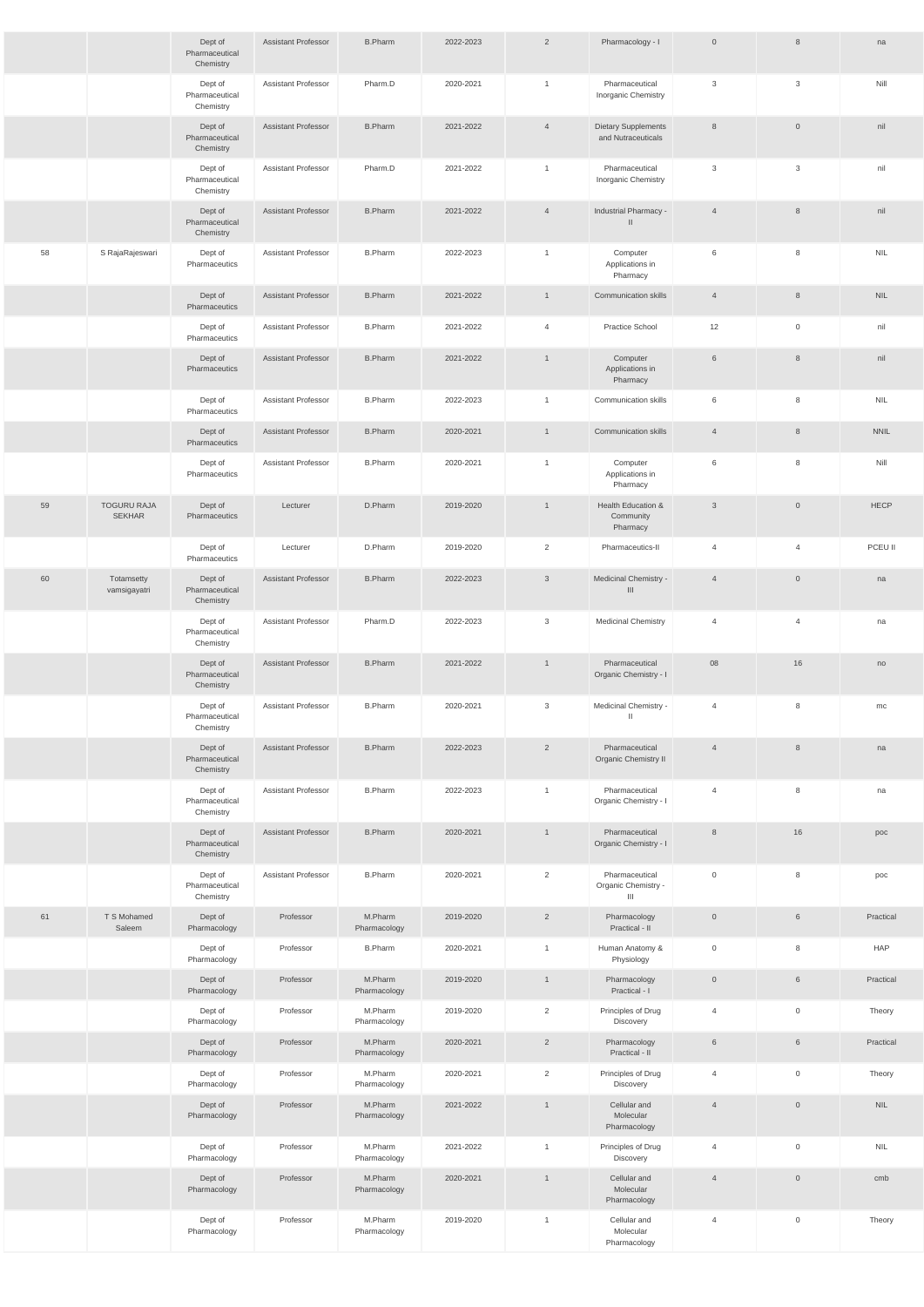| 62 | <b>UDATHA</b><br>NARASIMHULU | Dept of<br>Pharmaceutical<br>Chemistry | Associate Professor | M.Pharm<br>Pharmaceutical<br><b>Quality Assurance</b> | 2022-2023 | $\mathbf{1}$    | Quality Control and<br><b>Quality Assurance</b>                                 | $\overline{4}$      | 12                  | theory and practical                  |
|----|------------------------------|----------------------------------------|---------------------|-------------------------------------------------------|-----------|-----------------|---------------------------------------------------------------------------------|---------------------|---------------------|---------------------------------------|
|    |                              | Dept of<br>Pharmaceutical<br>Chemistry | Associate Professor | Pharm.D                                               | 2022-2023 | $\mathbf{3}$    | Pharmaceutical<br>Analysis                                                      | 4                   | $\overline{4}$      | theory and practical                  |
|    |                              | Dept of<br>Pharmaceutical<br>Chemistry | Associate Professor | M.Pharm<br>Pharmaceutical<br><b>Quality Assurance</b> | 2021-2022 | $\mathbf{1}$    | Pharmaceutical<br>Manufacturing<br>Technology                                   | 04                  | $\overline{0}$      | theory                                |
|    |                              | Dept of<br>Pharmaceutical<br>Chemistry | Associate Professor | Pharm.D                                               | 2021-2022 | 3               | Pharmaceutical<br>Analysis                                                      | 04                  | 03                  | theory and practical                  |
|    |                              | Dept of<br>Pharmaceutical<br>Chemistry | Associate Professor | M.Pharm<br>Pharmaceutical<br><b>Quality Assurance</b> | 2021-2022 | $\mathbf{1}$    | Hazards and Safety<br>Management                                                | $\overline{0}$      | 06                  | practical                             |
|    |                              | Dept of<br>Pharmaceutical<br>Chemistry | Associate Professor | <b>B.Pharm</b>                                        | 2021-2022 | $\overline{2}$  | Physical<br>Pharmaceutics - II                                                  | $\mathbf 0$         | 08                  | practical                             |
|    |                              | Dept of<br>Pharmaceutical<br>Chemistry | Associate Professor | Pharm.D                                               | 2021-2022 | $\mathbf{3}$    | Pharmaceutical<br>Analysis                                                      | 04                  | 03                  | theory and practical                  |
|    |                              | Dept of<br>Pharmaceutical<br>Chemistry | Associate Professor | M.Pharm<br>Pharmaceutical<br><b>Quality Assurance</b> | 2021-2022 | $\overline{1}$  | Quality Control and<br><b>Quality Assurance</b>                                 | $\mathbf 0$         | 06                  | practical                             |
|    |                              | Dept of<br>Pharmaceutical<br>Chemistry | Associate Professor | M.Pharm<br>Pharmaceutical<br><b>Quality Assurance</b> | 2021-2022 | $\mathbf{1}$    | <b>Quality Management</b><br>System                                             | 04                  | $\mathsf{O}\xspace$ | theory                                |
|    |                              | Dept of<br>Pharmaceutical<br>Chemistry | Associate Professor | M.Pharm<br>Pharmaceutical<br>Analysis                 | 2019-2020 | $\mathbf{1}$    | Pharmaceutical<br>Analysis Practical - II                                       | $\mathbf 0$         | 6                   | practical                             |
|    |                              | Dept of<br>Pharmaceutical<br>Chemistry | Associate Professor | M.Pharm<br>Pharmaceutical<br>Analysis                 | 2019-2020 | $\mathbf{1}$    | Modern Bio-<br>Analytical<br>Techniques                                         | $\overline{4}$      | $\overline{0}$      | theory                                |
|    |                              | Dept of<br>Pharmaceutical<br>Chemistry | Associate Professor | M.Pharm<br>Pharmaceutical<br>Analysis                 | 2019-2020 | $\overline{1}$  | Modern Bio-<br>Analytical<br>Techniques                                         | 4                   | $\mathbf 0$         | theory                                |
|    |                              | Dept of<br>Pharmaceutical<br>Chemistry | Associate Professor | <b>B.Pharm</b>                                        | 2019-2020 | $\overline{4}$  | Advanced<br>Instrumentation<br>Techniques                                       | $\mathbf{3}$        | $\mathbf 0$         | theory                                |
|    |                              | Dept of<br>Pharmaceutical<br>Chemistry | Associate Professor | M.Pharm<br>Pharmaceutical<br><b>Quality Assurance</b> | 2019-2020 | $\mathbf{1}$    | <b>Quality Management</b><br>System                                             | 4                   | $\mathbf 0$         | theory                                |
|    |                              | Dept of<br>Pharmaceutical<br>Chemistry | Associate Professor | M.Pharm Regulatory<br>Affairs                         | 2019-2020 | $\mathbf{1}$    | Good Regulatory<br>Practices                                                    | $\overline{4}$      | 6                   | theory and practical                  |
|    |                              | Dept of<br>Pharmaceutical<br>Chemistry | Associate Professor | <b>B.Pharm</b>                                        | 2019-2020 | $\overline{1}$  | Pharmaceutical<br>Analysis - I                                                  | $\mathsf{O}\xspace$ | 8                   | practical                             |
|    |                              | Dept of<br>Pharmaceutical<br>Chemistry | Associate Professor | <b>B.Pharm</b>                                        | 2020-2021 | $\mathbf{3}$    | Medicinal Chemistry -<br>$\mathbf{III}$                                         | $\overline{0}$      | $8\phantom{1}$      | practical                             |
|    |                              | Dept of<br>Pharmaceutical<br>Chemistry | Associate Professor | Pharm.D                                               | 2020-2021 | $\mathbf{3}$    | Pharmaceutical<br>Analysis                                                      | 4                   | 3                   | theory and practical                  |
|    |                              | Dept of<br>Pharmaceutical<br>Chemistry | Associate Professor | M.Pharm<br>Pharmaceutical<br><b>Quality Assurance</b> | 2020-2021 | $\overline{1}$  | Quality Control and<br><b>Quality Assurance</b>                                 | $\overline{0}$      | $6\phantom{.}$      | practical                             |
|    |                              | Dept of<br>Pharmaceutical<br>Chemistry | Associate Professor | M.Pharm<br>Pharmaceutical<br><b>Quality Assurance</b> | 2020-2021 | $\overline{1}$  | <b>Quality Management</b><br>System                                             | 4                   | $\mathsf{O}\xspace$ | theory                                |
|    |                              | Dept of<br>Pharmaceutical<br>Chemistry | Associate Professor | <b>B.Pharm</b>                                        | 2022-2023 | $\overline{4}$  | Computer Aided Drug<br>Design                                                   | $\overline{4}$      | $\mathsf{O}\xspace$ | theory                                |
|    |                              | Dept of<br>Pharmaceutical<br>Chemistry | Associate Professor | M.Pharm<br>Pharmaceutical<br><b>Quality Assurance</b> | 2022-2023 | $\mathbf{1}$    | Pharmaceutical<br><b>Quality Assurance</b><br>Practical - II                    | $\mathbf 0$         | 6                   | practical                             |
|    |                              | Dept of<br>Pharmaceutical<br>Chemistry | Associate Professor | M.Pharm<br>Pharmaceutical<br><b>Quality Assurance</b> | 2022-2023 | $\mathbf{1}$    | Pharmaceutical<br>Manufacturing<br>Technology                                   | $\overline{4}$      | $\overline{0}$      | theory                                |
| 63 | virdala<br>chinnikrishnaiah  | Dept of<br>Pharmacology                | Associate Professor | M.Pharm<br>Pharmacology                               | 2020-2021 |                 | Pharmacology<br>Practical - II                                                  | 0                   | 6                   | advanced<br>pharmacology              |
|    |                              | Dept of<br>Pharmacology                | Associate Professor | Pharm.D                                               | 2019-2020 | $5\phantom{.0}$ | Clinical<br>Pharmacokinetics &<br>Pharmacotherapeutic<br><b>Drug Monitoring</b> | $\overline{2}$      | $\mathsf{O}\xspace$ | theory                                |
|    |                              | Dept of<br>Pharmacology                | Associate Professor | M.Pharm<br>Pharmacology                               | 2020-2021 | $\mathbf{1}$    | Pharmacology<br>Practical - I                                                   | $\mathbf 0$         | 6                   | advanced<br>pharmacology<br>practical |
|    |                              | Dept of<br>Pharmacology                | Associate Professor | M.Pharm<br>Pharmacology                               | 2022-2023 | $\mathbf{1}$    | Pharmacology<br>Practical - II                                                  | $\overline{0}$      | 12                  | <b>NIL</b>                            |
|    |                              | Dept of<br>Pharmacology                | Associate Professor | M.Pharm<br>Pharmacology                               | 2022-2023 | $\overline{1}$  | Experimental<br>Pharmacology<br>Practical - II                                  | 4                   | $\mathbf 0$         | <b>NIL</b>                            |
|    |                              | Dept of<br>Pharmacology                | Associate Professor | M.Pharm<br>Pharmacology                               | 2020-2021 | $\mathbf{1}$    | Advanced<br>Pharmacology-I                                                      | $\overline{4}$      | $\mathsf{O}\xspace$ | advanced<br>pharmacology              |
|    |                              | Dept of<br>Pharmacology                | Associate Professor | M.Pharm<br>Pharmacology                               | 2022-2023 | $\overline{1}$  | Advanced<br>Pharmacology-II                                                     | 4                   | $\mathbf 0$         | <b>NIL</b>                            |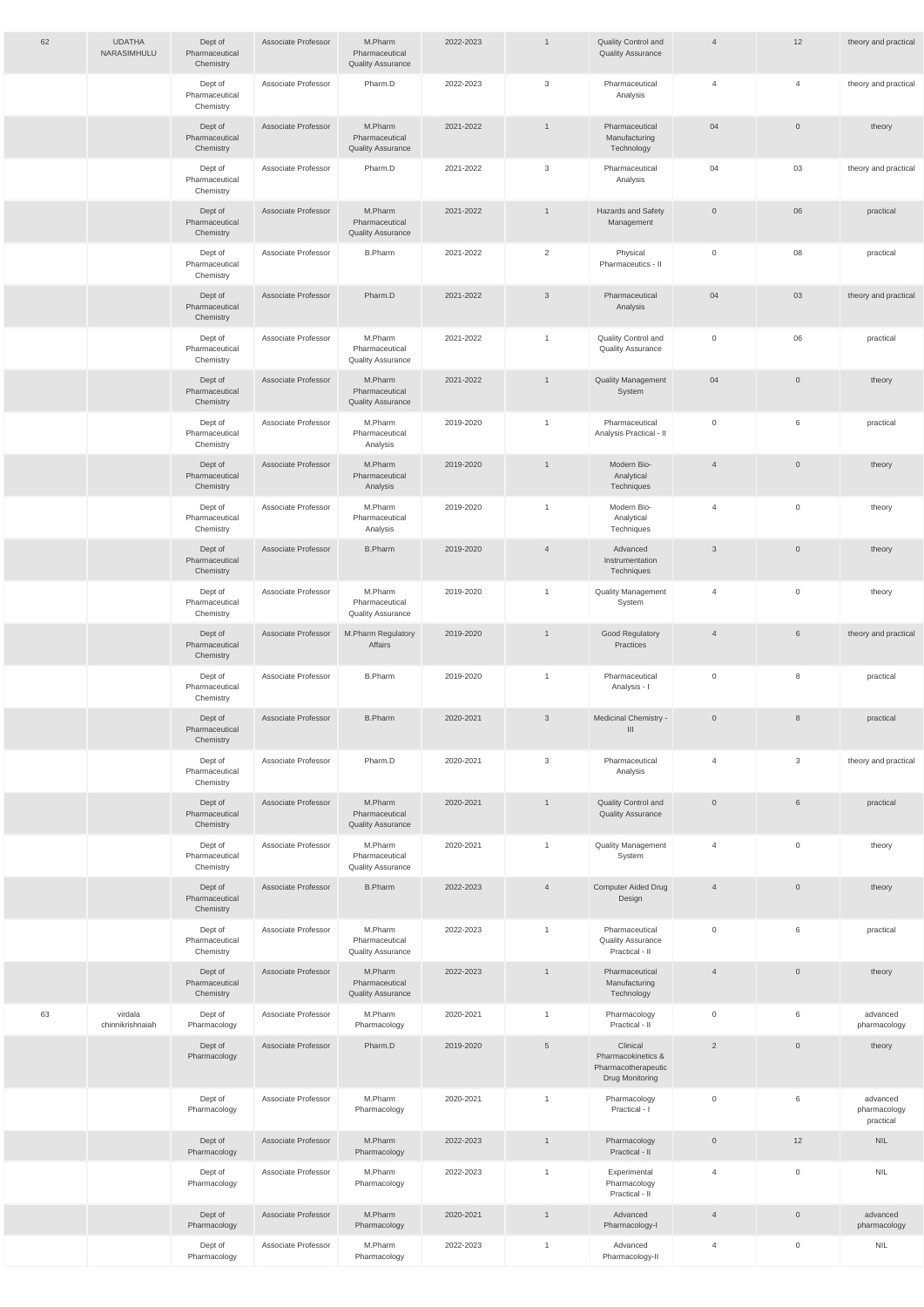|    |                          | Dept of<br>Pharmacology                | Associate Professor | M.Pharm<br>Pharmacology                | 2020-2021 | $\mathbf{1}$   | Advanced<br>Pharmacology-II                              | $\overline{4}$ | $\overline{0}$ | advanced<br>pharmacology II |
|----|--------------------------|----------------------------------------|---------------------|----------------------------------------|-----------|----------------|----------------------------------------------------------|----------------|----------------|-----------------------------|
|    |                          | Dept of<br>Pharmacology                | Associate Professor | M.Pharm<br>Pharmacology                | 2022-2023 | $\overline{1}$ | Pharmacology<br>Practical - I                            | $\mathbf 0$    | 12             | <b>NIL</b>                  |
|    |                          | Dept of<br>Pharmacology                | Associate Professor | <b>B.Pharm</b>                         | 2020-2021 | $\overline{1}$ | Human Anatomy &<br>Physiology                            | $\overline{0}$ | 8              | <b>HAP</b>                  |
|    |                          | Dept of<br>Pharmacology                | Associate Professor | M.Pharm<br>Pharmacology                | 2022-2023 | $\overline{1}$ | Cellular and<br>Molecular<br>Pharmacology                | $\overline{4}$ | $\mathbf 0$    | <b>NIL</b>                  |
|    |                          | Dept of<br>Pharmacology                | Associate Professor | M.Pharm<br>Pharmacology                | 2020-2021 | $\mathbf{1}$   | Pharmacology<br>Practical - II                           | $\overline{0}$ | 6              | advanced<br>pharmacology    |
|    |                          | Dept of<br>Pharmacology                | Associate Professor | M.Pharm<br>Pharmacology                | 2019-2020 | $\overline{1}$ | Advanced<br>Pharmacology-II                              | 4              | $\mathbf 0$    | theory and practicals       |
|    |                          | Dept of<br>Pharmacology                | Associate Professor | M.Pharm<br>Pharmacology                | 2019-2020 | $\mathbf{1}$   | Advanced<br>Pharmacology-I                               | $\overline{4}$ | $\overline{0}$ | theory and practicals       |
|    |                          | Dept of<br>Pharmacology                | Associate Professor | M.Pharm<br>Pharmacology                | 2021-2022 | $\overline{1}$ | Advanced<br>Pharmacology-II                              | $\overline{4}$ | $\mathbf{0}$   | <b>NIL</b>                  |
|    |                          | Dept of<br>Pharmacology                | Associate Professor | M.Pharm<br>Pharmacology                | 2021-2022 | $\mathbf{1}$   | Pharmacology<br>Practical - II                           | $\overline{0}$ | 6              | <b>NIL</b>                  |
|    |                          | Dept of<br>Pharmacology                | Associate Professor | <b>B.Pharm</b>                         | 2019-2020 | $\overline{2}$ | Pharmacology - I                                         | $\overline{4}$ | 8              | theory and practical        |
|    |                          | Dept of<br>Pharmacology                | Associate Professor | <b>B.Pharm</b>                         | 2021-2022 | $\overline{1}$ | Human Anatomy &<br>Physiology                            | $\overline{0}$ | 8              | <b>NIL</b>                  |
|    |                          | Dept of<br>Pharmacology                | Associate Professor | <b>B.Pharm</b>                         | 2019-2020 | $\mathbf{1}$   | Human Anatomy &<br>Physiology                            | $\overline{4}$ | 8              | <b>HAP</b>                  |
|    |                          | Dept of<br>Pharmacology                | Associate Professor | M.Pharm<br>Pharmacology                | 2021-2022 | $\mathbf{1}$   | Advanced<br>Pharmacology-I                               | $\overline{4}$ | $\mathbf{0}$   | <b>NIL</b>                  |
|    |                          | Dept of<br>Pharmacology                | Associate Professor | M.Pharm<br>Pharmacology                | 2022-2023 | $\overline{1}$ | Advanced<br>Pharmacology-I                               | 4              | $\mathbf 0$    | <b>NIL</b>                  |
|    |                          | Dept of<br>Pharmacology                | Associate Professor | M.Pharm<br>Pharmacology                | 2021-2022 | $\mathbf{1}$   | Pharmacology<br>Practical - I                            | $\overline{0}$ | 6              | <b>NIL</b>                  |
| 64 | YAMMURU<br>PRADEEP KUMAR | Dept of<br>Pharmaceutical<br>Chemistry | Associate Professor | M.Pharm<br>Pharmaceutical<br>Chemistry | 2021-2022 | $\mathbf{1}$   | Advanced Organic<br>Chemistry -I                         | 4              | 6              | AOC I                       |
|    |                          | Dept of<br>Pharmaceutical<br>Chemistry | Associate Professor | <b>B.Pharm</b>                         | 2019-2020 | $\overline{1}$ | Pharmaceutical<br>Organic Chemistry - I                  | $\overline{4}$ | 8              | POC I                       |
|    |                          | Dept of<br>Pharmaceutical<br>Chemistry | Associate Professor | Pharm.D                                | 2022-2023 | $\mathbf{1}$   | Pharmaceutical<br><b>Organic Chemistry</b>               | $\overline{4}$ | $\overline{4}$ | poc                         |
|    |                          | Dept of<br>Pharmaceutical<br>Chemistry | Associate Professor | M.Pharm<br>Pharmaceutical<br>Chemistry | 2022-2023 | $\mathbf{1}$   | Pharmaceutical<br>Chemsitry Practical -<br>$\mathbf{H}$  | $\overline{0}$ | 6              | nil                         |
|    |                          | Dept of<br>Pharmaceutical<br>Chemistry | Associate Professor | M.Pharm<br>Pharmaceutical<br>Chemistry | 2022-2023 | $\overline{1}$ | Pharmaceutical<br>Process Chemistry                      | $\overline{4}$ | $\mathbf 0$    | ppc                         |
|    |                          | Dept of<br>Pharmaceutical<br>Chemistry | Associate Professor | M.Pharm<br>Pharmaceutical<br>Chemistry | 2022-2023 | $\mathbf{1}$   | <b>Advanced Organic</b><br>Chemistry -II                 | $\overline{4}$ | $6\phantom{1}$ | AOC                         |
|    |                          | Dept of<br>Pharmaceutical<br>Chemistry | Associate Professor | Pharm.D                                | 2022-2023 | $\overline{1}$ | Pharmaceutical<br><b>Organic Chemistry</b>               | $\overline{4}$ | $\overline{4}$ | POC                         |
|    |                          | Dept of<br>Pharmaceutical<br>Chemistry | Associate Professor | M.Pharm<br>Pharmaceutical<br>Chemistry | 2022-2023 | $\mathbf{1}$   | Advanced Organic<br>Chemistry -I                         | $\overline{4}$ | $\overline{0}$ | AOC                         |
|    |                          | Dept of<br>Pharmaceutical<br>Chemistry | Associate Professor | <b>B.Pharm</b>                         | 2020-2021 | $\overline{2}$ | Medicinal Chemistry -                                    | 8              | 16             | medicinalchemistry          |
|    |                          | Dept of<br>Pharmaceutical<br>Chemistry | Associate Professor | <b>B.Pharm</b>                         | 2020-2021 | $\overline{2}$ | Pharmaceutical<br>Organic Chemistry II                   | 8              | $8\phantom{1}$ | pocii                       |
|    |                          | Dept of<br>Pharmaceutical<br>Chemistry | Associate Professor | <b>B.Pharm</b>                         | 2021-2022 | $\overline{2}$ | Pharmaceutical<br>Organic Chemistry -<br>$\mathbf{III}$  | $\overline{4}$ | 8              | POC III                     |
|    |                          | Dept of<br>Pharmaceutical<br>Chemistry | Associate Professor | M.Pharm<br>Pharmaceutical<br>Chemistry | 2019-2020 | $\overline{1}$ | Pharmaceutical<br><b>Process Chemistry</b>               | $\overline{4}$ | $\overline{0}$ | PPC                         |
|    |                          | Dept of<br>Pharmaceutical<br>Chemistry | Associate Professor | M.Pharm<br>Pharmaceutical<br>Chemistry | 2021-2022 | $\overline{1}$ | Modern<br>Pharmaceutical<br>Analytical<br>Techniques     | $00\,$         | 6              | <b>MPAT LAB</b>             |
|    |                          | Dept of<br>Pharmaceutical<br>Chemistry | Associate Professor | M.Pharm<br>Pharmaceutical<br>Chemistry | 2021-2022 | $\mathbf{1}$   | Pharmaceutical<br>Process Chemistry                      | $\overline{4}$ | $00\,$         | PPC                         |
|    |                          | Dept of<br>Pharmaceutical<br>Chemistry | Associate Professor | M.Pharm<br>Pharmaceutical<br>Chemistry | 2021-2022 | $\overline{2}$ | Pharmaceutical<br>Chemsitry Practical -<br>$\mathbf{H}$  | $00\,$         | 6              | PCP                         |
|    |                          | Dept of<br>Pharmaceutical<br>Chemistry | Associate Professor | M.Pharm<br>Pharmaceutical<br>Chemistry | 2021-2022 | $\overline{2}$ | Pharmaceutical<br>Chemsitry Practical -<br>$\mathbf{  }$ | $00\,$         | 6              | pcp                         |
|    |                          | Dept of<br>Pharmaceutical<br>Chemistry | Associate Professor | Pharm.D                                | 2019-2020 | $\overline{1}$ | Medicinal<br>Biochemistry                                | $00\,$         | $\overline{4}$ | mbc                         |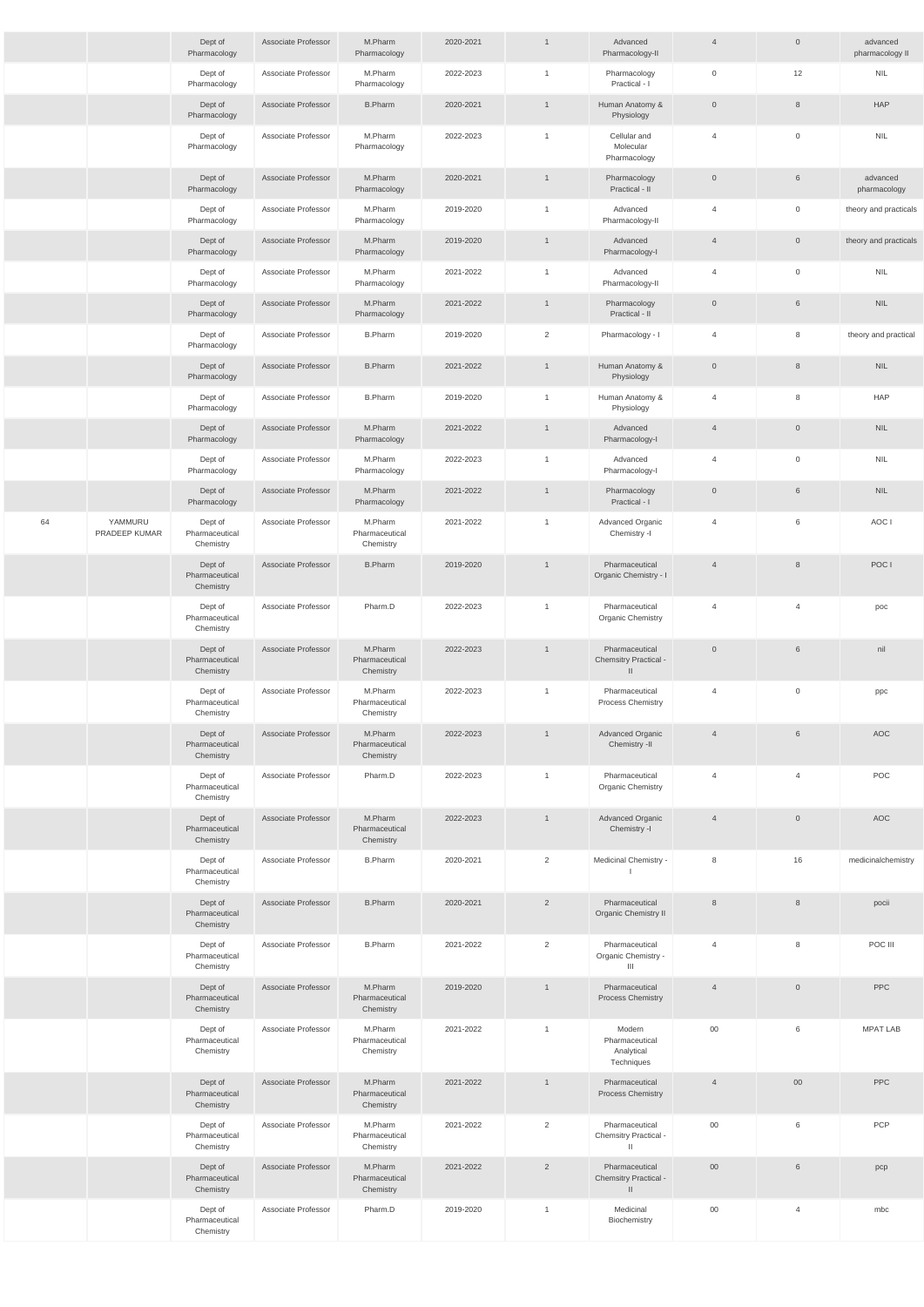| Dept of<br>Pharmaceutical<br>Chemistry | <b>Associate Professor</b> | M.Pharm<br>Pharmaceutical<br>Chemistry | 2019-2020 | <b>Advanced Organic</b><br>Chemistry -I |  | AOC  |
|----------------------------------------|----------------------------|----------------------------------------|-----------|-----------------------------------------|--|------|
| Dept of<br>Pharmaceutical<br>Chemistry | Associate Professor        | <b>B.Pharm</b>                         | 2019-2020 | <b>Medicinal Chemistry -</b>            |  | mcii |

## Faculty Details for New Institution

#### **[Click to view Consent letter of Principal and Teaching Faculty](https://dgpm.nic.in/institute/getmongoPdfFile.do?renreceiptid=&tablename=newinstfacultydoc)**

Academic / Establishment Expenditure of the Institution for the past 3 Years

| <b>Budget Heads</b> | $2021 - 2022$           | $2020 - 2021$           | 2019 - 2020             |
|---------------------|-------------------------|-------------------------|-------------------------|
| Recurring           | Amount in (INR in Lacs) | Amount in (INR in Lacs) | Amount in (INR in Lacs) |
| Fee to apex Bodies  | $\,6\,$                 | $\overline{0}$          | $\mathsf{O}$            |
| Chemicals           | $\overline{2}$          | $\overline{2}$          | $\mathbf{3}$            |
| Electricity         |                         | 3                       | 2                       |
| Phone Bills         |                         |                         |                         |
| Travelling          |                         | 2                       | 3                       |
| Annual maintenances | 40                      | 50                      | 60                      |
| Stationary          | 5                       | $\overline{4}$          | $5\phantom{.0}$         |
| Miscellaneous       | 150                     | $\mathsf{O}\xspace$     | 240                     |
| Glassware's         | $\overline{1}$          |                         | 2                       |
| Non-Recurring       | Amount in (INR in Lacs) | Amount in (INR in Lacs) | Amount in (INR in Lacs) |
| Building            | $\overline{0}$          | $\overline{0}$          | $\mathbb O$             |
| Equipments          | 20                      | 10                      | 10                      |
| Vehicles            | $\overline{0}$          | $\overline{0}$          | $\mathbb O$             |
| Books & Journals    | 3                       | $5\overline{)}$         | $5\phantom{.0}$         |
| Furniture's         |                         | $\overline{2}$          | 3                       |

#### Income and Expenditure

|                      | <b>INCOME</b>   | <b>EXPENDITURE</b>          |                            |
|----------------------|-----------------|-----------------------------|----------------------------|
| <b>Particulars</b>   | Amount in (INR) | <b>Particulars</b>          | <b>Amount in (INR)</b>     |
| Grants Govt          | $\mathsf 0$     | Building                    | $\mathbf 0$                |
| <b>Grants Others</b> | $\overline{0}$  | Equipment                   | 124253                     |
| <b>Tution Fee</b>    | 40778900        | Others                      | 44926                      |
| <b>Library Fee</b>   | $\mathsf 0$     |                             |                            |
| Sports Fee           | $\overline{0}$  |                             | <b>REVENUE EXPENDITURE</b> |
| Uinion Fee           | $\mathsf 0$     | <b>Particulars</b>          | <b>Amount in (INR)</b>     |
| Others               | 809750          | Revenue Exp - Salary        | 16328750                   |
|                      |                 | Maintenance Exp - College   | 601119                     |
|                      |                 | Maintenance Exp - Others    | $\overline{0}$             |
|                      |                 | Apex Bodies Fee             | $\mathsf{O}\xspace$        |
|                      |                 | Chemicals                   | $\overline{0}$             |
|                      |                 | Stationary                  | 312570                     |
|                      |                 | Deposit held by the College | $\overline{0}$             |
|                      |                 | Annual maintenances         | 2655721                    |
|                      |                 | Misc.Expenditure            | $\mathbf 0$                |
|                      |                 | Others                      | $\mathsf{O}\xspace$        |

| <b>Course</b>                               | <b>Titles Required</b> | <b>Titles Available</b> | <b>Volume Required</b> | <b>Volume Available</b> | No of Journals |
|---------------------------------------------|------------------------|-------------------------|------------------------|-------------------------|----------------|
| M.Pharm Pharmaceutical Chemistry            | 50                     | 190                     | 100                    | 420                     |                |
| M.Pharm Pharmaceutical Quality<br>Assurance | 50                     | 200                     | 100                    | 320                     |                |
| M.Pharm Pharmacology                        | 50                     | 150                     | 100                    | 423                     |                |
| Pharm.D                                     |                        | <sup>n</sup>            |                        | $\mathbf 0$             | $\Omega$       |
| Pharm.D(PB)                                 |                        | $\Omega$                |                        | $\mathbf 0$             | $\Omega$       |
| M.Pharm Pharmaceutics                       | 50                     | 160                     | 100                    | 440                     |                |
| D.Pharm                                     | 200                    | 420                     | 750                    | 770                     |                |
| <b>B.Pharm</b>                              | 500                    | 1116                    | 1500                   | 3422                    | 12             |

**Enclose Details of the Journals subscribed** [View](https://dgpm.nic.in/institute/getmongoPdfFile.do?renreceiptid=62e155a5-d9d0-42b5-bec2-73b60aac523d&tablename=bookjournal)

Subject Wise Classification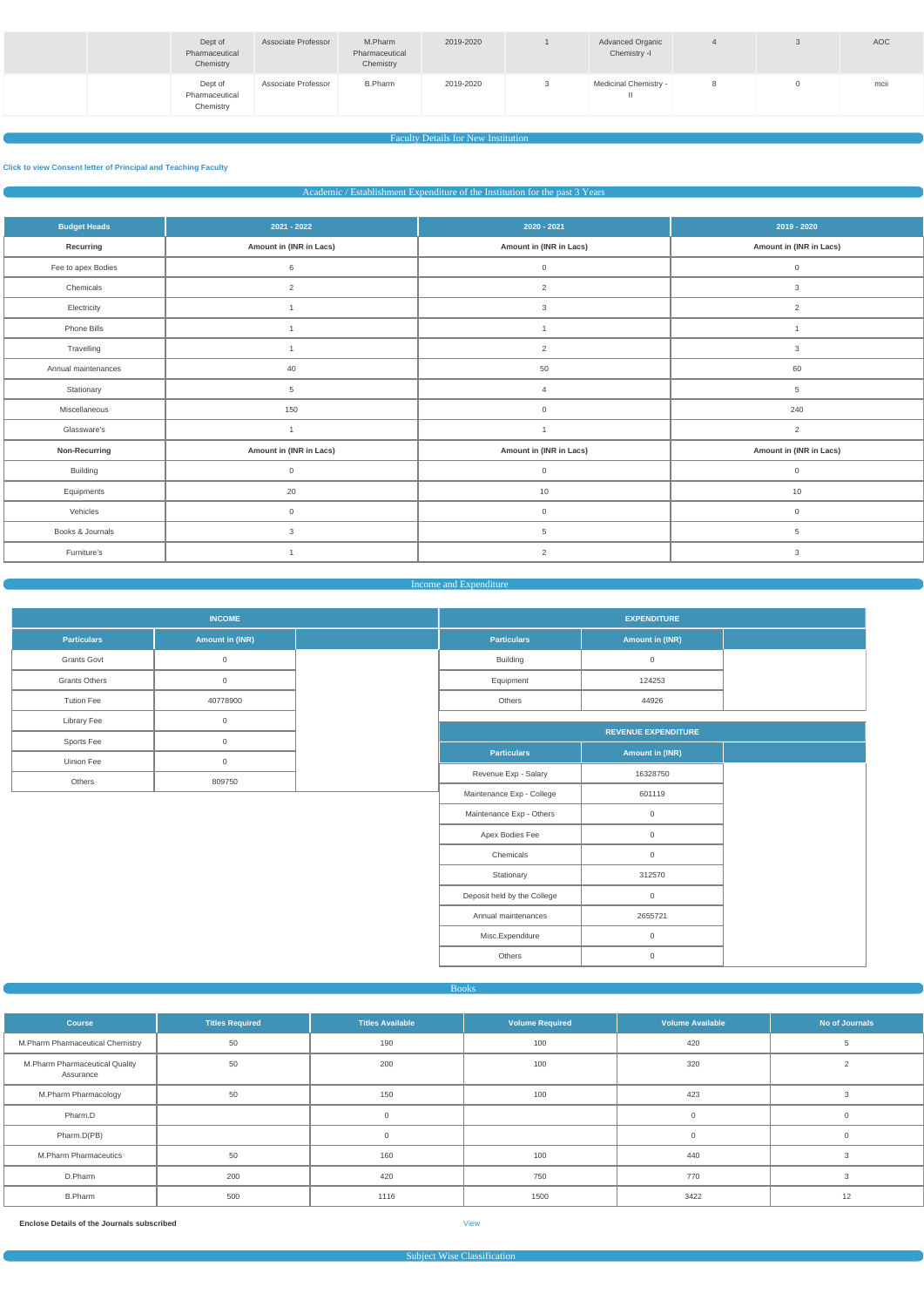| <b>Subject</b>                                                                           | <b>Available Numbers</b> | <b>Available Titles</b> |
|------------------------------------------------------------------------------------------|--------------------------|-------------------------|
| Pharmacognosy                                                                            | 452                      | 115                     |
| <b>Pharmacy Practice</b>                                                                 | 251                      | 64                      |
| Human anatomy & physiology                                                               | 273                      | 106                     |
| Pharmaceutics (dispensing & general Pharmacy)                                            | 363                      | 176                     |
| Pharmaceutical organic chemistry                                                         | 725                      | 163                     |
| Pharmaceutical inorganic chemistry                                                       | 364                      | 86                      |
| Pharmaceutical microbiology                                                              | 345                      | 82                      |
| Pathophysiology                                                                          | 235                      | 80                      |
| Applied biochemistry & clinical chemistry                                                | 416                      | 92                      |
| Pharmacology                                                                             | 842                      | 174                     |
| Pharmaceutical jurisprudence                                                             | 285                      | 102                     |
| Pharmaceutical dosage form                                                               | 164                      | 86                      |
| Community pharmacy                                                                       | 190                      | 43                      |
| Clinical pharmacy                                                                        | 103                      | 45                      |
| Hospital pharmacy                                                                        | 109                      | 61                      |
| Pharmacotheraputics                                                                      | 170                      | 79                      |
| Pharmaceutical analysis and Quality Assurance                                            | 858                      | 164                     |
| Medicinal chemistry                                                                      | 691                      | 160                     |
| Biology                                                                                  | 36                       | 19                      |
| Computer science or computer application in pharmacy                                     | 64                       | 32                      |
| Mathematics / statistics                                                                 | 169                      | 101                     |
| <b>Communication Skills</b>                                                              | 69                       | 79                      |
| Pharmaceutics - Drug Delivery systems, Pharmaceutical Engineering, Regulatory<br>Science | 539                      | 126                     |

# **Communist Communist Communist Communist Communist Communist Communist Communist Communist Communist Communist Communist Communist Communist Communist Communist Communist Communist Communist Communist Communist Communist C**

| <b>Particulars</b>   | <b>Number Required</b> | <b>Number Available</b> |
|----------------------|------------------------|-------------------------|
| Computers            | 10                     | 10                      |
| Printers             |                        |                         |
| Internet facilities  | 4MBPS                  | 40                      |
| Photocopier          |                        |                         |
| Scanner              |                        |                         |
| <b>LCD Projector</b> |                        |                         |

# PG & Ph.D Projects guided by the Faculty Members for the past 3 years

| S.No           | <b>Name of the Supervisor</b> | <b>Name of the Candidate</b> | <b>Type of Project</b> | Title of the Thesis/Dissertation                                                                                                                                                          | <b>Duration (in months)</b> | Year        |
|----------------|-------------------------------|------------------------------|------------------------|-------------------------------------------------------------------------------------------------------------------------------------------------------------------------------------------|-----------------------------|-------------|
| $\overline{1}$ | Dr C Suryaprakash Reddy       | LAKSHMI DEVI MEEGADA         | PG                     | Role of regulatory affairs from<br>product development to product<br>marketing                                                                                                            | 6                           | 2019 - 2020 |
| 2              | Mr E Gireesh Kumar            | KULAYAPPA JARIPITI           | PG                     | Development and validation of<br>UVSpectroscopic method for the<br>quantitation of selected drug<br>substances in their dosage forms                                                      | 6                           | 2019 - 2020 |
| 3              | Mr M Madhu                    | HARI KRISHNA JALLI           | $PG$                   | A Study of method development<br>validation and forced degradation<br>for simultaneous quantification of<br>choline salicylate and linocaine in<br>bulk and pharmaceutical dosage<br>form | 6                           | 2019 - 2020 |
| $\overline{4}$ | Mr U Narasimhulu              | SUKANYA KUNCHEPU             | PG                     | Analytical method development and<br>validation for simultaneous<br>estimation of ivacaftor and<br>tezacaftor in bulk and its dosage<br>form by RPHPLC                                    | 6                           | 2019 - 2020 |
| 5              | Mrs A Sushmitha               | SRIHARSHA REDDY CHERLA       | PG                     | Development and validation of<br>RPHPLC method for the assay of<br>nabumetone in bulk and tablet<br>dosage from                                                                           | 6                           | 2019 - 2020 |
| 6              | Mrs P Anitha                  | SWETHA C                     | $PG$                   | Formulation and evaluation of<br>sustained release mesalamine<br>mups tablets                                                                                                             | 6                           | 2019 - 2020 |
| $\overline{7}$ | Mr M Praveen Kumar            | KAVYA SREE CHEPURI           | $PG$                   | Formulation and evaluation of<br>lansoprazole delayed release<br>capsule thirty mg by using<br>pelletization technique                                                                    | 6                           | 2019 - 2020 |
| 8              | Mr V Sarovar Reddy            | <b>JHANCY VUGGU</b>          | PG                     | Development and evaluation of<br>tamsulosin HCL sustained release<br>capsule formulation                                                                                                  | 6                           | 2019 - 2020 |
| 9              | Dr P Dwarakanadha Reddy       | <b>HARIKA PUTCHA</b>         | PG                     | Formulation and evaluation of<br>delayed release fenofibric acid<br>capsule                                                                                                               | 6                           | 2019 - 2020 |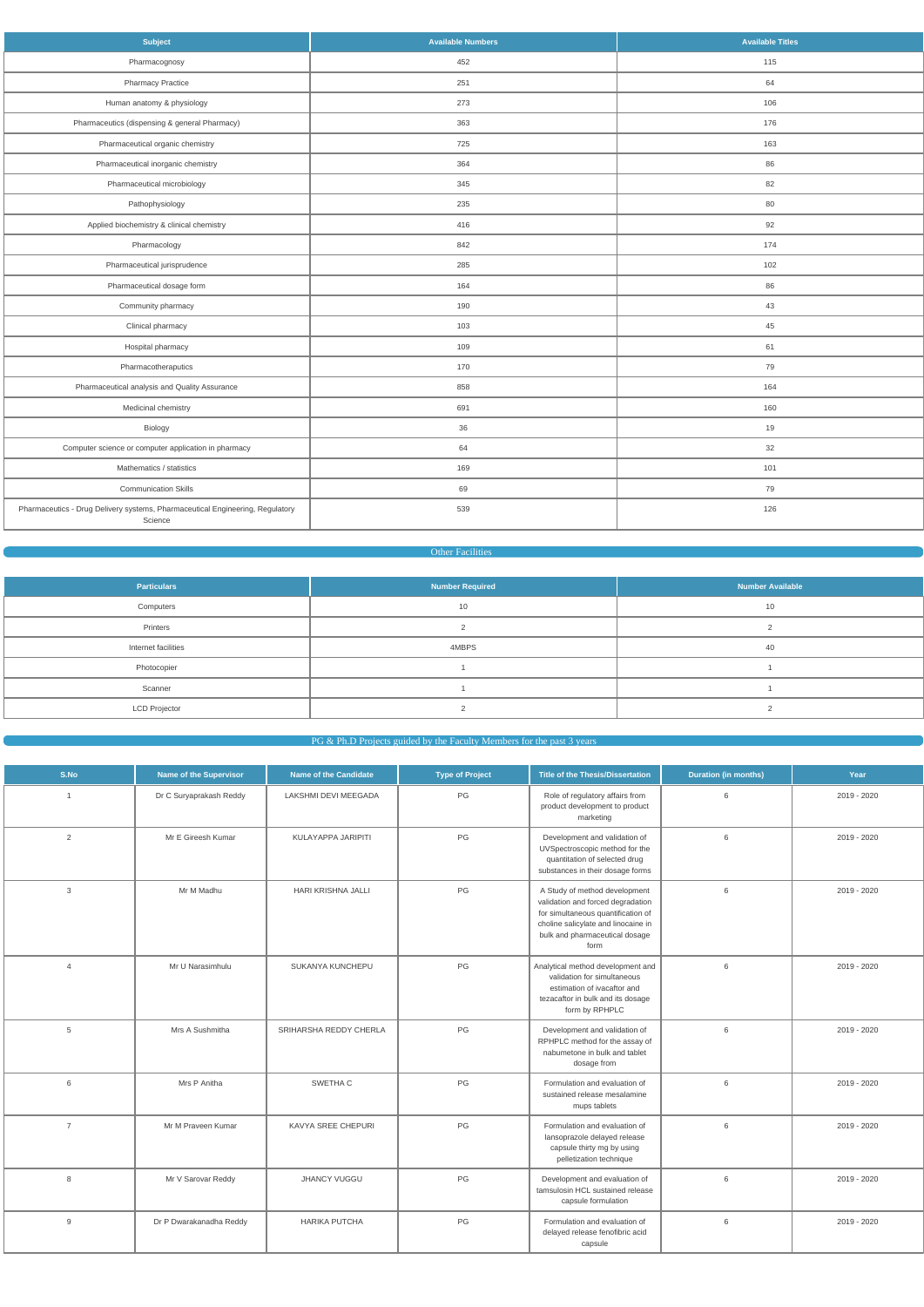| 10 | Mr N Raghavendra Naveen  | ANUSHA THONDAM                                 | PG            | Design and development of thiol<br>functionalized pectin<br>nanocomposites of zidovudine                                                                                          | 6  | 2019 - 2020 |
|----|--------------------------|------------------------------------------------|---------------|-----------------------------------------------------------------------------------------------------------------------------------------------------------------------------------|----|-------------|
| 11 | Mr Y Pradeep Kumar       | KARISHMAA DEVARA GUTTA                         | $\mathsf{PG}$ | In Vitro drug design synthesis<br>characterization and anti tubercular<br>activity of novel thiadiazole<br>derivatives                                                            | 6  | 2019 - 2020 |
| 12 | Dr M Deepa               | <b>BHAGHAVA GOGULA</b>                         | PG            | Insilico design screening synthesis<br>of quinoline fused pyridine<br>derivatives as anticancer and<br>antivital agents                                                           | 6  | 2019 - 2020 |
| 13 | Mr V Chinni Krishnaiah   | YASMEEN NANDIMANDALAM<br><b>SHAIK</b>          | PG            | InVitro pharmacological evaluation<br>of cytotoxicity antiarthriticantiulcer<br>and hepatoprotective activity of<br>Allmania nodiflora L R Br Ex Wight<br>Whole Plant             | 6  | 2019 - 2020 |
| 14 | Dr D Swarnalatha         | <b>VENKATA SIVA CHANDANA</b><br><b>JINKALA</b> | PG            | Evaluation of neuroprotective<br>activity of tragia involucrata against<br>oxidooamine induced neurotoxicity<br>in a cellular model of parkinsons<br>disease                      | 6  | 2019 - 2020 |
| 15 | Mr R Pradeep Kumar       | VEENA KUMARI NANDAVARAM                        | PG            | In Viitro phartmacological<br>evaluation of anti cancer anti fungal<br>and antiulcer activity of aqueous<br>root extract of Syzygium<br>samarangense                              | 6  | 2019 - 2020 |
| 16 | Mr S Mohanaraghupathy    | RENUKA DEVI KANURU                             | PG            | In vitro phytochemical and<br>pharmacological evaluation of<br>nephrolepis cordifolia leaves                                                                                      | 6  | 2019 - 2020 |
| 17 | Mr. V. Chinni Krishnaiah | <b>AFREEN SHAIK</b>                            | PG            | In Vitro pharmacological evaluation<br>of antiinflammatory<br>hepatoprotective antispasmodic<br>and antidiabetic activity of ehanolic<br>extract of annona squamosa               | 6  | 2019 - 2020 |
| 18 | Dr D Swarnalatha         | Dasari Vasavi Devi                             | Ph.D          | Development and validation of<br>analytical methods for active<br>pharmaceutical ingredients in bulk<br>and dosage form                                                           | 36 | 2019 - 2020 |
| 19 | Dr C Suryaprakash Reddy  | M Lakshmi Devi                                 | $\mathsf{PG}$ | Role of regulatory affairs from<br>product development to product<br>marketing                                                                                                    | 6  | 2019 - 2020 |
| 20 | Mr M Praveen Kumar       | C Kavya Sree                                   | PG            | Formulation and evaluation of<br>lansoprazole delayed release<br>capsule thirty mg by using<br>pelletization technique                                                            | 6  | 2019 - 2020 |
| 21 | Dr D Swarnalatha         | J Venkata Siva Chandana                        | PG            | Evaluation of neuroprotective<br>activity of tragiainvolucrata against<br>oxidooamine induced neurotoxicity<br>in a cellular model of parkinsons<br>disease                       | 6  | 2019 - 2020 |
| 22 | Dr D Swarnalatha         | K Renuka Devi                                  | PG            | In vitro phytochemical and<br>pharmacological evaluation of<br>nephrolepiscordifolia leaves                                                                                       | 6  | 2019 - 2020 |
| 23 | Mr V Chinnikrishnaiah    | JAGADEESH KUMAR T                              | PG            | NEURO PROTECTIVE ROLE OF<br>ACACIA NILOTICA L AGAINST<br>MPTP INDUCED PARKINSONS<br><b>DISEASE ON MICE</b>                                                                        | 6  | 2019 - 2020 |
| 24 | Dr T S M Saleem          | <b>BABU REPANA</b>                             | PG            | <b>EVALUATION OF ANTI</b><br>EPILEPTIC ACTIVITY OF<br>MONOTERPENOIP FROM<br>ROOTS OF SYZYGIUM<br>SAMARANGENESE                                                                    | 6  | 2019 - 2020 |
| 25 | Mr M PRAVEEN KUMAR       | SRAVANI GOTIKE                                 | PG            | FORMULATION AND<br>EVALUATION OF DELAYED<br>RELEASE ESOMEPRAZOLE<br>MAGNESIUM TRIHYDRATE<br>MULTI UNIT PELLET SYSTEM<br><b>MUPS</b>                                               | 6  | 2019 - 2020 |
| 26 | Dr S Prasanthi           | SHAHABUDDIN SK                                 | PG            | FORMULATION AND<br>EVALUATION OF LABETALOL<br><b>HCL EXTENDED RELEASE</b><br>TABLETS TWO HUNDRED MG                                                                               | 6  | 2019 - 2020 |
| 27 | Mrs P Anitha             | REDDY DAYAKAR CHITIKI                          | PG            | DESIGN DEVELOPMENT AND<br>OPTIMIZATION OF NOVEL NANO<br>INVASOMES FOR ENHANCED<br>TRANSDERMAL DELIVERY OF<br>EPROSARTAN MESYLATE<br>USING BOX BEHNKEN DESIGN                      | 6  | 2019 - 2020 |
| 28 | Dr M Deepa               | YASWANTH MURTHAETI                             | PG            | IN SILICO DRUG<br><b>DESIGNSYNTHESIS</b><br>CHARACTERIZATION AND<br><b>BIOLOGICAL EVALUATION OF</b><br>SOME NOVEL AZETIDINONE<br><b>DERIVATIVES FOR</b><br>ANTILEUKEMIC ACTIVITY. | 6  | 2019 - 2020 |
| 29 | Dr.D.Swarnalatha         | VAMSI GAYATRI T                                | $\mathsf{PG}$ | <b>SYNTHESIS</b><br>CHARACTERIZATION AND ANTI<br>TUBERCULAR ACTIVITY OF<br>NOVEL THIADIAZOLE BASED<br>CHALCONE DERIVATIVES.                                                       | 6  | 2019 - 2020 |
| 30 | Mr S Chand Basha         | SUDHA RANI N                                   | PG            | <b>SYNTHESIS</b><br>CHARACTERIZATION AND<br>BIOLOGICAL ACIVITY OF NOVEL<br>FOUR THIAZOLIDINONE<br>DERIVATIVES.                                                                    | 6  | 2019 - 2020 |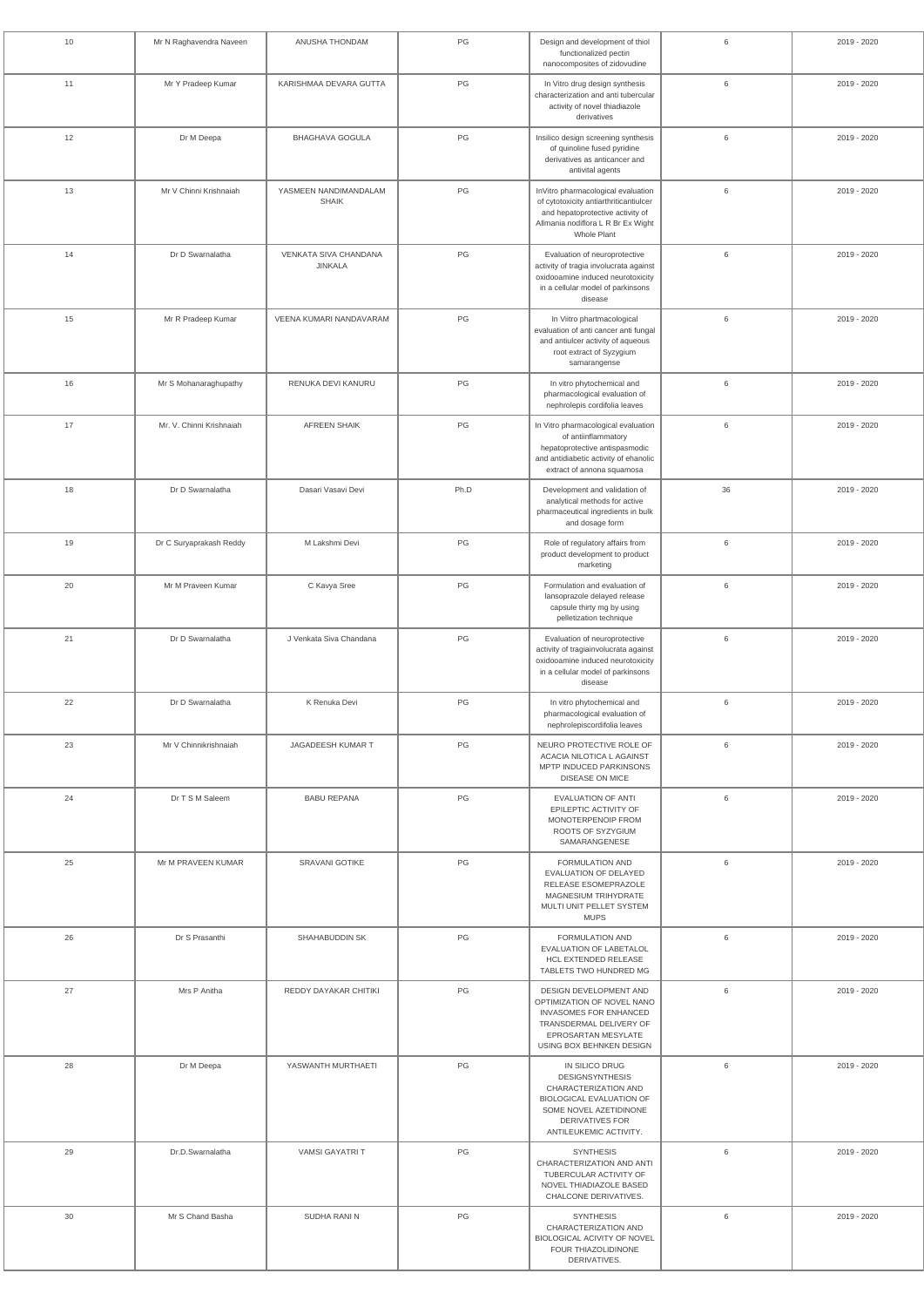| 31 | Mr Y Pradeep kumar    | SIVAKUMAR REDDY BAREDDY                  | PG            | INSILICO DRUG DESIGN<br><b>SYNTHESIS</b><br>CHARACTERIZATION AND ANTI<br>TUBERCULAR ACTIVITY OF<br>NOVEL ONE THREE FOUR<br>THIADIAZONE.                                                             | 6 | 2019 - 2020 |
|----|-----------------------|------------------------------------------|---------------|-----------------------------------------------------------------------------------------------------------------------------------------------------------------------------------------------------|---|-------------|
| 32 | Mr Y Pradeep kumar    | SIREESHA BOBBALA                         | PG            | PRELIMINARY PHYTOCHEMICAL<br>AND PHARMACOLOGICAL<br><b>INVESTIGATION OF</b><br>PHYLLANTHUS PINNATUS<br>WIGHT G.L.WEBSTER.                                                                           | 6 | 2019 - 2020 |
| 33 | Dr M Deepa            | SANDHYA POTTENDLA                        | PG            | <b>DESIGN SYNTHESIS</b><br>CHARACTERIZATION AND<br><b>BIOLOGICAL EVALUATION OF</b><br>SOME NOVEL PYRAZOLE<br>DERIVATIVES FOR ANTICANCER<br><b>ACTIVITY</b>                                          | 6 | 2019 - 2020 |
| 34 | Mr S CHAND BASHA      | ROJA REDDY MANCHALA                      | PG            | <b>SYNTHESIS</b><br>CHARACTERIZATION AND<br>BIOLOGICAL EVALUATION OF<br>NOVEL TWO AZETIDINONE<br>DERIVATIVES.                                                                                       | 6 | 2019 - 2020 |
| 35 | Mr V Chinnikrishnaiah | <b>VYSHNAVI PRIYA K</b>                  | PG            | <b>EVALUATION OF</b><br>CARDIOPROTECTIVE ACTIVITY<br>OF PROTOCATECHUIC ACID<br>AGAINST DOXORUBICIN<br>INDUCED CARDIOMYOPATHY IN<br>ALBINO WISTER RATS.                                              | 6 | 2019 - 2020 |
| 36 | Mr ANUPAMKANTI BAG    | VANITHA MODEM                            | PG            | EVALUATION OF ANTIDIABETIC<br>POTENTIAL OF HYDRO<br>ALCHOLIC EXTRACT OF Mentha<br>arvensis leaves EXTRACTS<br>AGAINST STREPTOZOTOCIN<br>INDUCED DIABETIC RACTS.                                     | 6 | 2019 - 2020 |
| 37 | Dr T S M SALEEM       | <b>SRILAKSHMI M</b>                      | PG            | CARDIOPROTECTIVE EFFECT<br>OF SULFORAPHANE ON<br><b>ISOPROTERENOL INDUCED</b><br>MYOCARDIAL INJURY IN MALE<br>MICE.                                                                                 | 6 | 2019 - 2020 |
| 38 | Dr T S M SALEEM       | <b>RUPA VANI</b><br>CHINNAGOLLAREDDYGARI | PG            | EVALUATION OF NEPHRO<br>PROTECTIVE ACTIVITY OF PARA<br>METHOXY CINNAMIC ACID<br>AGAINST GENTAMICIN INDUCED<br>NEPHROTOXICITY IN RATS.                                                               | 6 | 2019 - 2020 |
| 39 | Mr S Sudhakar         | RAGINI NAGIREDDY                         | PG            | PROTECTIVE EFFECT OF<br>CHICORIC ACID FRACTION OF<br>Echinacea purppurea ROOT<br>POWER AGAINST CISPLATIN<br><b>INDUCED NEPHROTOXICITY IN</b><br>MALE ALBINO RATS.                                   | 6 | 2019 - 2020 |
| 40 | Mr V Chinnikrishnaiah | PRUDHVI THALLAPAKA                       | PG            | EVALUATION OF PROTECTIVE<br>ROLE OF Eleusine coracana Linn<br>AGAINST LITHIUM INDUCED<br>NEPHROCARDIATOXICITY.                                                                                      | 6 | 2019 - 2020 |
| 41 | Mr ANUPAMKANTI BAG    | PRAVEEN KUMAR DIBBA                      | PG            | <b>EVALUATION OF</b><br>ANTICONVULSANT ACTIVITY OF<br>HYDROETHANOLIC EXTRACT<br>OF Coccinia grandis IN MICE.                                                                                        | 6 | 2019 - 2020 |
| 42 | Mr S Sudhakar         | PAVAN KUMAR DEVARASETTY                  | PG            | NEUROPROTECTIVE EFFECT OF<br>SOYBEAN SEED OIL ON<br>ALUMINIUM CHLORIDE INDUCED<br>ALZHEIMERS DISEASE IN MALE<br>WISTAR RATS.                                                                        | 6 | 2019 - 2020 |
| 43 | Mr S Mohanraghupathy  | KRUPA SAGAR K                            | PG            | EVALUATION OF SKELETAL<br>MUSCLE RELAXANT ACTIVITY<br>OF HYDROALCHOLIC<br><b>EXTRACTION OF Nardostachys</b><br>jatamansi ON MOCE.                                                                   | 6 | 2019 - 2020 |
| 44 | Mr ANUPAMKANTI BAG    | <b>BHAVANI MEESALA</b>                   | PG            | EVALUATION OF ANTI OXIDANT<br>AND ANTI INFLAMMATORY<br>ACTIVITY OF HYDROALCOHOLIC<br>EXTRACT OF Barleria buxifolia IN<br>EXPERIMENTAL.                                                              | 6 | 2019 - 2020 |
| 45 | Dr V S T Rajan        | SREENATH AMBARAPU                        | $\mathsf{PG}$ | DEVELOPMENT AND<br>VALIDATION OF ANALYTICAL<br>METHODS FOR IDENTIFICATION<br>AND QUANTIFICATION OF<br>SECONDARY METABOLITES<br>PRESENT IN DIFFERENT<br>BRANDS OF TEA BY UV VISIBLE<br>SPECTROSCOPY. | 6 | 2019 - 2020 |
| 46 | Dr V S T Rajan        | LAKSHMINAVEENA SHEELAM                   | PG            | DEVELOPMENT AND<br>VALIDATION OF TLC METHOD<br>FOR IDENTIFICATION AND UV<br>SPECTROSCOPIC METHOD FOR<br><b>ESTIMATION OF BUTYLATED</b><br>HYDROXYANISOLE IN<br>SELECTED FOOD STUFF.                 | 6 | 2019 - 2020 |
| 47 | Dr.D.Swarnalatha      | BHARGAVRAM GUNTAKA                       | PG            | ANALYTICAL METHOD<br>DEVELOPMENT AND<br>VALIDATION OF STABILITY<br>INDICATING RP HPLC METHOD<br>FOR DETERMINATION OF<br>RELATED COMPOUNDS OF<br>PROPIOMAZINE IN TABLET<br>DOSAGE FORM.              | 6 | 2019 - 2020 |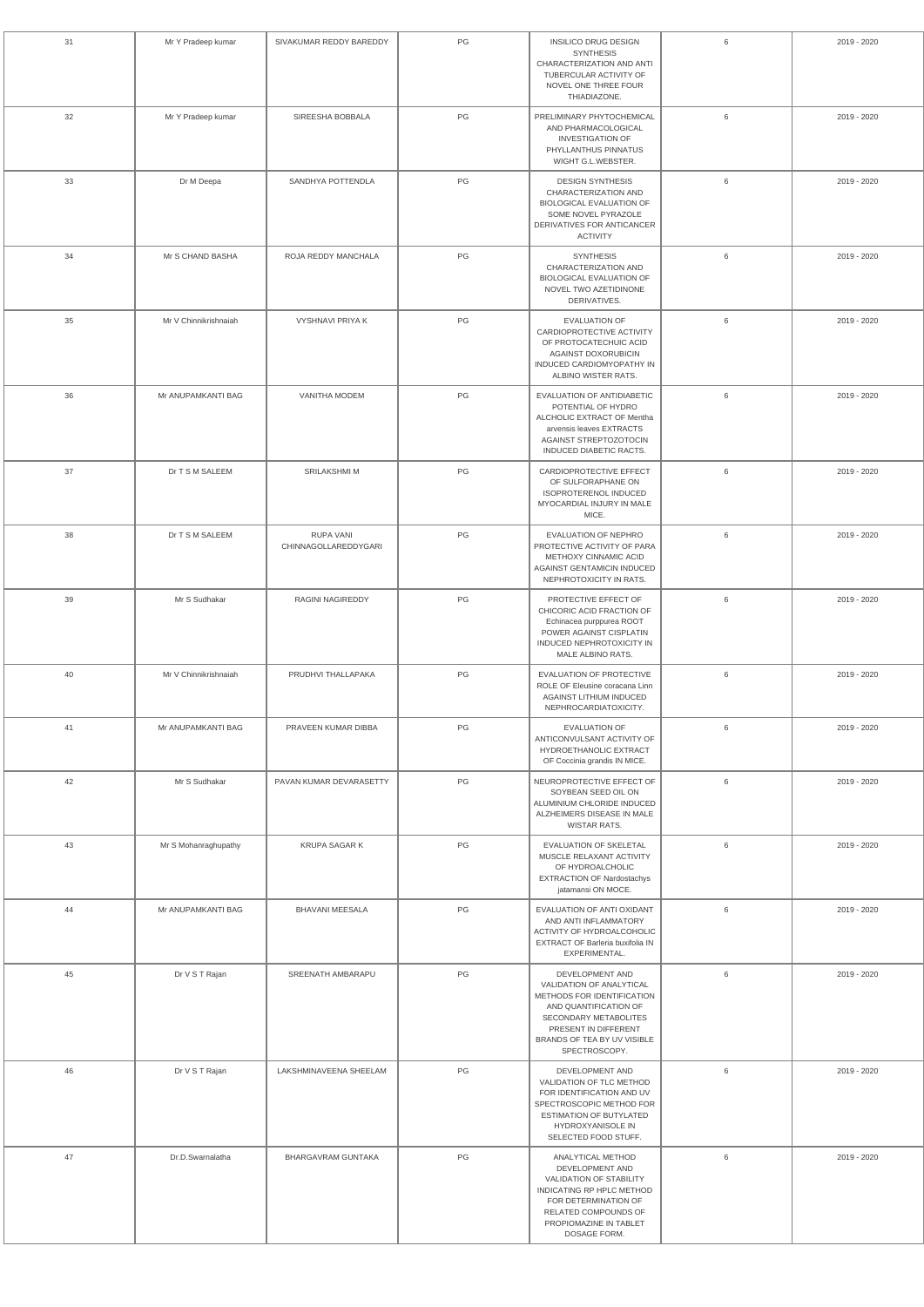| 48 | Mr M MADHU             | ANUSHA BANDATMAKURI      | PG   | DEVELOPMENT AND<br>VALIDATION OF RP HPLC<br>METHOD FOR ESTIMATION OF<br>MOXETUMOMAB PASUDOTOX IN<br><b>BULK AND PARENTERAL</b><br><b>DOSAGE FORM</b>                                                  | 6 | 2019 - 2020 |
|----|------------------------|--------------------------|------|-------------------------------------------------------------------------------------------------------------------------------------------------------------------------------------------------------|---|-------------|
| 49 | Dr S RAMKANTH          | <b>RAMANIKA K</b>        | PG   | REGULATORY PATHWAY FOR<br>CLINICAL TRIAL FILING TO DCGI<br>INDIA FOR THE PRODUCT<br>RECOMBINANT HUMAN<br>PARATHYROID HORMONE ONE<br>THIRTY TWO INJECTION.                                             | 6 | 2019 - 2020 |
| 50 | Dr P Dwarakantha Reddy | <b>BHARGAVI JUTURU</b>   | PG   | DESINE DEVELOPMENT AND<br>EVALUATION OF VERAPAMIL<br>HYDROCHLORIDE SUSTAIN<br>RELEASE PELLETS.                                                                                                        | 6 | 2019 - 2020 |
| 51 | Dr P Dwarakantha Reddy | ANITHA VENKATRAYAPPAGARI | PG   | <b>FORMULATION AND</b><br><b>EVALUATION OF FAST</b><br>DISSOLVING ORAL FILMS OF<br><b>BUMETANIDE.</b>                                                                                                 | 6 | 2019 - 2020 |
| 52 | Mrs A Susmitha         | <b>G RAJASEKHAR</b>      | PG   | ANALYTICAL METHOD<br>DEVELOPMENT AND<br>VALIDATION FOR THE<br><b>ESTIMATION OF RELATED</b><br>COMPOUNDS IN DULOXETINE<br><b>HYDROCHLORIDE DELAYED</b><br>RELEASE CAPSULES BY RP<br><b>HPLC METHOD</b> | 6 | 2019 - 2020 |
| 53 | Mr E GIREESH KUMAR     | S ASHOK                  | $PG$ | APPLICATION OF SIX SIGMA IN<br>PROCESS CAPABILITY<br>ANALYSIS IN MANUFACTURING<br>OF CO AMOXICLAV FILM<br><b>COATED TABLETS</b>                                                                       | 6 | 2019 - 2020 |

## Projects (Major/Minor Projects) completed for the past 3 years

| S.No | Name of the Investigator | Title of the project | <b>Duration (in months)</b> | <b>Sanctioned Amount</b> | <b>Funding Agency</b> | Year        |
|------|--------------------------|----------------------|-----------------------------|--------------------------|-----------------------|-------------|
|      | <b>NA</b>                | <b>NA</b>            |                             |                          | <b>NA</b>             | 2021 - 2022 |
|      | <b>NA</b>                | <b>NA</b>            |                             |                          | <b>NA</b>             | 2020 - 2021 |
|      | NA                       | <b>NA</b>            |                             |                          | <b>NA</b>             | 2019 - 2020 |

# **On Going Projects (Major / Minor)**

| S.No | <b>Name of the Faculty</b> | <b>Title of the Projects</b> | Duration (in days) | <b>Sanctioned Amount</b> | <b>Funded by</b> |
|------|----------------------------|------------------------------|--------------------|--------------------------|------------------|
|      | <b>NA</b>                  |                              |                    |                          | <b>NA</b>        |

## Details of Research Collaborations for the past 3 Years

| S.No           | <b>Name of Collaborating Organization</b> | <b>Nature Of Collaboration</b> | <b>Outcome of collaboration</b>                                                  | Year        |
|----------------|-------------------------------------------|--------------------------------|----------------------------------------------------------------------------------|-------------|
| $\mathbf{1}$   | University of Memphis                     | Research publication           | Knowledge sharing                                                                | 2020 - 2021 |
| $\overline{2}$ | University of Memphis                     | Research publication           | Knowledge sharing                                                                | 2019 - 2020 |
| 3              | <b>AICTE</b>                              | Seminars/conferences/workshops | Significance of Herbal Drugs and Nutraceuticals in<br><b>Preventing Diseases</b> | 2019 - 2020 |
| $\overline{4}$ | <b>DST NIMAT</b>                          | Research project               | Knowledge sharing                                                                | 2019 - 2020 |
| 5              | <b>RIMS</b>                               | Training                       | <b>Clinical Exposure</b>                                                         | 2019 - 2020 |
| 6              | <b>RIMS</b>                               | Training                       | <b>Clinical Exposure</b>                                                         | 2020 - 2021 |
| $\overline{7}$ | Karpagam College of Pharmacy              | Research publication           | Publication on Nano particles                                                    | 2021 - 2022 |
| 8              | <b>AICTE</b>                              | Training                       | Short Term Training Program                                                      | 2021 - 2022 |
| 9              | <b>RIMS</b>                               | Training                       | <b>Clinical Exposure</b>                                                         | 2021 - 2022 |
| 10             | <b>APTI</b>                               | Seminars/conferences/workshops | Knowledge sharing                                                                | 2021 - 2022 |
| 11             | <b>IPGA</b>                               | Seminars/conferences/workshops | Knowledge sharing                                                                | 2021 - 2022 |
| 12             | <b>IPA</b>                                | Seminars/conferences/workshops | Knowledge sharing                                                                | 2021 - 2022 |
| 13             | <b>NA</b>                                 | Internship                     | <b>NA</b>                                                                        | 2020 - 2021 |
| 14             | <b>NA</b>                                 | Seminars/conferences/workshops | <b>NA</b>                                                                        | 2020 - 2021 |
| 15             | <b>NA</b>                                 | Student exchange               | <b>NA</b>                                                                        | 2020 - 2021 |
| 16             | <b>NA</b>                                 | Faculty exchange               | <b>NA</b>                                                                        | 2020 - 2021 |
| 17             | <b>NA</b>                                 | Training                       | <b>NA</b>                                                                        | 2020 - 2021 |
| 18             | <b>NA</b>                                 | Research project               | <b>NA</b>                                                                        | 2020 - 2021 |
| 19             | <b>NA</b>                                 | Research publication           | <b>NA</b>                                                                        | 2020 - 2021 |

# Details of Research Publications in Indexed Journals for the past 3 Years

| S.No | <b>Authors</b>        | <b>Title</b>                                | <b>Journal</b>                  | Volume:Issue;Page Numbers | <b>Impact Factor (Provided by</b><br>JCRfi only) | Year        |
|------|-----------------------|---------------------------------------------|---------------------------------|---------------------------|--------------------------------------------------|-------------|
|      | S Pradeep Kumar Reddy | Case Report on Drug Induced<br>Erythroderma | Inventi Rapid Pharmacy Practice | $41 - 3$                  |                                                  | 2020 - 2021 |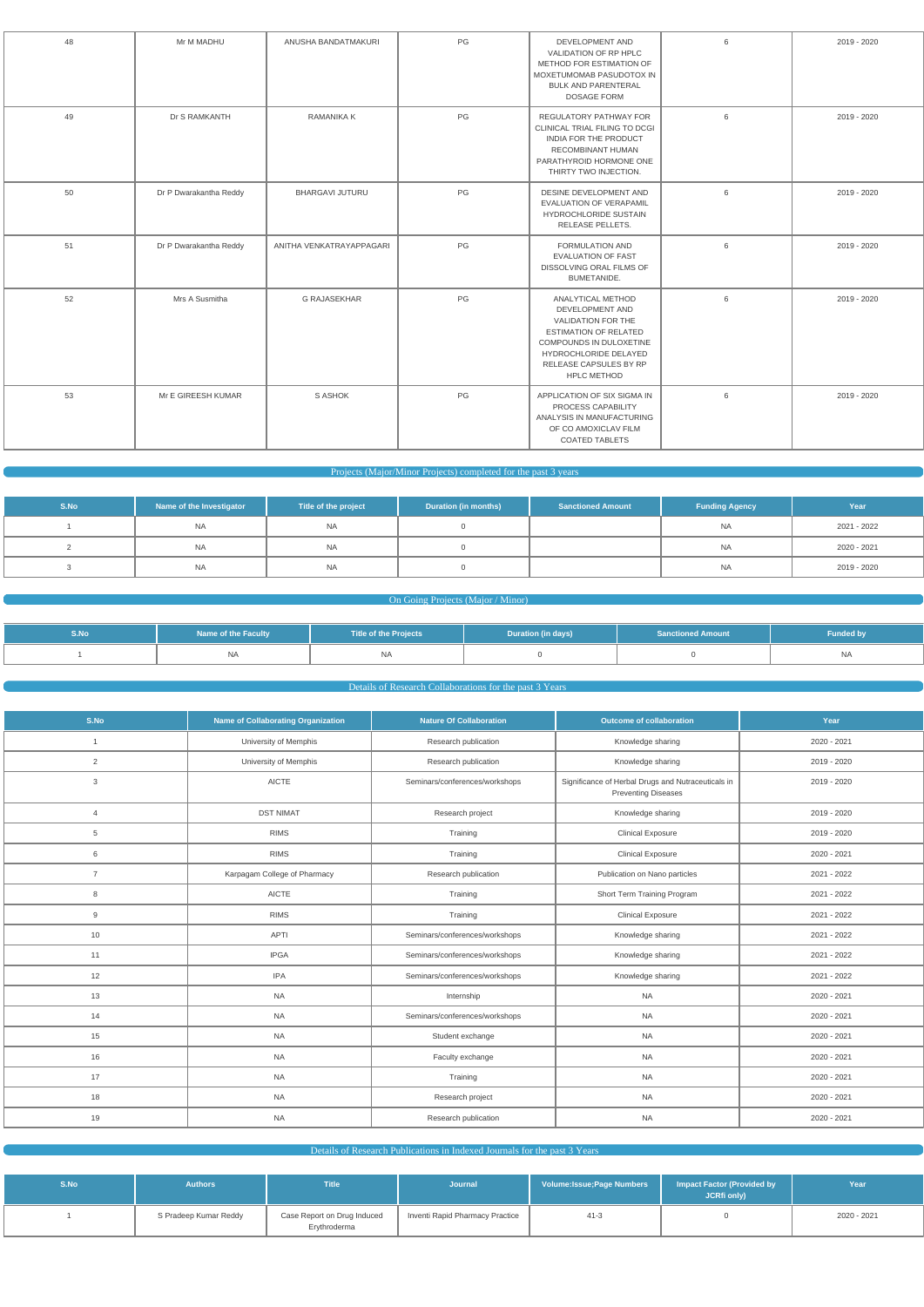| $\overline{2}$ | Sireesha M               | Impact of promoting healthy<br>lifestyle interventions among<br>adolescents young adults with<br>polycystic ovarian disease in<br>resource limited settings                     | International Journal of Research in<br><b>Pharmaceutical Sciences</b>            | 11 2950-2954   | $\overline{0}$ | 2020 - 2021 |
|----------------|--------------------------|---------------------------------------------------------------------------------------------------------------------------------------------------------------------------------|-----------------------------------------------------------------------------------|----------------|----------------|-------------|
| 3              | S Sudhakar               | A prospective study on assessment<br>of risk factors and management of<br>lower respiratory tract infections in<br>paediatrics                                                  | International research journal of<br>pharmacy                                     | 1110 4-9       | $\mathbb O$    | 2020 - 2021 |
| $\overline{4}$ | M Pramod Kumar           | Clinical Efficacy and Safety Profile<br>of Lurasidone Comparing with<br>Risperidone Randomized Open<br><b>Label Clinical Study</b>                                              | Journal of Pharmaceutical<br>Research International                               | 334 20-27      | $\mathbb O$    | 2020 - 2021 |
| 5              | M Pramod Kumar           | Prescribing Pattern in Geriatrics<br>with Cardio Vascular Diseases<br>using Beers Criteria                                                                                      | Journal of Pharmaceutical<br>Research International                               | 335 6-11       | $\overline{0}$ | 2020 - 2021 |
| 6              | M Pramod Kumar           | A Review on Current Therapeutic<br>Options for COVID-19                                                                                                                         | International Journal of<br><b>Pharmaceutical Sciences Review</b><br>and Research | 652 160-164    | $\overline{0}$ | 2020 - 2021 |
| $\overline{7}$ | V Sarovar Reddy          | Formualtion and evaluation of<br>analgesic vanishing cream                                                                                                                      | Journal of Global Trends in<br><b>Pharmaceutical Sciences</b>                     | 122 9580-9583  | $\overline{0}$ | 2020 - 2021 |
| 8              | Girirajasekhar Dornadula | A study of prescription auditing in<br>inpatient general medicine in<br>tertiary care government hospital                                                                       | International Journal of Research in<br><b>Medical Sciences</b>                   | 08 11 3979-82  | $\mathbb O$    | 2020 - 2021 |
| 9              | Girirajasekhar Dornadula | Impact of clinical pharmacist<br>mediated patient counseling in<br>dyslipidemia patients by using lipid<br>lowering agent                                                       | International Journal of<br>Pharmaceutical Sciences and<br>Research               | 12 5 2779-2782 | $\overline{0}$ | 2020 - 2021 |
| 10             | P Dwarakanadha Reddy     | A Review on Current Therapeutic<br>Options for COVID-19                                                                                                                         | International Journal of<br><b>Pharmaceutical Sciences Review</b><br>and Research | 652 160-164    | $\overline{0}$ | 2020 - 2021 |
| 11             | P Dwarakanadha Reddy     | Analysis of the Adverse Drug<br>Reactions and Associated Cost<br>Burden on the Patients in a South<br>Indian Teaching Hospital                                                  | Journal of Advances in Medicine<br>and Medical Research                           | 3221 88-98     | $\overline{0}$ | 2020 - 2021 |
| 12             | P Dwarakanadha Reddy     | Evaluation of the Effectiveness of<br>the Use of Pantoprazole and the<br>Risks                                                                                                  | Journal of Advances in Medicine<br>and Medical Research                           | 1315 35-41     | $\overline{0}$ | 2020 - 2021 |
| 13             | P Dwarakanadha Reddy     | Nephroprotective activity of Annona<br>Squamosa leaves against<br>paracetamolinduced nephrotoxicity<br>in rats in vitro and in vivo<br>experiments                              | Future Journal of Pharmaceutical<br>Sciences                                      | 6 131 2-8      | $\overline{0}$ | 2020 - 2021 |
| 14             | P Dwarakanadha Reddy     | Nephroprotective Activity of Annona<br>Squamosa Extract on Amphotericin<br>B-Induced nephrotoxicity through<br>InVitro and In-Vivo Models                                       | International journal of<br>pharmaceutical research                               | 132 7-13       | $\overline{0}$ | 2020 - 2021 |
| 15             | P Dwarakanadha Reddy     | Questionnaire-based study on the<br>assessment of doctor of pharmacy<br>interns knowledge attitude and<br>practices regarding the<br>pharmacovigilance                          | Asian Journal of Pharmaceutical<br>and Clinical Research                          | 14 1 158-162   | $\mathbb O$    | 2020 - 2021 |
| 16             | P Dwarakanadha Reddy     | Nephroprotectivity of Coccinia<br>indica leaves against gentamycin<br>induced nephrotoxicity using in vitro<br>and in vivo models                                               | Journal of Applied Pharmaceutical<br>Science                                      | 1106 132-139   | $\mathbb O$    | 2020 - 2021 |
| 17             | P Dwarakanadha Reddy     | In vitro Evaluation of Selected Fruit<br>Extracts against Cardiovascular<br><b>Diseases</b>                                                                                     | Asian Journal of Pharmaceutics                                                    | 15 1 94-99     | $\mathbb O$    | 2020 - 2021 |
| 18             | P Dwarakanadha Reddy     | Knowledge attitude and practices<br>KAP of the Pharm D interns<br>towards adverse drug reaction ADR<br>reporting and pharmacovigilance                                          | Pharmacy Education                                                                | 21 186-193     | $\overline{0}$ | 2020 - 2021 |
| 19             | Raghavendra NaveenN      | Prospection of recent chitosan<br>biomedical trends Evidence from<br>patent analysis 2009-2020                                                                                  | International journal of Biological<br>macromoecules                              | 165 1924-1938  | 6953           | 2020 - 2021 |
| 20             | Raghavendra NaveenN      | Electrospraying A facile technology<br>unfolding the chitosan based drug<br>delivery and biomedical<br>applications                                                             | European Polymer Journal                                                          | 147 110326     | 4598           | 2020 - 2021 |
| 21             | P Anitha                 | QBD based Design and<br>Characterization of Proniosomal<br>Transdermal Delivery of Atenolol<br>and Glibenclamide Combination An<br>Innovative Approach                          | Bulletin of faculty of pharmacy                                                   | 58 2 107-115   | $\overline{0}$ | 2020 - 2021 |
| 22             | PAnitha                  | Proniosomal gel mediated<br>transdermal delivery of<br>glibenclamide and atenolol<br>combination exvivo and<br>pharmacodynamic studies                                          | International Journal of applied<br>pharmaceutics                                 | 131 242-248    | $\overline{0}$ | 2020 - 2021 |
| 23             | P Anitha                 | Design and optimization of nano<br>invasomal gel of Glibenclamide and<br>Atenolol combination in vitro and in<br>vivo evaluation                                                | Future Journal of Pharmaceutical<br>Sciences                                      | 71 1-18        | $\overline{0}$ | 2020 - 2021 |
| 24             | PAnitha                  | Formulation and design<br>optimization of nano-<br>transferosomes using pioglitazone<br>and eprosartan mesylate for<br>concomitant therapy against<br>diabetes and hypertension | European Journal of<br><b>Pharmaceutical Sciences</b>                             | 162 105811     | $\mathbf 0$    | 2020 - 2021 |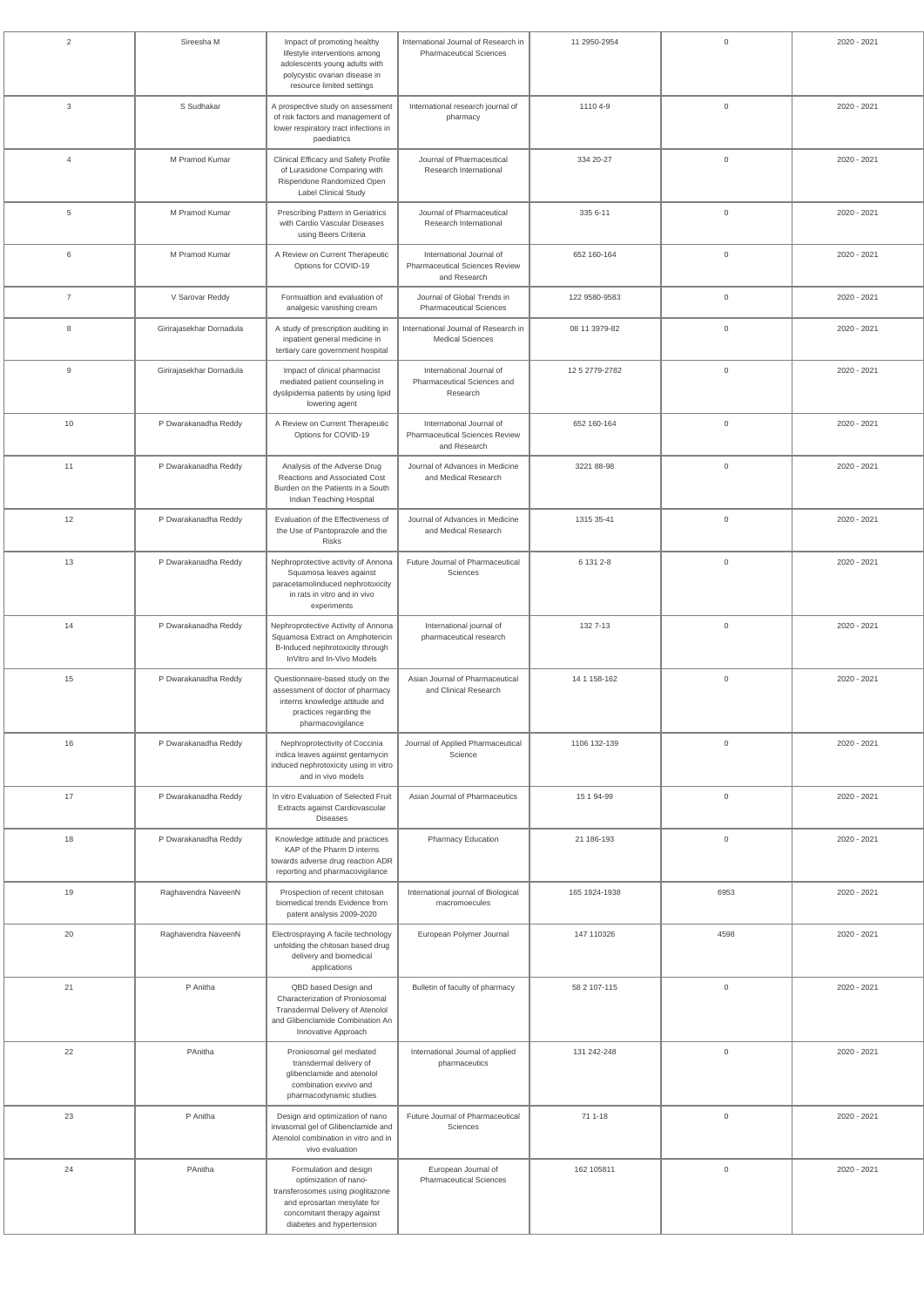| 25 | Swarnalatha Dugasani                          | A novel immunomodulatory activity<br>of sidaglutinosa-a magical Indian<br>tradition medicine                                                                           | Journal of Global Trends in<br><b>Pharmaceutical Sciences</b>              | 11 4 8791-8800                        | $\mathbf 0$    | 2020 - 2021 |
|----|-----------------------------------------------|------------------------------------------------------------------------------------------------------------------------------------------------------------------------|----------------------------------------------------------------------------|---------------------------------------|----------------|-------------|
| 26 | Swarnalatha Dugasani                          | Preliminary phytochemical<br>screening RP-HPLC HPTLC and<br>anti-oxidant studies of Pinus<br>maritimus                                                                 | International Journal of Green<br>Pharmacy                                 | 14 3 293-297                          | $\mathbf 0$    | 2020 - 2021 |
| 27 | Swarnalatha Dugasani                          | Preparation of lercanidipine solid<br>dispersions by various polymers in<br>vitro and in vivo comparative<br>pharmacokinetics study in rabbits                         | Journal of Global Trends in<br><b>Pharmaceutical Sciences</b>              | 12 3 9607 - 9617                      | $\mathbf 0$    | 2020 - 2021 |
| 28 | Swarnalatha Dugasani                          | Fabrication and Characterization of<br>Lercanidipine Hydrochloride Solid<br>Dispersions by Fusion Technique                                                            | International Journal of Life Science<br>and Pharma Research               | 111 78-86                             | $\mathbf 0$    | 2020 - 2021 |
| 29 | Swarnalatha Dugasani                          | Fabrication and assessment of<br>telmisartan sold dispersion for<br>Solubility enchancement by the<br>influence of variable Polymers                                   | Journal of Global Trends in<br><b>Pharmaceutical Sciences</b>              | 12 2 9598 - 9607                      | $\mathbf 0$    | 2020 - 2021 |
| 30 | Swarnalatha Dugasani                          | Solubility Promotion of Telmisartan<br>by solid dispersions using Polymer<br>combinations                                                                              | Research Journal of Pharmacy and<br>Technology                             | 14 1 280-284                          | $\mathbf 0$    | 2020 - 2021 |
| 31 | M Deepa                                       | Docking, Synthesis And Biological<br><b>Evaluation Of Novel Quinoline</b><br>Containing Schiff Bases For Anti-<br>Inflammatory And Anti-Oxidant<br>Activities          | International Journal Of<br>Pharmaceutical Sciences And<br>Research        | 11 2 721-731                          | $\mathbf 0$    | 2019 - 2020 |
| 32 | M Nagendra                                    | In Vitro Anti-Inflammatory Activity<br>Of Aqueous Extract Of<br>PithecellobiumDulce                                                                                    | Journal Of Pharmacognosy And<br>Phytochemistry                             | 8 5 200 - 201                         | $\mathbf 0$    | 2019 - 2020 |
| 33 | Susmitha A                                    | Hydrotropy - A Solubility<br>Enhancement Tool For The<br>Estimation Of Cefdinir In Its<br>Suspension Dosage Form By UV-<br>Spectroscopy                                | International Journal Of Chemtech<br>Research                              | 13 01 pp 232 - 241                    | $\mathbf 0$    | 2019 - 2020 |
| 34 | U Narasimhulu                                 | Development And Validation Of Uv-<br>Spectroscopic Method For The<br>Estimation Of Lymecycline In<br>Capsule Dosage Form                                               | International Journal Of<br><b>Pharmaceutical Sciences And</b><br>Research | 11 4 1749 - 1756                      | $\mathbf 0$    | 2019 - 2020 |
| 35 | Dornadula Girirajasekhar                      | A Case Report On Pleural Effusion<br>Induced By Pulmonary<br><b>Tuberculosis Reactivation Project</b>                                                                  | International Journal Of Science<br>And Research                           | 8 8 1310 - 1311                       | $\mathbf 0$    | 2019 - 2020 |
| 36 | Dornadula Girirajasekhar                      | A Case Report On Herpes Zoster<br>Eruption Associated With Chronic<br><b>Obstructive Pulmonary Disease</b>                                                             | International Journal Of<br><b>Therapeutic Applications</b>                | 37 13 14                              | $\mathbf 0$    | 2019 - 2020 |
| 37 | Dornadula Girirajasekhar                      | Case Report On Atypical Posterior<br>Reversible Encephalopathy<br>Syndrome (PRES) Associated With<br>Antepartum Eclampsia                                              | Open Journal Of Clinical And<br><b>Medical Case Reports</b>                | $641 - 3$                             | $\mathbf 0$    | 2019 - 2020 |
| 38 | M Madhu                                       | Development And Validation Of Uv-<br>Spectroscopic Method For The<br>Estimation Of Lymecycline In<br>Capsule Dosage Form                                               | International Journal Of<br>Pharmaceutical Sciences And<br>Research        | 11 4 1749 - 1756                      | $\mathbf 0$    | 2020 - 2021 |
| 39 | N Raghavendra Naveen                          | Process optimization by response<br>surface methodology for<br>preparation and evaluation of<br>methotrexate loaded chitosan<br>nanoparticles                          | <b>Materials Today Proceedings</b>                                         | Volume 33 Part 7 Pages 2716 -<br>2724 | 1.3            | 2019 - 2020 |
| 40 | N Raghavendra Naveen                          | Okra - Thioglycolic Acid Conjugate -<br>Synthesis, Characterization, and<br>Evaluation as a Mucoadhesive<br>Polymer                                                    | Processes                                                                  | 8 3 1 6                               | 2.75           | 2019 - 2020 |
| 41 | N Raghavendra Naveen                          | In Situ Gel Loaded with Chitosan -<br>Coated Simvastatin Nanoparticles<br>Promising Delivery for Effeective<br>Anti-Proliferative Activity against<br>Tongue Carcinoma | Marine drugs                                                               | 18 201                                | 4.07           | 2019 - 2020 |
| 42 | Posina Anitha                                 | Development and validation of a<br>new analytical RP-HPLC method<br>for simultaneous determination of<br>Glibenclamide and Atenolol in bulk                            | International Journal of Research in<br><b>Pharmaceutical Sciences</b>     | 10 3 2433 - 2445                      | 0.2            | 2019 - 2020 |
| 43 | Dr P Dwarakanadha Reddy                       | Phytochemical screening and in<br>vitro antioxidant study of Magnolia<br>vine, Muntingiacalabura, and<br>Alangiumsalviifolium fruits                                   | International Journal of Green<br>Pharmacy                                 | Jan - Mar 14 1 87                     | $\mathbb O$    | 2019 - 2020 |
| 44 | Dr P Dwarakanadha Reddy                       | Literature-based review of the<br>drugs used for the treatment of<br>COVID-19                                                                                          | Current medicine research and<br>practice                                  | 10 3 May - June Pages 100 -109        | $\mathbf 0$    | 2019 - 2020 |
| 45 | Dr P Dwarakanadha Reddy                       | Analysis of the Adverse Drug<br>Reactions and Associated Cost<br>Burden on the Patients in a South<br>Indian Teaching Hospital                                         | Journal of Advances in Medicine<br>and Medical Research                    | 32 21 88-98                           | $\mathbf 0$    | 2019 - 2020 |
| 46 | Bommala Nirmala Devi                          | Phytochemical Evaluation and In<br>vitro Antidiabetic Activity<br>ofEthanolic Extract of<br>Viscumarticulatum                                                          | International Journal of<br>Pharmaceutical Sciences Review<br>and Research | 60 1 January - Feb Pages 99-104       | $\mathbf 0$    | 2019 - 2020 |
| 47 | Dugasani Swarnalatha                          | In vitro anti-inflammatory activity of<br>aqueous extract of<br>Pithecellobiumdulce                                                                                    | Journal of Pharmacognosy and<br>Phytochemistry                             | 85 200-201                            | $\mathbf 0$    | 2019 - 2020 |
| 48 | T S Mohamed Saleem K Jyothi S<br>Chandra babu | A case report on Nevirapine<br>induced exfoliative dermatitis                                                                                                          | Pakistan Journal of Pharmaceutical<br>Science                              | 32 1 221 222                          | $\overline{0}$ | 2019 - 2020 |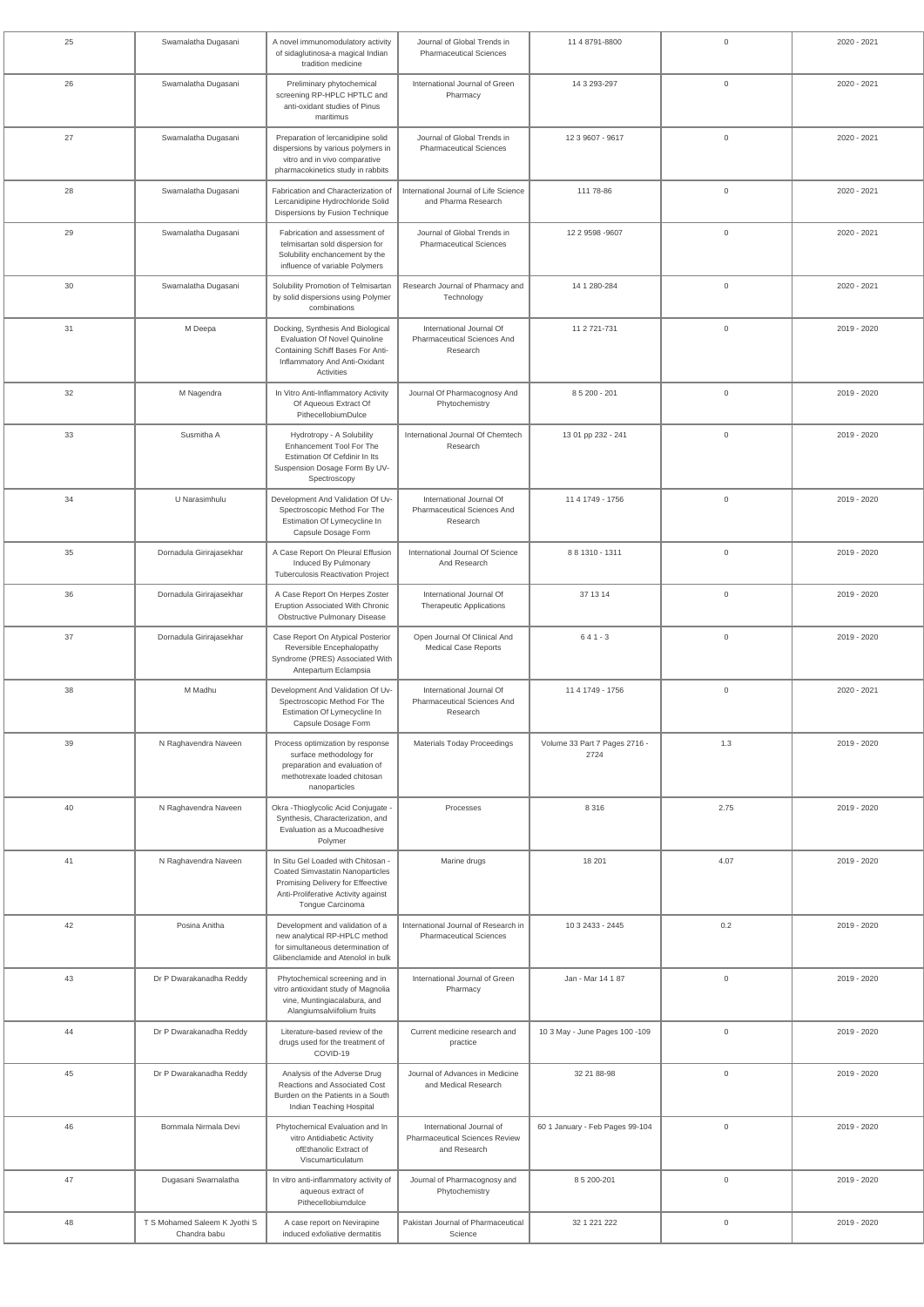| 49 | S.Nalini S Chand Basha T S M<br>Saleem     | Invitro Pharmacological Evaluation<br>of sulforaphane from Brassica<br>oleracea                                                 | TMR Integrative medicine                                               | 3 e19012 1 6   | 2019 - 2020 |
|----|--------------------------------------------|---------------------------------------------------------------------------------------------------------------------------------|------------------------------------------------------------------------|----------------|-------------|
| 50 | Marasani Anil SwarnaLatha D<br>Eswar Kumar | Phytochemical Antioxidant Anti<br>stress and Cerebro protective<br>activity of ethyl acetate extract of<br>bark of Entadarheedi | International Journal of Research in<br><b>Pharmaceutical Sciences</b> | 10 3 1612 1620 | 2019 - 2020 |

## Consultancy Services for the past 3 Years

| S.No | Name of the Individual/Industry | Title of the work | <b>Duration(in days)</b> | Name of the Institution/Industry | <b>Amount Received</b> | Year        |
|------|---------------------------------|-------------------|--------------------------|----------------------------------|------------------------|-------------|
|      | <b>NA</b>                       | <b>NA</b>         |                          | <b>NA</b>                        |                        | 2021 - 2022 |
|      | NA                              | <b>NA</b>         |                          | <b>NA</b>                        |                        | 2020 - 2021 |
|      | <b>NA</b>                       | <b>NA</b>         |                          | <b>NA</b>                        |                        | 2019 - 2020 |

Patents

| S.No           | <b>Title</b>                                                                      | <b>Filed (Provide Patent Application Number)</b> | <b>Awarded (Provide Patent Grant Number)</b> | Name of the Inventor/s                                                                                                                                                                     |
|----------------|-----------------------------------------------------------------------------------|--------------------------------------------------|----------------------------------------------|--------------------------------------------------------------------------------------------------------------------------------------------------------------------------------------------|
|                | System for organizing medicine to monitor vitals<br>and manage diseases           | 202041040933                                     | <b>NA</b>                                    | D Giri Rajasekhar B Gowthami E Gireesh Kumar M<br>Chanti Naik N Raghavendra Naveen                                                                                                         |
| $\overline{2}$ | Formulation and evaluation of sustained release<br>microspheres of Aceclofenac    | 202141047228                                     | <b>NA</b>                                    | Mrs P Anitha                                                                                                                                                                               |
| 3              | A Lisinopril Sublingual Composition and method<br>thereof Australian Patent       | <b>NA</b>                                        | 2021105186                                   | Dr Chappidi Suryaprakash Reddy Mr Madhu<br>Medabalimi Mr S Chand Basha Dr<br>PeramDwarakanadhaReddy Dr<br>DugasaniSwarnalatha MrSimham Sudhakar<br>MrYammuru Pradeep Kumar Dr Mopuri Deepa |
|                | A Lisinopril Sublingual Composition and method<br>thereof Indian Patent           | 202141033203                                     | <b>NA</b>                                    | Dr Chappidi Suryaprakash Reddy Mr Madhu<br>Medabalimi Mr S Chand Basha Dr<br>PeramDwarakanadhaReddy Dr<br>DugasaniSwarnalatha MrSimham Sudhakar<br>MrYammuru Pradeep Kumar Dr Mopuri Deepa |
|                | Artificial Intelligence based prediction of Kidney<br>Injury due to drug Reaction | 202141026207                                     | <b>NA</b>                                    | Mr Madhu Medabalimi Dr Chappidi Suryaprakash<br>Reddy Mr Yammuru Pradeep Kumar Dr Mopuri<br>Deepa                                                                                          |

#### Department wise Equipments

| S.No           | <b>Name of the Department</b> | Name of the Equipment                            | <b>Minimum required</b> | Available       | <b>Working</b>            |
|----------------|-------------------------------|--------------------------------------------------|-------------------------|-----------------|---------------------------|
| 1              | Dept of Pharmaceutics         | Ampoule sealing machine                          | $\mathbf{1}$            | $\mathbf{1}$    | $\mathbf{1}$              |
| $\overline{2}$ | Dept of Pharmaceutics         | Magnetic stirrer 500ml & 1 Litr capacity         | 5                       | 8               | $\,8\,$                   |
| $\mathbf{3}$   | Dept of Pharmaceutics         | Aseptic cabinet                                  | $\mathbf{1}$            | $\mathbf{1}$    | $\mathbf{1}$              |
| $\overline{4}$ | Dept of Pharmaceutics         | Tablet coating machine                           | $\mathbf{1}$            | $\mathbf{1}$    | $\mathbf{1}$              |
| 5              | Dept of Pharmaceutics         | <b>Ball mill</b>                                 | $\mathbf{1}$            | $\mathbf{1}$    | $\mathbf{1}$              |
| 6              | Dept of Pharmaceutics         | Double cone blender                              | $\mathbf{1}$            | $\mathbf{1}$    | $\mathbf{1}$              |
| $\overline{7}$ | Dept of Pharmaceutics         | Autoclave                                        | $\overline{2}$          | $\overline{2}$  | $\overline{2}$            |
| $\bf8$         | Dept of Pharmaceutics         | Steam distillation still                         | $\mathbf{1}$            | $\mathbf{1}$    | $\mathbf{1}$              |
| $9\,$          | Dept of Pharmaceutics         | Vacuum pump                                      | 3                       | $\mathbf{3}$    | $\ensuremath{\mathsf{3}}$ |
| 10             | Dept of Pharmaceutics         | Standard sieves no. 8, 10, 12, 22, 44, 66,<br>80 | $\mathbf{1}$            | $\mathbf{1}$    | $\mathbf{1}$              |
| 11             | Dept of Pharmaceutics         | Tablet punching machine                          | $\mathbf{1}$            | $\mathbf{1}$    | $\mathbf{1}$              |
| 12             | Dept of Pharmaceutics         | Capsule filling machine                          | $\mathbf{1}$            | $\mathbf{1}$    | $\mathbf{1}$              |
| 13             | Dept of Pharmaceutics         | Ampoules washing machine                         | $\mathbf{1}$            | $\mathbf{1}$    | $\mathbf{1}$              |
| 14             | Dept of Pharmaceutics         | <b>Tablet Disintegration apparatus</b>           | 2                       | $\overline{2}$  | $\overline{2}$            |
| 15             | Dept of Pharmaceutics         | Hardness tester                                  | 5                       | $\overline{5}$  | $\,$ 5 $\,$               |
| 16             | Dept of Pharmaceutics         | Friability test apparatus                        | $\overline{2}$          | $\overline{a}$  | $\overline{2}$            |
| 17             | Dept of Pharmaceutics         | Clarity test apparatus                           | $\mathbf{1}$            | $\overline{2}$  | $\sqrt{2}$                |
| 18             | Dept of Pharmaceutics         | <b>BOD</b> Incubator                             | $\mathbf{1}$            | $\mathbf{1}$    | $\mathbf{1}$              |
| 19             | Dept of Pharmaceutics         | Digital pH meter                                 | 5                       | $5\phantom{.0}$ | $\,$ 5 $\,$               |
| 20             | Dept of Pharmaceutics         | <b>Bulk density</b>                              | $\mathbf{1}$            | $\overline{2}$  | $\overline{2}$            |
| 21             | Dept of Pharmaceutics         | Hot plate                                        | 5                       | $\overline{5}$  | 5                         |
| 22             | Dept of Pharmaceutics         | <b>Humidity Chambers</b>                         | $\mathbf{1}$            | $\mathbf{1}$    | $\mathbf{1}$              |
| $23\,$         | Dept of Pharmaceutics         | Tray dryer                                       | $\mathbf{1}$            | $\mathbf{1}$    | $\mathbf{1}$              |
| 24             | Dept of Pharmaceutics         | Moisture balance                                 | $\mathbf{1}$            | $\mathbf{1}$    | $\mathbf{1}$              |
| 25             | Dept of Pharmaceutics         | Water bath                                       | $\,$ 5 $\,$             | $\,$ 5 $\,$     | $\,$ 5 $\,$               |
| 26             | Dept of Pharmaceutics         | Ointment filling machine                         | $\mathbf{1}$            | $\overline{a}$  | $\sqrt{2}$                |
| 27             | Dept of Pharmaceutics         | Capsule counter                                  | $\sqrt{2}$              | $\,$ 5 $\,$     | $\,$ 5 $\,$               |
| 28             | Dept of Pharmaceutics         | Homoginizer                                      | $\,$ 5 $\,$             | $\,$ 6 $\,$     | $\,6\,$                   |
| 29             | Dept of Pharmaceutics         | Digital balance                                  | $\,$ 5 $\,$             | $\,$ 5 $\,$     | $\,$ 5 $\,$               |
| 30             | Dept of Pharmaceutics         | Microscope                                       | 30                      | 30              | 30                        |
| 31             | Dept of Pharmaceutics         | Stage and eye piece micrometers                  | 30                      | 30              | 30                        |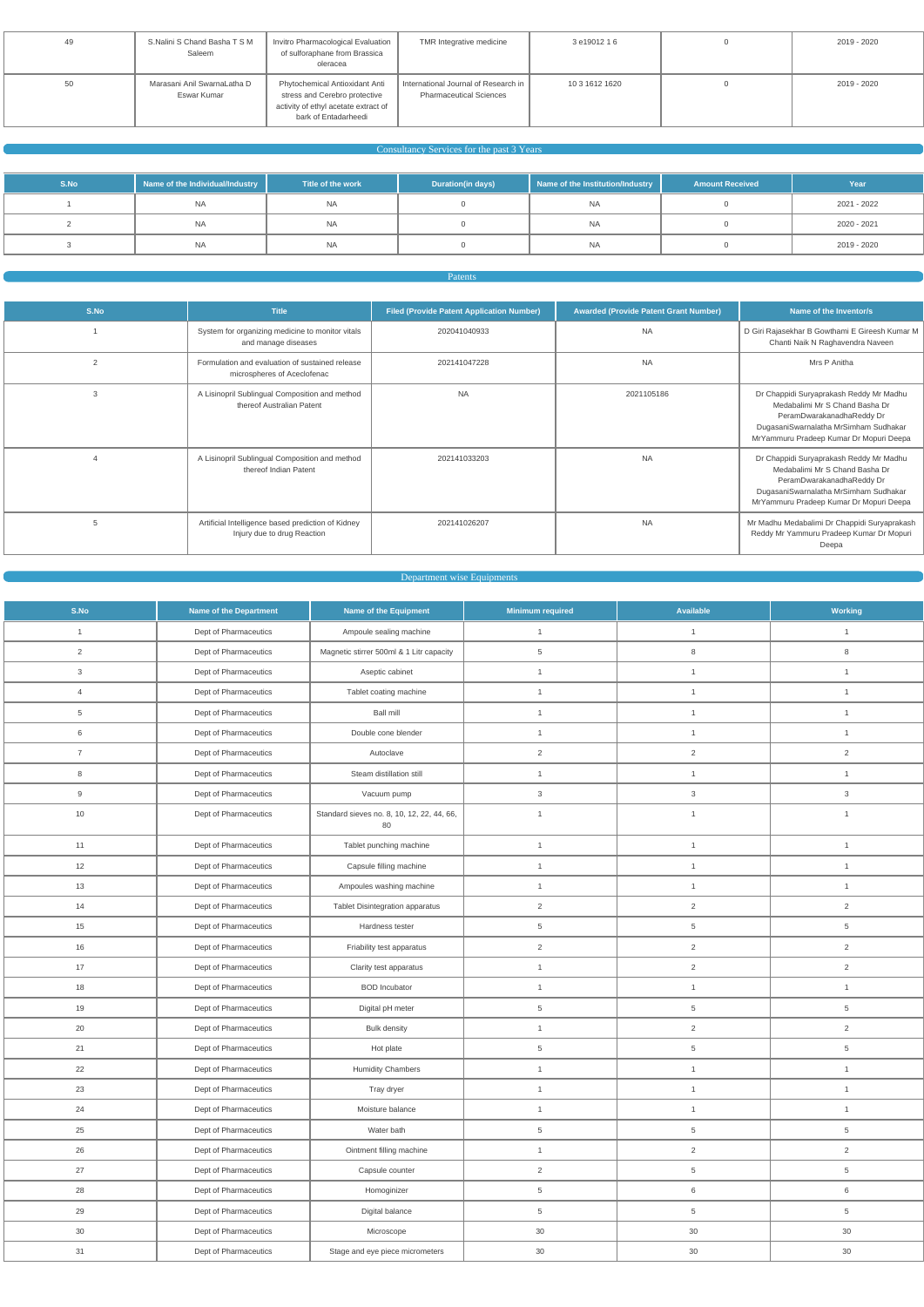| 32 | Dept of Pharmaceutics            | Brookfileld viscometer                                          | $\mathbf{1}$    | $\mathbf{1}$        | $\mathbf{1}$        |
|----|----------------------------------|-----------------------------------------------------------------|-----------------|---------------------|---------------------|
| 33 | Dept of Pharmaceutics            | Sieve Shaker Machine                                            | $\mathbf{1}$    | $\mathbf{1}$        | $\mathbf{1}$        |
| 34 | Dept of Pharmaceutics            | <b>Extractive Distillator</b>                                   | $\mathbf{1}$    | $\mathbf{1}$        | $\mathbf{1}$        |
| 35 | Dept of Pharmaceutics            | <b>Mechanical Stirrer</b>                                       | 5               | 5                   | $\overline{5}$      |
| 36 | Dept of Pharmaceutics            | Suppository mold                                                | 25              | 25                  | 25                  |
| 37 | Dept of Pharmaceutics            | Ultra Sonicator                                                 | $\overline{4}$  | $\overline{4}$      | $\overline{4}$      |
| 38 | Dept of Pharmaceutics            | Sterility tester                                                | $\mathbf{1}$    | $\mathbf{1}$        | $\mathbf{1}$        |
| 39 | Dept of Pharmaceutics            | Franz Diffusion cell                                            | 5               | 5                   | $\overline{5}$      |
| 40 | Dept of Pharmaceutics            | Hot Air Oven                                                    | 5               | 5                   | 5                   |
| 41 | Dept of Pharmaceutics            | Tablet Dissolution test apparatus                               | $\overline{2}$  | $\overline{2}$      | $\overline{2}$      |
| 42 | Dept of Pharmaceutics            | Mortar and Pestle                                               | 40              | 40                  | 40                  |
| 43 | Dept of Pharmaceutics            | Milli Pore Filter                                               | $\mathbf{1}$    | $\mathbf{1}$        | $\mathbf{1}$        |
| 44 | Dept of Pharmaceutics            | Vacuum Distillator                                              | $\overline{2}$  | $\overline{2}$      | $\overline{2}$      |
| 45 | Dept of Pharmaceutics            | Desiccators                                                     | 5               | 5                   | 5                   |
| 46 | Dept of Pharmaceutics            | Refrigerator                                                    | $\overline{2}$  | $\overline{2}$      | $\overline{2}$      |
| 47 | Dept of Pharmaceutics            | Tincture press                                                  | $\overline{2}$  | $\overline{2}$      | 20                  |
| 48 |                                  |                                                                 |                 |                     |                     |
|    | Dept of Pharmaceutics            | Centrifuge                                                      | $\overline{2}$  | $\overline{2}$      | $\overline{c}$      |
| 49 | Dept of Pharmaceutics            | Colony Counter                                                  | $\mathbf{1}$    | $\mathbf{1}$        | $\mathbf{1}$        |
| 50 | Dept of Pharmaceutics            | Antibiotic Zone Rader                                           | $\mathbf{1}$    | $\mathbf{1}$        | $\mathbf{1}$        |
| 51 | Dept of Pharmaceutics            | Laminar Air Flow                                                | $\mathbf{1}$    | $\mathbf{1}$        | $\mathbf{1}$        |
| 52 | Dept of Pharmaceutics            | Micropipette single & Multi Channeled                           | $\overline{4}$  | $\overline{4}$      | $\overline{4}$      |
| 53 | Dept of Pharmaceutics            | UV Cabinet                                                      | $\overline{2}$  | $\overline{a}$      | 2                   |
| 54 | Dept of Pharmaceutical Chemistry | Refractometer                                                   | $\mathbf{1}$    | $\mathbf{1}$        | $\mathbf{1}$        |
| 55 | Dept of Pharmaceutical Chemistry | Polarimeter                                                     | $\mathbf{1}$    | $\mathbf{1}$        | $\mathbf{1}$        |
| 56 | Dept of Pharmaceutical Chemistry | Photoelectric colorimeter                                       | $\mathbf{1}$    | $\overline{2}$      | $\overline{2}$      |
| 57 | Dept of Pharmaceutical Chemistry | Atomic model set                                                | $\overline{2}$  | $\overline{2}$      | 2                   |
| 58 | Dept of Pharmaceutical Chemistry | Electronic balance                                              | $\overline{2}$  | $\overline{2}$      | $\overline{2}$      |
| 59 | Dept of Pharmaceutical Chemistry | Periodic table chart                                            | Adequate        | $\overline{a}$      | 2                   |
| 60 | Dept of Pharmaceutical Chemistry | Hot plates                                                      | 8               | 8                   | 8                   |
| 61 | Dept of Pharmaceutical Chemistry | Oven                                                            | 5               | 5                   | 5                   |
| 62 | Dept of Pharmaceutical Chemistry | Refrigerator                                                    | $\overline{2}$  | $\overline{2}$      | $\overline{c}$      |
| 63 | Dept of Pharmaceutical Chemistry | Analytical Balances for demonstration                           | $5\phantom{.0}$ | $5\phantom{.0}$     | $\overline{5}$      |
| 64 | Dept of Pharmaceutical Chemistry | Digital balance 10mg sensitivity                                | 5               | $5\phantom{.0}$     | $\,$ 5 $\,$         |
| 65 | Dept of Pharmaceutical Chemistry | Suction pumps                                                   | 5               | 5                   | $\overline{5}$      |
| 66 | Dept of Pharmaceutical Chemistry | Muffle Furnace                                                  | $\overline{2}$  | $\overline{2}$      | $\overline{2}$      |
| 67 | Dept of Pharmaceutical Chemistry | <b>Mechanical Stirrers</b>                                      | 5               | 5                   | 5                   |
| 68 | Dept of Pharmaceutical Chemistry | Magnetic Stirrers with Thermostat                               | 10              | 10                  | 10                  |
| 69 | Dept of Pharmaceutical Chemistry | Vacuum Pump                                                     | $\overline{2}$  | $\overline{2}$      | $\overline{c}$      |
| 70 | Dept of Pharmaceutical Chemistry | Digital pH meter                                                | 5               | $\,$ 5 $\,$         | 5                   |
| 71 | Dept of Pharmaceutical Chemistry | Microwave Oven                                                  | $\overline{2}$  | $\overline{2}$      | 2                   |
| 72 | Dept of Pharmaceutical Chemistry | <b>Distillation Unit</b>                                        | $\overline{2}$  | $\overline{2}$      | 2                   |
| 73 | Dept of Pharmaceutical Chemistry | Arsenic Limit Test Apparatus                                    | 20              | 20                  | 20                  |
| 74 | Dept of Pharmaceutical Chemistry | Reflux flask and condenser double / triple                      | 20              | 20                  | 20                  |
|    |                                  | necked                                                          |                 |                     |                     |
| 75 | Dept of Pharmaceutical Chemistry | Nessler's Cylinders                                             | 50              | 50                  | 50                  |
| 76 | Dept of Pharmaceutical Chemistry | Reflux flask and condenser single Necked                        | 25              | 38                  | 38                  |
| 77 | Dept of Pharmaceutical Chemistry | Electronic water bath(12 holes)                                 | 5               | $5\phantom{.0}$     | 5                   |
| 78 | Dept of Pharmaceutical Chemistry | Copper water bath                                               | 25              | 25                  | 25                  |
| 79 | Dept of Pharmaceutical Chemistry | Colorimeter                                                     | $\mathbf{1}$    | $\mathbf{1}$        | $\mathbf{1}$        |
| 80 | Dept of Pharmaceutical Chemistry | UV- Visible Spectrophotometer                                   | $\mathbf{1}$    | $\mathbf{1}$        | $\mathbf{1}$        |
| 81 | Dept of Pharmaceutical Chemistry | Flourimeter                                                     | $\mathbf{1}$    | $\mathbf{1}$        | $\mathbf{1}$        |
| 82 | Dept of Pharmaceutical Chemistry | Digital Balance (1mg sensitivity)                               | $\mathbf{1}$    | $\mathbf{1}$        | $\mathbf{1}$        |
| 83 | Dept of Pharmaceutical Chemistry | Nephelo Turbidity meter                                         | $\mathbf{1}$    | $\mathbf{1}$        | $\mathbf{1}$        |
| 84 | Dept of Pharmaceutical Chemistry | Flame Photometer                                                | $\mathbf{1}$    | $\mathbf{1}$        | $\mathbf{1}$        |
| 85 | Dept of Pharmaceutical Chemistry | Potentiometer                                                   | $\mathbf{1}$    | $\mathbf{1}$        | $\mathbf{1}$        |
| 86 | Dept of Pharmaceutical Chemistry | Conductivity meter                                              | $\mathbf{1}$    | $\mathbf{1}$        | $\mathbf{1}$        |
| 87 | Dept of Pharmaceutical Chemistry | <b>HPLC</b>                                                     | $\mathbf{1}$    | $\mathbf{1}$        | $\mathbf{1}$        |
| 88 | Dept of Pharmaceutical Chemistry | HPTLC (Desirable)                                               | $\mathbf{1}$    | $\mathsf{O}\xspace$ | $\mathsf{O}\xspace$ |
| 89 | Dept of Pharmaceutical Chemistry | Atomic Absorption and Emission<br>spectrophotometer (Desirable) | $\mathbf{1}$    | $\mathsf{O}\xspace$ | $\mathsf{O}\xspace$ |
| 90 | Dept of Pharmaceutical Chemistry | <b>Biochemistry Analyzer (Desirable)</b>                        | $\mathbf{1}$    | $\mathbf{1}$        | $\mathbf{1}$        |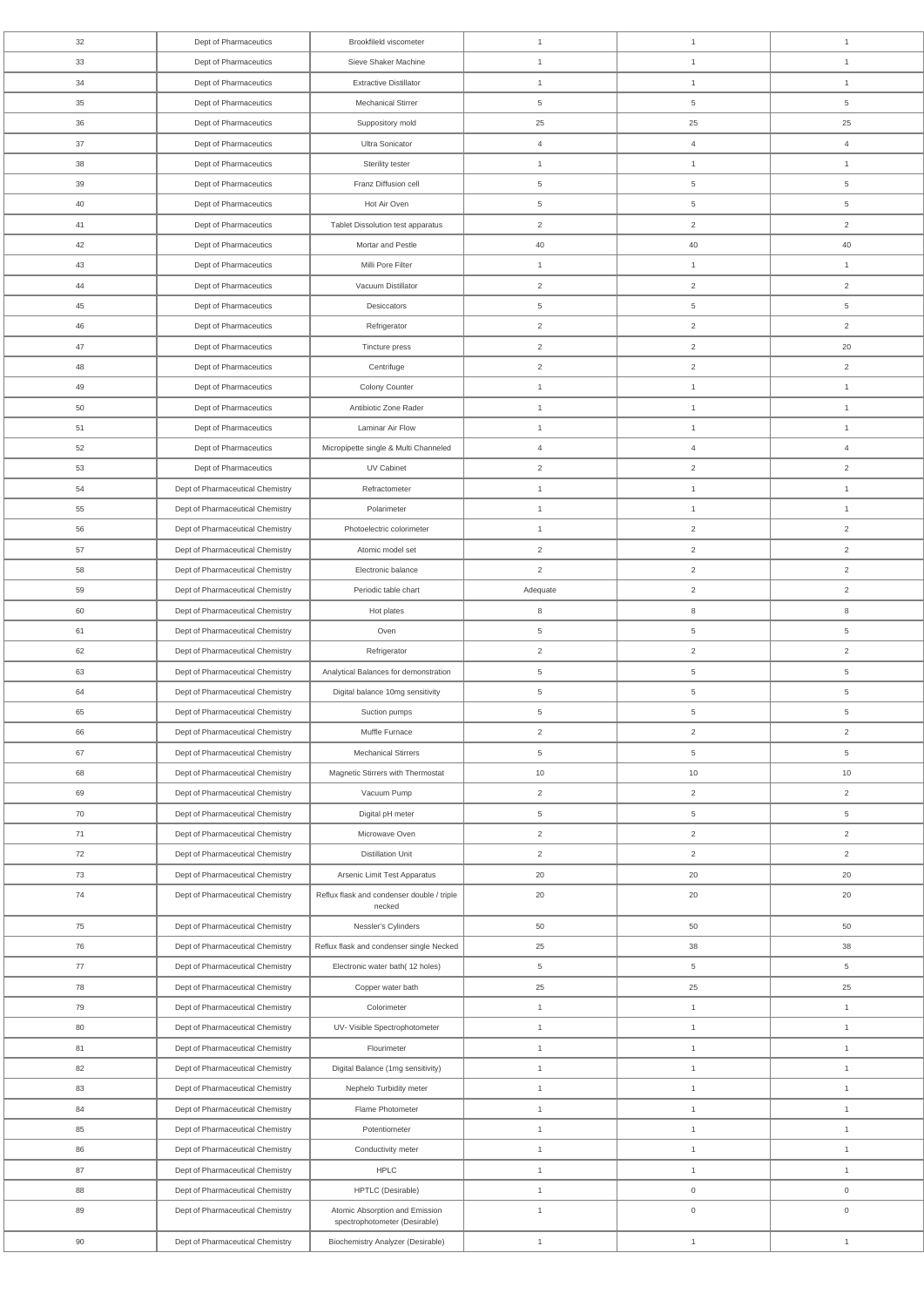| 91  | Dept of Pharmaceutical Chemistry | Carbon, Hydrogen, Nitrogen Analyzer<br>(Desirable)            | $\overline{1}$ | $\mathbf 0$    | $\mathbf 0$    |
|-----|----------------------------------|---------------------------------------------------------------|----------------|----------------|----------------|
| 92  | Dept of Pharmaceutical Chemistry | Deep Freezer (Desirable)                                      | $\mathbf{1}$   | $\overline{0}$ | $\overline{0}$ |
| 93  | Dept of Pharmaceutical Chemistry | Ion-Exchanger                                                 | $\mathbf{1}$   | $\overline{1}$ | $\mathbf{1}$   |
| 94  | Dept of Pharmaceutical Chemistry | Lyophilizer (Desirable)                                       | $\overline{1}$ | $\overline{1}$ | $\mathbf{1}$   |
| 95  | Dept of Pharmacology             | Microscopes                                                   | 20             | 20             | 20             |
| 96  | Dept of Pharmacology             | Haemocytometer with Micropipettes                             | 20             | 20             | 20             |
| 97  | Dept of Pharmacology             | Sahli's haemocytometer                                        | 20             | 20             | 20             |
| 98  | Dept of Pharmacology             | Hutchinson's spirometer                                       | $\mathbf{1}$   | $\overline{1}$ | $\mathbf{1}$   |
| 99  | Dept of Pharmacology             | Spygmomanometer                                               | 10             | 24             | 24             |
| 100 | Dept of Pharmacology             | Stethoscope                                                   | 10             | 14             | 14             |
| 101 | Dept of Pharmacology             | Different Contraceptive Devices and<br>Models                 | $\overline{1}$ | $\overline{1}$ | $\overline{1}$ |
| 102 | Dept of Pharmacology             | Pregnancy diagnosis kit                                       | $\mathbf{1}$   | $\mathbf{1}$   | $\overline{1}$ |
| 103 | Dept of Pharmacology             | Mercury thermometer                                           | 10             | 26             | 26             |
| 104 | Dept of Pharmacology             | Cell analyzer                                                 | $\mathbf{1}$   | $\mathbf{1}$   | $\overline{1}$ |
| 105 | Dept of Pharmacology             | Permanent Slides for various tissues                          | $\mathbf{1}$   | $\mathbf{1}$   | $\overline{1}$ |
| 106 | Dept of Pharmacology             | Models for various organs                                     | $\mathbf{1}$   | 14             | 14             |
| 107 | Dept of Pharmacology             | Specimen for various organs and systems                       | $\overline{1}$ | $\mathbf{1}$   | $\mathbf{1}$   |
| 108 | Dept of Pharmacology             | Skeleton and bones                                            | $\mathbf{1}$   | 2              | $\overline{2}$ |
| 109 | Dept of Pharmacology             | Muscle electrodes                                             | $\overline{1}$ | $\overline{1}$ | $\mathbf{1}$   |
| 110 | Dept of Pharmacology             | Lucas moist chamber                                           | $\mathbf{1}$   | $\mathbf{1}$   | $\mathbf{1}$   |
| 111 | Dept of Pharmacology             | Myographic lever                                              | $\overline{1}$ | $\overline{1}$ | $\overline{1}$ |
| 112 | Dept of Pharmacology             | Stimulator                                                    | $\overline{1}$ | 14             | 14             |
| 113 | Dept of Pharmacology             | Centrifuge                                                    | $\mathbf{1}$   | $\mathbf{1}$   | $\mathbf{1}$   |
| 114 | Dept of Pharmacology             | Sherrington's kymograph machine /<br>polyrite                 | $10$           | $13$           | $13$           |
| 115 | Dept of Pharmacology             | Sherrington drum                                              | 10             | 13             | 13             |
| 116 | Dept of Pharmacology             | Perspex bath assembly (single unit)                           | 10             | 13             | 13             |
| 117 | Dept of Pharmacology             | Aerators                                                      | 10             | 10             | 10             |
| 118 | Dept of Pharmacology             | Software packages for experiment                              | $\mathbf{1}$   | $\mathbf{1}$   | $\mathbf{1}$   |
| 119 | Dept of Pharmacology             | Standard graph of various drug                                | Adequate       | $\mathbf{1}$   | $\mathbf{1}$   |
| 120 | Dept of Pharmacology             | Actophotometer                                                | $\mathbf{1}$   | $\mathbf{1}$   | $\overline{1}$ |
| 121 | Dept of Pharmacology             | Rotarod                                                       | $\mathbf{1}$   | $\mathbf{1}$   | $\overline{1}$ |
| 122 | Dept of Pharmacology             | Pole climbing apparatus                                       | $\mathbf{1}$   | $\mathbf{1}$   | $\mathbf{1}$   |
| 123 | Dept of Pharmacology             | Analgesiometer (eddy's hot plate and<br>radiant heat methods) | $\overline{1}$ | $\overline{1}$ | $\overline{1}$ |
| 124 | Dept of Pharmacology             | Convulsiometer                                                | $\mathbf{1}$   | $\mathbf{1}$   | $\mathbf{1}$   |
| 125 | Dept of Pharmacology             | Plethysmograph                                                | $\mathbf{1}$   | $\mathbf{1}$   | $\overline{1}$ |
| 126 | Dept of Pharmacology             | Digital pH meter                                              | $\mathbf{1}$   | $\mathbf{1}$   | $\mathbf{1}$   |
| 127 | Dept of Pharmacology             | Histamine chamber                                             | $\mathbf{1}$   | $\mathbf{1}$   | $\mathbf{1}$   |
| 128 | Dept of Pharmacology             | Metabolic cage                                                | $\mathbf{1}$   | $\overline{1}$ | $\mathbf{1}$   |
| 129 | Dept of Pharmacology             | Dissection tray & boards                                      | 10             | 53             | $53\,$         |
| 130 | Dept of Pharmacology             | Stereotaxic apparatus                                         | $\mathbf{1}$   | $\mathbf{1}$   | $\mathbf{1}$   |
| 131 | Dept of Pharmacology             | Digital glucometer                                            | $\mathbf{1}$   | $\mathbf{1}$   | $\overline{1}$ |
| 132 | Dept of Pharmacology             | Folin- wu tubes                                               | 60             | 60             | 60             |
| 133 | Dept of Pharmacology             | Hemostatic artery forceps                                     | 10             | 10             | 10             |
| 134 | Dept of Pharmacology             | Levers, cannula                                               | 20             | 20             | 20             |
| 135 | Dept of Pharmacology             | Hypodermic syringes & needles Size<br>15,24,26G               | 20             | 20             | 20             |
| 136 | Dept of Pharmacognosy            | Compound Microscope                                           | 30             | 30             | 30             |
| 137 | Dept of Pharmacognosy            | <b>Dissecting Microscope</b>                                  | 30             | $30\,$         | 30             |
| 138 | Dept of Pharmacognosy            | Projection Microscope                                         | $\overline{2}$ | $\overline{2}$ | $\overline{2}$ |
| 139 | Dept of Pharmacognosy            | <b>Binocular Microscope</b>                                   | $\mathbf{1}$   | $\mathbf{1}$   | $\mathbf{1}$   |
| 140 | Dept of Pharmacognosy            | Polarized Microscope                                          | $\mathbf{1}$   | $\mathbf{1}$   | $\mathbf{1}$   |
| 141 | Dept of Pharmacognosy            | Electronic Digital balance                                    | $\overline{2}$ | $\overline{2}$ | $\overline{2}$ |
| 142 | Dept of Pharmacognosy            | Autoclave                                                     | $\overline{2}$ | $\overline{2}$ | $\overline{2}$ |
| 143 | Dept of Pharmacognosy            | Hot air oven                                                  | $\overline{2}$ | $\overline{2}$ | $\overline{2}$ |
| 144 | Dept of Pharmacognosy            | Refrigerator                                                  | $\mathbf{1}$   | $\mathbf{1}$   | $\mathbf{1}$   |
| 145 | Dept of Pharmacognosy            | Zone reader                                                   | $\mathbf{1}$   | $\mathbf{1}$   | $\mathbf{1}$   |
| 146 | Dept of Pharmacognosy            | Digital pH Meter                                              | $\mathbf{1}$   | $\mathbf{1}$   | $\overline{1}$ |
| 147 | Dept of Pharmacognosy            | Colorimeter                                                   | $\mathbf{1}$   | $\mathbf{1}$   | $\mathbf{1}$   |
| 148 | Dept of Pharmacognosy            | Sterility testing unit                                        | $\mathbf{1}$   | $\mathbf{1}$   | $\mathbf{1}$   |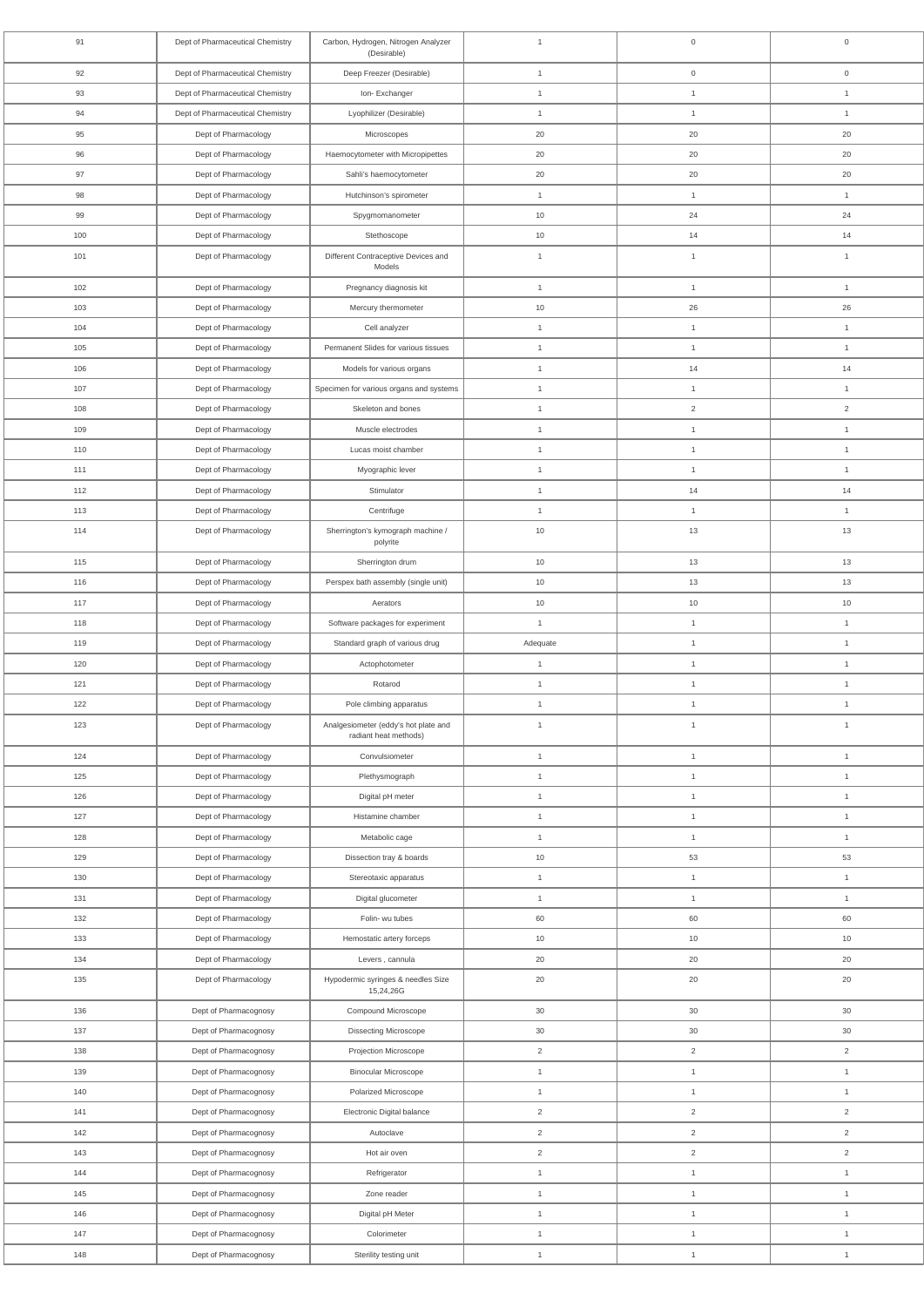| 149 | Dept of Pharmacognosy     | Camera lucida                                                   | 20             | 20             | 20             |
|-----|---------------------------|-----------------------------------------------------------------|----------------|----------------|----------------|
| 150 | Dept of Pharmacognosy     | Eye piece micrometer                                            | 20             | 20             | 20             |
| 151 | Dept of Pharmacognosy     | Stage micrometer                                                | 20             | 20             | 20             |
| 152 | Dept of Pharmacognosy     | Muffle furnace                                                  | $\mathbf{1}$   | $\mathbf{1}$   | $\mathbf{1}$   |
| 153 | Dept of Pharmacognosy     | Moisture balance                                                | $\mathbf{1}$   | $\mathbf{1}$   | $\mathbf{1}$   |
| 154 | Dept of Pharmacognosy     | <b>Heating Mantles-Small</b>                                    | $\overline{4}$ | 11             | 11             |
| 155 | Dept of Pharmacognosy     | Vacuum pump                                                     | $\overline{2}$ | $\overline{a}$ | $\overline{2}$ |
| 156 | Dept of Pharmacognosy     | Micropipette single & Multi Channeled                           | $\overline{2}$ | $\overline{2}$ | $\overline{2}$ |
| 157 | Dept of Pharmacognosy     | Micro Centrifuge                                                | $\mathbf{1}$   | $\mathbf{1}$   | $\mathbf{1}$   |
| 158 | Dept of Pharmacognosy     | Electric water bath                                             | $\overline{4}$ | $\overline{4}$ | $\overline{4}$ |
| 159 | Dept of Pharmacognosy     | Hot plate                                                       | $\overline{4}$ | $\overline{4}$ | $\overline{4}$ |
| 160 | Dept of Pharmacognosy     | Microtome rotary                                                | $\mathbf{1}$   | $\mathbf{1}$   | $\mathbf{1}$   |
| 161 | Dept of Pharmacognosy     | Mixer grinder                                                   | $\overline{2}$ | $\overline{2}$ | $\sqrt{2}$     |
| 162 | Dept of Pharmacognosy     | UV Cabinet                                                      | $\sqrt{2}$     | $\overline{2}$ | $\sqrt{2}$     |
| 163 | Dept of Pharmacognosy     | Water Distillation unit                                         | $\mathbf{1}$   | $\mathbf{1}$   | $\mathbf{1}$   |
| 164 | Dept of Pharmacognosy     | Cutter Mill (Bark and seed grinder)                             | $\mathbf{1}$   | $\mathbf{1}$   | $\mathbf{1}$   |
| 165 | Dept of Pharmacognosy     | Medicinal Plant Chart                                           | Adequate       | $\mathbf{1}$   | $\mathbf{1}$   |
| 166 | Dept of Pharmacognosy     | Models                                                          | Adequate       | $\mathbf{1}$   | $\mathbf{1}$   |
| 167 | Dept of Pharmacognosy     | Permanent Slide                                                 | Adequate       | $\mathbf{1}$   | $\mathbf{1}$   |
| 168 | Dept of Pharmacognosy     | Sonicator                                                       | $\mathbf{1}$   | $\mathbf{1}$   | $\mathbf{1}$   |
| 169 | Dept of Pharmacognosy     | Electrophoresis                                                 | $\mathbf{1}$   | $\mathbf{1}$   | $\mathbf{1}$   |
| 170 | Dept of Pharmacognosy     | Fermentor                                                       | $\mathbf{1}$   | $\mathbf{1}$   | $\mathbf{1}$   |
| 171 | Dept of Pharmacognosy     | Rotary Shaker                                                   | $\mathbf{1}$   | $\mathbf{1}$   | $\mathbf{1}$   |
| 172 | Dept of Pharmacy Practice | Autoclave sterilizer                                            | $\mathbf{1}$   | $\mathbf{1}$   | $\mathbf{1}$   |
| 173 | Dept of Pharmacy Practice | Hot air oven                                                    | $\mathbf{1}$   | $\mathbf{1}$   | $\mathbf{1}$   |
| 174 | Dept of Pharmacy Practice | Membrane filter                                                 | $\mathbf{1}$   | $\mathbf{1}$   | $\mathbf{1}$   |
| 175 | Dept of Pharmacy Practice | Centrifuge                                                      | $\mathbf{1}$   | $\mathbf{1}$   | $\mathbf{1}$   |
| 176 | Dept of Pharmacy Practice | Filling Machine                                                 | $\mathbf{1}$   | 1              | $\mathbf{1}$   |
| 177 | Dept of Pharmacy Practice | Sealing Machine                                                 | $\mathbf{1}$   | $\mathbf{1}$   | $\mathbf{1}$   |
| 178 | Dept of Pharmacy Practice | Glucometer                                                      | $\mathbf{1}$   | $\mathbf{1}$   | $\mathbf{1}$   |
| 179 | Dept of Pharmacy Practice | Sintered glass funnel with complete<br>filtering assemble       | Adequate       | $\mathbf{1}$   | $\mathbf{1}$   |
| 180 | Dept of Pharmacy Practice | Small disposable membrane filter for IV<br>admixture filtration | Adequate       | $\mathbf{1}$   | $\mathbf{1}$   |
| 181 | Dept of Pharmacy Practice | Vacuum pump                                                     | $\mathbf{1}$   | $\mathbf{1}$   | $\mathbf{1}$   |
| 182 | Dept of Pharmacy Practice | Surgical dressing                                               | Adequate       | $\mathbf{1}$   | $\mathbf{1}$   |
| 183 | Dept of Pharmacy Practice | pH meter                                                        | $\mathbf{1}$   | $\mathbf{1}$   | $\mathbf{1}$   |
| 184 | Dept of Pharmacy Practice | Blood Pressure Apparatus and<br>stethoscope                     | $10$           | 24             | 24             |
| 185 | Dept of Pharmacy Practice | Clinical thermometer                                            | 10             | 10             | $10$           |
|     |                           |                                                                 |                |                |                |

Details of the workshops/ Seminars/ Conferences/ Guest Lectures conducted for the past 3 years

| S.No           | <b>Type of Activity</b> | Title of the event                                                                                                                            | Year          | <b>Duration (in days)</b> | <b>Number of Participants</b> |
|----------------|-------------------------|-----------------------------------------------------------------------------------------------------------------------------------------------|---------------|---------------------------|-------------------------------|
| $\overline{1}$ | Guest lecture           | Significance of Herbal Drugs and Nutraceuticals in preventing Diseases                                                                        | 2019 - 2020   | $\overline{1}$            | 450                           |
| 2              | Conference              | Significance of herbal drugs and Nutraceuticals in preventing diseases                                                                        | 2019 - 2020   | 2                         | 200                           |
| 3              | Guest lecture           | Awareness on Dengue                                                                                                                           | 2019 - 2020   | $\overline{1}$            | 200                           |
| $\overline{4}$ | Guest lecture           | New trend on Drug Discovery current Status of Pharma in India                                                                                 | 2019 - 2020   | $\overline{1}$            | 150                           |
| 5              | Workshop                | Entrepreneurship Innovation and Start ups in Pharmacy                                                                                         | 2019 - 2020   | $\overline{1}$            | 400                           |
| 6              | Workshop                | DST NIMAT sponsored Entrepreneurship Awareness Camp EAC                                                                                       | 2019 - 2020   | 3                         | 100                           |
| $\overline{7}$ | Guest lecture           | Targeting the Hall marks of the Cancer cells                                                                                                  | 2019 - 2020   | $\overline{1}$            | 175                           |
| 8              | Seminar                 | Orientation session on National Education Policy MoEs Innovation cell IIC first<br><b>Quarter first Semester Activity</b>                     | 2020 - 2021   | $\overline{1}$            | 189                           |
| 9              | Workshop                | <b>National Education Policy</b>                                                                                                              | 2020 - 2021   | $\overline{1}$            | 150                           |
| 10             | Workshop                | Application of QbD and other computational tools in pharmaceutical product<br>development Current Trend and Future Prospective STTP Phase IV  | 2021 - 2022   | 6                         | 70                            |
| 11             | Seminar                 | Importance of Profession Ready Training and Placement Program                                                                                 | 2020 - 2021   | $\overline{1}$            | 105                           |
| 12             | Seminar                 | Solid waste management                                                                                                                        | 2020 - 2021   | $\overline{1}$            | 140                           |
| 13             | Seminar                 | Awareness Program on GPAT                                                                                                                     | 2021 - 2022   | -1                        | 100                           |
| 14             | Workshop                | Application of QbD and other computational tools in pharmaceutical product<br>development Current Trend and Future Prospective STTP Phase III | 2021 - 2022   | 6                         | 128                           |
| 15             | Seminar                 | Design Thinking and Innovation Readiness                                                                                                      | 2021 - 2022   | $\overline{1}$            | 170                           |
| 16             | Seminar                 | Mentorship Session for Innovators and Student Entrepreneurs through<br>Innovation Ambassadors                                                 | $2021 - 2022$ | $\overline{1}$            | 135                           |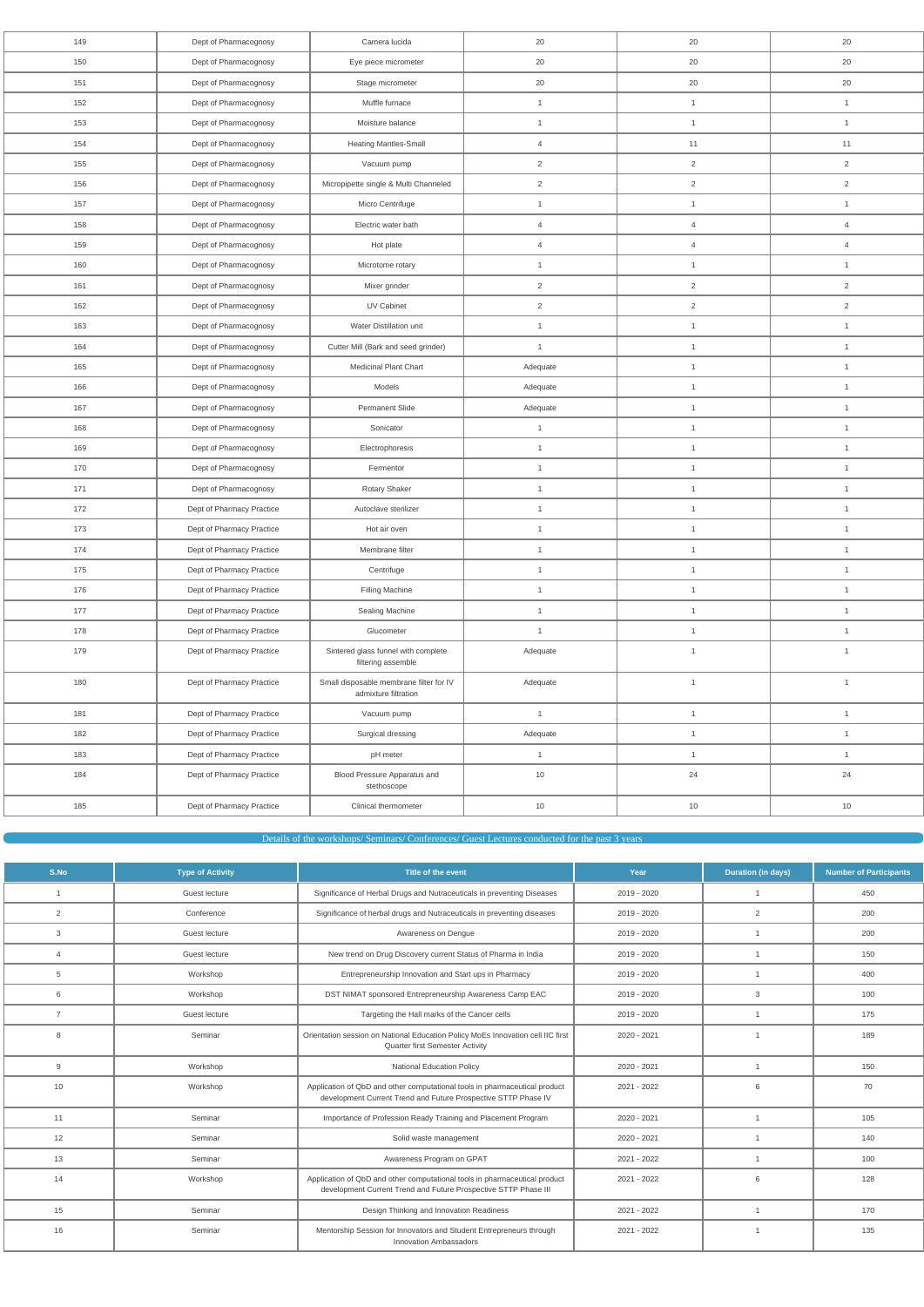| Workshop<br>202<br>17<br>Application of QbD and other<br>2021 - 2022<br>6<br>computational tools in pharmaceutical<br>product development Current Trend and<br>Future Prospective STTP Phase II<br>173<br>18<br>Workshop<br>Application of QbD and other<br>2021 - 2022<br>6<br>computational tools in pharmaceutical<br>product development Current Trend and<br>Future Prospective<br>19<br>Seminar<br>Role of Molecular Docking and ADME in<br>2021 - 2022<br>75<br>Drug Discovery using SeeSAR and<br>StarDrop<br>20<br>180<br>Seminar<br>Importance of profession ready training<br>2021 - 2022<br>and placement program on Clinical<br>Research Pharmacovigilance and<br>associated domains<br>400<br>21<br>Teachers Leaders In Crisis And<br>Seminar<br>2020 - 2021<br>Redefining The Future<br>22<br>Advancements in pharmaceutical<br>400<br>Seminar<br>2020 - 2021<br>$\mathbf{1}$<br>chemistry and drug discovery<br>23<br>National Webinar<br>400<br>Seminar<br>2020 - 2021<br>3<br>24<br>400<br>Advances In Pharmaceutical Sciences<br>Seminar<br>2020 - 2021<br>3<br>Recent trends in pharmacological<br>25<br>3<br>400<br>Workshop<br>2020 - 2021<br>research |  |  |  |
|------------------------------------------------------------------------------------------------------------------------------------------------------------------------------------------------------------------------------------------------------------------------------------------------------------------------------------------------------------------------------------------------------------------------------------------------------------------------------------------------------------------------------------------------------------------------------------------------------------------------------------------------------------------------------------------------------------------------------------------------------------------------------------------------------------------------------------------------------------------------------------------------------------------------------------------------------------------------------------------------------------------------------------------------------------------------------------------------------------------------------------------------------------------------------|--|--|--|
|                                                                                                                                                                                                                                                                                                                                                                                                                                                                                                                                                                                                                                                                                                                                                                                                                                                                                                                                                                                                                                                                                                                                                                              |  |  |  |
|                                                                                                                                                                                                                                                                                                                                                                                                                                                                                                                                                                                                                                                                                                                                                                                                                                                                                                                                                                                                                                                                                                                                                                              |  |  |  |
|                                                                                                                                                                                                                                                                                                                                                                                                                                                                                                                                                                                                                                                                                                                                                                                                                                                                                                                                                                                                                                                                                                                                                                              |  |  |  |
|                                                                                                                                                                                                                                                                                                                                                                                                                                                                                                                                                                                                                                                                                                                                                                                                                                                                                                                                                                                                                                                                                                                                                                              |  |  |  |
|                                                                                                                                                                                                                                                                                                                                                                                                                                                                                                                                                                                                                                                                                                                                                                                                                                                                                                                                                                                                                                                                                                                                                                              |  |  |  |
|                                                                                                                                                                                                                                                                                                                                                                                                                                                                                                                                                                                                                                                                                                                                                                                                                                                                                                                                                                                                                                                                                                                                                                              |  |  |  |
|                                                                                                                                                                                                                                                                                                                                                                                                                                                                                                                                                                                                                                                                                                                                                                                                                                                                                                                                                                                                                                                                                                                                                                              |  |  |  |
|                                                                                                                                                                                                                                                                                                                                                                                                                                                                                                                                                                                                                                                                                                                                                                                                                                                                                                                                                                                                                                                                                                                                                                              |  |  |  |
|                                                                                                                                                                                                                                                                                                                                                                                                                                                                                                                                                                                                                                                                                                                                                                                                                                                                                                                                                                                                                                                                                                                                                                              |  |  |  |

Details of the workshops/ Seminars/ Conferences/ Guest Lectures Attended for the past 3 years

| S.No           | <b>Type of Activity</b> | <b>Name of the Faculty</b> | Title of the event                                                                                                                                                               | Year        | <b>Date</b> | <b>Place</b>                                                                                                                                          |
|----------------|-------------------------|----------------------------|----------------------------------------------------------------------------------------------------------------------------------------------------------------------------------|-------------|-------------|-------------------------------------------------------------------------------------------------------------------------------------------------------|
| $\mathbf{1}$   | Workshop                | Mr M Madhu                 | Spectral Analysis of Organic Molecules                                                                                                                                           | 2020 - 2021 | 16-07-2020  | <b>NIPER</b><br>Hyderabad                                                                                                                             |
| $\overline{2}$ | Workshop                | Mr M Madhu                 | Advanced Analytical Techniques for Quality Control of<br>Pharmaceuticals                                                                                                         | 2020 - 2021 | 03-07-2020  | <b>NIPER</b><br>Hyderabad                                                                                                                             |
| 3              | Workshop                | Mr M Madhu                 | Medicinal and analytical chemistry of natural products                                                                                                                           | 2020 - 2021 | 06-07-2020  | Shri Vishnu<br>College of<br>Pharmacy<br>Bheemavaram                                                                                                  |
| $\overline{4}$ | Workshop                | Mr M Madhu                 | Traditional knowledge vs Modern Drug Discovery                                                                                                                                   | 2020 - 2021 | 13-07-2020  | Shri Vishnu<br>College of<br>Pharmacy<br>Bheemavaram                                                                                                  |
| 5              | Seminar                 | Mr M Madhu                 | Impact Of Covid On The Development Of Rural<br>Economy Challenges and Opportunities                                                                                              | 2020 - 2021 | 27-07-2020  | <b>JNTUA</b><br>Ananthapur                                                                                                                            |
| 6              | Seminar                 | Mr M Madhu                 | International Fdp On High Impact Teaching Skills And<br>Mind Mapping For Better Teaching                                                                                         | 2020 - 2021 | 27-07-2020  | <b>RIPER</b><br>Ananthapur                                                                                                                            |
| $\overline{7}$ | Workshop                | Mr M Madhu                 | Atmanirbhar Bharat Environmental Sustainability                                                                                                                                  | 2020 - 2021 | 16-08-2020  | Kolkata                                                                                                                                               |
| 8              | Seminar                 | Mr M Madhu                 | International FDP on High Impact Teaching Skills and<br>Mind Mapping for Better Teaching                                                                                         | 2020 - 2021 | 19-08-2020  | Manipal                                                                                                                                               |
| 9              | Workshop                | Mr M Madhu                 | Generating the Highest Level of Evidence through<br>Systematic Review and Meta analysis Best Alternative<br>for Hospital Based Projects During the Current<br>Pandemic Situation | 2020 - 2021 | 28-08-2020  | The<br>Department<br>Of Pharmacy<br>Practice<br>National<br>Institute Of<br>Pharmaceutica<br>Education<br>And<br>Research<br><b>NIPER</b><br>Guwahati |
| 10             | Workshop                | Mr M Madhu                 | Research Updates On Ketodiet Safety Issues And<br>Challenges                                                                                                                     | 2020 - 2021 | 10-10-2020  | <b>SPMVV</b><br>Tirupathi                                                                                                                             |
| 11             | Workshop                | <b>B Nirmala Devi</b>      | Career Advancement Scheme Promotion                                                                                                                                              | 2020 - 2021 | 01-12-2020  | <b>BHU</b><br>Waranasi                                                                                                                                |
| 12             | Seminar                 | Mrs A Susmitha             | Six Sigma stratagies in continuous improvement in a<br>Pharmaceutical Industry                                                                                                   | 2020 - 2021 | 15-04-2021  | SPMVV<br>Tirupati                                                                                                                                     |
| 13             | Seminar                 | Mrs A Susmitha             | Drug discovery and development role of receptors in<br>basic biological research                                                                                                 | 2020 - 2021 | 28-05-2021  | Sree<br>Vidyanikethan<br>College of<br>Pharmacy<br>Tirupati                                                                                           |
| 14             | Workshop                | S Chand Basha              | QbD Tools for Drug Development                                                                                                                                                   | 2021 - 2022 | 13-07-2021  | ANU                                                                                                                                                   |
| 15             | Seminar                 | Mrs A Susmitha             | <b>Emerging Trends in Pharmaceutical Sciences</b>                                                                                                                                | 2021 - 2022 | 22-07-2021  | Chaitanya<br>Deemed to<br>be University<br>Warangal                                                                                                   |
| 16             | Workshop                | Dr M Deepa                 | FDP On Molecular Modelling insilico drug Designation                                                                                                                             | 2021 - 2022 | 23-08-2021  | St Joseph<br>College of<br>Engineering                                                                                                                |
| 17             | Seminar                 | Mrs B Nirmala Devi         | World Animal Day                                                                                                                                                                 | 2021 - 2022 | 04-10-2021  | ANCP                                                                                                                                                  |
| 18             | Workshop                | S Chand Basha              | Drug Engineering Through Computer Aided Drug Design                                                                                                                              | 2021 - 2022 | 13-09-2021  | Dr Harisingh<br><b>Gour Central</b><br>University<br>Sagar                                                                                            |
| 19             | Seminar                 | Mrs A Susmitha             | Delnet Annual general body meeting                                                                                                                                               | 2021 - 2022 | 28-10-2021  | Delnet                                                                                                                                                |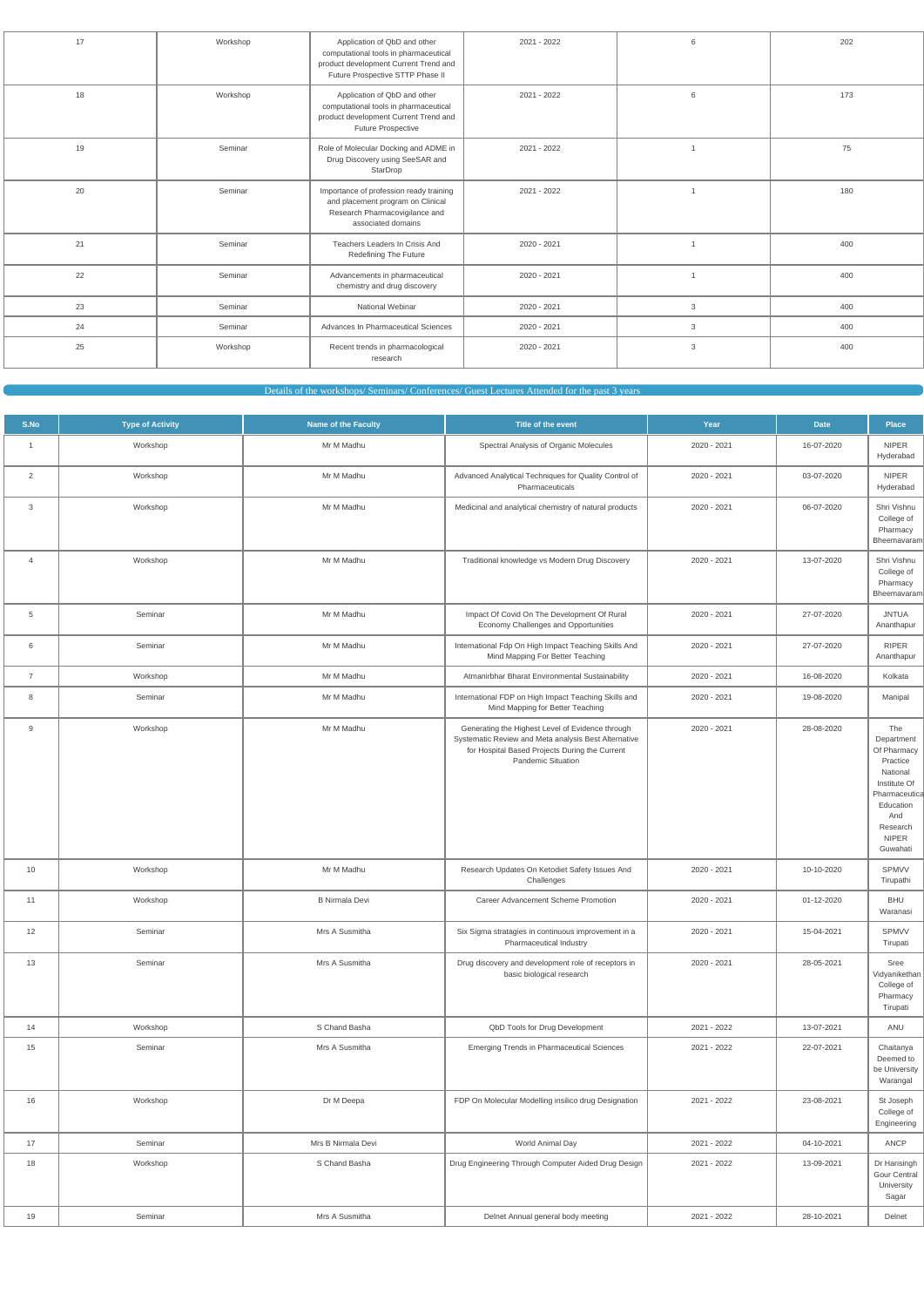| 20 | Workshop   | S Sudhakar              | Recent Trends In Pharmacological<br>Research                                                                                                                                          | 2020 - 2021 | 12-08-2020 | Annamacharya College of<br>Pharmacy Rajampet                                                                                                               |
|----|------------|-------------------------|---------------------------------------------------------------------------------------------------------------------------------------------------------------------------------------|-------------|------------|------------------------------------------------------------------------------------------------------------------------------------------------------------|
| 21 | Workshop   | M Nagendra              | Generating The Highest Level Of<br>Evidence Through Systematic<br>Review And MetaAnalysis Best<br>Alternative For Hospital Based<br>Projects During The Current<br>Pandemic Situation | 2020 - 2021 | 28-08-2020 | The Department Of Pharmacy<br>Practice National Institute Of<br>Pharmaceutical Education And<br>Research NIPER Guwahati                                    |
| 22 | Workshop   | U Narasimhulu           | Insights Into Drug Discovery And<br>Development Iddd                                                                                                                                  | 2020 - 2021 | 27-07-2020 | G Pulla Reddy College of<br>Pharmacy                                                                                                                       |
| 23 | Workshop   | M Sireesha              | Advances In Pharmaceutical<br>Sciences Research And Practice<br>Association Of Pharmaceutical<br>Teachers Of India Apti                                                               | 2020 - 2021 | 27-07-2020 | KVSR Siddhartha College of<br><b>Pharmaceutical Sciences</b>                                                                                               |
| 24 | Workshop   | Sk Heena                | <b>Pharmaceutical Sciences Research</b><br>And Practice Association Of<br>Pharmaceutical Teachers Of India<br>Apti                                                                    | 2020 - 2021 | 27-07-2020 | KVSR Siddhartha College of<br><b>Pharmaceutical Sciences</b>                                                                                               |
| 25 | Workshop   | U Narasimhulu           | Advances In Pharmaceutical<br>Sciences Research And Practice<br>Association Of Pharmaceutical<br>Teachers Of India Apti                                                               | 2020 - 2021 | 27-07-2020 | KVSR Siddhartha College of<br><b>Pharmaceutical Sciences</b>                                                                                               |
| 26 | Workshop   | Dr C Suryaprakash Reddy | <b>Pharmaceutical Research Career</b><br>Development                                                                                                                                  | 2020 - 2021 | 27-07-2020 | Raghavendra Institute of<br>Pharmaceutical Education and<br>Research Andhra pradesh                                                                        |
| 27 | Workshop   | Dr C Suryaprakash Reddy | Orientation And Pedagogy For<br>Curriculum Good Teaching<br>Practices                                                                                                                 | 2020 - 2021 | 03-08-2020 | Sagar Institute of Research And<br>TechnologyPharmacy Bhopal                                                                                               |
| 28 | Seminar    | T Vamsi Gayatri         | Methods Of Dimunition Of Poly<br><b>Pharmacy Among Geriatric Patients</b>                                                                                                             | 2020 - 2021 | 08-08-2020 | Seven Hills College of Pharmacy<br>Tirupati                                                                                                                |
| 29 | Workshop   | M Sireesha              | Three Days EFDP On Recent<br>Trends In Pharmacological<br>Research                                                                                                                    | 2020 - 2021 | 12-08-2020 | Annamacharya College of<br><b>Pharmacy Rajampet</b>                                                                                                        |
| 30 | Workshop   | S Sudhakar              | Three Days EFDP On Recent<br>Trends In Pharmacological<br>Research                                                                                                                    | 2020 - 2021 | 12-08-2020 | Annamacharya College of<br>Pharmacy                                                                                                                        |
| 31 | Workshop   | T Vamsi Gayatri         | Three Days EFDP On Recent<br>Trends In Pharmacological<br>Research                                                                                                                    | 2020 - 2021 | 12-08-2020 | Annamacharya College of<br>Pharmacy Rajampet                                                                                                               |
| 32 | Workshop   | U Narasimhulu           | Recent Trends In Pharmacological<br>Research                                                                                                                                          | 2020 - 2021 | 12-08-2020 | Annamacharya College of<br>Pharmacy Rajampet                                                                                                               |
| 33 | Workshop   | <b>B</b> Vinuthna       | Recent Trends In Pharmacological<br>Research                                                                                                                                          | 2020 - 2021 | 12-08-2020 | Annamacharya College of<br>Pharmacy                                                                                                                        |
| 34 | Seminar    | Mrs C Prasanthi         | Molecular Docking And In Silico<br><b>ADMET Prediction An Overview</b>                                                                                                                | 2020 - 2021 | 18-08-2020 | Sree Vidyanikethan College of<br>Pharmacy Tirupathi                                                                                                        |
| 35 | Seminar    | P Anitha                | Lifestyle Style Changes During<br>Covid                                                                                                                                               | 2020 - 2021 | 20-08-2020 | Sree Vidyanikethan College of<br>Pharmacy Tirupathi                                                                                                        |
| 36 | Workshop   | T Vamsi Gayati          | Covid Drug Discovery Role Of<br><b>Modern Pharmacist</b>                                                                                                                              | 2020 - 2021 | 22-08-2020 | <b>Bhaarth Pharmaceutical</b><br>Technology tripura                                                                                                        |
| 37 | Workshop   | Mr Gireesh Kumar Eri    | <b>Effective Teaching Practices</b>                                                                                                                                                   | 2020 - 2021 | 05-09-2020 | Santhiram College of Pharmacy<br>Nandyal                                                                                                                   |
| 38 | Seminar    | S Sudhakar              | Teachers Leaders In Crisis And<br><b>Redefining The Future</b>                                                                                                                        | 2020 - 2021 | 05-09-2020 | Annamacharya College of<br>Pharmacy Rajampet                                                                                                               |
| 39 | Workshop   | Dr C Suryaprakash Reddy | Recent Trends In Pharmaceutical<br>Technology                                                                                                                                         | 2020 - 2021 | 05-09-2020 | Bengal School Of Technology A<br>College Of Pharmacy In<br>Association With Apti Maulana Abul<br>Kalam Azad University Of<br><b>Technology West Bengal</b> |
| 40 | Workshop   | P Anitha                | <b>Computational Tools For Molecular</b><br>Modeling And Docking Simulations                                                                                                          | 2020 - 2021 | 15-09-2020 | Karpagam College of Pharmacy<br>Coimbatore                                                                                                                 |
| 41 | Seminar    | S Sudhakar              | <b>National Educational Policy</b>                                                                                                                                                    | 2020 - 2021 | 19-09-2020 | <b>JNTUA Engineering College</b>                                                                                                                           |
| 42 | Workshop   | P Anitha                | Coming Closer To NATURE For<br>Imaptful Publication                                                                                                                                   | 2020 - 2021 | 22-09-2020 | NIPER Ahmedabad                                                                                                                                            |
| 43 | Workshop   | Mr Gireesh Kumar Eri    | OECD Principle Of Good<br><b>Laboratory Practices</b>                                                                                                                                 | 2020 - 2021 | 22-09-2020 | <b>AICTE Training And Learning</b><br>Academy and SSR College Of<br>Pharmacy                                                                               |
| 44 | Seminar    | P Anitha                | Solid Lipid Nanoparticle A<br>Promising Carrier In Drug Delivery<br>System                                                                                                            | 2020 - 2021 | 24-09-2020 | Annamacharya College of<br>Pharmacy Rajampet                                                                                                               |
| 45 | Seminar    | P Anitha                | Advancements In Pharmaceutical<br><b>Chemistry And Drug Discovery</b>                                                                                                                 | 2020 - 2021 | 25-09-2020 | Annamacharya College of<br>Pharmacy Rajampet                                                                                                               |
| 46 | Workshop   | Dr C Suryaprakash Reddy | <b>Personal Effectiveness</b>                                                                                                                                                         | 2020 - 2021 | 21-09-2020 | HR Patel Institute Of<br>Pharmaceutical Education And<br>Research                                                                                          |
| 47 | Workshop   | Dr C Suryaprakash Reddy | Human Value Ethics Morals<br><b>Behavioural Sciences And Attitude</b>                                                                                                                 | 2020 - 2021 | 21-09-2020 | Sagar Institute Of Research And<br>TechnologyPharmacy Bhopal                                                                                               |
| 48 | Conference | S Sudhakar              | <b>Expanding Frontier Of</b><br><b>Pharmaceutical Research Towards</b><br>Global Exigenc                                                                                              | 2020 - 2021 | 15-10-2020 | Karpagam College of Pharmacy<br>Coimbatore                                                                                                                 |
| 49 | Workshop   | P Anitha                | Research Updates On Ketodiet<br>Safety Issues And Challenges                                                                                                                          | 2020 - 2021 | 10-10-2020 | SPMVV Tirupathi                                                                                                                                            |
| 50 | Workshop   | Mr Gireesh Kumar Eri    | Chromatography Advancements In<br>Instrumentation And Applications                                                                                                                    | 2020 - 2021 | 12-10-2021 | AICTE Training And Learning<br>Academy and Dr D Y Patil Institute<br>Of Pharmaceutical Sciences And<br>Research                                            |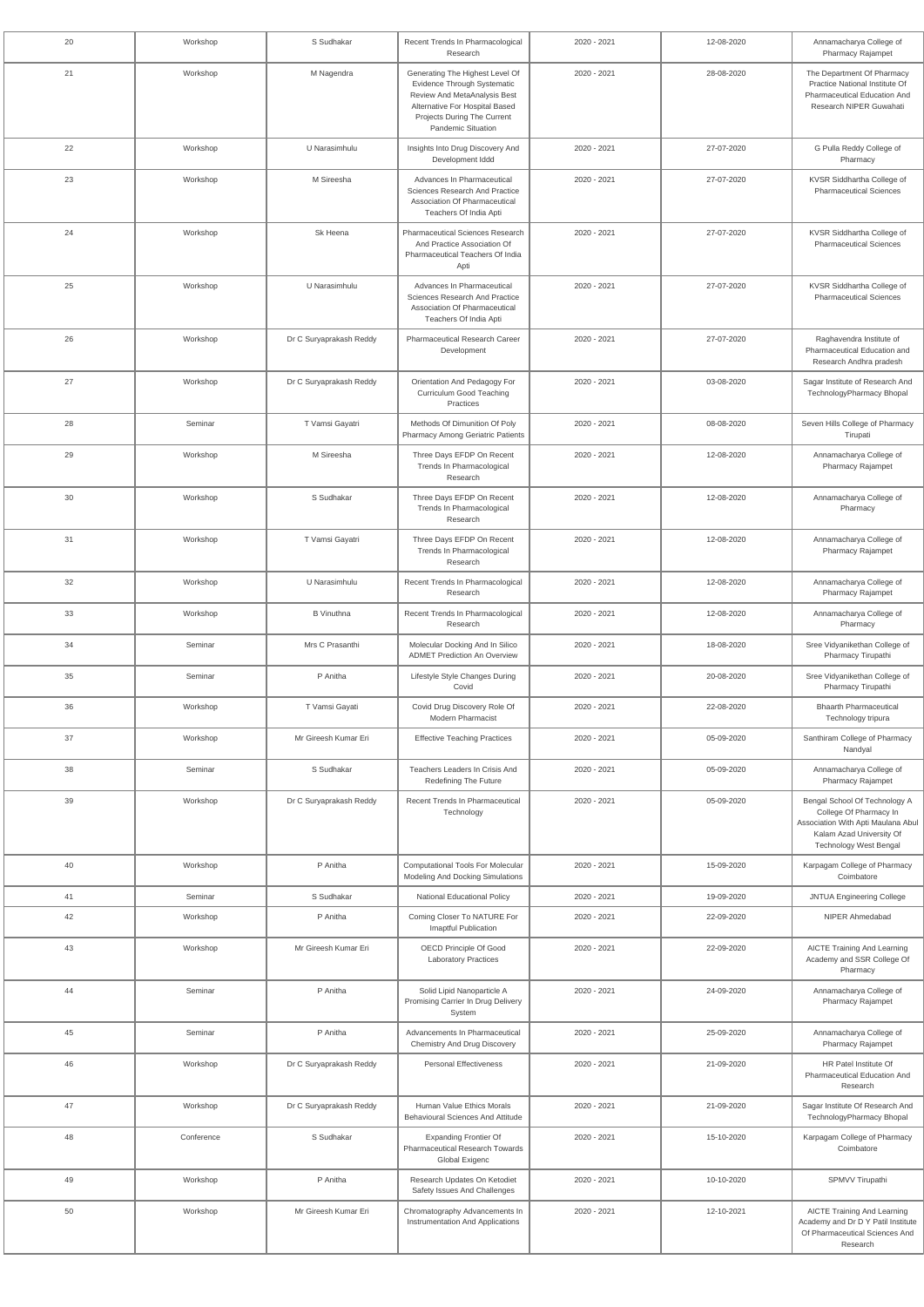| 51 | Workshop | Mr Gireesh Kumar Eri    | National Intellectual Property Week                                                                                                                           | 2020 - 2021 | 15-10-2020 | Kalam Program for IP Literacy<br>Awareness KAPILA                                                         |
|----|----------|-------------------------|---------------------------------------------------------------------------------------------------------------------------------------------------------------|-------------|------------|-----------------------------------------------------------------------------------------------------------|
| 52 | Seminar  | P Anitha                | <b>Expanding Frontier Of</b><br>Pharmaceutical Research Towards<br>Global Exigency                                                                            | 2020 - 2021 | 15-10-2020 | Karpagam College of Pharmacy<br>Coimbatore                                                                |
| 53 | Workshop | U Narasimhulu           | <b>Emotional Intelligence</b>                                                                                                                                 | 2020 - 2021 | 19-10-2020 | Atal Marathwada Mitra Mandals<br>College of Pharmacy                                                      |
| 54 | Workshop | P Anitha                | Conclave                                                                                                                                                      | 2020 - 2021 | 31-10-2020 | National Institute of Technology<br>Raipur                                                                |
| 55 | Seminar  | Mr Gireesh Kumar Eri    | Chiral Chromatography                                                                                                                                         | 2020 - 2021 | 03-12-2020 | Acharya and BM Reddy College of<br>Pharmacy Bangalore                                                     |
| 56 | Workshop | S Sudhakar              | Design thinking                                                                                                                                               | 2020 - 2021 | 27-01-2021 | JNTUA Ananthapurammu                                                                                      |
| 57 | Workshop | S Chand Basha           | Telemedicine                                                                                                                                                  | 2020 - 2021 | 19-01-2021 | G Pulla Reddy Engineering College                                                                         |
| 58 | Workshop | S Chand Basha           | Modern Pedagogical Techniques<br>for Effective Teaching Learning                                                                                              | 2020 - 2021 | 08-02-2021 | NRI Institute Of Technology                                                                               |
| 59 | Workshop | Dr D Swarnalatha        | <b>NBA NAAC Accreditation</b><br>Processes and World Ranking<br>Processes                                                                                     | 2020 - 2021 | 01-02-2021 | JNTUA Ananthapurammu                                                                                      |
| 60 | Workshop | S Sudhakar              | Five Days Online Atal FDP                                                                                                                                     | 2020 - 2021 | 15-02-2021 | Model Engineering College                                                                                 |
| 61 | Workshop | Dr C Suryaprakash Reddy | Advances in pharmaceutical<br>formulations and regulatory<br>pathways globally for small<br>molecules medical devices and<br>biologics                        | 2020 - 2021 | 22-02-2021 | Sri Vishnu college of Pharmacy<br>Bhimavaram Andhra pradesh                                               |
| 62 | Seminar  | Mr Gireesh Kumar Eri    | Six Sigma Strategies in Continuous<br>Improvement in a Pharmaceutical<br>Industry                                                                             | 2020 - 2021 | 15-04-2021 | SPMVV Tirupathi                                                                                           |
| 63 | Seminar  | Mr S Ashok              | Six sigma strategies in continuous<br>improvement in a pharmaceutical<br>industry                                                                             | 2020 - 2021 | 15-04-2021 | SPMVV Tirupathi                                                                                           |
| 64 | Seminar  | Mr Gireesh Kumar Eri    | Drug Discovery and Development<br>Role of Receptors in Basic<br><b>Biological Research</b>                                                                    | 2020 - 2021 | 28-05-2021 | Sree Vidyanikethan College of<br>Pharmacy Tirupati                                                        |
| 65 | Workshop | Mr Gireesh Kumar Eri    | <b>Emerging Trends in Pharmaceutical</b><br>Science                                                                                                           | 2020 - 2021 | 07-06-2021 | Krishna Teja Pharmacy College<br>Tirupati                                                                 |
| 66 | Workshop | Mr Gireesh Kumar Eri    | Applications of QbD and other<br>Computational Tools in<br><b>Pharmaceutical Product</b><br>Development Current Trends and<br>other Future Prospective        | 2020 - 2021 | 14-06-2021 | Annamacharya College of<br>Pharmacy Rajampet YSR Kadapa<br>Andhra Pradesh                                 |
| 67 | Workshop | Mr Gireesh Kumar Eri    | Teaching Learning and Evaluation                                                                                                                              | 2020 - 2021 | 15-06-2021 | Hindu College Of Pharmacy Guntur                                                                          |
| 68 | Workshop | S Sudhakar              | Innovation Ambassador training                                                                                                                                | 2021 - 2022 | 30-06-2021 | MoEs Innovation Cell AICTE                                                                                |
| 69 | Seminar  | Dr M Deepa              | Use of ICT in NAAC Process                                                                                                                                    | 2021 - 2022 | 09-07-2021 | NAAC BOARD                                                                                                |
| 70 | Workshop | Dr C Suryaprakash Reddy | Pedagogue capacity building for<br>excellence in higher education                                                                                             | 2021 - 2022 | 08-07-2021 | Raghavendra Institute of<br>Pharmaceutical Education and<br>Research Andhra pradesh                       |
| 71 | Workshop | Dr C Suryaprakash Reddy | QbD tools for drug development                                                                                                                                | 2021 - 2022 | 13-07-2021 | Acharya Nagarjuna University<br>Andhra pradesh                                                            |
| 72 | Seminar  | Mr Gireesh Kumar Eri    | <b>Emerging Trends in Pharmaceutical</b><br>Sciences                                                                                                          | 2021 - 2022 | 22-07-2021 | Chaitanya deemed to be University<br>Warangal                                                             |
| 73 | Workshop | Dr C Suryaprakash Reddy | Innovation Ambassador Training                                                                                                                                | 2021 - 2022 | 30-07-2021 | MoEs Innovation Cell AICTE                                                                                |
| 74 | Workshop | Dr C Suryaprakash Reddy | Innovation Ambassador Training<br><b>Advanced Level</b>                                                                                                       | 2021 - 2022 | 30-06-2021 | MoEs Innovation Cell AICTE                                                                                |
| 75 | Seminar  | P Anitha                | Nanoparticles as Carriers for Drug<br>Delivery and Targeting                                                                                                  | 2021 - 2022 | 05-08-2021 | KM College of Pharmacy Madurai                                                                            |
| 76 | Seminar  | Dr D Swarnalatha        | Recent advances in the<br>standardization of phto<br>pharmaceuticals with special<br>emphasis to hyphenated<br>techniques                                     | 2021 - 2022 | 21-08-2021 | <b>SRM University</b>                                                                                     |
| 77 | Workshop | Dr M Deepa              | Lab Animals In BioMedical<br>Research                                                                                                                         | 2021 - 2022 | 21-09-2021 | College Of Veterinary And Animal<br>Sciences MAFSU Parbhani                                               |
| 78 | Workshop | S Sudhakar              | Application of QbD and other<br><b>Computational Tools in</b><br><b>Pharmaceutical Product</b><br>Development Current Trends and<br><b>Future Prospective</b> | 2021 - 2022 | 30-08-2021 | Annamacharya college of<br>Pharmacy                                                                       |
| 79 | Workshop | S Sudhakar              | Seven Days National Training                                                                                                                                  | 2021 - 2022 | 21-09-2021 | Department of Animal Genetics and<br>Breeding College of Veterinary and<br>Animal Sciences MAFSU Parbhani |
| 80 | Workshop | Mr Gireesh Kumar Eri    | Analytical Method Development                                                                                                                                 | 2021 - 2022 | 06-09-2021 | AICTE Training and Learning<br>Academy BajiRaoJiKaranjekar<br>College of Pharmacy Bhandara                |
| 81 | Workshop | Dr M Deepa              | Computer Aided Drug Design In<br>Drug Discovery                                                                                                               | 2021 - 2022 | 06-09-2021 | Indian Institute Of Information<br><b>Technology Allahabad</b>                                            |
| 82 | Workshop | Dr C Suryaprakash Reddy | Capacity building through academic<br>and research writing                                                                                                    | 2021 - 2022 | 10-09-2021 | <b>IIT Tirupati</b>                                                                                       |
| 83 | Workshop | Dr M Deepa              | Drug Engineering Through<br>Computer Aided Drug Design                                                                                                        | 2021 - 2022 | 13-09-2021 | Dr Harisingh Gour Central<br><b>University Sagar</b>                                                      |
| 84 | Workshop | Dr M Deepa              | Artificial intelligence in drug<br>repurposing and polypharmacology                                                                                           | 2021 - 2022 | 20-09-2021 | Seven Hills College of Pharmacy<br>Tirupati                                                               |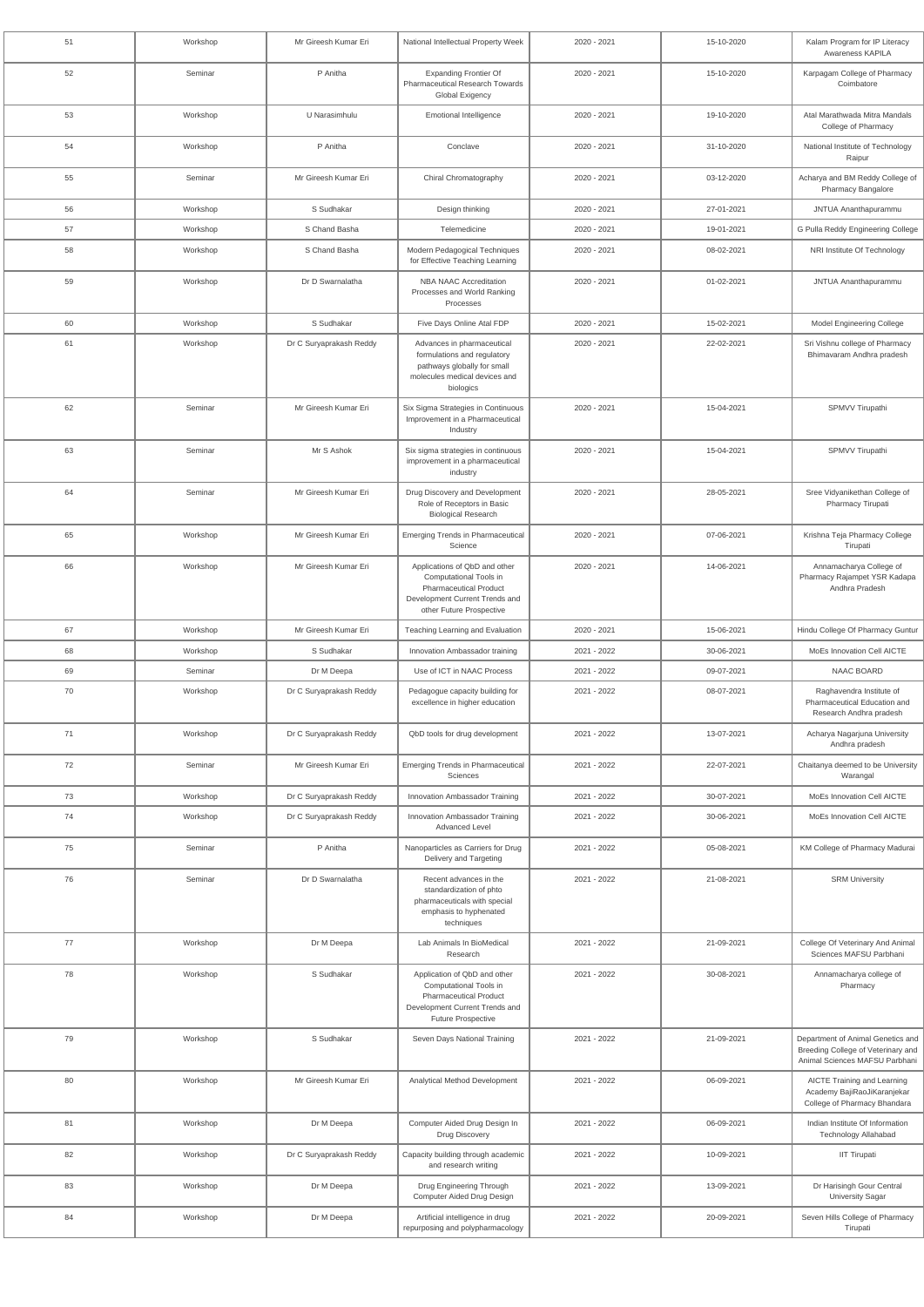| 85  | Workshop | S Sudhakar              | Artificial Intelligence in Drug<br>Repurposing and<br>Polypharmacology                                                                                                                | 2021 - 2022 | 20-09-2021 | Seven Hills College of Pharmacy<br>Tirupati                                                                                                                                |
|-----|----------|-------------------------|---------------------------------------------------------------------------------------------------------------------------------------------------------------------------------------|-------------|------------|----------------------------------------------------------------------------------------------------------------------------------------------------------------------------|
| 86  | Workshop | Dr D Swarnalatha        | Seven Days National Training on<br>Lab Animals in BioMedical<br>Research organized by Department<br>of Animal Genetics and Breeding                                                   | 2021 - 2022 | 21-09-2021 | Maharashtra Animal and Fishery<br><b>Sciences University Nagpur</b><br>Department of Animal Genetics and<br>Breeding College of Veterinary and<br>Animal Sciences Parbhani |
| 87  | Seminar  | Dr M Deepa              | In Silico Tools Used In Drug Design<br>And Discovery                                                                                                                                  | 2021 - 2022 | 08-10-2021 | QIS College of Pharmacy Guntur                                                                                                                                             |
| 88  | Workshop | Dr M Deepa              | Plausible Research In The<br><b>Pharmaceutical Lab</b>                                                                                                                                | 2021 - 2022 | 04-10-2021 | Balaji College of Pharmacy<br>Ananthapuramu                                                                                                                                |
| 89  | Workshop | Dr C Suryaprakash reddy | National IP Literacy week                                                                                                                                                             | 2021 - 2022 | 15-10-2021 | Kalam Program for IP Literacy and<br>Awareness KAPILA MoEs<br>Innovation Cell                                                                                              |
| 90  | Seminar  | Mrs Aggarapu Susmitha   | <b>Pharmaceutical Sciences</b>                                                                                                                                                        | 2020 - 2021 | 22-10-2020 | <b>CARE College of Pharmacy</b><br>Warangal                                                                                                                                |
| 91  | Seminar  | Mr Gireesh Kumar Eri    | <b>Pharmaceutical Sciences</b>                                                                                                                                                        | 2020 - 2021 | 22-10-2020 | <b>CARE College of Pharmacy</b><br>Warangal                                                                                                                                |
| 92  | Seminar  | Mrs Aggarapu Susmitha   | <b>Expanding Frontiers of</b><br>Pharmaceutical Research towards<br>Global Exigency                                                                                                   | 2020 - 2021 | 16-10-2020 | Karpagam College of Pharmacy<br>Coimbatore                                                                                                                                 |
| 93  | Seminar  | Mr Gireesh Kumar Eri    | <b>Expanding Frontiers of</b><br>Pharmaceutical Research towards<br><b>Global Exigency</b>                                                                                            | 2020 - 2021 | 16-10-2020 | Karpagam College of Pharmacy<br>Coimbatore                                                                                                                                 |
| 94  | Seminar  | D Giri Raja Sekhar      | Millennial pharmacists honouring<br>the past treasuring the present and<br>shapping the future world of<br>oppurtunities for Pharm D<br>graduates                                     | 2020 - 2021 | 04-10-2020 | <b>RIPER</b>                                                                                                                                                               |
| 95  | Seminar  | Mrs Aggarapu Susmitha   | Current and Future Perspectives of<br>Natural Pharmaceutical Excipients<br>and Their Applications in Drug<br><b>Delivery Systems</b>                                                  | 2020 - 2021 | 29-09-2020 | AU College of Pharmaceutical<br>Sciences Visakhapatnam                                                                                                                     |
| 96  | Seminar  | M Nagendra              | Current and future perspectives of<br>natural Pharmaceutical excipients<br>and their applications in drug<br>delivery systems                                                         | 2020 - 2021 | 29-09-2020 | AU College of Pharmaceutical<br>Sciences                                                                                                                                   |
| 97  | Seminar  | Mr Gireesh Kumar Eri    | Current and Future Perspectives of<br>Natural Pharmaceutical Excipients<br>and Their Applications in Drug<br><b>Delivery Systems</b>                                                  | 2020 - 2021 | 29-09-2020 | AU College of Pharmaceutical<br>Sciences Visakhapatnam                                                                                                                     |
| 98  | Seminar  | T Vamsi Gayatri         | Advancements in Pharmaceutical<br>chemistry and Drug discovery                                                                                                                        | 2020 - 2021 | 25-09-2020 | <b>ANCP</b>                                                                                                                                                                |
| 99  | Seminar  | Mrs Aggarapu Susmitha   | Advancements in Pharmaceutical<br>Chemistry and Drug Discovery                                                                                                                        | 2020 - 2021 | 25-09-2020 | Annamacharya College of<br>Pharmacy Rajampet                                                                                                                               |
| 100 | Seminar  | Mrs C Prasanthi         | <b>Transforing Global health</b>                                                                                                                                                      | 2020 - 2021 | 25-09-2020 | <b>KL College of Pharmacy</b>                                                                                                                                              |
| 101 | Seminar  | Sk Heena                | Advancements in pharmaceutical<br>chemistry and drug discovery                                                                                                                        | 2020 - 2021 | 25-09-2020 | <b>ANCP</b>                                                                                                                                                                |
| 102 | Seminar  | Mr Gireesh Kumar Eri    | Advancements in Pharmaceutical<br>Chemistry and Drug Discovery                                                                                                                        | 2020 - 2021 | 25-09-2020 | Annamacharya College of<br>Pharmacy Rajampet                                                                                                                               |
| 103 | Seminar  | T Vamsi Gayatri         | Holistic approaches to optimize<br>treatment outcomes in severe<br>Asthma patients                                                                                                    | 2020 - 2021 | 05-09-2020 | <b>ANCP</b>                                                                                                                                                                |
| 104 | Seminar  | T Vamsi Gayatri         | TeachersLeaders in crisis and<br>Redefining the future                                                                                                                                | 2020 - 2021 | 05-09-2020 | <b>ANCP</b>                                                                                                                                                                |
| 105 | Seminar  | Mrs Aggarapu Susmitha   | Teachers Leaders in Crisis and<br>Redefining the Future                                                                                                                               | 2020 - 2021 | 05-09-2020 | Annamacharya College of<br>Pharmacy Rajampet                                                                                                                               |
| 106 | Seminar  | M Sireesha              | Transforming the future of<br>Education the role of teachers<br>students and parents                                                                                                  | 2020 - 2021 | 05-09-2020 | <b>JNTUA</b>                                                                                                                                                               |
| 107 | Seminar  | Dr M Pramod Kumar       | Teachers leaders in crisis and<br>redefining the future                                                                                                                               | 2020 - 2021 | 05-09-2020 | Annamacharya College of<br>Pharmacy                                                                                                                                        |
| 108 | Seminar  | U Narasimhulu           | Teachers Leaders In Crisis And<br><b>Redefining The Future</b>                                                                                                                        | 2020 - 2021 | 05-09-2020 | Annamacharya College of<br>Pharmacy                                                                                                                                        |
| 109 | Seminar  | Sk Heena                | Transforming the future of<br>Education the role of teachers<br>students and parents                                                                                                  | 2020 - 2021 | 05-09-2020 | <b>JNTUA</b>                                                                                                                                                               |
| 110 | Seminar  | Mr Gireesh Kumar Eri    | Teachers Leaders in Crisis and<br>Redefining the Future                                                                                                                               | 2020 - 2021 | 05-09-2020 | Annamacharya College of<br>Pharmacy Rajampet                                                                                                                               |
| 111 | Seminar  | Mrs Aggarapu Susmitha   | Orientation on Graduate Pharmacy<br>Aptitude Test GPAT and Career<br>Prospective in Pharmacy<br>Profession                                                                            | 2020 - 2021 | 29-08-2020 | Nirmala College of Pharmacy<br>Mangalagiri                                                                                                                                 |
| 112 | Seminar  | D Giri Raja Sekhar      | National online workshop on<br>systematic review and meta<br>analysis                                                                                                                 | 2020 - 2021 | 29-08-2020 | <b>NIPER</b>                                                                                                                                                               |
| 113 | Seminar  | Mr Gireesh Kumar Eri    | Orientation on Graduate Pharmacy<br>Aptitude Test GPAT and Career<br>Prospective in Pharmacy<br>Profession                                                                            | 2020 - 2021 | 29-08-2020 | Nirmala College of Pharmacy<br>Mangalagiri                                                                                                                                 |
| 114 | Seminar  | M Sireesha              | Generating the Highest Level of<br>Evidence through Systematic<br>Review and Metaanalysis Best<br>Alternative for Hospital Based<br>Projects During the Current<br>Pandemic Situation | 2020 - 2021 | 29-08-2020 | National Institute of Pharmaceutical<br><b>Education and Research NIPER</b><br>Guwahati                                                                                    |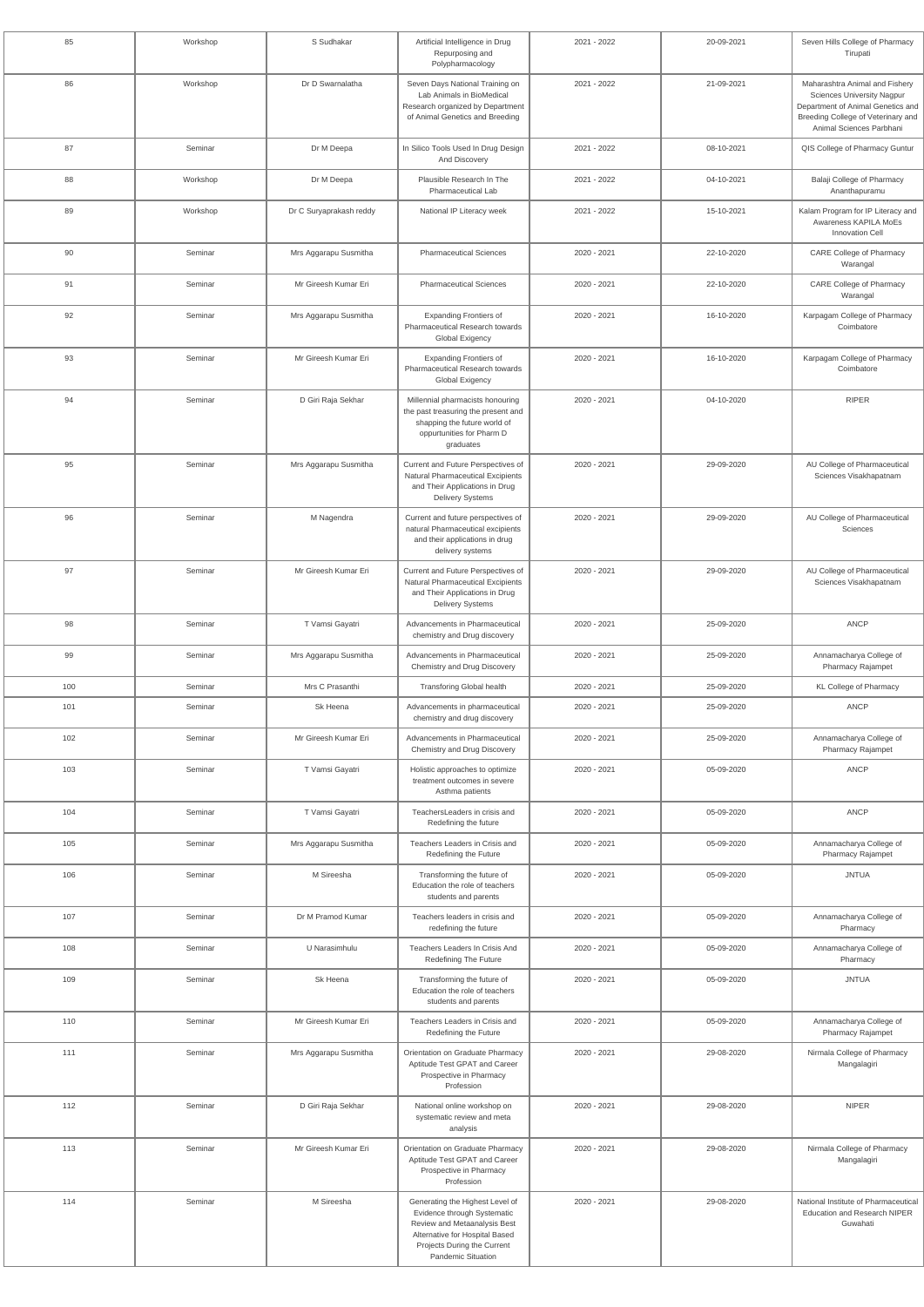| 115 | Seminar | Mrs C Prasanthi       | Natural products in drug discovery                                                                                                                                                           | 2020 - 2021 | 27-08-2020 | Α                                                                                |
|-----|---------|-----------------------|----------------------------------------------------------------------------------------------------------------------------------------------------------------------------------------------|-------------|------------|----------------------------------------------------------------------------------|
| 116 | Seminar | M Nagendra            | Drug Regulatory Affairs Indian and<br>The US Scenarios                                                                                                                                       | 2020 - 2021 | 27-08-2020 | Chebrolu Hanumaiah Institute of<br><b>Pharmaceutical Sciences Guntur</b>         |
| 117 | Seminar | Mrs C Prasanthi       | NAAC Assessment and<br>Accreditation Process and<br>Awareness about the NEP                                                                                                                  | 2020 - 2021 | 26-08-2020 | <b>SPMVV</b>                                                                     |
| 118 | Seminar | T Vamsi Gayati        | Covid Drug discovery Role of<br><b>Modern Pharmacist</b>                                                                                                                                     | 2020 - 2021 | 24-08-2020 | Bhaarth pharmaceutical<br><b>Technology Tripura</b>                              |
| 119 | Seminar | Mrs C Prasanthi       | Enantiospecific Total Synthesis of<br>Macrolactone Natural Products<br>form Chiral Furyl Carbinols                                                                                           | 2020 - 2021 | 21-08-2020 | OU                                                                               |
| 120 | Seminar | Mrs C Prasanthi       | Interface of Academia and Industry<br>in driving the drug discovery and<br>development                                                                                                       | 2020 - 2021 | 19-08-2020 | OU                                                                               |
| 121 | Seminar | Mrs C Prasanthi       | Molecular Docking and In Silico<br><b>ADMET Prediction An Overview</b>                                                                                                                       | 2020 - 2021 | 18-08-2020 | Sree Vidyanikethan College of<br>Pharmacy                                        |
| 122 | Seminar | T Vamsi Gayatri       | Advanced pharmaceutical<br>procedures                                                                                                                                                        | 2020 - 2021 | 13-08-2020 | Vikas institute of pharmaceutical<br>sciences rajamandri                         |
| 123 | Seminar | Mrs Aggarapu Susmitha | <b>Advanced Pharmaceutical</b><br><b>Analytical Procedures</b>                                                                                                                               | 2020 - 2021 | 13-08-2020 | Vikas Institute of Pharmaceutical<br>Sciences Rajahmundry                        |
| 124 | Seminar | T Vamsi Gayatri       | Methods of dimunitionof poly<br>pharmacy among geriatric patients                                                                                                                            | 2020 - 2021 | 08-08-2020 | Seven Hills College of Pharmacy                                                  |
| 125 | Seminar | Mrs C Prasanthi       | Methods on diminution of<br>Polypharmacy among geriatric<br>patients                                                                                                                         | 2020 - 2021 | 08-08-2020 | Seven Hills College of Pharmacy                                                  |
| 126 | Seminar | Mrs Aggarapu Susmitha | Pharma Education and Practice                                                                                                                                                                | 2020 - 2021 | 03-08-2020 | Narayana Pharmacy College<br>Nellore                                             |
| 127 | Seminar | Mr Y Pradeep Kumar    | Three day national level<br>symposium on recent trends in<br><b>Pharmaceutical Research</b>                                                                                                  | 2020 - 2021 | 01-08-2020 | Tirupathi                                                                        |
| 128 | Seminar | Sk Heena              | Generating the Highest Level of<br>Evidence through Systematic<br>Review and Metaanalysis Best<br>Alternative for Hospital Based<br>Projects During the Current<br><b>Pandemic Situation</b> | 2020 - 2021 | 28-07-2020 | National Institute of Pharmaceutical<br>Education and Research NIPER<br>Guwahati |
| 129 | Seminar | Mr Gireesh Kumar Eri  | <b>Biologics and Cell Therapy</b>                                                                                                                                                            | 2020 - 2021 | 01-08-2020 | Department of Pharmceutics SSM<br>College of Pharmacy Erode                      |
| 130 | Seminar | T Vamsi Gayatri       | Recent strategies in academicsand<br>clinical pharmacy in the recent<br>scenario of covid pandemic                                                                                           | 2020 - 2021 | 31-07-2020 | Veda College of Pharmacy<br>Prakasham Dist                                       |
| 131 | Seminar | Mrs Aggarapu Susmitha | IPR Its Role in Innovation Spaces                                                                                                                                                            | 2020 - 2021 | 31-07-2020 | Balaji College of Pharmacy<br>Ananthapuramu                                      |
| 132 | Seminar | M Sireesha            | ICH Q A Comprehensive Model for<br><b>Pharmaceutical Quality System</b>                                                                                                                      | 2020 - 2021 | 31-07-2020 | Vignana college of pharmacy                                                      |
| 133 | Seminar | Mr Gireesh Kumar Eri  | IPR Its Role in Innovation Spaces                                                                                                                                                            | 2020 - 2021 | 31-07-2020 | Balaji College of Pharmacy<br>Ananthapuramu                                      |
| 134 | Seminar | Mrs Aggarapu Susmitha | Artificial Intelligence Life Sciences<br>Pharma Sector                                                                                                                                       | 2020 - 2021 | 30-07-2020 | Sri Vasavi Institute of<br><b>Pharamceutical Sciences</b><br>Tadepalligudem      |
| 135 | Seminar | Mrs Aggarapu Susmitha | Clinical SAS Applications in Clinical<br>Trials and Pharmaceutical Industry                                                                                                                  | 2020 - 2021 | 30-07-2020 | Dept of Pharmacy Practice Hindu<br>College of Pharmacy Guntur                    |
| 136 | Seminar | M Sireesha            | Chronic respiratory condition and<br>COVID                                                                                                                                                   | 2020 - 2021 | 30-07-2020 | MIMS learning of UK medical<br>education                                         |
| 137 | Seminar | Mr Gireesh Kumar Eri  | Artificial Intelligence Life Sciences<br><b>Pharma Sector</b>                                                                                                                                | 2020 - 2021 | 30-07-2020 | Sri Vasavi Institute of<br><b>Pharamceutical Sciences</b><br>Tadepalligudem      |
| 138 | Seminar | Mr Gireesh Kumar Eri  | Clinical SAS Applications in Clinical<br>Trials and Pharmaceutical Industry                                                                                                                  | 2020 - 2021 | 30-07-2020 | Dept of Pharmacy Practice Hindu<br>College of Pharmacy Guntur                    |
| 139 | Seminar | Mrs Aggarapu Susmitha | Scope of Pharmacy Profession<br>beyond Healthcare                                                                                                                                            | 2020 - 2021 | 29-07-2020 | Department of Pharmacy Practice<br>SSM College of Pharmacy Erode                 |
| 140 | Seminar | Mr Gireesh Kumar Eri  | Skills to be acquired in Pharmacy<br>Profession                                                                                                                                              | 2020 - 2021 | 29-07-2020 | Yashwant rao Bhon sale College of<br><b>Pharmacy Sindhudurg</b>                  |
| 141 | Seminar | Mr Gireesh Kumar Eri  | Scope of Pharmacy Profession<br>beyond Healthcare                                                                                                                                            | 2020 - 2021 | 29-07-2020 | Department of Pharmacy Practice<br>SSM College of Pharmacy Erode                 |
| 142 | Seminar | Mrs Aggarapu Susmitha | NAAC Assessment and<br><b>Accreditation Process</b>                                                                                                                                          | 2020 - 2021 | 28-07-2020 | Acharya Nagarjuna University<br>Guntur                                           |
| 143 | Seminar | Mr Gireesh Kumar Eri  | NAAC Assessment and<br><b>Accreditation Process</b>                                                                                                                                          | 2020 - 2021 | 28-07-2020 | Acharya Nagarjuna University<br>Guntur                                           |
| 144 | Seminar | Mrs C Prasanthi       | Biosimilars current status and<br>future perspective                                                                                                                                         | 2020 - 2021 | 27-07-2020 | $\mathsf{A}$                                                                     |
| 145 | Seminar | Sk Heena              | Impact of covid on the development<br>of rural economyChallenges and<br>opportunities                                                                                                        | 2020 - 2021 | 27-07-2020 | <b>JNTUA</b>                                                                     |
| 146 | Seminar | Mr Gireesh Kumar Eri  | Dr APJ Abdul Kalam Memorial<br>Global Webinar Impact of Covid on<br>the Development of Rural Economy<br>Challenges and Opportunities                                                         | 2020 - 2021 | 27-07-2020 | Lead India Foundation and JNTUA<br>Ananthapuramu                                 |
| 147 | Seminar | Mrs Aggarapu Susmitha | Novel Insights in Antimicrobials and<br><b>Analytical Techniques</b>                                                                                                                         | 2020 - 2021 | 26-07-2020 | Mahathi college of Pharmacy<br>Madanapalle                                       |
| 148 | Seminar | Mr Gireesh Kumar Eri  | Novel Insights in Antimicrobials and<br><b>Analytical Techniques</b>                                                                                                                         | 2020 - 2021 | 26-07-2020 | Mahathi college of Pharmacy<br>Madanapalle                                       |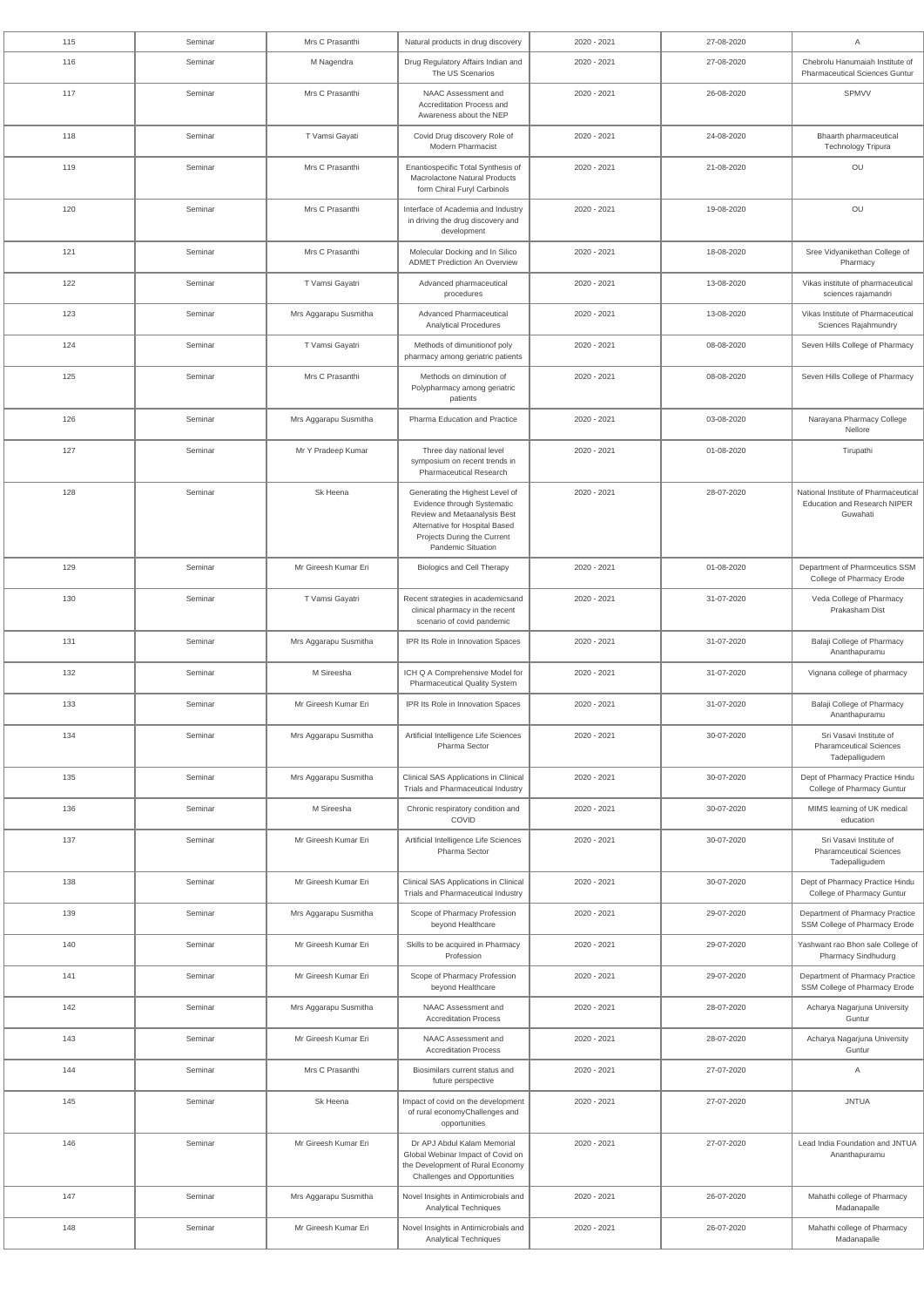| 149 | Seminar | Mrs C Prasanthi       | Science Of Covid Changing<br><b>Nutritional Dynamics</b>                                                             | 2020 - 2021 | 25-07-2020 | A                                                                                                                                                                                               |
|-----|---------|-----------------------|----------------------------------------------------------------------------------------------------------------------|-------------|------------|-------------------------------------------------------------------------------------------------------------------------------------------------------------------------------------------------|
| 150 | Seminar | Mr Gireesh Kumar Eri  | Classical Approach of invitro and<br>invivo Study parameters                                                         | 2020 - 2021 | 25-07-2020 | ISPOR Narayana College Student<br>Chapter                                                                                                                                                       |
| 151 | Seminar | Mrs Aggarapu Susmitha | Advancing Scientific Knowledge in<br><b>Times of Pandemics</b>                                                       | 2020 - 2021 | 24-07-2020 | Dept of Pharmaceutics CL Baid<br>Metha College of Pharmacy<br>Chennai                                                                                                                           |
| 152 | Seminar | Mr Gireesh Kumar Eri  | Advancing Scientific Knowledge in<br><b>Times of Pandemics</b>                                                       | 2020 - 2021 | 24-07-2020 | Dept of Pharmaceutics CL Baid<br>Metha College of Pharmacy<br>Chennai                                                                                                                           |
| 153 | Seminar | Mrs C Prasanthi       | Recent strategies in academics and<br>clinical pharmacy in the present<br>scenario of COVID                          | 2020 - 2021 | 23-07-2020 | <b>QUEST University</b>                                                                                                                                                                         |
| 154 | Seminar | U Narasimhulu         | Recent Strategies In Academics<br>And Clinical Pharmacy In The<br>Present Scenario Of Covid<br>Pandemic              | 2020 - 2021 | 23-07-2020 | Veda College of Pharmacy                                                                                                                                                                        |
| 155 | Seminar | M Sireesha            | Medical literature and its<br>importance in pharamcovigilance                                                        | 2020 - 2021 | 22-07-2020 | Sun Institute of pharmaceutical<br>education and research                                                                                                                                       |
| 156 | Seminar | Mr M Praveen Kumar    | Drug Design From Idea to Market                                                                                      | 2020 - 2021 | 22-07-2020 | Narayana Pharmacy College<br>Nellore                                                                                                                                                            |
| 157 | Seminar | Mrs C Prasanthi       | Medical Literature and its<br>importance in Pharmacovigilance                                                        | 2020 - 2021 | 22-07-2020 | Sun Institute of Pharmaceutical<br><b>Education and Research</b>                                                                                                                                |
| 158 | Seminar | Mr Gireesh Kumar Eri  | Drug Design from Idea to Market                                                                                      | 2020 - 2021 | 22-07-2020 | Department of Pharmaceutical<br>Chemistry Narayana Pharmacy<br>College Nellore                                                                                                                  |
| 159 | Seminar | M Nagendra            | Coronavirus Pandemic Its Impact<br>on Human Life                                                                     | 2020 - 2021 | 20-07-2020 | Department of Life Science Central<br>University of Karnataka                                                                                                                                   |
| 160 | Seminar | Mrs Aggarapu Susmitha | Strategies for PostPandemic<br>Pharmacy Education PPE Moving<br>Early and Responding Strongly                        | 2020 - 2021 | 18-07-2020 | IPA Education Division JSS<br>Academy of Higher Education and<br>Research Chebrolu Hanumaiah<br>Institute of Pharmaceutical<br>Sciences and VikasInstittue of<br><b>Pharmaceutical Sciences</b> |
| 161 | Seminar | M Sireesha            | Patient safety and community<br>pharmacy practice                                                                    | 2020 - 2021 | 18-07-2020 | Sun Institute of pharmaceutical<br>education and research                                                                                                                                       |
| 162 | Seminar | Mrs C Prasanthi       | Patient safety community pharmacy<br>practice                                                                        | 2020 - 2021 | 18-07-2020 | Α                                                                                                                                                                                               |
| 163 | Seminar | M Nagendra            | Insights of Iyophilization in industrial<br>prospects                                                                | 2020 - 2021 | 18-07-2020 | VV institute of pharmaceutical<br>sciences Krishna                                                                                                                                              |
| 164 | Seminar | Mr Gireesh Kumar Eri  | Strategies for PostPandemic<br>Pharmacy Education PPE Moving<br>Early and Responding Strongly                        | 2020 - 2021 | 18-07-2020 | IPA Education Division JSS<br>Academy of Higher Education and<br>Research Chebrolu Hanumaiah<br>Institute of Pharmaceutical<br>Sciences and VikasInstittue of<br><b>Pharmaceutical Sciences</b> |
| 165 | Seminar | Mr Gireesh Kumar Eri  | Pharmaceutical Scenerio in Covid<br>Era                                                                              | 2020 - 2021 | 16-07-2020 | University College of<br><b>Pharmaceutical Sciences AKNU</b><br>Tadepalli gudem                                                                                                                 |
| 166 | Seminar | Mrs Aggarapu Susmitha | Sleep Disorders Sleep Deprivation<br>An Unmet Public Health Problem                                                  | 2020 - 2021 | 15-07-2020 | NSS Unit VV Institute of<br><b>Pharmaceutical Sciences</b><br>Gudlavalleru Krishna District                                                                                                     |
| 167 | Seminar | Mr M Praveen Kumar    | Scholarly Publications Plagiarism<br>and Research                                                                    | 2020 - 2021 | 15-07-2020 | Dr MGR Educational and Research<br>Institute Chennai                                                                                                                                            |
| 168 | Seminar | Mr Gireesh Kumar Eri  | Sleep Disorders Sleep Deprivation<br>An Unmet Public Health Problem                                                  | 2020 - 2021 | 15-07-2020 | NSS Unit VV Institute of<br><b>Pharmaceutical Sciences</b><br>Gudlavalleru Krishna District                                                                                                     |
| 169 | Seminar | T Vamsi Gayatri       | Structure based and ligand based<br>drug design                                                                      | 2020 - 2021 | 14-07-2020 | JSS college of pharmacy Mysore                                                                                                                                                                  |
| 170 | Seminar | Mr M Praveen Kumar    | <b>IWSUCPSPUIPA Sessions</b>                                                                                         | 2020 - 2021 | 14-07-2020 | University College Of<br><b>Pharmaceutical Sciences Palamur</b><br>University                                                                                                                   |
| 171 | Seminar | Sk Heena              | Structure based and ligand based<br>drug design                                                                      | 2020 - 2021 | 14-07-2020 | JSS college of pharmacy                                                                                                                                                                         |
| 172 | Seminar | Mrs Aggarapu Susmitha | Importance of Regulatory and<br>Corporate Affairs and their<br><b>Pharmaceutical Perspectives</b>                    | 2020 - 2021 | 12-07-2020 | Chebrolu Hanumaiah Institute of<br><b>Pharmaceutical Sciences Guntur</b>                                                                                                                        |
| 173 | Seminar | Mr Gireesh Kumar Eri  | Importance of Regulatory and<br>Corporate Affairs and their<br><b>Pharmaceutical Perspectives</b>                    | 2020 - 2021 | 12-07-2020 | Chebrolu Hanumaiah Institute of<br><b>Pharmaceutical Sciences Guntur</b>                                                                                                                        |
| 174 | Seminar | Mrs Aggarapu Susmitha | <b>Pharmaceutical Quality Systems</b>                                                                                | 2020 - 2021 | 11-07-2020 | Seven Hills College of Pharmacy<br>Tirupati                                                                                                                                                     |
| 175 | Seminar | Mr Gireesh Kumar Eri  | <b>Pharmaceutical Quality Systems</b>                                                                                | 2020 - 2021 | 11-07-2020 | Seven Hills College of Pharmacy<br>Tirupati                                                                                                                                                     |
| 176 | Seminar | Mr Gireesh Kumar Eri  | Artificial Intelligence<br><b>Pharmaceutical Applications</b><br>Current Challenges and Future<br>Directions         | 2020 - 2021 | 11-07-2020 | Dept of Pharmaceutics Hindu<br>College of Pharmacy Guntur                                                                                                                                       |
| 177 | Seminar | Mrs Aggarapu Susmitha | Role of HPTLC in Fingerprinting<br>Analysis of Herbal drugs and<br>Formulations as per the regulatory<br>perspective | 2020 - 2021 | 09-07-2020 | Shri Vishnu College of Pharmacy<br>Bhimavaram                                                                                                                                                   |
| 178 | Seminar | Mr M Praveen Kumar    | Digital Therapeutics Introduction<br>and Overview                                                                    | 2020 - 2021 | 09-07-2020 | <b>University Gwalior</b>                                                                                                                                                                       |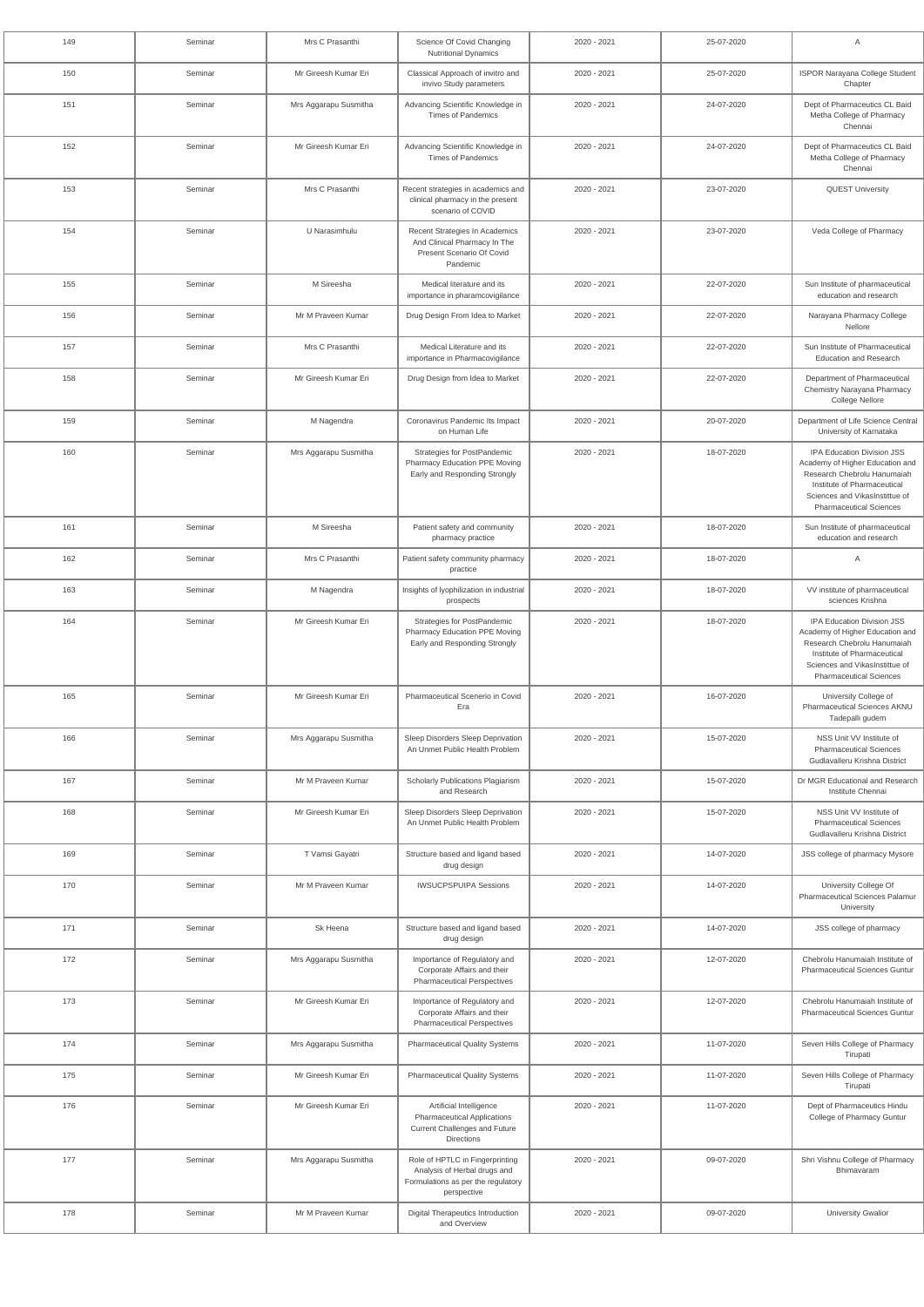| 179 | Seminar  | Mrs C Prasanthi         | Role of HPTLC in Fingerprint<br>Analysis ofHerbal Drugs and<br>Formulations as per theRegulatory<br>Perspective      | 2020 - 2021 | 09-07-2020 | Shri Vishnu College of Pharmacy                                                               |
|-----|----------|-------------------------|----------------------------------------------------------------------------------------------------------------------|-------------|------------|-----------------------------------------------------------------------------------------------|
| 180 | Seminar  | Dr N Raghavendra Naveen | Digital Therapeutics introduction<br>and iverview                                                                    | 2020 - 2021 | 09-07-2020 | <b>ITM University</b>                                                                         |
| 181 | Seminar  | Mr Gireesh Kumar Eri    | Role of HPTLC in Fingerprinting<br>Analysis of Herbal drugs and<br>Formulations as per the regulatory<br>perspective | 2020 - 2021 | 09-07-2020 | Shri Vishnu College of Pharmacy<br>Bhimavaram                                                 |
| 182 | Seminar  | Mrs Aggarapu Susmitha   | Ethical Considerations in Animal<br><b>Experimentation and Research</b>                                              | 2020 - 2021 | 03-07-2020 | Department of Pharmacology CL<br>Baid Metha College of Pharmacy<br>Chennai                    |
| 183 | Seminar  | Mr Gireesh Kumar Eri    | <b>Ethical Considerations in Animal</b><br><b>Experimentation and Research</b>                                       | 2020 - 2021 | 03-07-2020 | Department of Pharmacology CL<br>Baid Metha College of Pharmacy<br>Chennai                    |
| 184 | Seminar  | Mrs C Prasanthi         | Intellectual Property Rights                                                                                         | 2020 - 2021 | 02-07-2020 | ShriVenkateswara College of<br>Pharmacy                                                       |
| 185 | Seminar  | Mr Y Pradeep Kumar      | A Three Day International Webinar<br>series on Herbal remedies and<br>Covid                                          | 2019 - 2020 | 30-06-2020 | Guntur                                                                                        |
| 186 | Seminar  | M Sireesha              | Advances in pharmaceutical<br>sciences                                                                               | 2019 - 2020 | 30-06-2020 | <b>ANCP</b>                                                                                   |
| 187 | Seminar  | Mr M Praveen Kumar      | Advances In Pharmaceutical<br>Sciences                                                                               | 2019 - 2020 | 30-06-2020 | Annamacharya College Of<br>Pharmacy Rajampet                                                  |
| 188 | Seminar  | Mr M Praveen Kumar      | International Webinar Impurity<br>Profiling On Pharmaceuticals                                                       | 2019 - 2020 | 30-06-2020 | JSS College Of Pharmacy Ooty                                                                  |
| 189 | Seminar  | Mr M Praveen Kumar      | <b>HERBINAR on Herbal Remedies</b><br>COVI                                                                           | 2019 - 2020 | 30-06-2020 | Hindu College Of Pharmacy Guntur                                                              |
| 190 | Seminar  | Dr M Pramod Kumar       | Advances in pharmaceutical<br>sciences                                                                               | 2019 - 2020 | 30-06-2020 | Annamacharya College of<br>Pharmacy                                                           |
| 191 | Seminar  | M Nagendra              | Advances in pharmaceutical<br>sciences                                                                               | 2019 - 2020 | 30-06-2020 | Dept of Pharmaceutics<br>Annamacharya College of<br>Pharmacy Rajampet                         |
| 192 | Seminar  | Sk Heena                | Impurity profiling of<br>Pharmaceuticals                                                                             | 2019 - 2020 | 30-06-2020 | <b>JSS College of Pharmacy</b>                                                                |
| 193 | Seminar  | Sk Heena                | Advances in pharmaceutical<br>sciences                                                                               | 2019 - 2020 | 30-06-2020 | ANCP                                                                                          |
| 194 | Seminar  | <b>B</b> Vinuthna       | Advances In Pharmaceutical<br><b>Sciences</b>                                                                        | 2019 - 2020 | 28-06-2020 | Annamacharya Institute Of<br><b>Technology And Sciences</b><br>Rajampeta                      |
| 195 | Workshop | T Vamsi Gayatri         | Advances in pharmaceutical<br>sciences                                                                               | 2019 - 2020 | 30-06-2020 | <b>ANCP</b>                                                                                   |
| 196 | Seminar  | Mrs Aggarapu Susmitha   | <b>HERBINAR Herbal Remedies</b><br>Covid                                                                             | 2019 - 2020 | 30-06-2020 | Dept of Pharmacognosy Hindu<br>College of Pharmacy Guntur                                     |
| 197 | Seminar  | Mrs Aggarapu Susmitha   | eSymposium on Advances in<br><b>Pharmaceutical Sciences</b>                                                          | 2019 - 2020 | 30-06-2020 | Dept of Pharmaceutics<br>Annamacharya College of<br>Pharmacy Rajampet                         |
| 198 | Seminar  | Mr M Praveen Kumar      | International STTP on Analytical<br>Research Trends In<br>Pharmaceutical Industry                                    | 2019 - 2020 | 28-06-2020 | Bapatla College Of Pharmacy                                                                   |
| 199 | Seminar  | Dr N Raghavendra Naveen | National Webinar on ANOVA In<br>pharmaceutical experimentation                                                       | 2019 - 2020 | 28-06-2020 | Viswanandha Institute of<br><b>Pharmaceutical Sciences</b>                                    |
| 200 | Seminar  | Mr Gireesh Kumar Eri    | <b>HERBINAR Herbal Remedies</b><br>Covid                                                                             | 2019 - 2020 | 30-06-2020 | Dept of Pharmacognosy Hindu<br>College of Pharmacy Guntur                                     |
| 201 | Seminar  | Mr Gireesh Kumar Eri    | eSymposium on Advances in<br><b>Pharmaceutical Sciences</b>                                                          | 2019 - 2020 | 30-06-2020 | Dept of Pharmaceutics<br>Annamacharya College of<br>Pharmacy Rajampet                         |
| 202 | Seminar  | Mr Gireesh Kumar Eri    | RealWorld Evidence on Healthcare<br>and Current Scenario                                                             | 2019 - 2020 | 28-06-2020 | Dept of Pharmacy Practice<br>Chalapathi Institute of<br><b>Pharmaceutical Sciences Guntur</b> |
| 203 | Seminar  | <b>B</b> Vinuthna       | Overview of research impact<br>metrics                                                                               | 2019 - 2020 | 25-06-2020 | Annamacharya College Of<br>Pharmacy Rajampeta                                                 |
| 204 | Seminar  | M Nagendra              | Chemo preventive properties of<br>herbal medicines                                                                   | 2019 - 2020 | 25-06-2020 | Nirmala College Of Pharmacy<br>Mangalagiri Guntur                                             |
| 205 | Seminar  | Mr Gireesh Kumar Eri    | PRAJWALA on Contemporary<br><b>Issues in Pharmaceutical</b><br><b>Regulatory Affairs</b>                             | 2019 - 2020 | 25-06-2020 | Dept of Pharma Regulatory Affairs<br>Hindu College of Pharmacy Guntur                         |
| 206 | Seminar  | Mr M Praveen Kumar      | Can we Medicinal Chemists<br>discover a new drug from an old<br>drug                                                 | 2019 - 2020 | 24-06-2020 | MNR College of Pharmacy<br>Sangareddy Telangana                                               |
| 207 | Seminar  | Dr N Raghavendra Naveen | Writing a PhD thesis                                                                                                 | 2019 - 2020 | 24-06-2020 | Mybo Group                                                                                    |
| 208 | Seminar  | Mr Simham Sudhakar      | recent advances in drug design<br>state of the art tools for drug design<br>and drug discovery                       | 2019 - 2020 | 23-06-2020 | JSS college of Pharmacy Ooty                                                                  |
| 209 | Seminar  | Mr M Praveen Kumar      | Honing Your Job Skills for a Post<br>Pandemic World                                                                  | 2019 - 2020 | 22-06-2020 | SRM College Of Pharmacy<br>Kattankulathur                                                     |
| 210 | Seminar  | Mr M Praveen Kumar      | International Day Of Yoga                                                                                            | 2019 - 2020 | 21-06-2020 | <b>Conducted By Heartfulness</b><br>Institute                                                 |
| 211 | Seminar  | Mr M Praveen Kumar      | Statistical Test in Pharmaceutical<br>Research                                                                       | 2019 - 2020 | 21-06-2020 | Mybo Group                                                                                    |
| 212 | Seminar  | Dr N Raghavendra Naveen | <b>Statistical Tests in Pharmaceutical</b><br>Research                                                               | 2019 - 2020 | 21-06-2020 | Mybo Group                                                                                    |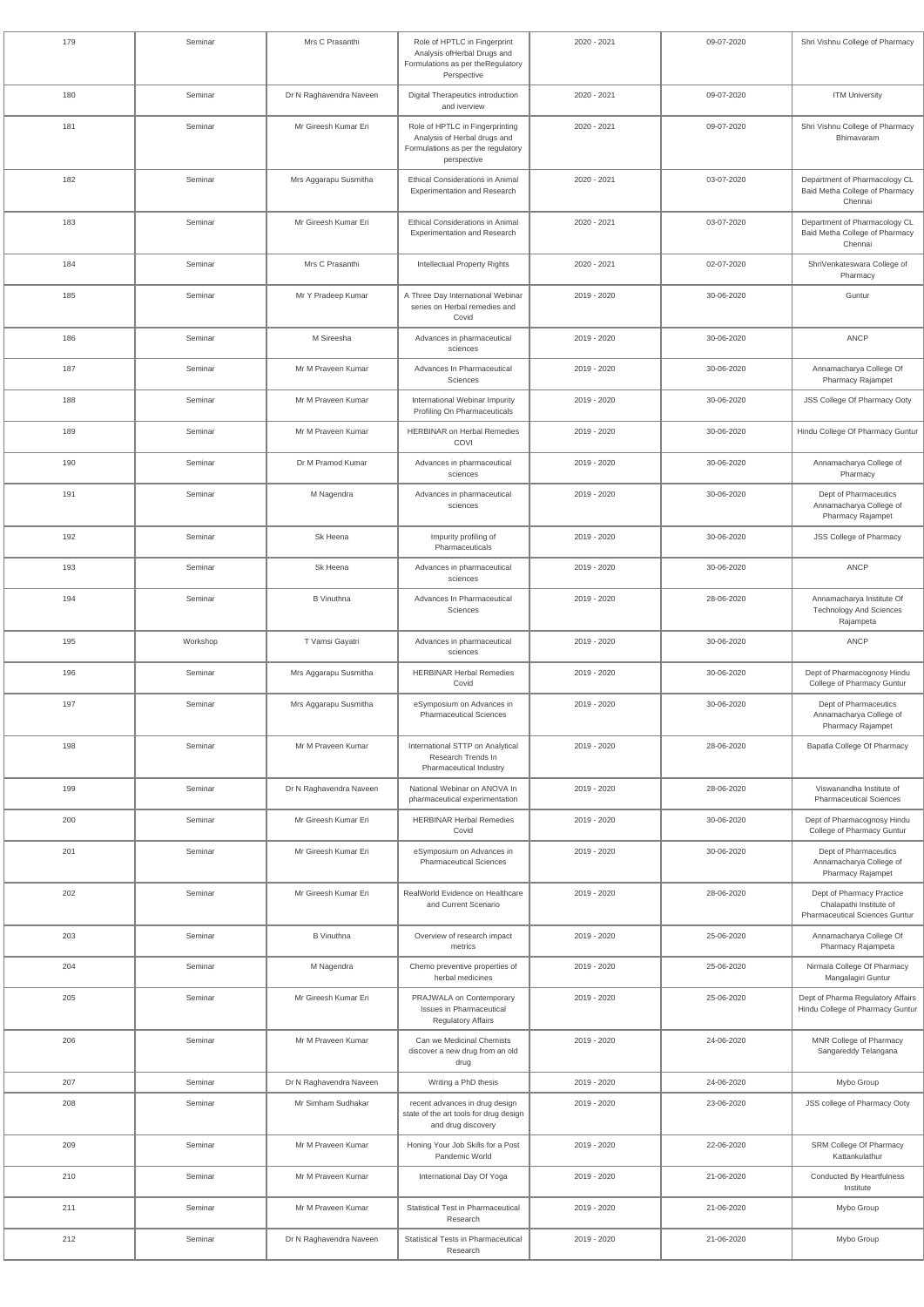| 213 | Seminar | Mr M Praveen Kumar      | Is Tobacco Addiction a Global<br><b>Endemic A New Perspective</b>                                                                    | 2019 - 2020 | 20-06-2020 | Bapatla College Of Pharmacy                                                                                                             |
|-----|---------|-------------------------|--------------------------------------------------------------------------------------------------------------------------------------|-------------|------------|-----------------------------------------------------------------------------------------------------------------------------------------|
| 214 | Seminar | Mr M Praveen Kumar      | Critical Appraisal of<br>BiomedicalLiterature in Clinical<br>Pharmacy                                                                | 2019 - 2020 | 20-06-2020 | Chebrolu Hanumaiah Institute of<br><b>Pharmaceutical Sciences Guntur</b>                                                                |
| 215 | Seminar | Mr M Praveen Kumar      | Guidnace To Write a Scientific<br>Paper Importance Of Citation<br>Referencing Of Publications                                        | 2019 - 2020 | 19-06-2020 | Chebrolu Hanumaiah Institute of<br><b>Pharmaceutical Sciences Guntur</b>                                                                |
| 216 | Seminar | Mr M Praveen Kumar      | Integration of Health COVID<br>Disease                                                                                               | 2019 - 2020 | 19-06-2020 | Dr K V Subbareddy Institute of<br><b>Pharmaceutical Sciences Kurnool</b>                                                                |
| 217 | Seminar | Mr M Praveen Kumar      | What is plagiarism and why should<br>it be avoided                                                                                   | 2019 - 2020 | 19-06-2020 | MNR College of Pharmacy<br>Sangareddy Telangana                                                                                         |
| 218 | Seminar | Mr Gireesh Kumar Eri    | Guidance to write a Scientific Paper<br>Importance of Citation Referencing<br>of Publications                                        | 2019 - 2020 | 19-06-2020 | Chebrolu Hanumaiah Institute of<br><b>Pharmaceutical Sciences Guntur</b>                                                                |
| 219 | Seminar | Mr M Praveen Kumar      | Molecular Docking and InSilico<br><b>ADMET Prediction An Overview</b>                                                                | 2019 - 2020 | 18-06-2020 | Vidyanikethan College Of<br>Pharmacy Tirupathi                                                                                          |
| 220 | Seminar | Mr M Praveen Kumar      | Biomedical Sciences A Touch of<br><b>Medicinal Plants</b>                                                                            | 2019 - 2020 | 17-06-2020 | Mizoram University Mizoram                                                                                                              |
| 221 | Seminar | Mr M Praveen Kumar      | Global Pharma Perspection                                                                                                            | 2019 - 2020 | 16-06-2020 | Thanthai Rover College Of<br>Pharmacy Perambalur Tamil Nadu                                                                             |
| 222 | Seminar | Mr M Praveen Kumar      | Scope of Clinical Research<br><b>Associated Domains</b>                                                                              | 2019 - 2020 | 15-06-2020 | Teegala Krishna Reddy College Of<br>Pharmacy Hyderabad                                                                                  |
| 223 | Seminar | Mr Simham Sudhakar      | strucutre based and ligand based<br>drug design                                                                                      | 2019 - 2020 | 14-06-2020 | JSS college of Pharmacy Mysuru                                                                                                          |
| 224 | Seminar | Mr M Praveen Kumar      | Human Values Post COVID                                                                                                              | 2019 - 2020 | 14-06-2020 | JNTUA Ananthapurammu                                                                                                                    |
| 225 | Seminar | Mr M Praveen Kumar      | Specialized Knowledge On<br>Parenterals and Pharmalndustruy<br>Perspectives                                                          | 2019 - 2020 | 14-06-2020 | Chebrolu Hanumaiah Institute of<br><b>Pharmaceutical Sciences Guntur</b>                                                                |
| 226 | Seminar | Dr N Raghavendra Naveen | MENDELEY reference<br>management software                                                                                            | 2019 - 2020 | 14-06-2020 | Mybo Group                                                                                                                              |
| 227 | Seminar | M Nagendra              | Specialized knowledge on<br>parenterals and pharma Industry<br>perspectives on                                                       | 2019 - 2020 | 14-06-2020 | Chebrolu Hanumaiah Institute of<br><b>Pharmaceutical Sciences Guntur</b>                                                                |
| 228 | Seminar | Mr M Praveen Kumar      | Decoding the Lockdown Stress<br>Through Mind Body Medicine                                                                           | 2019 - 2020 | 13-06-2020 | Sri Ramachandra Institute of Higher<br>Education and Research Chennai                                                                   |
| 229 | Seminar | M Nagendra              | Arete Aiming Excellence in<br>Teaching and Learning                                                                                  | 2019 - 2020 | 13-06-2020 | Crescent School Of Pharmacy                                                                                                             |
| 230 | Seminar | Mr M Praveen Kumar      | Boosting Your Immune System<br>through Better LifeStyle                                                                              | 2019 - 2020 | 12-06-2020 | Royal School of Pharmacy<br>Guwahati                                                                                                    |
| 231 | Seminar | Mr M Praveen Kumar      | Sympathetic activation and its role<br>in cardiovascular diseases                                                                    | 2019 - 2020 | 12-06-2020 | Royal School of Pharmacy<br>Guwahati                                                                                                    |
| 232 | Seminar | Mr M Praveen Kumar      | Career guidance on Sales and<br>Marketing                                                                                            | 2019 - 2020 | 12-06-2020 | Thanthai Rover College Of<br>Pharmacy Perambalur Tamil Nadu                                                                             |
| 233 | Seminar | Mr M Praveen Kumar      | Animal Testing History and<br><b>Alternative Methods</b>                                                                             | 2019 - 2020 | 11-06-2020 | Adarsa College Of Pharmacy                                                                                                              |
| 234 | Seminar | Mr Y Pradeep Kumar      | International Webinar on Molecular<br>Docking With Auto Dock An Easier<br>Approach for beginners                                     | 2019 - 2020 | 10-06-2020 | Hyderabad                                                                                                                               |
| 235 | Seminar | Mr M Praveen Kumar      | Molecular Docking With Autodock<br>An Easier Approach for Beginners                                                                  | 2019 - 2020 | 10-06-2020 | MNR College of Pharmacy<br>Sangareddy Telangana                                                                                         |
| 236 | Seminar | Mr M Praveen Kumar      | Interaction with Expert Pool                                                                                                         | 2019 - 2020 | 09-06-2020 | Koringa College Of Pharmacy East<br>Godhavari                                                                                           |
| 237 | Seminar | Mrs Aggarapu Susmitha   | Factorial Designs Simplex Lattice<br>Designs in Pharmaceutical<br><b>Research Concepts Calculations</b>                              | 2019 - 2020 | 07-06-2020 | Mybo Group                                                                                                                              |
| 238 | Seminar | Mr M Praveen Kumar      | Factorial Designs and Simlex<br>Lattice Designs in Pharmaceutical<br><b>Research Concepts Calculations</b>                           | 2019 - 2020 | 07-06-2020 | Mybo Group                                                                                                                              |
| 239 | Seminar | Mr M Praveen Kumar      | Statistical Methods and<br>Applications In Biological Research                                                                       | 2019 - 2020 | 07-06-2020 | <b>GITAM Deemed to be University</b><br>Vizag                                                                                           |
| 240 | Seminar | Dr N Raghavendra Naveen | Factorial designs and simple lattice<br>for pharmaceutical research                                                                  | 2019 - 2020 | 07-06-2020 | Mybo Group                                                                                                                              |
| 241 | Seminar | Mr Gireesh Kumar Eri    | Factorial Designs Simplex Lattice<br>Designs in Pharmaceutical<br><b>Research Concepts Calculations</b>                              | 2019 - 2020 | 07-06-2020 | Mybo Group                                                                                                                              |
| 242 | Seminar | Mr M Praveen Kumar      | Vaccine strategies for COVID<br>Challenges Advancements in<br>Indian Pharmaceutical Industry with<br>Global perspective              | 2019 - 2020 | 06-06-2020 | Vignan Pharmacy College<br>Vadlamudi                                                                                                    |
| 243 | Seminar | Mr M Praveen Kumar      | Challenges and Oppurtunities<br>Medical Journalism Pharmaceutical<br>Sales and Marketing Management                                  | 2019 - 2020 | 06-06-2020 | QIS College Of Pharmacy Guntur                                                                                                          |
| 244 | Seminar | U Narasimhulu           | Vaccine Strategies For<br>CovidChallenges And<br>Advancements In Indian<br>Pharmaceutical Industry With<br><b>Global Perspective</b> | 2019 - 2020 | 06-06-2020 | Vignan Pharmacy College                                                                                                                 |
| 245 | Seminar | M Nagendra              | Drug Discovery New Lead from Old<br>Drugs                                                                                            | 2019 - 2020 | 06-06-2020 | Department of Pharmaceutical<br>Chemistry Faculty of Pharmacy<br>Ramaiah University of Applied<br>Sciences Bengaluru Karnataka<br>India |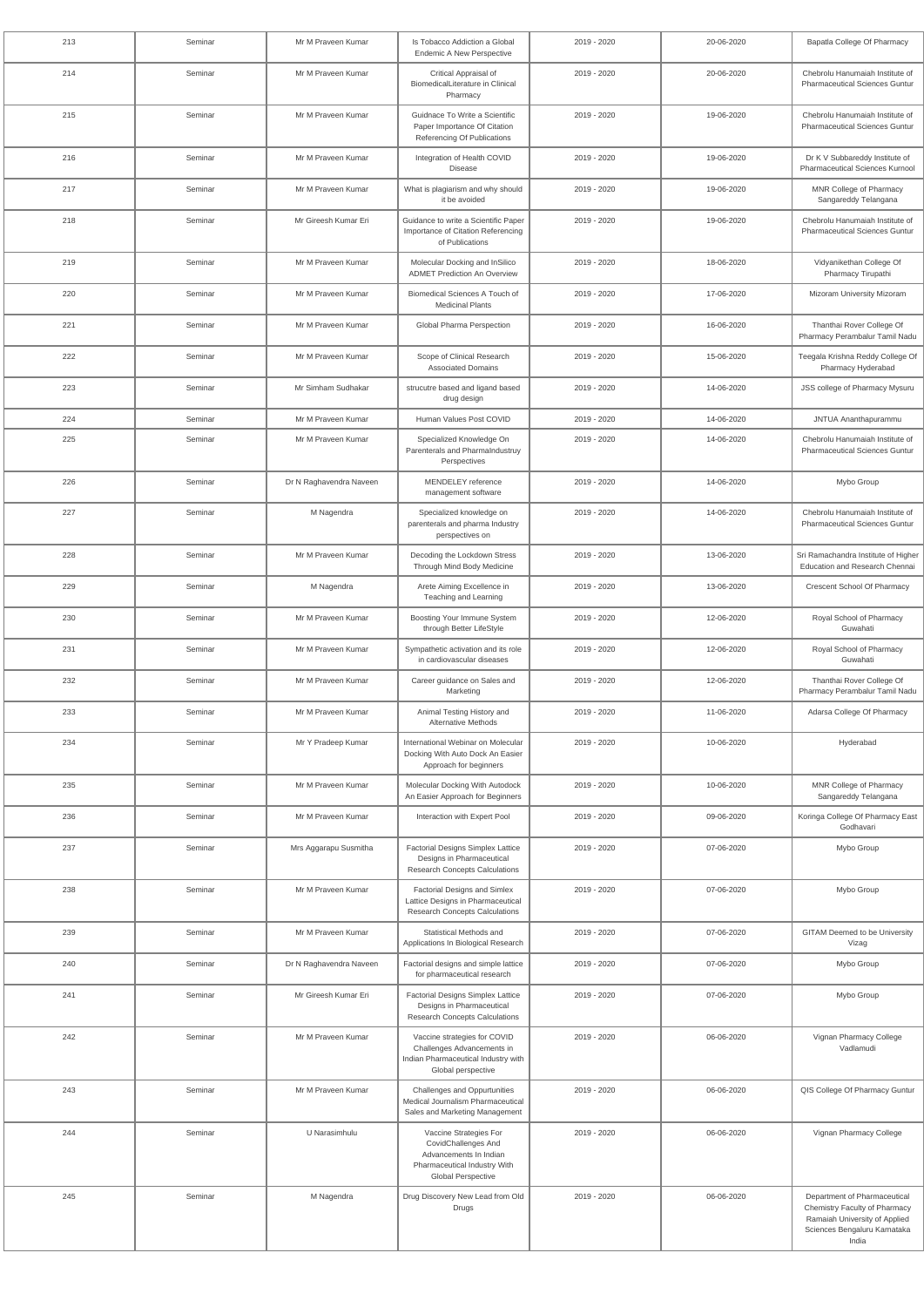| 246 | Seminar | Mr Gireesh Kumar Eri    | How do we change focus from<br><b>Products to Patients</b>                                                           | 2019 - 2020 | 06-06-2020 | Balaji College of Pharmacy<br>Ananthapuramu                                                                            |
|-----|---------|-------------------------|----------------------------------------------------------------------------------------------------------------------|-------------|------------|------------------------------------------------------------------------------------------------------------------------|
| 247 | Seminar | Mr M Praveen Kumar      | Coronavirus Disease Covid<br>Pandemic Update And QA Session                                                          | 2019 - 2020 | 05-06-2020 | Vignan Pharmacy College<br>Vadlamudi                                                                                   |
| 248 | Seminar | Mr M Praveen Kumar      | Sirna therapeutic potentials and<br>prospects in tackling virusmediated<br>diseases                                  | 2019 - 2020 | 05-06-2020 | MNR College of Pharmacy<br>Sangareddy Telangana                                                                        |
| 249 | Seminar | Mr M Praveen Kumar      | Nanotheranostics Improving<br>Imaging and Therapy                                                                    | 2019 - 2020 | 05-06-2020 | Thanthai Rover College Of<br>Pharmacy Perambalur Tamil Nadu                                                            |
| 250 | Seminar | Dr N Raghavendra Naveen | National Webinar on Emerging<br>Synthetic Organic Techniques in<br>Drug Discovery                                    | 2019 - 2020 | 05-06-2020 | <b>VVIPS KRISHNA</b>                                                                                                   |
| 251 | Seminar | Dr N Raghavendra Naveen | National Web Conference on<br>Insights to Combat COVID with<br>Nanotechnology and its<br><b>Environmental Impact</b> | 2019 - 2020 | 05-06-2020 | <b>Operant Pharmacy Federation</b>                                                                                     |
| 252 | Seminar | Dr N Raghavendra Naveen | National Web Conference on<br>Insights to Combat COVID with<br>Nanotechnology and its<br><b>Environmental Impact</b> | 2019 - 2020 | 05-06-2020 | <b>Operant Pharmacy Federation</b>                                                                                     |
| 253 | Seminar | M Nagendra              | Organic Techniques In Drug<br>Discovery                                                                              | 2019 - 2020 | 05-06-2020 | VV institute of pharmaceutical<br>sciences Krishna                                                                     |
| 254 | Seminar | Sk Heena                | <b>Emerging Synthetic Organic</b><br><b>Techniques in Drug Discovery</b>                                             | 2019 - 2020 | 05-06-2020 | VV institute of pharmaceutical<br>sciences                                                                             |
| 255 | Seminar | Mr Gireesh Kumar Eri    | <b>Emerging Synthetic Organic</b><br>Techniques in Drug Discovery                                                    | 2019 - 2020 | 05-06-2020 | Dept of Pharmaceutical Chemistry<br>VV Institute of Pharmaceutical<br>Sciences Gudlavalleru Krishna<br><b>District</b> |
| 256 | Seminar | Mr M Praveen Kumar      | Computer Stimulations in<br>Pharmacokinetics and<br>Pharmacodynamics                                                 | 2019 - 2020 | 03-06-2020 | VV Institute of Pharmaceutical<br>Sciences Gudlavalleru                                                                |
| 257 | Seminar | Mr M Praveen Kumar      | Innovations in Pharmaceutical<br>Sciences                                                                            | 2019 - 2020 | 03-06-2020 | Santhiram College Of Pharmacy<br>Nandyal                                                                               |
| 258 | Seminar | Mr M Praveen Kumar      | Moodle Open Source Learning<br>Platform                                                                              | 2019 - 2020 | 03-06-2020 | Vignan Pharmacy College<br>Vadlamudi                                                                                   |
| 259 | Seminar | Mr Gireesh Kumar Eri    | Innovations in Pharmaceutical<br>Sciences                                                                            | 2019 - 2020 | 03-06-2020 | Santhiram College of Pharmacy<br>Nandyal Kurnool District                                                              |
| 260 | Seminar | Mr Gireesh Kumar Eri    | QbD Approach for Pharmaceutical<br><b>Impurity Profiling</b>                                                         | 2019 - 2020 | 01-06-2020 | Dept of Pharmaceutical Analysis<br>VV Institute of Pharmaceutical<br>Sciences Gudlavalleru Krishna<br>District         |
| 261 | Seminar | Mr Y Pradeep Kumar      | Online Webinar on ICH Q A<br>Comprehensive model for<br>pharmaceutical Quality System                                | 2019 - 2020 | 31-05-2020 | Guntur                                                                                                                 |
| 262 | Seminar | Mr M Praveen Kumar      | Stop Plagiarism The Best Practices<br>for Implementation                                                             | 2019 - 2020 | 31-05-2020 | Chebrolu Hanumaiah Institute Of<br><b>Pharmaceutical Sciences Guntur</b>                                               |
| 263 | Seminar | Mr M Praveen Kumar      | Design of Experiments                                                                                                | 2019 - 2020 | 31-05-2020 | Vignan Pharmacy College Guntur                                                                                         |
| 264 | Seminar | Mr M Praveen Kumar      | ICH Q A Comprehensive Model for<br><b>Pharmaceutical Quality System</b>                                              | 2019 - 2020 | 31-05-2020 | Vignan Pharmacy College                                                                                                |
| 265 | Seminar | Mr M Praveen Kumar      | Understanding The Response<br>Surface Methodology RSM An<br>Important Optimization Tool In<br>Pharmacy Research      | 2019 - 2020 | 31-05-2020 | Adarsa College Of Pharmacy                                                                                             |
| 266 | Seminar | Mr M Praveen Kumar      | Optimization in Pharmaceutical<br><b>Technology Concepts Applications</b><br>Demonstrations                          | 2019 - 2020 | 31-05-2020 | Mybo Group                                                                                                             |
| 267 | Seminar | Dr N Raghavendra Naveen | WebinarOptimization in<br><b>Pharmaceutical Technology</b><br>Concepts Applications and<br>demonstration             | 2019 - 2020 | 31-05-2020 | Mybo Group                                                                                                             |
| 268 | Seminar | Dr N Raghavendra Naveen | Two day webinar on DoE                                                                                               | 2019 - 2020 | 31-05-2020 | Vignan pharmacy college APTI                                                                                           |
| 269 | Seminar | Sk Heena                | ICH Q A Comprehensive Model for<br><b>Pharmaceutical Quality System</b>                                              | 2019 - 2020 | 31-05-2020 | Vignana college of pharmacy                                                                                            |
| 270 | Seminar | Mr Gireesh Kumar Eri    | Understanding The Response<br>Surface Methodology RSM An<br>Important Optimization Tool In<br>Pharmacy Research      | 2019 - 2020 | 30-05-2020 | Adarsa College of Pharmacy G<br>Kothapalli Gokavaram Mandal East<br>Godavari District AP                               |
| 271 | Seminar | Mr Gireesh Kumar Eri    | Stop Plagiarism The Best Practices<br>for Implementation                                                             | 2019 - 2020 | 30-05-2020 | Chebrolu Hanumaiah Institute of<br><b>Pharmaceutical Sciences Guntur</b>                                               |
| 272 | Seminar | Mr M Praveen Kumar      | Dissecting Pharm D Internship<br>During COVID Pandemic                                                               | 2019 - 2020 | 30-05-2020 | JJS Academy Of Higher Education<br>Research Mysur                                                                      |
| 273 | Seminar | Mr M Praveen Kumar      | Skills and Career Opportunities for<br>Pharmacists A Global Perspective                                              | 2019 - 2020 | 30-05-2020 | MNR College of Pharmacy<br>Sangareddy Telangana                                                                        |
| 274 | Seminar | Dr M Pramod Kumar       | Dissecting Pharm D Internship<br>During Covid Pandemic                                                               | 2019 - 2020 | 30-05-2020 | <b>JSS</b>                                                                                                             |
| 275 | Seminar | Mr V Chinni Krishnaiah  | Skills and Career Opportunities for<br>Pharmacists A Global Perspective                                              | 2019 - 2020 | 30-05-2020 | MNR College of Pharmacy<br>Sangareddy Telangana                                                                        |
| 276 | Seminar | Mr Simham Sudhakar      | Trends in drug deliverysystems<br>post COVID Scenario                                                                | 2019 - 2020 | 29-05-2020 | <b>GITAM</b>                                                                                                           |
| 277 | Seminar | Mr M Praveen Kumar      | Trends in Drug Delivery Systems<br>Post COVID Scenario                                                               | 2019 - 2020 | 29-05-2020 | <b>GITAM Deemed to be University</b><br>Vizag                                                                          |
| 278 | Seminar | Dr N Raghavendra Naveen | Post COVID Science Technology                                                                                        | 2019 - 2020 | 29-05-2020 | Certificate                                                                                                            |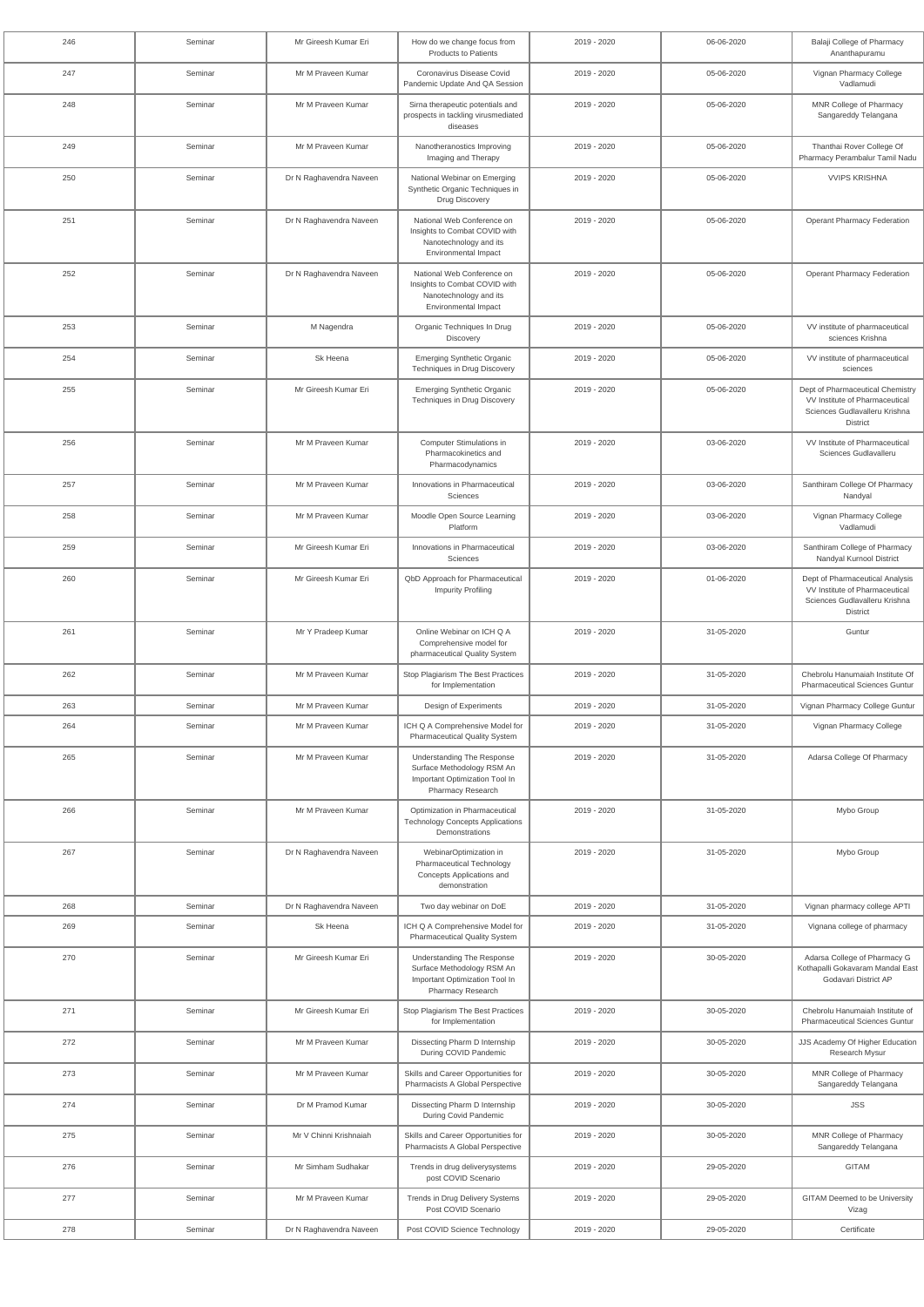| 279 | Seminar | M Nagendra              | Orientation on Graduate Pharmacy<br>Aptitude Test GPAT and Career<br>Prospective in Pharmacy<br>Profession            | 2019 - 2020 | 29-05-2020 | Nirmala College of Pharmacy<br>Mangalagiri Andhra Pradesh India                                                                         |
|-----|---------|-------------------------|-----------------------------------------------------------------------------------------------------------------------|-------------|------------|-----------------------------------------------------------------------------------------------------------------------------------------|
| 280 | Seminar | Mr V Chinni Krishnaiah  | Trends in Drug Delivery Systems<br>Post COVID Scenario                                                                | 2019 - 2020 | 29-05-2020 | <b>GITAM Deemed to be University</b><br>Vizag                                                                                           |
| 281 | Seminar | Mr M Praveen Kumar      | Replacement of Animal Procedures<br>Alternatives in Education Testing<br>and Research                                 | 2019 - 2020 | 28-05-2020 | Dr MGR Educational and Research<br>Institute Chennai                                                                                    |
| 282 | Seminar | Dr M Pramod Kumar       | Real World Evidence On Health<br>Care And Cureent Scenerio                                                            | 2019 - 2020 | 28-05-2020 | Chalapathi Institute Of<br><b>Pharmaceutical Sciences</b>                                                                               |
| 283 | Seminar | Dr N Raghavendra Naveen | International Webinar Conference<br>On Bio Materials On Healthcare<br><b>Application For Three Days</b>               | 2019 - 2020 | 30-05-2020 | Kaarunya deemed university                                                                                                              |
| 284 | Seminar | Mr V Chinni Krishnaiah  | Replacement of Animal Procedures<br>Alternatives in Education Testing<br>and Research                                 | 2019 - 2020 | 28-05-2020 | Dr MGR Educational and Research<br>Institute Chennai                                                                                    |
| 285 | Seminar | Mr M Praveen Kumar      | Drug Analytical Techniques and<br>Novel Insights in Pharmaceutical<br>Sciences During COVID Pademic                   | 2019 - 2020 | 27-05-2020 | Aditya Banglore Institute of<br>Pharmacy Education and Research<br>Karnataka                                                            |
| 286 | Seminar | Mr M Praveen Kumar      | Challenges and Oppurtunities for<br>Developing Safe and Effective<br><b>Natural Products</b>                          | 2019 - 2020 | 27-05-2020 | MNR College of Pharmacy<br>Sangareddy Telangana                                                                                         |
| 287 | Seminar | Mr V Chinni Krishnaiah  | Challenges and Oppurtunities for<br>Developing Safe and Effective<br><b>Natural Products</b>                          | 2019 - 2020 | 27-05-2020 | MNR College of Pharmacy<br>Sangareddy Telangana                                                                                         |
| 288 | Seminar | Mr Y Pradeep Kumar      | Threeday international webinar<br>from On quality by design                                                           | 2019 - 2020 | 25-05-2020 | Bapatla College of Pharmacy                                                                                                             |
| 289 | Seminar | Mr Simham Sudhakar      | <b>Quality Design</b>                                                                                                 | 2019 - 2020 | 25-05-2020 | Bapatla college of pharmacy<br>Guntur ap                                                                                                |
| 290 | Seminar | M Sireesha              | Changing Dynamics of Education<br><b>Employment Entrepreneurship Post</b><br>Covid                                    | 2019 - 2020 | 25-05-2020 | Vels Institute of Science<br>Technology and Advanced Studies                                                                            |
| 291 | Seminar | Dr M Pramod Kumar       | Quality By Design                                                                                                     | 2019 - 2020 | 25-05-2020 | Bapatla college of pharmacy<br>Guntur ap                                                                                                |
| 292 | Seminar | M Nagendra              | Quality by design                                                                                                     | 2019 - 2020 | 25-05-2020 | Bapatla college of pharmacy<br>Guntur ap                                                                                                |
| 293 | Seminar | Sk Heena                | Changing Dynamics of Education<br><b>Employment Entrepreneurship Post</b><br>Covid                                    | 2019 - 2020 | 25-05-2020 | Vels Institute of Science<br>Technology and Advanced Studies                                                                            |
| 294 | Seminar | Mr V Chinni Krishnaiah  | Quality by Design                                                                                                     | 2019 - 2020 | 25-05-2020 | <b>Bapatla College of Pharmacy</b>                                                                                                      |
| 295 | Seminar | Mrs Aggarapu Susmitha   | Writing a PharmD Thesis                                                                                               | 2019 - 2020 | 24-05-2020 | Mybo Group                                                                                                                              |
| 296 | Seminar | Mr M Praveen Kumar      | Intellectual Property Right and<br>Generic Pharmaceutical Industry                                                    | 2019 - 2020 | 24-05-2020 | AISSMS College Of Pharmacy<br>Pune                                                                                                      |
| 297 | Seminar | Mr M Praveen Kumar      | Novel Insights in Pharmaceutical<br>Sciences during COVID Pandemic                                                    | 2019 - 2020 | 24-05-2020 | Santhiram College Of Pharmacy<br>Nandyal                                                                                                |
| 298 | Seminar | Dr M Pramod Kumar       | Novel Insights In Pharmaceutical<br>Sciences During Covid Pandemic                                                    | 2019 - 2020 | 24-05-2020 | Santhiram College Of Pharmacy                                                                                                           |
| 299 | Seminar | Dr N Raghavendra Naveen | Flip Classroom Millennial Chioce                                                                                      | 2019 - 2020 | 24-05-2020 | <b>APTI</b>                                                                                                                             |
| 300 | Seminar | Sk Heena                | Standard precautions Hand<br>hygiene                                                                                  | 2019 - 2020 | 24-05-2020 | <b>WHO</b>                                                                                                                              |
| 301 | Seminar | Mr Gireesh Kumar Eri    | Writing a PharmD Thesis                                                                                               | 2019 - 2020 | 24-05-2020 | Mybo Group                                                                                                                              |
| 302 | Seminar | Mr V Chinni Krishnaiah  | Novel Insights in Pharmaceutical<br>Sciences during COVID Pandemic                                                    | 2019 - 2020 | 24-05-2020 | Santhiram College Of Pharmacy<br>Nandyal                                                                                                |
| 303 | Seminar | Mr V Chinni Krishnaiah  | Writing A Pharm D Thesis                                                                                              | 2019 - 2020 | 24-05-2020 | Mybo Group                                                                                                                              |
| 304 | Seminar | Mr M Praveen Kumar      | Challenges in Testing Prophylaxis<br>Management                                                                       | 2019 - 2020 | 23-05-2020 | ISF College Of Pharmacy Moga                                                                                                            |
| 305 | Seminar | Mr M Praveen Kumar      | Aarogya Rakshak Pharma Series                                                                                         | 2019 - 2020 | 23-05-2020 | Koringa College Of Pharmacy East<br>Godhavari                                                                                           |
| 306 | Seminar | Dr N Raghavendra Naveen | Understanding Practice School its<br>concept in UG Pharmacy Education<br>Confirmation                                 | 2019 - 2020 | 23-05-2020 | <b>JSS and PCI</b>                                                                                                                      |
| 307 | Seminar | Dr N Raghavendra Naveen | <b>ISFCON Two Days online</b><br>International Conference on Covid<br>Challenges in Testing Prophylaxis<br>Management | 2019 - 2020 | 23-05-2020 | Society of Pharmaceutical<br>Education Research SPER and<br>ISPOR Organized by ISF College<br>of Pharmacy An Autonomous<br>College Moga |
| 308 | Seminar | Mr V Chinni Krishnaiah  | Challenges in Testing Prophylaxis<br>Management                                                                       | 2019 - 2020 | 22-05-2020 | ISF College Of Pharmacy Moga                                                                                                            |
| 309 | Seminar | Mr Simham Sudhakar      | Role of Pharmacist in the COVID                                                                                       | 2019 - 2020 | 22-05-2020 | JKKMMRFsannaijkksampooraniAmm<br>college of Pharmacy                                                                                    |
| 310 | Seminar | Mr M Praveen Kumar      | <b>Testing Approaches</b>                                                                                             | 2019 - 2020 | 22-05-2020 | AISSMS College Of Pharmacy<br>Pune                                                                                                      |
| 311 | Seminar | Mr M Praveen Kumar      | Role of the brains garbage men in<br>the nose to brain transport of<br>polymeric nanoparticles                        | 2019 - 2020 | 22-05-2020 | MNR College of Pharmacy<br>Sangareddy Telangana                                                                                         |
| 312 | Seminar | Mr Simham Sudhakar      | safe disposal of expired and<br>unused medicine                                                                       | 2019 - 2020 | 21-05-2020 | Society of Pharmaceutical sciences<br>Research                                                                                          |
| 313 | Seminar | M Sireesha              | Transforming drug discovery with<br>advance computer modeling                                                         | 2019 - 2020 | 21-05-2020 | Vignan college of pharmacy                                                                                                              |
| 314 | Seminar | Mr M Praveen Kumar      | Safe Disposal of Expired and<br>unused Medicine                                                                       | 2019 - 2020 | 21-05-2020 | ISF College Of Pharmacy Moga in<br>association with SPSR                                                                                |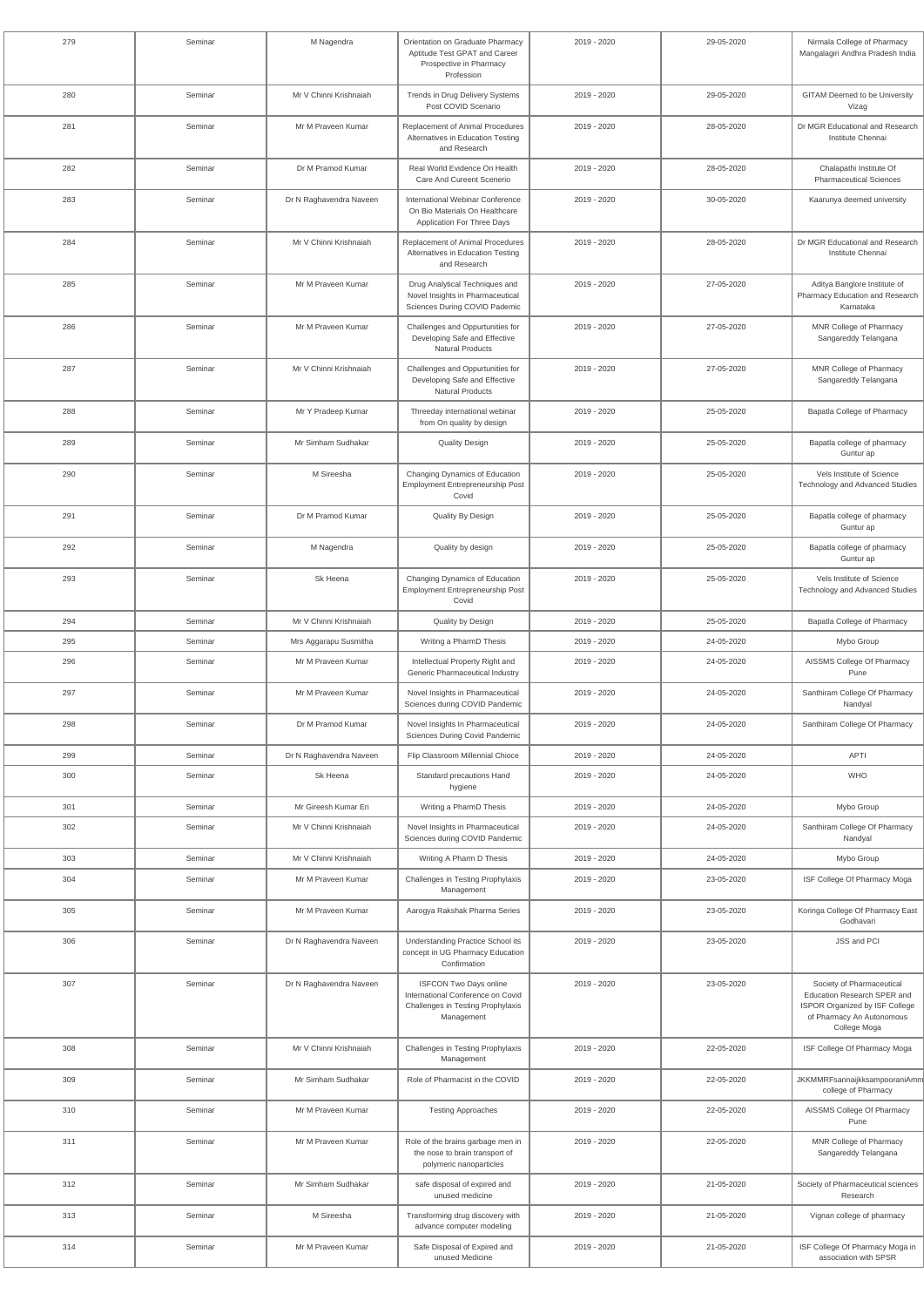| 315 | Seminar    | Mr M Praveen Kumar      | Transforming Drug Discovery with<br><b>Advanced Computational</b><br>Knowledge                                                                                     | 2019 - 2020 | 21-05-2020 | Vignan Pharmacy College                                                                |
|-----|------------|-------------------------|--------------------------------------------------------------------------------------------------------------------------------------------------------------------|-------------|------------|----------------------------------------------------------------------------------------|
| 316 | Seminar    | Mr M Praveen Kumar      | Conservative management and<br>immunity enhancement as a part of<br>healthcare interventions                                                                       | 2019 - 2020 | 21-05-2020 | AISSMS College Of Pharmacy<br>Pune                                                     |
| 317 | Seminar    | Dr M Pramod Kumar       | Transforming Drug Discovry With<br><b>Advanced Computational Modeling</b>                                                                                          | 2019 - 2020 | 21-05-2020 | <b>SCHRODINGER</b>                                                                     |
| 318 | Seminar    | Mr V Chinni Krishnaiah  | Safe Disposal of Expired and<br>unused Medicine                                                                                                                    | 2019 - 2020 | 21-05-2020 | ISF College Of Pharmacy Moga in<br>association with SPSR                               |
| 319 | Seminar    | Mr V Chinni Krishnaiah  | Transforming Drug Discovery with<br><b>Advanced Computational</b><br>Knowledge                                                                                     | 2019 - 2020 | 21-05-2020 | Vignan Pharmacy College                                                                |
| 320 | Seminar    | Mr Y Pradeep Kumar      | Role of NMR in structure analysis<br>of organic compounds                                                                                                          | 2019 - 2020 | 20-05-2020 | Guntur                                                                                 |
| 321 | Seminar    | Mr M Praveen Kumar      | Whats Latest in HPTLC                                                                                                                                              | 2019 - 2020 | 20-05-2020 | AISSMS College Of Pharmacy<br>Pune                                                     |
| 322 | Seminar    | Dr M Pramod Kumar       | STOP PLAGAIRISM THE BEST<br>PRACTICES FOR<br><b>IMPLEMENTATIONS</b>                                                                                                | 2019 - 2020 | 20-05-2020 | <b>CHIPS</b>                                                                           |
| 323 | Seminar    | Mr Simham Sudhakar      | Under stanind COVID virology<br>therapy and diagnosis                                                                                                              | 2019 - 2020 | 19-05-2020 | Dr MGR educational and research<br>institute                                           |
| 324 | Seminar    | Mr Gireesh Kumar Eri    | Natural Immunity Enhancer During<br>COVID                                                                                                                          | 2019 - 2020 | 18-05-2020 | CompFeeders Aisect College of<br>Professional Studies Pharmacy<br>College Indore MP    |
| 325 | Seminar    | Mr Gireesh Kumar Eri    | Role of Microbiology and<br>Biotechnology in the Times of<br>Covid Pandemic                                                                                        | 2019 - 2020 | 18-05-2020 | School of Life Sciences Dr<br>BhimraoAmbekar University Agra                           |
| 326 | Seminar    | Mrs Aggarapu Susmitha   | Writing a Thesis for BPharm<br><b>MPharm Projects</b>                                                                                                              | 2019 - 2020 | 17-05-2020 | Mybo Group                                                                             |
| 327 | Seminar    | Mr M Praveen Kumar      | Writing a Thesis For B Pharm and<br>M Pharm Projects                                                                                                               | 2019 - 2020 | 17-05-2020 | Mybo Group                                                                             |
| 328 | Seminar    | Mrs C Prasanthi         | Writing a thesis                                                                                                                                                   | 2019 - 2020 | 17-05-2020 | Mybo Group                                                                             |
| 329 | Seminar    | Dr M Pramod Kumar       | <b>RESEARCH AND ETHICS</b>                                                                                                                                         | 2019 - 2020 | 17-05-2020 | <b>CHIPS</b>                                                                           |
| 330 | Seminar    | Dr N Raghavendra Naveen | Writing a thesis                                                                                                                                                   | 2019 - 2020 | 17-05-2020 | Mybo Group                                                                             |
| 331 | Seminar    | M Nagendra              | Stop Plagiarism The Best Practices<br>for Implementation                                                                                                           | 2019 - 2020 | 17-05-2020 | Chebrolu Hanumaiah Institute of<br><b>Pharmaceutical Sciences Guntur</b>               |
| 332 | Seminar    | Mr Gireesh Kumar Eri    | Writing a Thesis for BPharm<br><b>MPharm Projects</b>                                                                                                              | 2019 - 2020 | 17-05-2020 | Mybo Group                                                                             |
| 333 | Seminar    | Mr V Chinni Krishnaiah  | Writing a Thesis For B Pharm and<br>M Pharm Projects                                                                                                               | 2019 - 2020 | 17-05-2020 | Mybo Group                                                                             |
| 334 | Seminar    | Mr M Praveen Kumar      | <b>Updates for Effective Community</b><br>Pharmacy                                                                                                                 | 2019 - 2020 | 16-05-2020 | Karnataka Registered Pharmacist<br>Association Karnataka                               |
| 335 | Seminar    | Mr M Praveen Kumar      | Role of Analytical Chemistry in<br><b>Product Development</b>                                                                                                      | 2019 - 2020 | 16-05-2020 | Siddartha Institute Of Pharmacy<br>Medchal Telangana                                   |
| 336 | Conference | Mr M Praveen Kumar      | Pharmaceutical Care Management<br>Prospective of COVID                                                                                                             | 2019 - 2020 | 16-05-2020 | University School of<br><b>Pharmaceutical Sciences</b><br>RayatBahra University Mohali |
| 337 | Seminar    | Dr N Raghavendra Naveen | Career and Employment Scenario<br>Post COVID                                                                                                                       | 2019 - 2020 | 16-05-2020 | Vignan Pharmacy College<br>Vadlamudi Guntur Dt                                         |
| 338 | Seminar    | Mr V Chinni Krishnaiah  | Updates for Effective Community<br>Pharmacy                                                                                                                        | 2019 - 2020 | 16-05-2020 | Karnataka Registered Pharmacist<br>Association Karnataka                               |
| 339 | Seminar    | Mr V Chinni Krishnaiah  | Role of Analytical Chemistry in<br>Product Development                                                                                                             | 2019 - 2020 | 16-05-2020 | Siddartha Institute Of Pharmacy<br>Medchal Telangana                                   |
| 340 | Seminar    | M Sireesha              | Flutool plus using the WHO<br>seasonal influenza immunization<br>costing tool                                                                                      | 2019 - 2020 | 15-05-2020 | <b>WHO</b>                                                                             |
| 341 | Seminar    | Mr M Praveen Kumar      | Drug Information Practice Case<br>Scenarios and Solutions                                                                                                          | 2019 - 2020 | 15-05-2020 | MNR College of Pharmacy<br>Sangareddy Telangana                                        |
| 342 | Seminar    | Mr M Praveen Kumar      | Knowledge updates for community<br>and hospital pharmacy practice                                                                                                  | 2019 - 2020 | 15-05-2020 | Karnataka Registered Pharmacist<br>Association Karnataka                               |
| 343 | Seminar    | Dr N Raghavendra Naveen | Post COVID Resurgence of Indian<br>Industry and R D                                                                                                                | 2019 - 2020 | 15-05-2020 | <b>SRM University AP</b>                                                               |
| 344 | Seminar    | U Narasimhulu           | COVID Disease Control and<br>Management                                                                                                                            | 2019 - 2020 | 15-05-2020 | Sathyabama Institute Of Science<br>And Technology                                      |
| 345 | Seminar    | V Chinni Krishnaiah     | Drug Information Practice Case<br>Scenarios and Solutions                                                                                                          | 2019 - 2020 | 15-05-2020 | MNR College of Pharmacy<br>Sangareddy Telangana                                        |
| 346 | Seminar    | V Chinni Krishnaiah     | Knowledge updates for community<br>and hospital pharmacy practice                                                                                                  | 2019 - 2020 | 15-05-2020 | Karnataka Registered Pharmacist<br>Association Karnataka                               |
| 347 | Seminar    | Dr C Suryaprakash Reddy | Research workflows research<br>metrics and excellence in academic<br>institutes                                                                                    | 2019 - 2020 | 14-05-2020 | <b>AICTEELSEVIER</b>                                                                   |
| 348 | Seminar    | M Praveen Kumar         | Fighting against COVID<br>Therapeutic updates and role of<br>Pharmacists                                                                                           | 2019 - 2020 | 14-05-2020 | Thanthai Rover College Of<br>Pharmacy Perambalur Tamil Nadu                            |
| 349 | Seminar    | U Narasimhulu           | Current Strategies and Approaches<br>in combating SARSCoV virus that<br>causes COVID and Drug<br>repurposing and Vaccine trials in<br>clinical management of COVID | 2019 - 2020 | 14-05-2020 | Sathyabama Institute of Science<br>and Technology                                      |
| 350 | Seminar    | Simham Sudhakar         | Pharmacy career in USA                                                                                                                                             | 2019 - 2020 | 13-05-2020 | MNR College of Pharmacy                                                                |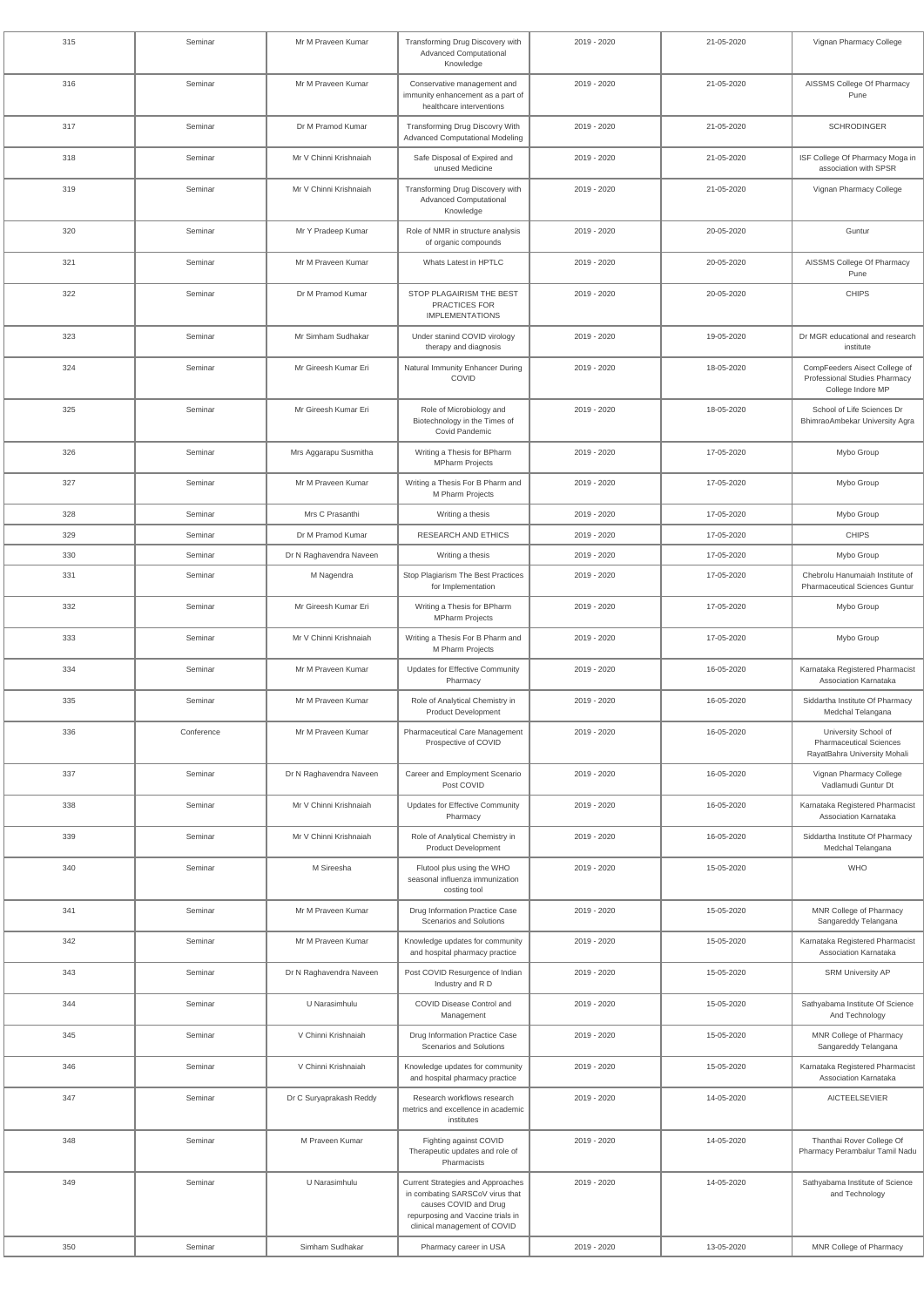| 351 | Seminar    | D Giri Raja Sekhar      | <b>Research Ethics</b>                                                                                             | 2019 - 2020 | 13-05-2020 | <b>NPTEL</b>                                                                |
|-----|------------|-------------------------|--------------------------------------------------------------------------------------------------------------------|-------------|------------|-----------------------------------------------------------------------------|
| 352 | Seminar    | Dr C Suryaprakash Reddy | NAAC Awareness Program                                                                                             | 2019 - 2020 | 11-05-2020 | NAAC Bangalore                                                              |
| 353 | Seminar    | Dr C Suryaprakash Reddy | How to create educational videos                                                                                   | 2019 - 2020 | 10-05-2020 | Knowledge Publications and<br>Chemtoons YouTube Channel                     |
| 354 | Seminar    | Dr C Suryaprakash Reddy | Drafting a Patent Application<br>Procedure for Filing an Indian<br>patent                                          | 2019 - 2020 | 10-05-2020 | Vignan Pharmacy College                                                     |
| 355 | Seminar    | Simham Sudhakar         | How to create educational videos                                                                                   | 2019 - 2020 | 10-05-2020 | Knowledge Publication chemtoons<br>youtube channel                          |
| 356 | Seminar    | Dr C Suryaprakash Reddy | Intellectual Property Rights For The<br>Development Of Academic<br><b>Pharmaceutical Research IPR</b>              | 2019 - 2020 | 09-05-2020 | Sharad chandra Pawar College of<br>Pharmacy                                 |
| 357 | Seminar    | Dr C Suryaprakash Reddy | <b>Unseen Epidemic Addressing</b><br>mental health and wellbeing                                                   | 2019 - 2020 | 09-05-2020 | <b>IIHMR University</b>                                                     |
| 358 | Seminar    | Dr C Suryaprakash Reddy | Data Science Talk of the Town and<br>Future of Drug Development                                                    | 2019 - 2020 | 08-05-2020 | NMIMS Hyderabad Campus                                                      |
| 359 | Seminar    | Dr C Suryaprakash Reddy | Importance of knowledge updation<br>for Community and Hospital<br>Pharmacists                                      | 2019 - 2020 | 08-05-2020 | Karnataka State Pharmacy Council                                            |
| 360 | Seminar    | Dr C Suryaprakash Reddy | Effective conduct of online classes                                                                                | 2019 - 2020 | 08-05-2020 | Sri Eshwar college of engineering                                           |
| 361 | Seminar    | Simham Sudhakar         | Importance of Knowledge updation<br>for Community Hospital<br>Pharmacists                                          | 2019 - 2020 | 08-05-2020 | Karnataka State Pharmacy Council<br>Karnataka                               |
| 362 | Seminar    | M Praveen Kumar         | Importance of knowledge updation<br>for Community and Hospital<br>Pharmacists                                      | 2019 - 2020 | 08-05-2020 | Karnataka State Pharmacy Council<br>Karnataka                               |
| 363 | Seminar    | V Chinni Krishnaiah     | Importance of knowledge updation<br>for Community and Hospital<br>Pharmacists                                      | 2019 - 2020 | 08-05-2020 | Karnataka State Pharmacy Council<br>Karnataka                               |
| 364 | Seminar    | Simham Sudhakar         | Reseach workflows research<br>metrics excellence in academics<br>institues                                         | 2019 - 2020 | 06-05-2020 | <b>AICTE</b>                                                                |
| 365 | Seminar    | Dr C Suryaprakash Reddy | Challenges In Research<br><b>Publications Ethics</b>                                                               | 2019 - 2020 | 03-05-2020 | Audisankara Group of Institutions                                           |
| 366 | Workshop   | M Nagendra              | NSAIDs Safety with Preeclampsia                                                                                    | 2019 - 2020 | 03-05-2020 | Center for health education                                                 |
| 367 | Seminar    | Dr C Suryaprakash Reddy | University Industry linkage Different<br>mechanisms                                                                | 2019 - 2020 | 02-05-2020 | Audisankara Group of Institutions                                           |
| 368 | Seminar    | Dr C Suryaprakash Reddy | Pharmacotherapeutics in the<br>management of Dementia during<br>COVID pandemic                                     | 2019 - 2020 | 01-05-2020 | <b>Prisal Society</b>                                                       |
| 369 | Seminar    | Dr C Suryaprakash Reddy | Writing a persuasive cover letter for<br>your manuscript                                                           | 2019 - 2020 | 29-04-2020 | Elsevier Researcher Academy                                                 |
| 370 | Seminar    | Dr C Suryaprakash Reddy | Searching Physicochemical<br>Properties of Substance                                                               | 2019 - 2020 | 29-04-2020 | Elsevier Researcher Academy                                                 |
| 371 | Seminar    | Dr C Suryaprakash Reddy | Writing a persuasive cover letter for<br>your manuscript                                                           | 2019 - 2020 | 29-04-2020 | Elsevier Researcher Academy                                                 |
| 372 | Seminar    | Dr C Suryaprakash Reddy | Diseases ailing research and how<br>to cure them                                                                   | 2019 - 2020 | 29-04-2020 | Elsevier Researcher Academy                                                 |
| 373 | Seminar    | D Giri Raja Sekhar      | <b>Technology Transforming Medicine</b>                                                                            | 2019 - 2020 | 26-04-2020 | <b>NPTEL</b>                                                                |
| 374 | Seminar    | D Giri Raja Sekhar      | Entrepreneurship what you should<br>know before you take the plunge                                                | 2019 - 2020 | 20-04-2020 | <b>NPTEL</b>                                                                |
| 375 | Conference | Mr M Chanti Naik        | Indo African Conference on Global<br>Challenges and Innovations in<br><b>Pharmaceutical Sciences</b>               | 2019 - 2020 | 07-09-2019 | Sri Vasavi Institute of<br><b>Pharmaceutical Sciences</b><br>Tadepalligudem |
| 376 | Conference | Mr N Raghavendra Naveen | Indo African Conference on Global<br>Challenges and Innovations in<br><b>Pharmaceutical Sciences</b>               | 2019 - 2020 | 07-09-2019 | Sri Vasavi Institute of<br><b>Pharmaceutical Sciences</b><br>Tadepalligudem |
| 377 | Conference | Mrs A Susmitha          | Indo African Conference on Global<br>Challenges and Innovations in<br><b>Pharmaceutical Sciences</b>               | 2019 - 2020 | 07-09-2019 | Sri Vasavi Institute of<br><b>Pharmaceutical Sciences</b><br>Tadepalligudem |
| 378 | Conference | Mr E Gireesh Kumar      | International Conference on<br>Significance of Herbal Drugs and<br>Nutraceuticals in Preventing<br><b>Diseases</b> | 2019 - 2020 | 09-08-2019 | Annamacharya College of<br><b>Pharmacy Rajampet</b>                         |
| 379 | Workshop   | M Nagendra              | New insights to advances in drug<br>discovery for the treatment of<br>resistant infectious diseases                | 2019 - 2020 | 15-07-2019 | Anantapur                                                                   |
| 380 | Workshop   | Dr C Suryaprakash Reddy | <b>NIRF Ranking</b>                                                                                                | 2019 - 2020 | 17-10-2019 | Guntur AP                                                                   |
| 381 | Workshop   | Dr P Dwarakanadha Reddy | <b>NIRF Ranking</b>                                                                                                | 2019 - 2020 | 17-10-2019 | Guntur AP                                                                   |
| 382 | Workshop   | <b>B</b> Vinuthna       | Meta analysis Systematic review A<br>pharmacoeconomic perspective in<br>Indian scenario                            | 2019 - 2020 | 19-07-2019 | Guntur AP                                                                   |
| 383 | Workshop   | T Anusha                | Meta analysis Systematic review A<br>pharmacoeconomic perspective in<br>Indian scenario                            | 2019 - 2020 | 19-07-2019 | Guntur AP                                                                   |
| 384 | Workshop   | Y Pradeep Kumar         | Computer aided molecular<br>modeling and dynamics                                                                  | 2019 - 2020 | 26-09-2019 | Anantapur AP                                                                |
| 385 | Conference | Dr TS Mohamed Saleem    | Current trends in pharmaceutical<br>care and drug safety                                                           | 2019 - 2020 | 08-02-2019 | Narasaraopet AP                                                             |

Details of the Research papers presented in the workshops/ Seminars/ Conferences for the past 3 years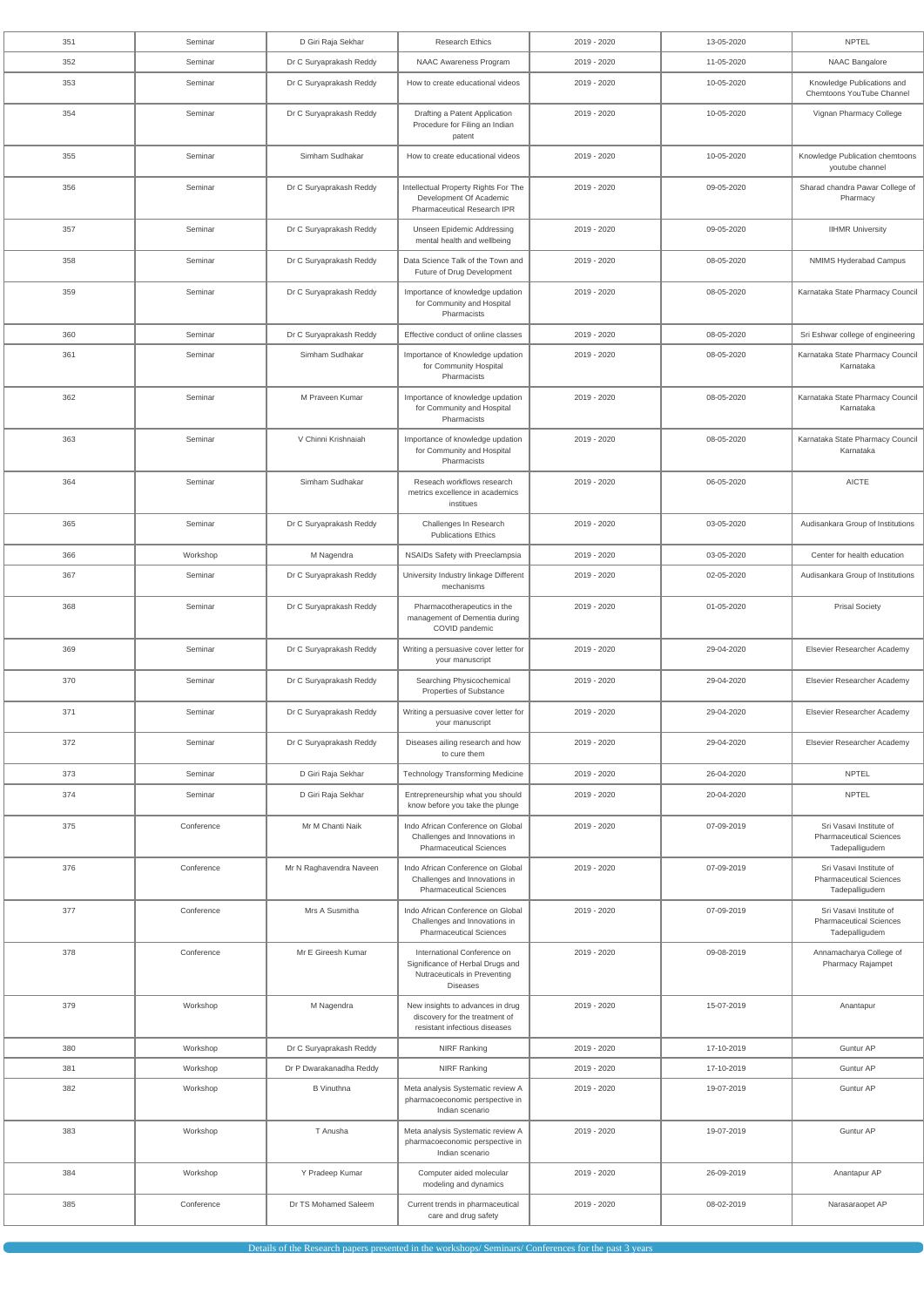| S.No           | Name of the Faculty/Student | Title of the paper                                                                                                                                         | Name of the work shop/ Seminars/<br><b>Conferences</b> | Year        | <b>Date</b> | <b>Place</b>                                                                   | <b>Grant (Amount in INR) received</b><br>from Funding agency |
|----------------|-----------------------------|------------------------------------------------------------------------------------------------------------------------------------------------------------|--------------------------------------------------------|-------------|-------------|--------------------------------------------------------------------------------|--------------------------------------------------------------|
| $\overline{1}$ | P Anitha                    | Expanding frontier of pharmaceutical<br>research towards global exigency                                                                                   | <b>International Conference</b>                        | 2020 - 2021 | 15-10-2020  | Karpagam college of<br>pharmacy                                                | $\mathbf 0$                                                  |
| 2              | E Gireesh Kumar             | Expanding frontier of pharmaceutical<br>research towards global exigency                                                                                   | <b>International Conference</b>                        | 2021 - 2022 | 15-10-2020  | Karpagam college of<br>pharmacy                                                | $\mathbf 0$                                                  |
| 3              | S Chand Basha               | In vitro anti inflammatory activity of tea<br>tree oil a phytopharmacological<br>approach                                                                  | Conferences                                            | 2021 - 2022 | 01-10-2021  | Bapatla College of<br>Pharmacy Bapatla                                         | $\mathbf 0$                                                  |
| $\overline{4}$ | M Madhu                     | Development and validation of stability<br>indicating RP UPLC method for<br>quantitative estimation of Safinamide in<br>bulk and its tablet dosage form    | Conferences                                            | 2021 - 2022 | 01-10-2021  | Bapatla College of<br>Pharmacy Bapatla                                         | $\mathbf 0$                                                  |
| 5              | MARAY SUBBARAYUDU           | Inverse Pharmacology                                                                                                                                       | Conference                                             | 2019 - 2020 | 08-01-2020  | PRRM college of<br>Pharmacy Kadapa AP                                          | $\mathbf 0$                                                  |
| 6              | <b>NEELI SUDHAKAR</b>       | Evaluation of skeletal muscle relaxant<br>activity of hydrochloride extraction of<br>Nardostachys jatamansi                                                | Conference                                             | 2019 - 2020 | 20-12-2019  | SRM institute of higher<br>education and research<br>Porur Chennai India       | $\mathbf 0$                                                  |
| $\overline{7}$ | V RAGHAVENDRA               | Evaluation of in vitro anti urolithiatic<br>activity of naringin from citrus paradisi                                                                      | Conference                                             | 2019 - 2020 | 20-12-2019  | SRM institute of higher<br>education and research<br>Porur Chennai India       | $\mathbf 0$                                                  |
| 8              | DVENKATA RAVI SHANKAR       | Formulations and evaluation of<br>glibenclamide loaded nano particles for<br>transdermal drug delivery                                                     | Conference                                             | 2019 - 2020 | 20-12-2019  | SRM institute of higher<br>education and research<br>Porur Chennai India       | $\mathbf{0}$                                                 |
| 9              | KOTHAPALLI SAMANTHIKA       | Synthesis characterization and anti<br>tubercular activity of novel thaidiazole<br>based chalcones derivatives                                             | Conference                                             | 2019 - 2020 | 20-12-2019  | SRM institute of higher<br>education and research<br>Porur Chennai India       | $\mathbf 0$                                                  |
| 10             | <b>GALIVANDLA SAI SUDHA</b> | In silico drug design and in vitro anti<br>cancer activity of BenoD imidazolyl<br>three two substituted phenyl acrylonitrile<br>derivatives                | Conference                                             | 2019 - 2020 | 20-12-2019  | SRM institute of higher<br>education and research<br>Porur Chennai India       | $\mathbf 0$                                                  |
| 11             | PULIPATI SUSMITHA           | Formulation and evaluation of<br>glimepride sustained release<br>formulations                                                                              | Conference                                             | 2019 - 2020 | 20-12-2019  | SRM institute of higher<br>education and research<br>Porur Chennai India       | $\mathbf 0$                                                  |
| 12             | KONKALA SWARUPA             | Formulation and characterization of<br>solid self micro emulsifying drug delivery<br>system of glibenclamide                                               | Conference                                             | 2019 - 2020 | 20-12-2019  | SRM institute of higher<br>education and research<br>Porur Chennai India       | $\mathbf 0$                                                  |
| 13             | CHINANTHARAJU SWETHA        | Formulation and evaluation of floating<br>tablets of tapentadol                                                                                            | Conference                                             | 2019 - 2020 | 20-12-2019  | SRM institute of higher<br>education and research<br>Porur Chennai India       | $\mathsf{O}\xspace$                                          |
| 14             | <b>KYAGNASRI</b>            | Design development and in vitro<br>characterization of clopidogrel<br>bisulphate floating tablets                                                          | Conference                                             | 2019 - 2020 | 20-12-2019  | SRM institute of higher<br>education and research<br>Porur Chennai India       | $\mathbf 0$                                                  |
| 15             | N TEJ KUMAR REDDY           | Formulation and validation of fast<br>dissolving oral films of bumetanide                                                                                  | Conference                                             | 2019 - 2020 | 20-12-2019  | SRM institute of higher<br>education and research<br>Porur Chennai India       | $\mathbf 0$                                                  |
| 16             | GOLLA VENKATA SOWMYA SREE   | Formulation and evaluation of<br>mebeverine hydrochloride sustained<br>release capsule                                                                     | Conference                                             | 2019 - 2020 | 20-12-2019  | SRM institute of higher<br>education and research<br>Porur Chennai India       | $\mathbf 0$                                                  |
| 17             | BONDALAKUNTA SAI ESWAR      | Design development and<br>characterization of capecitabine<br>proniosomes                                                                                  | Conference                                             | 2019 - 2020 | 20-12-2019  | SRM institute of higher<br>education and research<br>Porur Chennai India       | $\mathbf 0$                                                  |
| 18             | SUDARSHAN NAIDU             | Development and validation of UV<br>spectroscopic method for the estimation<br>of tenofovir alafenamide fumarate in<br>bulk and Pharmaceutical formulation | Conference                                             | 2019 - 2020 | 20-12-2019  | SRM institute of higher<br>education and research<br>Porur Chennai India       | $\mathsf{O}\xspace$                                          |
| 19             | MALLIKA KALYAN              | Neuroprotective effect of soybean seed<br>oil on aluminum chloride induced<br>neurotoxicity in male Wistar rats                                            | Conference                                             | 2019 - 2020 | 20-12-2019  | SRM institute of higher<br>education and research<br>Porur Chennai India       | $\mathbf 0$                                                  |
| 20             | THARIGOPULA AMRUTHA         | Synthesis Characterization and<br>biological evaluation of novel two<br>azetidinone derivatives                                                            | Conference                                             | 2019 - 2020 | 20-12-2019  | SRM institute of higher<br>education and research<br>Porur Chennai India       | $\mathbf 0$                                                  |
| 21             | ADAPALA GEETHANJALI         | Development and validation of stability<br>indicating RP HPLC method for the<br>qunantitation of flavoxate hydrochloride<br>in Pharmaceutical dosage form  | Conference                                             | 2019 - 2020 | 20-12-2019  | SRM institute of higher<br>education and research<br>Porur Chennai India       | $\mathbf 0$                                                  |
| 22             | OTHURU ABDUL RAHMAN         | Anti inflammatory activity of tea tree oil<br>A Phytopharmacological approach                                                                              | Conference                                             | 2019 - 2020 | 20-12-2019  | SRM institute of higher<br>education and research<br>Porur Chennai India       | $\mathbf 0$                                                  |
| 23             | PAGIDALA HARSHITHA          | Development and validation of UV<br>spectroscopic method for estimation of<br>Amikacin sulfate in bulk and parental<br>dosage form                         | Conference                                             | 2019 - 2020 | 20-12-2019  | SRM institute of higher<br>education and research<br>Porur Chennai India       | $\overline{0}$                                               |
| 24             | S BEGUM KHALIDARA           | Development and validation of stability<br>indicating RP HPLC method for the<br>quantitation of valsartan in<br>Pharmaceutical dosage form                 | Conference                                             | 2019 - 2020 | 20-12-2019  | SRM institute of higher<br>education and research<br>Porur Chennai India       | $\mathbf 0$                                                  |
| 25             | CHALLA DEEPNA               | Synthesis characterization and<br>biological activity of novel four<br>thiazolidinone derivatives                                                          | Conference                                             | 2019 - 2020 | 20-12-2019  | SRM institute of higher<br>education and research<br>Porur Chennai India       | $\mathbf 0$                                                  |
| 26             | POTHURAJU NARESH            | Protective effect of Echinacea purpurea<br>root powder against cisplatin induced<br>nephrotoxicity in male albino rats                                     | Conference                                             | 2019 - 2020 | 20-12-2019  | SRM institute of higher<br>education and research<br>Porur Chennai India       | $\mathsf{O}\xspace$                                          |
| 27             | <b>CH MADHAVI</b>           | A review on two asetedinones                                                                                                                               | Conference                                             | 2019 - 2020 | 31-08-2019  | Indo Malaysian<br>conference at<br>Santhiram College of<br>Pharmacy Nandyal AP | $\mathsf{O}\xspace$                                          |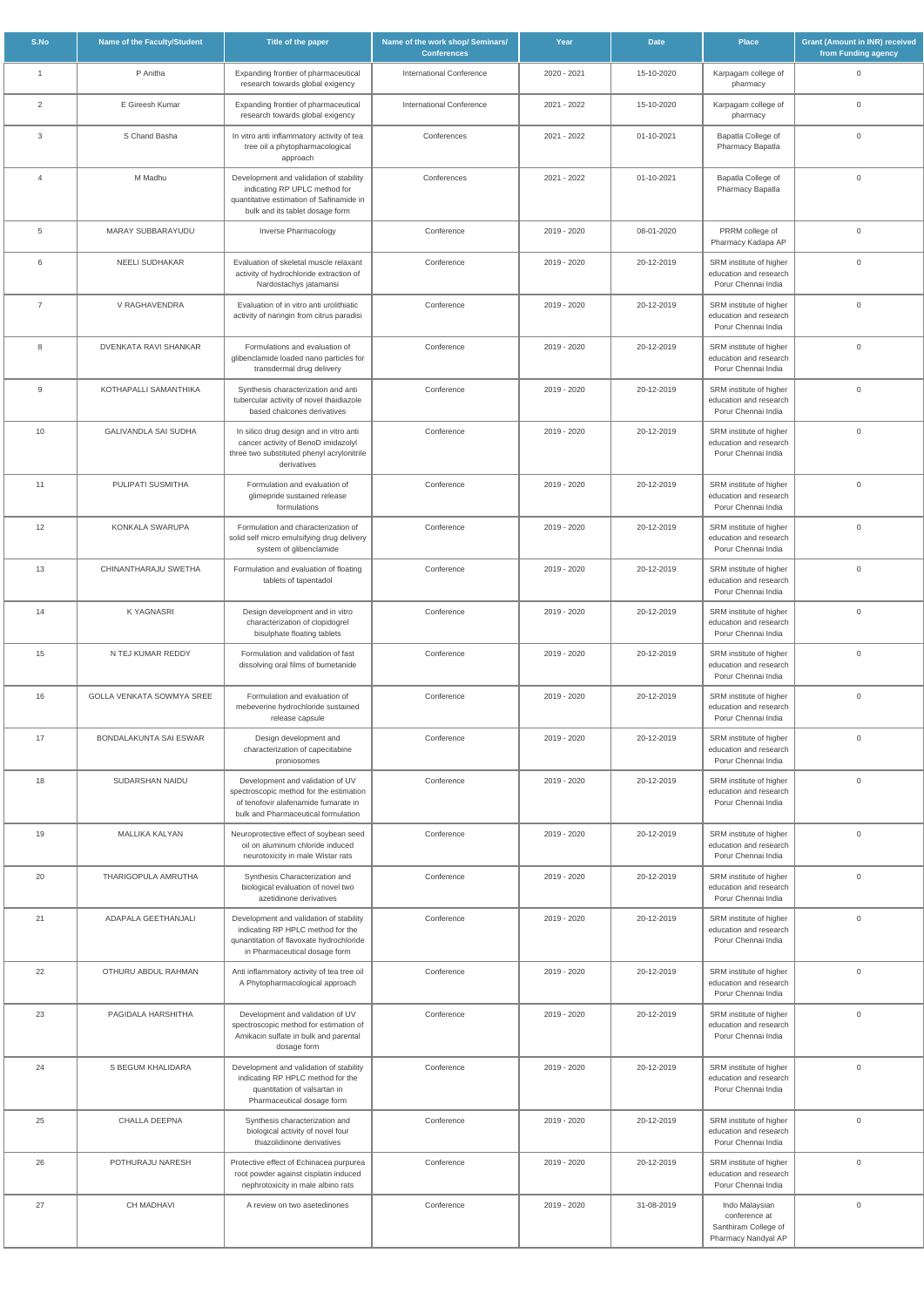| 28 | <b>KM HIMABINDU</b>     | Synthesis Characterization<br>and anti tubercular activity of<br>novel thiadiazole based<br>chalcone derivatives                                                   | Conference                                                                                                 | 2019 - 2020 | 31-08-2019 | Indo Malaysian conference at<br>Santhiram College of<br>Pharmacy Nandyal AP | $\mathsf{O}\xspace$ |
|----|-------------------------|--------------------------------------------------------------------------------------------------------------------------------------------------------------------|------------------------------------------------------------------------------------------------------------|-------------|------------|-----------------------------------------------------------------------------|---------------------|
| 29 | R HEMASREE              | Pharmacological activities of<br>isoxazole derivatives                                                                                                             | Conference                                                                                                 | 2019 - 2020 | 31-08-2019 | Indo Malaysian conference at<br>Santhiram College of<br>Pharmacy Nandyal AP | $\mathbf 0$         |
| 30 | CH VAISHNAVI            | The mechanism of action of<br>Diabetes mellitus drug<br>metformin                                                                                                  | Conference                                                                                                 | 2019 - 2020 | 31-08-2019 | Indo Malaysian conference at<br>Santhiram College of<br>Pharmacy Nandyal AP | $\mathsf{O}\xspace$ |
| 31 | <b>D KAMALA</b>         | Synthesis characterization and<br>In vitro acetyl cholinesterase<br>enzyme inhibitory activity of<br>substituted quinoline<br>derivatives                          | Conference                                                                                                 | 2019 - 2020 | 31-08-2019 | Indo Malaysian conference at<br>Santhiram College of<br>Pharmacy Nandyal AP | $\mathbf 0$         |
| 32 | SV MANIDEEPIKA          | Microwave assisted synthesis<br>and anti inflammatory activity<br>of schoff base complexes<br>derived from meta chloro<br>aniline and salicyldehyde                | Conference                                                                                                 | 2019 - 2020 | 31-08-2019 | Indo Malaysian conference at<br>Santhiram College of<br>Pharmacy Nandyal AP | $\mathbf 0$         |
| 33 | DV RAVI SHANKAR BABU    | Evaluation of in vitro anti<br>urolithiatic activity of naringin<br>from Citrus paradisi                                                                           | Conference                                                                                                 | 2019 - 2020 | 31-08-2019 | Indo Malaysian conference at<br>Santhiram College of<br>Pharmacy Nandyal AP | $\mathbf 0$         |
| 34 | <b>G MALASREE</b>       | Insilico drug design and in vitro<br>anticancer activity of Benzd<br>Imidazolyl substutited phenyl<br>acrylonitrile derivatives                                    | Conference                                                                                                 | 2019 - 2020 | 31-08-2019 | Indo Malaysian conference at<br>Santhiram College of<br>Pharmacy Nandyal AP | $\mathbf 0$         |
| 35 | Dr N RaghavendraNaveen  | Targeted gastro intestinal<br>delivery of nutraceuticals with<br>plan based grass grade enteric<br>coatings                                                        | International Conference on<br>Significance of herbal drugs<br>and nutraceuticals in<br>preventing disease | 2019 - 2020 | 09-08-2019 | Annamacharya College of<br>Pharmacy Rajampet                                | $\mathbf 0$         |
| 36 | Dr N Raghavendra Naveen | Process optimization by<br>response surface methodology<br>for preparation and evaluation<br>of methotrexate loaded<br>chitosan nanoparticles                      | International Conference on<br>nanotechnology Ideas<br>Innovations and Initiatives                         | 2019 - 2020 | 14-12-2019 | AMMAL ENGINEERING<br>COLLEGE<br>RAMANATHAPURAM                              | $\mathbf 0$         |
| 37 | S Sudhakar              | Evaluation of in vitro anti<br>urolithiatic activity of naringin<br>from citrus paradisi                                                                           | National seminar cum<br>workshop on alternatives to<br>animal experiments for life<br>science research     | 2019 - 2020 | 24-02-2020 | Yogi vemana university<br>Kadapa                                            | $\overline{0}$      |
| 38 | S Chand Basha           | In vitro anti inflammatory<br>activity of tea tree oil a<br>phytopharmacological<br>approach                                                                       | National seminar cum<br>workshop on alternatives to<br>animal experiments for life<br>science research     | 2019 - 2020 | 24-02-2020 | Yogi Vemana university<br>Kadapa ap                                         | $\mathbf 0$         |
| 39 | Mrs B Gowthami          | <b>DESIGN AND</b><br>DEVELOPMENT OF<br>CHRONO THERAPEUTIC<br>DRUG DELIVERY SYSTEM<br>OF SELECTED DRUG                                                              | Indo African Conference on<br>Global Challenges and<br>Innovations in Pharmaceutical<br>Sciences           | 2019 - 2020 | 07-09-2019 | Sri Vasavi Institute of<br><b>Pharmaceutical Sciences</b><br>Tadepalligudem | $\mathbf 0$         |
| 40 | Mr M Chanti Naik        | <b>QUANTITATIVE ESTIMATION</b><br>OF BRIVUDINE IN BULK AND<br>TABLET DOSAGE FORM BY<br>RP HPLC METHOD                                                              | Indo African Conference on<br>Global Challenges and<br>Innovations in Pharmaceutical<br>Sciences           | 2019 - 2020 | 07-09-2019 | Sri Vasavi Institute of<br><b>Pharmaceutical Sciences</b><br>Tadepalligudem | $\mathbf 0$         |
| 41 | Mrs A Susmitha          | <b>HYDROTROPY A</b><br><b>SOLUBILITY</b><br>ENHANCEMENT TOOL FOR<br>THE ESTIMATION OF<br><b>CEFDINIR IN ITS</b><br>SUSPENSION DOSAGE<br>FORM BY UV<br>SPECTROSCOPY | Indo African Conference on<br>Global Challenges and<br>Innovations in Pharmaceutical<br>Sciences           | 2019 - 2020 | 07-09-2019 | Sri Vasavi Institute of<br><b>Pharmaceutical Sciences</b><br>Tadepalligudem | $\mathbf 0$         |
| 42 | Mr E Gireesh Kumar      | DEVELOPMENT AND<br><b>VALIDATION OF STABILITY</b><br>INDICATING UPLC METHOD<br>FOR THE QUANTITATION<br>OF REPAGLINIDE                                              | Indo African Conference on<br>Global Challenges and<br>Innovations in Pharmaceutical<br>Sciences           | 2019 - 2020 | 07-09-2019 | Sri Vasavi Institute of<br><b>Pharmaceutical Sciences</b><br>Tadepalligudem | $\mathbf 0$         |
| 43 | Mr N Raghavendra Naveen | <b>QbD APPROACH TO STUDY</b><br>THE PROCESS VARIABLES<br>EFFECT ON PREPARATION<br>OF CHITOSAN<br>NANOPARTICLES LOADED<br>WITH SELECTED ANTI<br><b>CANCER DRUG</b>  | Indo African Conference on<br>Global Challenges and<br>Innovations in Pharmaceutical<br>Sciences           | 2019 - 2020 | 07-09-2019 | Sri Vasavi Institute of<br><b>Pharmaceutical Sciences</b><br>Tadepalligudem | $\mathbf 0$         |

| S.No | <b>Name of the Activity</b>                   | <b>Collaborating Organization</b> | Year        | <b>No.of Teacher's Participated</b> | <b>No.of Student's Participated</b> |
|------|-----------------------------------------------|-----------------------------------|-------------|-------------------------------------|-------------------------------------|
|      | Swatchat Pakhwada                             | <b>NSS</b>                        | 2020 - 2021 | 36                                  | 250                                 |
| 2    | Foundation Day                                | <b>NSS</b>                        | 2020 - 2021 | 10                                  | 100                                 |
| 3    | Womens Day                                    | <b>NSS</b>                        | 2020 - 2021 | 15                                  | 80                                  |
|      | Weaker section day                            | <b>NSS</b>                        | 2020 - 2021 | 10                                  | 100                                 |
| 5    | QuamikEkta Week Celebrations Conservation Day | <b>NSS</b>                        | 2020 - 2021 | 25                                  | 150                                 |
| 6    | Plantation programme                          | <b>NSS</b>                        | 2020 - 2021 | 34                                  | $\mathbf 0$                         |
|      | World Environment Day through online          | <b>NSS</b>                        | 2020 - 2021 |                                     | $\mathbf{0}$                        |
| 8    | Awareness on road safety                      | <b>NSS</b>                        | 2020 - 2021 | 34                                  | 200                                 |
| 9    | International Yoga Day Celebration            | <b>NSS</b>                        | 2020 - 2021 |                                     | 50                                  |
| 10   | National Science Day                          | <b>NSS</b>                        | 2020 - 2021 | 36                                  | 150                                 |
| 11   | National Youth Day                            | <b>NSS</b>                        | 2020 - 2021 | 35                                  | 150                                 |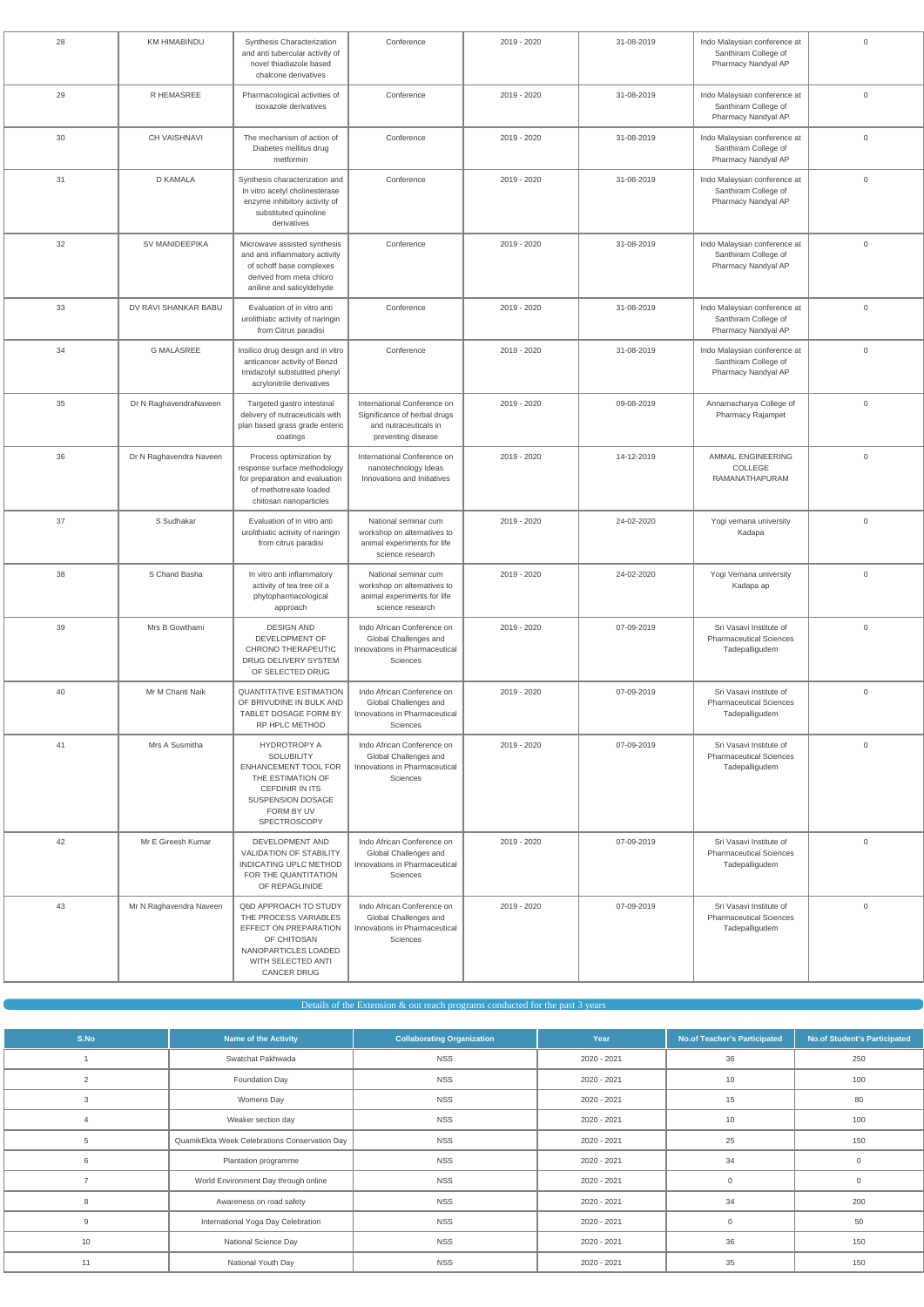| 12 | <b>Cancer Awareness Rally</b> | <b>NA</b> | 2019 - 2020 | 35 | 300 |
|----|-------------------------------|-----------|-------------|----|-----|
|    | World Diabetes Day            | <b>NA</b> | 2019 - 2020 | 35 | 150 |
| 14 | National Cancer awareness day | <b>NA</b> | 2019 - 2020 |    | 150 |
| 15 | NSS Day celebrations          | <b>NA</b> | 2019 - 2020 |    | 100 |
| 16 | International Yoga Day        | <b>NA</b> | 2019 - 2020 |    | 50  |

| <b>Sports</b>                                     |               |               |                            |  |  |
|---------------------------------------------------|---------------|---------------|----------------------------|--|--|
|                                                   |               |               |                            |  |  |
| Facilities available for conducting sports events |               | <b>Yes</b>    |                            |  |  |
| Name                                              | Mr B Nagamuni | Qualification | <b>BA BPEd M PEd PGDCA</b> |  |  |
|                                                   |               |               |                            |  |  |
| <b>Experience (in Years)</b>                      | 24            |               |                            |  |  |
|                                                   |               |               |                            |  |  |
| <b>Details of Physical Director</b>               |               |               |                            |  |  |

| s.n b | <b>Activity</b> | <b>Name of the Activity</b>                                                                       | Year        | No. of Teacher's Participated | No. of Student's Participated |
|-------|-----------------|---------------------------------------------------------------------------------------------------|-------------|-------------------------------|-------------------------------|
|       | Participated    | JNTUA Teams selection trials and Annual Games meet and Athletic meet JNTUA Basket Ball<br>M and W | 2021 - 2022 |                               |                               |
|       | Participated    | JNTUA Teams selection trials and Annual Games meet and Athletic meet Kabaddi Men                  | 2021 - 2022 |                               |                               |
|       | Participated    | JNTUA Teams selection trials and Annual Games meet and Athletic meet Fenching M and W             | 2021 - 2022 |                               |                               |
|       | Participated    | JNTUA Teams selection trials and Annual Games meet and Athletic meet Volley Ball M and W          | 2021 - 2022 |                               |                               |
|       | Participated    | All India Inter University Shuttle Women Competitions                                             | 2019 - 2020 |                               |                               |
|       | Conducted       | <b>ANCP Pharmotsav</b>                                                                            | 2019 - 2020 | 30                            | 485                           |
|       | Participated    | <b>JNTUA University</b>                                                                           | 2019 - 2020 |                               |                               |

| Details of the Anti-Ragging cell                                                   |                                               |                                                                    |                |  |  |
|------------------------------------------------------------------------------------|-----------------------------------------------|--------------------------------------------------------------------|----------------|--|--|
|                                                                                    |                                               |                                                                    |                |  |  |
| Name of the Chairperson of Anti-ragging cell                                       | Dr D Swarnalatha                              | No. of meeting in a year                                           | $\overline{2}$ |  |  |
| Is Information provided on website and prospectus of the<br>institute?             | <b>Yes</b>                                    | Case reported in previous years                                    | <b>No</b>      |  |  |
| If yes, status of the case (Pending/Closed)                                        | <b>Closed</b>                                 |                                                                    |                |  |  |
| (Copy of the Orders for having Constituted the Committee)                          |                                               | <b>View</b>                                                        |                |  |  |
|                                                                                    |                                               |                                                                    |                |  |  |
|                                                                                    | Details of the Gender Sensitization cell      |                                                                    |                |  |  |
| Name of the Chairperson of Cell                                                    | <b>Dr D Swarnalatha</b>                       | No. of activities in a year (Workshop/Guest<br>lecture/orientation | -1             |  |  |
| No. of meeting in a year                                                           | $\blacktriangleleft$                          | Case reported in previous years                                    | <b>No</b>      |  |  |
| If yes, status of the case (Pending/Closed)                                        | <b>Closed</b>                                 |                                                                    |                |  |  |
| (Copy of the Orders for having Constituted the Committe as per SAKSHAM Guidelines) |                                               | <b>View</b>                                                        |                |  |  |
|                                                                                    |                                               |                                                                    |                |  |  |
|                                                                                    | Details of Anti-discrimination cell           |                                                                    |                |  |  |
| Name of the Chairperson of Anti-discrimination cell                                | Dr. P. Dwarakanadha Reddy                     | No. of meeting in a year                                           | 4              |  |  |
| Case reported in previous years                                                    | <b>No</b>                                     | If yes, status of the case (Pending/Closed)                        | <b>Closed</b>  |  |  |
| (Copy of the Orders for having the Constituted the Committee)                      |                                               | <b>View</b>                                                        |                |  |  |
|                                                                                    |                                               |                                                                    |                |  |  |
|                                                                                    | Details of Placement and Career Guidance cell |                                                                    |                |  |  |
| Name of the Placement Officer                                                      | <b>Mr U Narasimhulu</b>                       | Mobile Number of the Placement officer                             | 9703099784     |  |  |
| No. of students Participated                                                       | 174                                           | No. of the Student Placed                                          | 45             |  |  |
| Percentage of placement                                                            | 26                                            | No. of Companies participated in Placement Drive                   | $\overline{2}$ |  |  |
|                                                                                    |                                               | <b>View</b>                                                        |                |  |  |

| Dean/Principal                                                                                                                 | <b>YES</b> | <b>Teaching staff</b>                                                                                                         | <b>YES</b> |
|--------------------------------------------------------------------------------------------------------------------------------|------------|-------------------------------------------------------------------------------------------------------------------------------|------------|
| Affiliated university and its VC & Registrar                                                                                   | <b>YES</b> | List of students admitted category wise (UG & PG)in<br>current and previous years                                             | <b>YES</b> |
| Results of all examinations in previous years                                                                                  | <b>YES</b> | Details of members of the Anti Ragging Committee<br>Members with contact details including landline ph.<br>Mobile, email etc. | <b>YES</b> |
| Details of members of Gender Harassment Committee<br>Members with contact details including landline Ph.<br>mobile, email etc. | <b>YES</b> | Toll free number to report ragging                                                                                            | <b>YES</b> |

| Hospital Information         |                                                     |                         |                    |  |  |
|------------------------------|-----------------------------------------------------|-------------------------|--------------------|--|--|
| <b>Address of Hospital</b>   |                                                     |                         |                    |  |  |
|                              |                                                     |                         |                    |  |  |
| Name of the Hospital         | Rajiv Gandhi Instt. of Medical Scs. (RIMS), Kadapa. | <b>Type Of Hospital</b> | govt               |  |  |
| State/UT                     | <b>ANDHRA PRADESH</b>                               | <b>District</b>         | <b>Y.S.R.</b>      |  |  |
| <b>Sub District / Mandal</b> | Kadapa                                              | Village                 | <b>PULTAMPALLI</b> |  |  |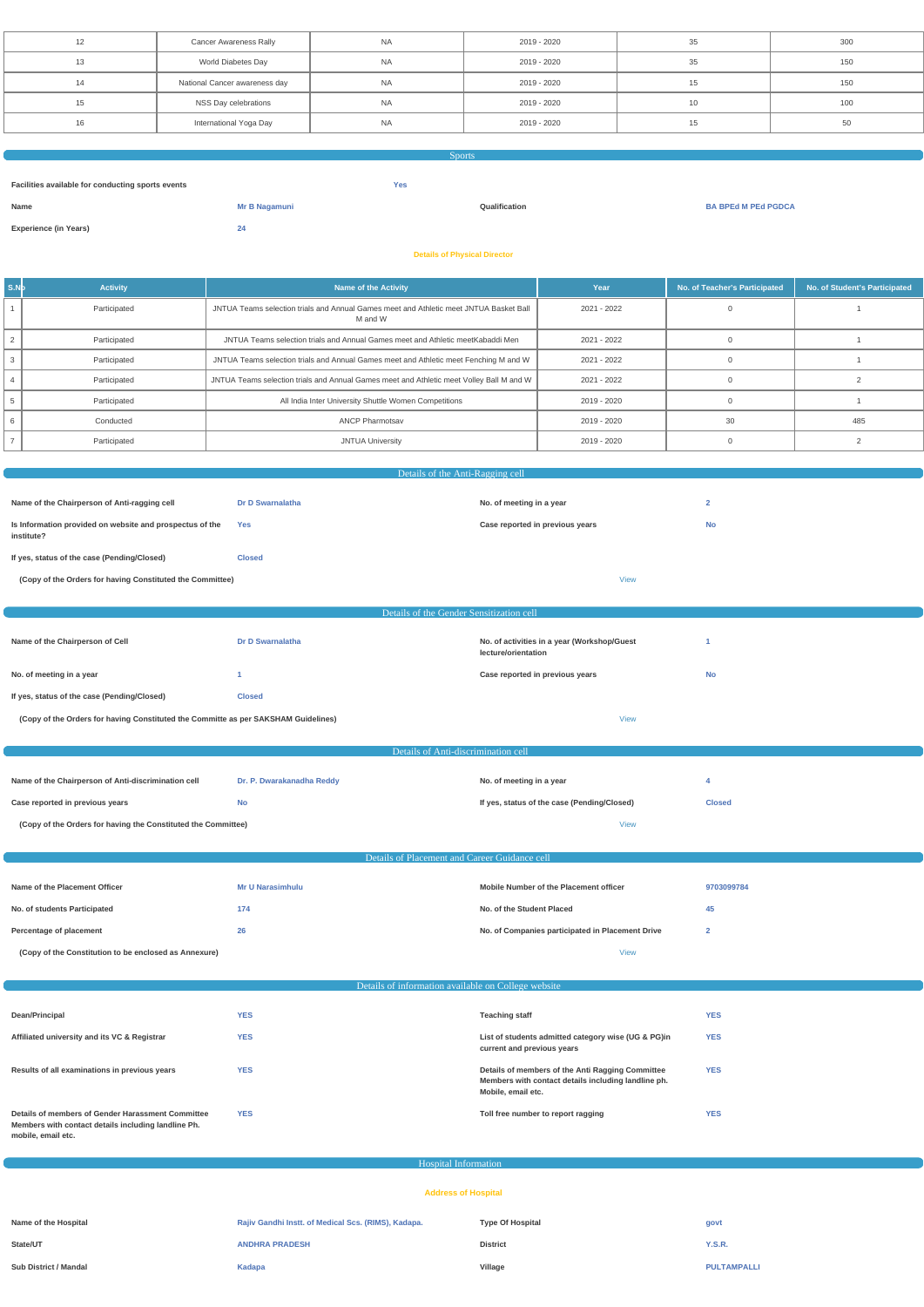| <b>Pin Code</b>              | 516002               | Name Of The Medical Superindent                                  | <b>Dr. T. GIRIDHAR</b> |
|------------------------------|----------------------|------------------------------------------------------------------|------------------------|
| Email ID                     | rimskadapa@ap.nic.in | <b>Mobile No</b>                                                 | 9848150147             |
| Bed strength of the hospital | 842                  | Whether this hospital has MOU with any other PharmD<br>Institute | <b>YES</b>             |

**Name of the Other Institute P Rami Reddy Memorial College of Pharmacy Kadapa**

Details of Hospital

| S.No           | Name / infrastructure                                             | Minimum required No's                                                                                                                     | <b>Provided</b>                                      |
|----------------|-------------------------------------------------------------------|-------------------------------------------------------------------------------------------------------------------------------------------|------------------------------------------------------|
|                | Hospital with teaching facility<br>minimum 300 bedded<br>hospital | Nature of hospital                                                                                                                        | Teaching hospital recognized by MCI<br>or university |
| $\overline{2}$ | Place of pharmacy practice<br>department +                        | Minimum carpet area of 3<br>sq.mts. per student along<br>with consent to provide the<br>professional manpower to<br>support the programme | 1225                                                 |
| 3              | Available Specialties ++                                          | Medicine (compulsory)                                                                                                                     | yes                                                  |
|                |                                                                   | (any three of the following)                                                                                                              |                                                      |
|                |                                                                   | Surgery                                                                                                                                   | yes                                                  |
|                |                                                                   | Pediatrics                                                                                                                                | yes                                                  |
|                |                                                                   | Gynecology and obstetrics                                                                                                                 | yes                                                  |
|                |                                                                   | Psychiatry                                                                                                                                | yes                                                  |
|                |                                                                   | Skin and VD                                                                                                                               | yes                                                  |
|                |                                                                   | Orthopedics                                                                                                                               | yes                                                  |
| $\overline{4}$ | Location of the hospital<br>details                               | Within the same limits of<br>corporation or municipality                                                                                  | Corporation                                          |

â Upload Approval letter of the hospital authority along with MOU

<sup>a</sup> Inspectors are required to personality verify the space provided at the hospital and meet the hospital administrators for interaction ++ to be certified by the Dean/Director/Medical Supdt. of the hospital.

Uploaded Document [View](https://dgpm.nic.in/institute/getmongoPdfFile.do?renreceiptid=1981af53-7f08-4872-a2f2-4be848813805&tablename=hospitaldetails)

Ancillary Staff Details

| <b>Staff Details</b>                                                  | No of Available     |  |  |
|-----------------------------------------------------------------------|---------------------|--|--|
| Other ancillary staff available                                       |                     |  |  |
| Epidemiology                                                          | $\mathsf{O}\xspace$ |  |  |
| Statistician                                                          | $\overline{1}$      |  |  |
| Physiotherapy                                                         | $\overline{1}$      |  |  |
| Available clinical materials                                          |                     |  |  |
| Average daily OPD                                                     | 900                 |  |  |
| Average daily IPD                                                     | 120                 |  |  |
| Average daily bed occupancy rate                                      | 80                  |  |  |
| Average daily operations                                              | 40                  |  |  |
| Major                                                                 | 18                  |  |  |
| Minor                                                                 | 22                  |  |  |
| Year- wise available clinical materials (During previous three years) | $6\,$               |  |  |
| Intensive care facilities                                             |                     |  |  |
|                                                                       | 109                 |  |  |
| LICU                                                                  |                     |  |  |
| No. of beds                                                           | 40                  |  |  |
| Equipment                                                             | 40                  |  |  |
| Average bed occupancy                                                 | 90                  |  |  |
| II.ICCU                                                               |                     |  |  |
| No. of beds                                                           | 15                  |  |  |
| Equipment                                                             | 15                  |  |  |
| Average bed occupancy                                                 | 90                  |  |  |
| $\textsf{III}.\textsf{NICU}$                                          |                     |  |  |
| No. of beds                                                           | $20\,$              |  |  |
| Equipment                                                             | $20\,$              |  |  |
| Average bed occupancy                                                 | 90                  |  |  |
| $\textsf{IV}.\textsf{PICU}$                                           |                     |  |  |
| No. of beds                                                           | 19                  |  |  |
| Equipment                                                             | 19                  |  |  |
| Average bed occupancy                                                 | 90                  |  |  |
| <b>V.Dialysis</b>                                                     |                     |  |  |
| No. of beds                                                           | 15                  |  |  |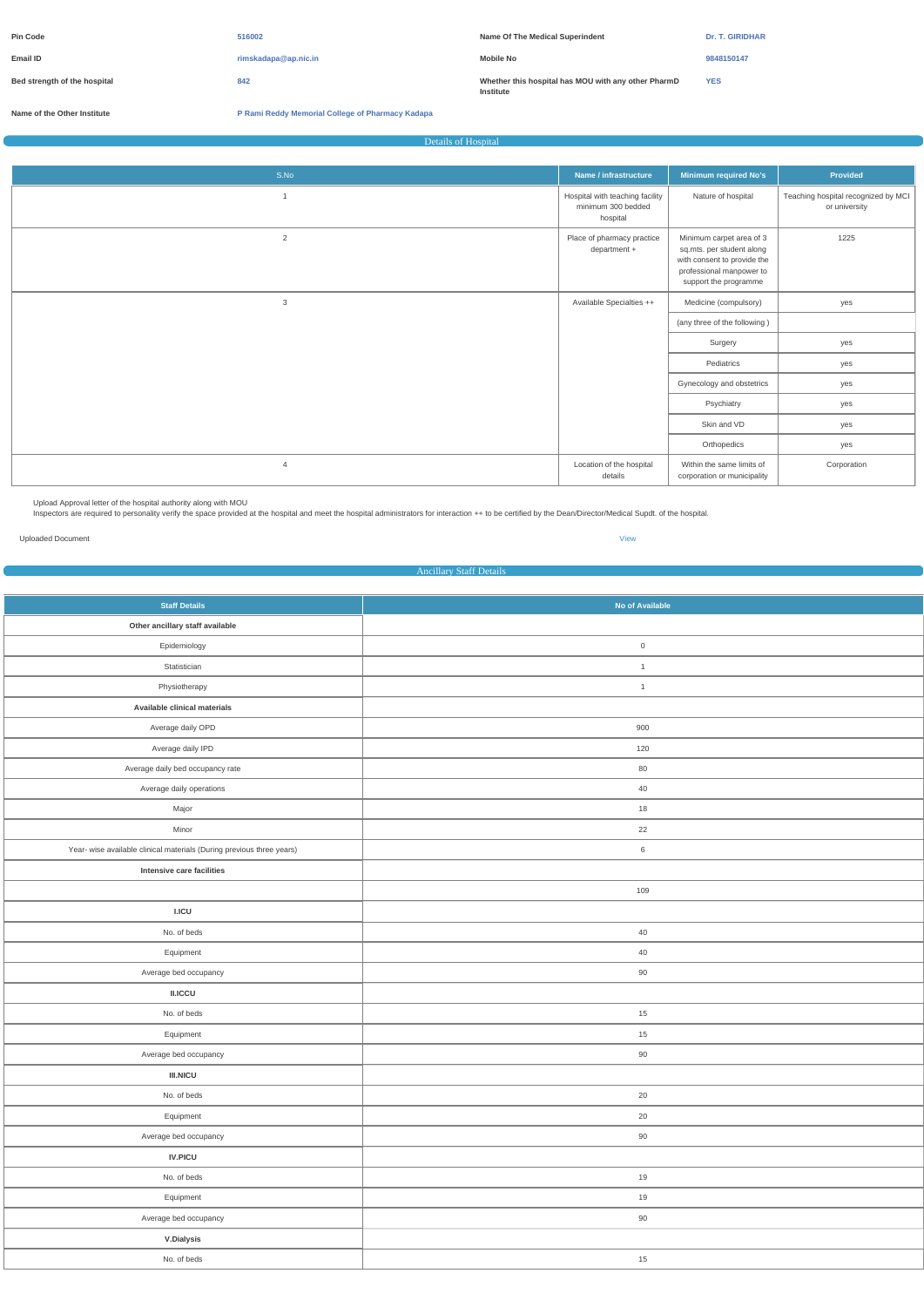| <b>Fruipment</b> |     |
|------------------|-----|
| erane hed occu   | 100 |

# **Unit Wise Medical Staff Contract of the Unit Wise Medical Staff**

| <b>Name</b>            | <b>Designation</b>         | <b>UG/PG Qualification</b> |                        | Teaching / professional Experience with designation |             |            |                 |
|------------------------|----------------------------|----------------------------|------------------------|-----------------------------------------------------|-------------|------------|-----------------|
|                        |                            | Program                    | <b>Year of Passing</b> | <b>Designation</b>                                  | <b>From</b> | To:        | <b>Duration</b> |
| Dr Krishna Kumari      | Tutor                      | <b>MBBS</b>                | 1975                   | Tutor                                               | 20-05-2007  | 25-01-2019 | 43              |
| Dr G C Vardhan Reddy   | Tutor                      | <b>MBBS</b>                | 2006                   | Tutor                                               | 01-09-2006  | 25-01-2019 | 12              |
| Dr Uma Maheswara Rao   | Associate Professor        | MD PHARMACOLOGY            | 2006                   | Associate Professor                                 | 28-05-2008  | 25-01-2019 | 12              |
| Dr S Kusuma Bai        | <b>Assistant Professor</b> | M D Mocrio                 | 2008                   | <b>Assistant Professor</b>                          | 08-10-2007  | 25-01-2019 | 10              |
| Dr B Naga Srilatha     | <b>Assistant Professor</b> | M D Mocrio                 | 2005                   | Assistant Professor                                 | 28-03-2006  | 25-01-2019 | 13              |
| Dr Mary Hemiliamma     | Associate Professor        | M D Mocrio                 | 1988                   | Associate Professor                                 | 05-09-2003  | 25-01-2019 | 30              |
| Dr J Venkatasiva       | Tutor                      | MBBS DA                    | 1994                   | Tutor                                               | 30-03-2005  | 25-01-2019 | 24              |
| Dr K Nagaraju          | Tutor                      | <b>MBBS DA</b>             | 1993                   | Tutor                                               | 10-03-2005  | 25-01-2019 | 25              |
| Dr S A S Farooq        | Tutor                      | MBBS DA                    | 1997                   | Tutor                                               | 16-10-2006  | 25-01-2019 | 21              |
| Dr S R Rajeswari       | Tutor                      | MBBS DA                    | 1997                   | Tutor                                               | 15-06-2007  | 25-01-2019 | 21              |
| Sri P Aravinda Reddy   | Pharma Chemist             | <b>MBBS</b>                | 2006                   | Pharma Chemist                                      | 21-06-2006  | 25-01-2019 | 12              |
| Dr M Raghunath Rao     | <b>Assistant Professor</b> | M D Phama                  | 2006                   | <b>Assistant Professor</b>                          | 24-05-2006  | 25-01-2019 | 12              |
| Dr Ramanarayana Reddy  | <b>Assistant Professor</b> | M D Phama                  | 2006                   | Assistant Professor                                 | 04-05-2006  | 25-01-2019 | 12              |
| Mrs K Hima Bindu       | Tutor                      | M Sc Micro                 | 2007                   | Tutor                                               | 28-05-2008  | 25-01-2019 | 11              |
| Kum R Revathi          | Tutor                      | M Sc Micro                 | 2006                   | Tutor                                               | 16-01-2006  | 25-01-2019 | 12              |
| Sri A Suneel Kumar     | Tutor                      | M Sc Micro                 | 2006                   | Tutor                                               | 26-11-2006  | 25-01-2019 | 12              |
| Dr Vasanthi Kabra      | Associate Professor        | M D Mocrio                 | 1979                   | Associate Professor                                 | 20-04-2002  | 25-01-2019 | 39              |
| Dr B Sreenivasulu      | Tutor                      | <b>MBBS</b>                | 1978                   | Tutor                                               | 13-02-2009  | 25-01-2019 | 40              |
| Dr A Chaitanya         | Tutor                      | <b>MBBS</b>                | 2007                   | Tutor                                               | 04-03-2009  | 25-01-2019 | 11              |
| Dr V Joyothi           | <b>Assistant Professor</b> | <b>MBBS DA</b>             | 2006                   | Assistant Professor                                 | 21-05-2005  | 25-01-2019 | 12              |
| Dr S V Krishna Reddy   | Tutor                      | <b>MBBS DA</b>             | 1990                   | Tutor                                               | 11-03-2004  | 25-01-2019 | 28              |
| Dr D Sahitya           | Tutor                      | MBBS DGO                   | 2002                   | Tutor                                               | 16-05-2008  | 25-01-2019 | 16              |
| Dr K Anitha            | Tutor                      | <b>MBBS</b>                | 2007                   | Tutor                                               | 01-06-2008  | 25-01-2019 | 11              |
| Dr K Sridhar Reddy     | <b>Assistant Professor</b> | MD                         | 2006                   | Assistant Professor                                 | 16-10-2006  | 25-01-2019 | 12              |
| Dr M Phani Kumar       | <b>Assistant Professor</b> | M D Path                   | 2007                   | Assistant Professor                                 | 05-11-2006  | 25-01-2019 | 11              |
| Dr N Saila Rekha       | <b>Assistant Professor</b> | M D Path                   | 2003                   | Assistant Professor                                 | 21-03-2005  | 25-01-2019 | 15              |
| Dr D S Krishna Swaroop | Associate Professor        | M D Path                   | 1998                   | Associate Professor                                 | 16-10-2006  | 25-01-2019 | 20              |
| Smt Y Jyothirmai       | Tutor                      | M Sc Biochem               | 2003                   | Tutor                                               | 09-06-2006  | 25-01-2019 | 15              |
| Sri M Ramakanth Reddy  | Tutor                      | M Sc Biochem               | 2003                   | Tutor                                               | 09-06-2006  | 25-01-2019 | 15              |
| Dr Kshama              | Assistant Professor        | M D Biochem                | 2007                   | Assistant Professor                                 | 21-05-2007  | 25-01-2019 | 11              |
| Dr G Anitha            | <b>Assistant Professor</b> | M D Biochem                | 2004                   | Assistant Professor                                 | 02-08-2005  | 25-01-2019 | 14              |
| Dr K Narotham Reddy    | <b>Assistant Professor</b> | MD DVL                     | 2003                   | Assistant Professor                                 | 10-04-2007  | 25-01-2019 | 15              |
| Dr P Neelima           | Assistant Professor        | MD DVL                     | 2007                   | Assistant Professor                                 | 01-10-2007  | 25-01-2019 | 11              |
| Sri R Nasar Ahamed     | Tutor                      | MD                         | 2008                   | Tutor                                               | 15-04-2005  | 25-01-2019 | 10              |
| Dr V S Bhagyalakshmi   | Assistant Professor        | MD                         | 2006                   | Assistant Professor                                 | 15-01-2004  | 25-01-2019 | 12              |
| Dr K Sarala            | <b>Assistant Professor</b> | M D Physiology             | 2008                   | Assistant Professor                                 | 12-02-2004  | 25-01-2019 | 10              |
| Dr G B Saranganath     | Associate Professor        | M D Physilogy              | 2001                   | Associate Professor                                 | 21-05-2006  | 25-01-2019 | 17              |
| Dr Rajani              | Tutor                      | MBBS D D                   | 2001                   | Tutor                                               | 16-12-2005  | 25-01-2019 | 17              |
| Mrs M Sujatha          | Tutor                      | M Sc Anatomy               | 2007                   | Tutor                                               | 02-11-2007  | 25-01-2019 | 11              |
| Mrs B Sirisha          | Tutor                      | M Sc Anatomy               | 2007                   | Tutor                                               | 20-08-2007  | 25-01-2019 | 11              |
| Dr S Raju              | Tutor                      | M Sc Anatomy               | 2007                   | Tutor                                               | 15-10-2006  | 25-01-2019 | 11              |
| Dr K Manohar           | Tutor                      | MBBS DO                    | 1999                   | Tutor                                               | 07-09-2004  | 25-01-2019 | 19              |
| Dr M V Ramana Rao      | Associate Professor        | M D OBG                    | 1982                   | Associate Professor                                 | 01-02-2005  | 25-01-2019 | 36              |
| Dr B Rajeswaramma      | Associate Professor        | M D OBG                    | 1981                   | Associate Professor                                 | 01-02-2007  | 25-01-2019 | 37              |
| Dr Anil Kumar Reddy    | <b>Assistant Professor</b> | MS Ortho                   | 2005                   | Assistant Professor                                 | 05-07-2002  | 25-01-2019 | 13              |
| Dr S Kusuma Bai        | Asst Prof                  | MD Micro                   | 2008                   | Asst Prof                                           | 08-10-2007  | 23-01-2019 | 11              |
| Dr B Naga Srilatha     | Asst Prof                  | <b>MD</b> Micro            | 2005                   | Asst Prof                                           | 28-03-2006  | 23-01-2019 | 13              |
| Dr C Suneel            | Asst Prof                  | MD Anasth                  | 2005                   | Asst Prof                                           | 20-06-2005  | 23-01-2019 | 14              |
| Dr V Jyothi            | Asst Prof                  | MD Patho                   | 2009                   | Asst Prof                                           | 15-02-2010  | 23-01-2019 | 9               |
| Dr J Venkatasiva       | Tutor                      | MBBS DA                    | 2004                   | Tutor                                               | 25-01-2006  | 23-01-2019 | 13              |
| Dr N L Sirisha         | Tutor                      | MD DVL                     | 2007                   | Tutor                                               | 23-08-2008  | 23-01-2019 | 10              |
| Sri Y Ganesh           | Tutor                      | MSc Micro                  | 2010                   | Tutor                                               | 09-02-2011  | 23-01-2019 | 8               |
| Dr A Sasikala          | Asst Prof                  | <b>MD</b> Micro            | 1988                   | Asst Prof                                           | 13-12-2011  | 23-01-2019 | $\overline{7}$  |
|                        |                            |                            |                        |                                                     |             |            |                 |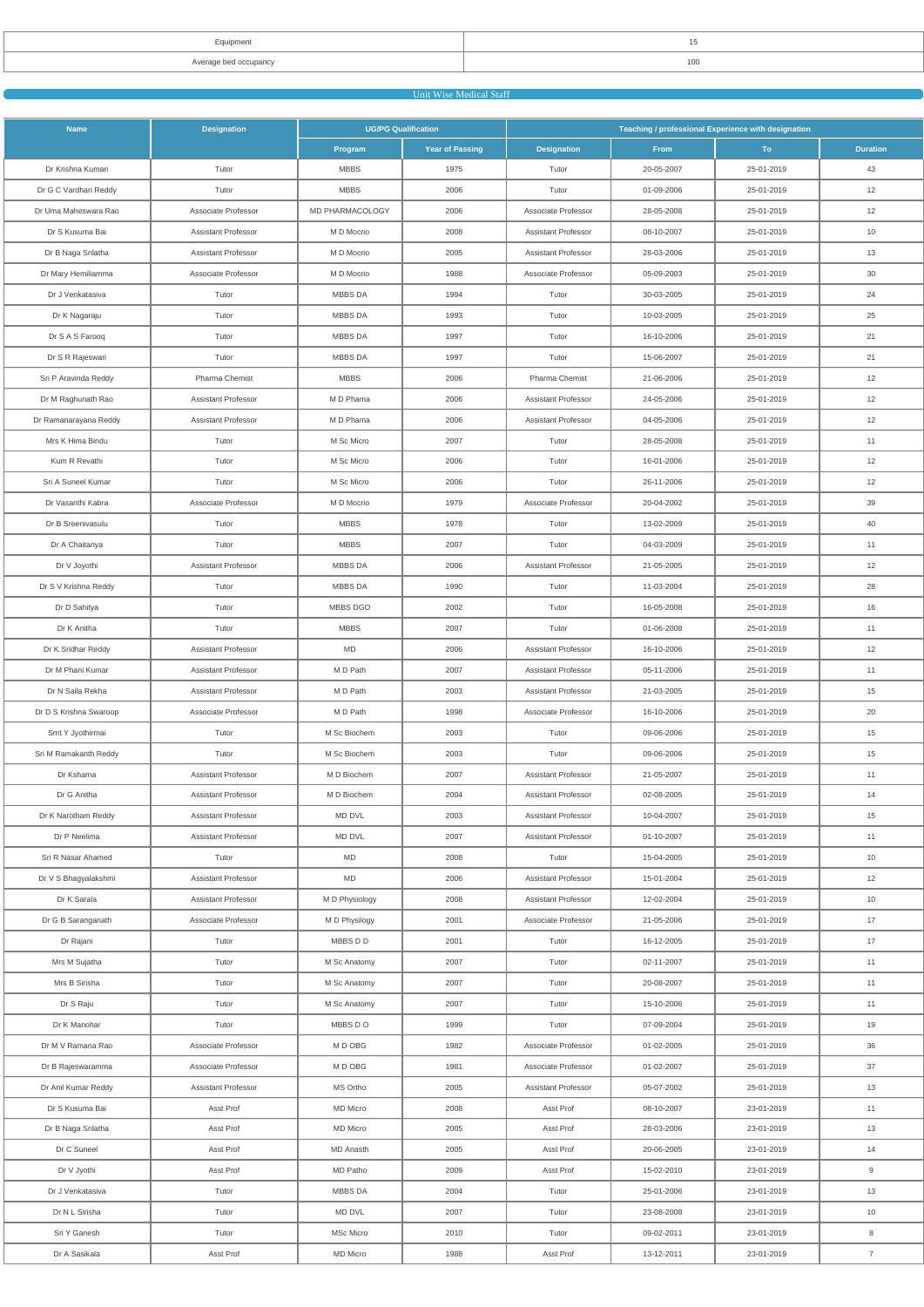| Sri Nasar Ahamed           | Tutor               | MSc Phy               | 2007 | Tutor                      | 18-04-2007 | 23-01-2019 | 12             |
|----------------------------|---------------------|-----------------------|------|----------------------------|------------|------------|----------------|
| Dr K Sri Devi              | Asst Prof           | MD Pharma             | 2007 | Asst Prof                  | 14-09-2007 | 23-01-2019 | 11             |
| Dr T Lakshmi suseela       | Asso Prof           | MS Obg                | 2005 | Asso Prof                  | 03-01-2004 | 23-01-2019 | 15             |
| Dr C Sanjeevaiah           | Asst Prof           | MS Ortho              | 1996 | Asst Prof                  | 10-03-2007 | 23-01-2019 | 12             |
| Dr K Narotham Reddy        | Asst Prof           | MD DVL                | 2003 | Asst Prof                  | 01-04-2008 | 23-01-2019 | 11             |
| Dr T Giridhar              | Professor           | MS GS                 | 1981 | Asst Prof                  | 03-11-2006 | 23-01-2019 | 12             |
| Dr K B Yadavendra Reddy    | Professor           | MD GM                 | 1995 | Asso Prof                  | 01-02-2003 | 23-01-2019 | 16             |
| Dr Madan mohan Rao         | Asso Prof           | MD GM                 | 2002 | Asst Prof                  | 14-11-2006 | 23-01-2019 | 12             |
| Dr M Sureswar Reddy        | Asso Prof           | MD GM                 | 1999 | Asst Prof                  | 01-03-2003 | 23-01-2019 | 15             |
| Dr S Chandra babu          | Professor           | MD GM                 | 1986 | Asso Prof                  | 01-03-2004 | 23-01-2019 | 15             |
| Dr Venkata Ramudu          | Asst Prof           | <b>MD</b>             | 2008 | Asst Prof                  | 11-07-2010 | 23-01-2019 | 10             |
| Dr P Karunakar             | Tutor               | MBBS D Ch             | 2007 | Tutor                      | 06-05-2008 | 23-01-2019 | 11             |
| Dr P Vinay                 | Asst Prof           | MS GS                 | 2007 | Asst Prof                  | 01-01-2001 | 23-01-2019 | 8              |
| Dr S A S Farooq            | Tutor               | MBBS DLO              | 1990 | Tutor                      | 06-05-2008 | 23-01-2019 | 11             |
| Dr Kanchanalatha           | Professor           | <b>MD Anatomy</b>     | 1998 | Professor                  | 26-09-2003 | 25-01-2019 | 20             |
| Dr P Lokeswar Reddy        | Assistant Professor | <b>MD PSYCHIATRY</b>  | 2002 | <b>Assistant Professor</b> | 10-04-2003 | 25-01-2019 | 16             |
| DrGoswamy Yasawant         | Assistant Professor | M D Anaesthesia       | 2006 | <b>Assistant Professor</b> | 21-05-2007 | 25-01-2019 | 12             |
| Dr J Ramanaiah             | Asso Prof           | MS GS                 | 2000 | Asso Prof                  | 01-12-2002 | 23-01-2019 | 16             |
| Dr D Balaji                | Asst Prof           | <b>MD Anasth</b>      | 2005 | Asst Prof                  | 01-12-2007 | 23-01-2019 | 11             |
| Dr S Sameer                | Asst Prof           | MsSortho              | 2007 | Asst Prof                  | 25-05-2011 | 23-01-2019 | 9              |
| Dr P Vijaya Narasimha Redy | Asst Prof           | MD GM                 | 2009 | Asst Prof                  | 20-01-2012 | 23-01-2019 | $\overline{7}$ |
| Dr M Penchalaiah           | Tutor               | <b>MBBS DMRD</b>      | 2012 | Tutor                      | 06-05-2008 | 23-01-2019 | 11             |
| Dr M Pavani                | Asst Prof           | MS GS                 | 2003 | Asst Prof                  | 21-08-2008 | 23-01-2019 | 10             |
| Dr K Vani                  | Asst Prof           | MS GS                 | 1998 | Asst Prof                  | 03-11-2006 | 23-01-2019 | 12             |
| Dr Anil Kumar Reddy        | Asst Prof           | MS Ortho              | 2005 | Asst Prof                  | 01-07-2006 | 23-01-2019 | 12             |
| Dr B Ramadevi              | Asst Prof           | DGO DNB               | 1994 | Asst Prof                  | 01-09-2008 | 23-01-2019 | 10             |
| Dr G Keshav chandra        | Asst Prof           | MS OBG                | 2004 | Asst Prof                  | 21-11-2004 | 23-01-2019 | 15             |
| Dr MVDL Satyanarayana      | Asst Prof           | MS Optho              | 2005 | Asst Prof                  | 01-05-2002 | 23-01-2019 | 17             |
| Dr CH Venkata subbaiah     | Asso Prof           | <b>MS ENT</b>         | 2004 | Asso Prof                  | 27-06-2005 | 23-01-2019 | 14             |
| Dr AR Krishna mohan        | Asso Prof           | MD GM                 | 1995 | Asso Prof                  | 01-08-2005 | 23-01-2019 | 13             |
| Dr P Rangaswamy            | Lecturer            | <b>MSc Statistics</b> | 2002 | Lecturer                   | 08-02-2002 | 23-01-2019 | 17             |
| Dr Manohar                 | Tutor               | MBBS DO               | 1999 | Tutor                      | 07-09-2006 | 23-01-2019 | 12             |
| Dr A Suneel kumar          | Tutor               | MSc Micro             | 2006 | Tutor                      | 26-11-2006 | 23-01-2019 | 12             |
| Dr K Sreedevi              | Asst Prof           | MD Pharma             | 2007 | Asst Prof                  | 14-09-2007 | 23-01-2019 | 11             |
|                            |                     |                       |      |                            |            |            |                |

# Academic Activities of Pharm.D Students at Hospital

| <b>Case presentation</b>                                      | <b>Yes</b> |                  | <b>Journal Club</b>                                | <b>Yes</b> |
|---------------------------------------------------------------|------------|------------------|----------------------------------------------------|------------|
| Seminar                                                       | <b>Yes</b> |                  | <b>Subject Review</b>                              | <b>Yes</b> |
| <b>ADR</b> meeting                                            | <b>Yes</b> |                  | Lectures (separately held for Pharm.D<br>students) | <b>Yes</b> |
| Video film                                                    | <b>Yes</b> |                  | Log book of Pharm.D Students is Maintained         | <b>Yes</b> |
| Whether Pharm.D students participate in<br>bedside counseling | <b>Yes</b> |                  |                                                    |            |
| Space for Pharmacy Practice Department at the Hospital        |            | <b>Available</b> |                                                    |            |
| Indoor wards (units/departments) & OPD space                  |            | <b>Available</b> |                                                    |            |
| Offices for faculty members                                   |            | <b>Available</b> |                                                    |            |

| Class rooms and seminar rooms                                         |                                         | Available                  |  |  |
|-----------------------------------------------------------------------|-----------------------------------------|----------------------------|--|--|
| Dept. Library in the hospital supporting Drug information Services    |                                         | <b>Available</b>           |  |  |
| Plagiarism Software (licensed) for the Institute in library details   |                                         | Available                  |  |  |
| Name of the Software                                                  |                                         | <b>Plagiarism Detector</b> |  |  |
| <b>Additional Information</b>                                         |                                         |                            |  |  |
|                                                                       |                                         |                            |  |  |
| Availability of equipments as per norms                               | <b>YES</b>                              |                            |  |  |
| Whether the deficiencies pointed in earlier IR have been<br>rectified | <b>YES</b>                              |                            |  |  |
| <b>Affidavit Document</b>                                             | <b>Click to View Affidavit Document</b> |                            |  |  |

**Statutory Docum** 

**[Click to View Consent of Affiliation of Examining Authority](https://dgpm.nic.in/institute/getmongoPdfFile.do?renreceiptid=e32a5e73-79ea-4241-90e9-1cc9a93ed825&tablename=doc_affexamauthdoc)**

**[Click to View NOC/Approval of the State Govt](https://dgpm.nic.in/institute/getmongoPdfFile.do?renreceiptid=9c3b0578-230f-42cc-b6c0-9a7f6fed4cca&tablename=doc_nocaprvaldoc)**